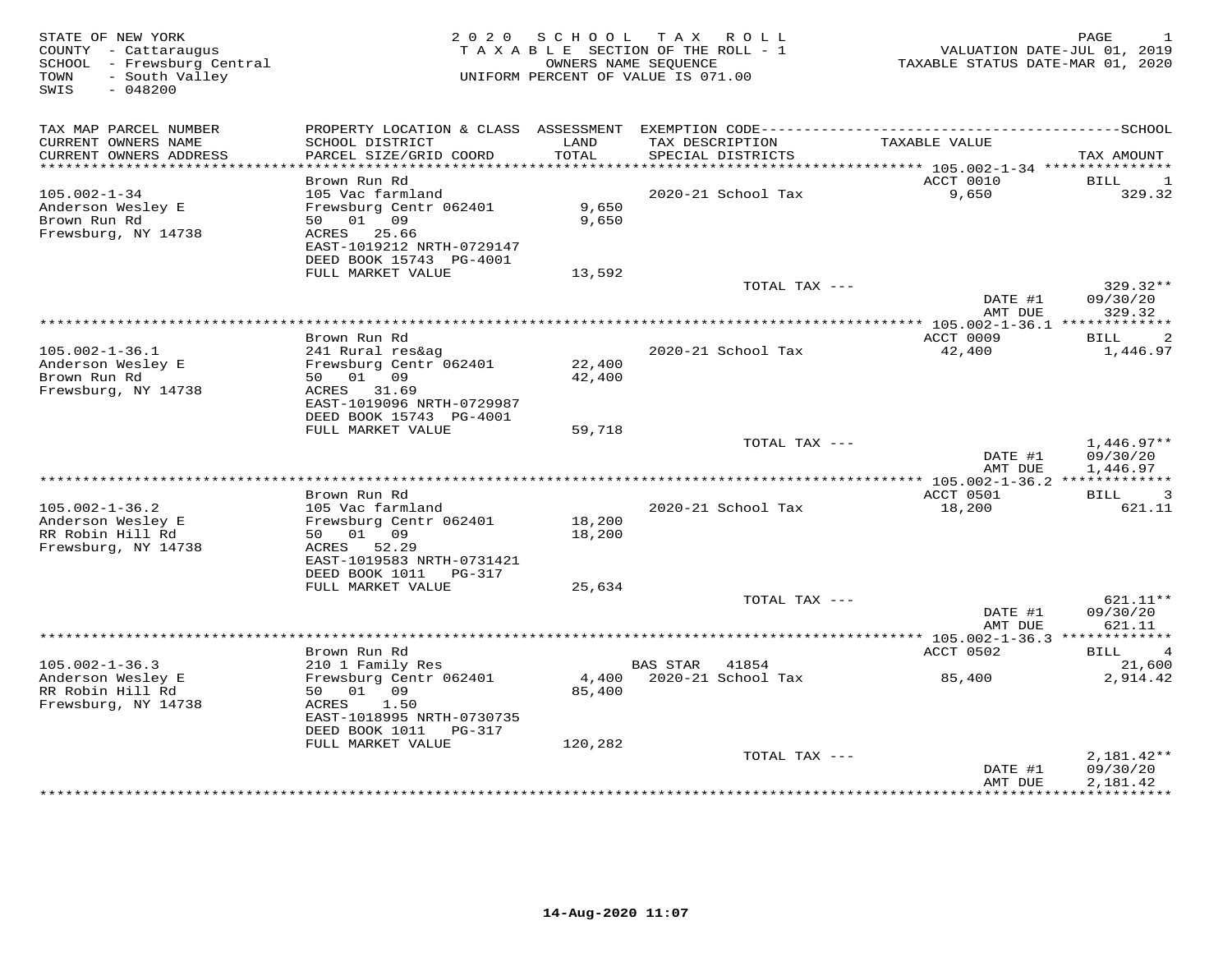| STATE OF NEW YORK<br>COUNTY - Cattaraugus<br>SCHOOL - Frewsburg Central<br>- South Valley<br>TOWN<br>SWIS<br>$-048200$ | 2 0 2 0                                                                                                                                                                                | SCHOOL                        | T A X<br>ROLL<br>TAXABLE SECTION OF THE ROLL - 1<br>OWNERS NAME SEQUENCE<br>UNIFORM PERCENT OF VALUE IS 071.00 | VALUATION DATE-JUL 01, 2019<br>TAXABLE STATUS DATE-MAR 01, 2020 | PAGE                                  |
|------------------------------------------------------------------------------------------------------------------------|----------------------------------------------------------------------------------------------------------------------------------------------------------------------------------------|-------------------------------|----------------------------------------------------------------------------------------------------------------|-----------------------------------------------------------------|---------------------------------------|
| TAX MAP PARCEL NUMBER<br>CURRENT OWNERS NAME<br>CURRENT OWNERS ADDRESS<br>***********************                      | PROPERTY LOCATION & CLASS ASSESSMENT EXEMPTION CODE----------------------------<br>SCHOOL DISTRICT<br>PARCEL SIZE/GRID COORD<br>************************                               | LAND<br>TOTAL<br>************ | TAX DESCRIPTION<br>SPECIAL DISTRICTS                                                                           | TAXABLE VALUE                                                   | -------------SCHOOL<br>TAX AMOUNT     |
| $105.002 - 1 - 1.11$<br>Anthony Douglas<br>Anthony Carol<br>180 Stowe St<br>Jamestown, NY 14701                        | Gurnsey Hollow Rd<br>260 Seasonal res<br>Frewsburg Centr 062401<br>51 01 09<br>ACRES<br>4.90<br>EAST-1019832 NRTH-0735258<br>DEED BOOK 30218 PG-8001<br>FULL MARKET VALUE              | 7,100<br>38,100<br>53,662     | ********************************* 105.002-1-1.11 *************<br>2020-21 School Tax                           | ACCT 0619<br>38,100                                             | 5<br>BILL<br>1,300.23                 |
|                                                                                                                        |                                                                                                                                                                                        |                               | TOTAL TAX ---                                                                                                  | DATE #1<br>AMT DUE                                              | $1,300.23**$<br>09/30/20<br>1,300.23  |
|                                                                                                                        |                                                                                                                                                                                        |                               |                                                                                                                |                                                                 |                                       |
| $96.004 - 1 - 7$<br>Babcock James F<br>3852 Kendrick Road<br>Sherman, NY 14781                                         | 12864 Sawmill Run Rd<br>314 Rural vac<10<br>Frewsburg Centr 062401<br>53 01 09<br>Life Use-James E-Rosanne<br>ACRES<br>5.00<br>EAST-1020428 NRTH-0744357                               | 7,200<br>7,200                | 2020-21 School Tax                                                                                             | ACCT 0333<br>7,200                                              | BILL<br>6<br>245.71                   |
|                                                                                                                        | DEED BOOK 26923 PG-2001<br>FULL MARKET VALUE                                                                                                                                           | 10,141                        | TOTAL TAX ---                                                                                                  | DATE #1                                                         | 245.71**<br>09/30/20                  |
|                                                                                                                        |                                                                                                                                                                                        |                               |                                                                                                                | AMT DUE                                                         | 245.71                                |
| $105.002 - 1 - 1.5$<br>Bakowski Janine L<br>Baetzhold Daniel P<br>16520 Amberside Rd E<br>Cornelius, NC 28031          | 1 Gurnsey Hollow Rd<br>312 Vac w/imprv<br>Frewsburg Centr 062401<br>51 01 09<br>Sawmill Run Sub Div<br>Phase Ii<br>ACRES<br>7.16<br>EAST-1018748 NRTH-0734911<br>DEED BOOK 1018 PG-273 | 8,300<br>9,700                | 2020-21 School Tax                                                                                             | ACCT 0611<br>9,700                                              | <b>BILL</b><br>7<br>331.03            |
|                                                                                                                        | FULL MARKET VALUE                                                                                                                                                                      | 13,662                        | TOTAL TAX ---                                                                                                  | DATE #1                                                         | 331.03**<br>09/30/20                  |
|                                                                                                                        |                                                                                                                                                                                        |                               | **************                                                                                                 | AMT DUE<br>$*$ 96.004-1-57.1 $***$                              | 331.03<br>********                    |
| $96.004 - 1 - 57.1$<br>Bauer Ida B<br>Bauer Clifford T<br>35863 Lakeridge Dr<br>Jamestown, NY 14701                    | Wheeler Hill Rd<br>312 Vac w/imprv<br>Frewsburg Centr 062401<br>53 01 09<br>ACRES 18.36<br>EAST-1019216 NRTH-0741805<br>DEED BOOK 25825 PG-3001<br>FULL MARKET VALUE                   | 13,900<br>21,500<br>30,282    | 2020-21 School Tax                                                                                             | ACCT 0019<br>21,500                                             | <b>BILL</b><br>8<br>733.72            |
|                                                                                                                        |                                                                                                                                                                                        |                               | TOTAL TAX ---                                                                                                  |                                                                 | $733.72**$                            |
|                                                                                                                        |                                                                                                                                                                                        |                               |                                                                                                                | DATE #1<br>AMT DUE                                              | 09/30/20<br>733.72<br>* * * * * * * * |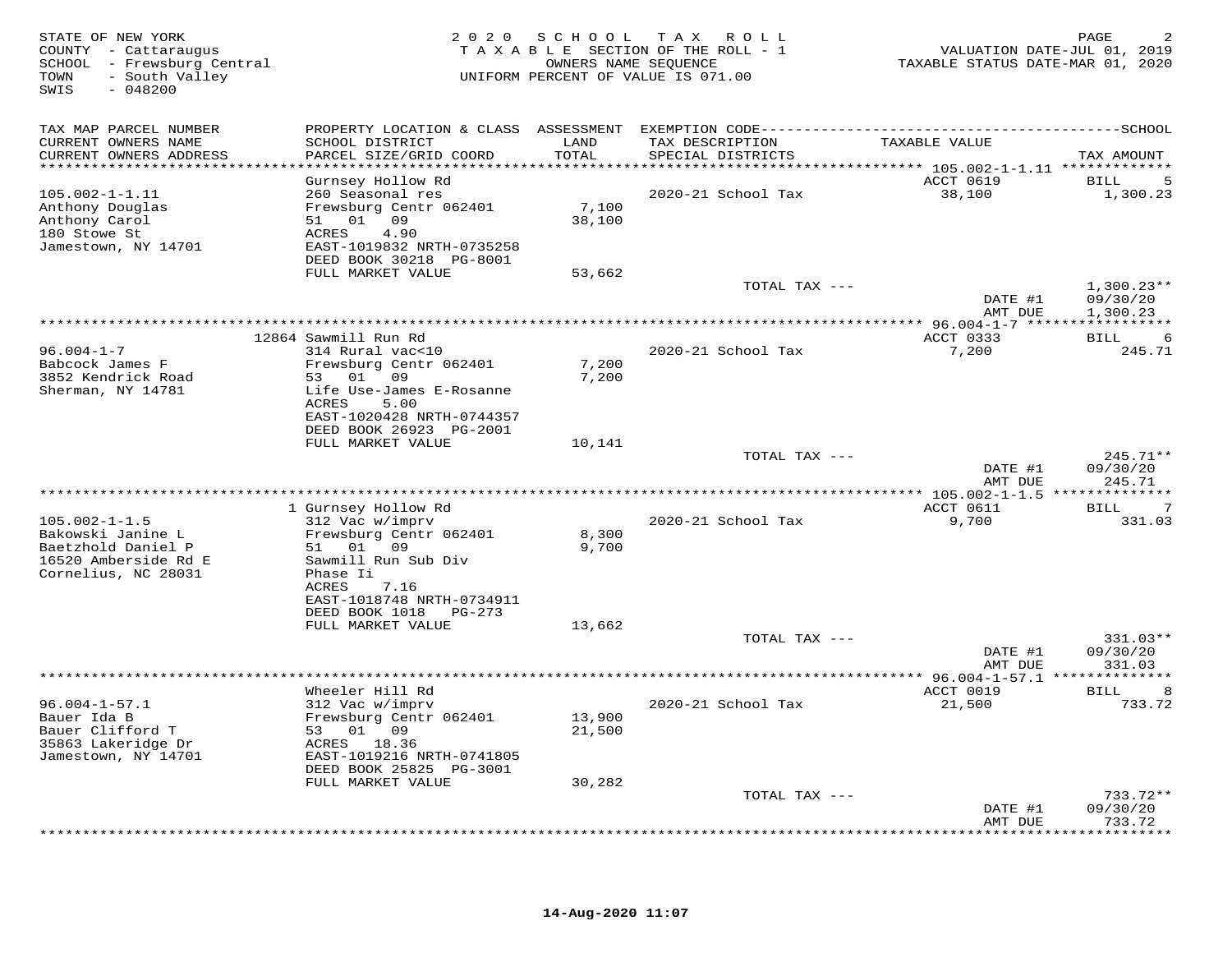| STATE OF NEW YORK<br>COUNTY - Cattaraugus<br>SCHOOL - Frewsburg Central<br>- South Valley<br>TOWN<br>SWIS<br>$-048200$ | 2 0 2 0                                                                                                                                   | S C H O O L      | T A X<br>ROLL<br>TAXABLE SECTION OF THE ROLL - 1<br>OWNERS NAME SEQUENCE<br>UNIFORM PERCENT OF VALUE IS 071.00 | VALUATION DATE-JUL 01, 2019<br>TAXABLE STATUS DATE-MAR 01, 2020 | PAGE                                |
|------------------------------------------------------------------------------------------------------------------------|-------------------------------------------------------------------------------------------------------------------------------------------|------------------|----------------------------------------------------------------------------------------------------------------|-----------------------------------------------------------------|-------------------------------------|
| TAX MAP PARCEL NUMBER<br>CURRENT OWNERS NAME<br>CURRENT OWNERS ADDRESS<br>**********************                       | SCHOOL DISTRICT<br>PARCEL SIZE/GRID COORD<br>************************                                                                     | LAND<br>TOTAL    | TAX DESCRIPTION<br>SPECIAL DISTRICTS                                                                           | TAXABLE VALUE                                                   | TAX AMOUNT                          |
|                                                                                                                        | Robin Hill Rd                                                                                                                             |                  |                                                                                                                | ACCT 0319                                                       | 9<br><b>BILL</b>                    |
| $105.002 - 1 - 33.1$<br>Bero Michael R<br>Bero Dorothy M<br>20 Cedar St<br>Warren, PA 16365                            | 314 Rural vac<10<br>Frewsburg Centr 062401<br>50 01 09<br>FRNT 175.00 DPTH<br>1.35<br>ACRES<br>EAST-1020390 NRTH-0729631                  | 4,300<br>4,300   | 2020-21 School Tax                                                                                             | 4,300                                                           | 146.74                              |
|                                                                                                                        | DEED BOOK 17606 PG-4001<br>FULL MARKET VALUE                                                                                              | 6,056            |                                                                                                                |                                                                 |                                     |
|                                                                                                                        |                                                                                                                                           |                  | TOTAL TAX ---                                                                                                  | DATE #1                                                         | $146.74**$<br>09/30/20              |
|                                                                                                                        |                                                                                                                                           |                  |                                                                                                                | AMT DUE                                                         | 146.74                              |
|                                                                                                                        | Brown Run Rd                                                                                                                              |                  |                                                                                                                | ACCT 0690                                                       | 10<br>BILL                          |
| $105.002 - 1 - 33.2$<br>Bero Michael R<br>Bero Dorothy M<br>20 Ceder St<br>Warren, PA 16365                            | 260 Seasonal res<br>Frewsburg Centr 062401<br>50 01 09<br>FRNT 330.00 DPTH<br>3.00<br>ACRES<br>EAST-1020129 NRTH-0729695                  | 5,600<br>30,200  | 2020-21 School Tax                                                                                             | 30,200                                                          | 1,030.63                            |
|                                                                                                                        | DEED BOOK 17606 PG-4001<br>FULL MARKET VALUE                                                                                              | 42,535           |                                                                                                                |                                                                 |                                     |
|                                                                                                                        |                                                                                                                                           |                  | TOTAL TAX ---                                                                                                  | DATE #1                                                         | $1,030.63**$<br>09/30/20            |
|                                                                                                                        |                                                                                                                                           |                  |                                                                                                                | AMT DUE                                                         | 1,030.63<br>* * * * * * * * * * * * |
|                                                                                                                        | Bragg Rd                                                                                                                                  |                  |                                                                                                                | ACCT 0361                                                       | BILL<br>11                          |
| $96.004 - 1 - 50$<br>Big Pine Partnership<br>318 Jefferson St<br>Jamestown, NY 14701                                   | 322 Rural vac>10<br>Frewsburg Centr 062401<br>52 01 09<br>ACRES 23.32<br>EAST-1018861 NRTH-0737537<br>DEED BOOK 00944 PG-01063            | 12,900<br>12,900 | 2020-21 School Tax                                                                                             | 12,900                                                          | 440.23                              |
|                                                                                                                        | FULL MARKET VALUE                                                                                                                         | 18,169           |                                                                                                                |                                                                 |                                     |
|                                                                                                                        |                                                                                                                                           |                  | TOTAL TAX ---                                                                                                  | DATE #1<br>AMT DUE                                              | $440.23**$<br>09/30/20<br>440.23    |
|                                                                                                                        |                                                                                                                                           |                  |                                                                                                                |                                                                 |                                     |
| $96.004 - 1 - 51$<br>Big Pine Partnership<br>1235 Prendergast Ave<br>Jamestown, NY 14701                               | Bragg Rd<br>322 Rural vac>10<br>Frewsburg Centr 062401<br>52 01 09<br>ACRES 22.88<br>EAST-1018931 NRTH-0739248<br>DEED BOOK 30751 PG-6001 | 16,100<br>16,100 | 2020-21 School Tax                                                                                             | ACCT 0271<br>16,100                                             | 12<br>BILL<br>549.44                |
|                                                                                                                        | FULL MARKET VALUE                                                                                                                         | 22,676           |                                                                                                                |                                                                 |                                     |
|                                                                                                                        |                                                                                                                                           |                  | TOTAL TAX ---                                                                                                  | DATE #1<br>AMT DUE                                              | $549.44**$<br>09/30/20<br>549.44    |
|                                                                                                                        |                                                                                                                                           |                  |                                                                                                                |                                                                 | .                                   |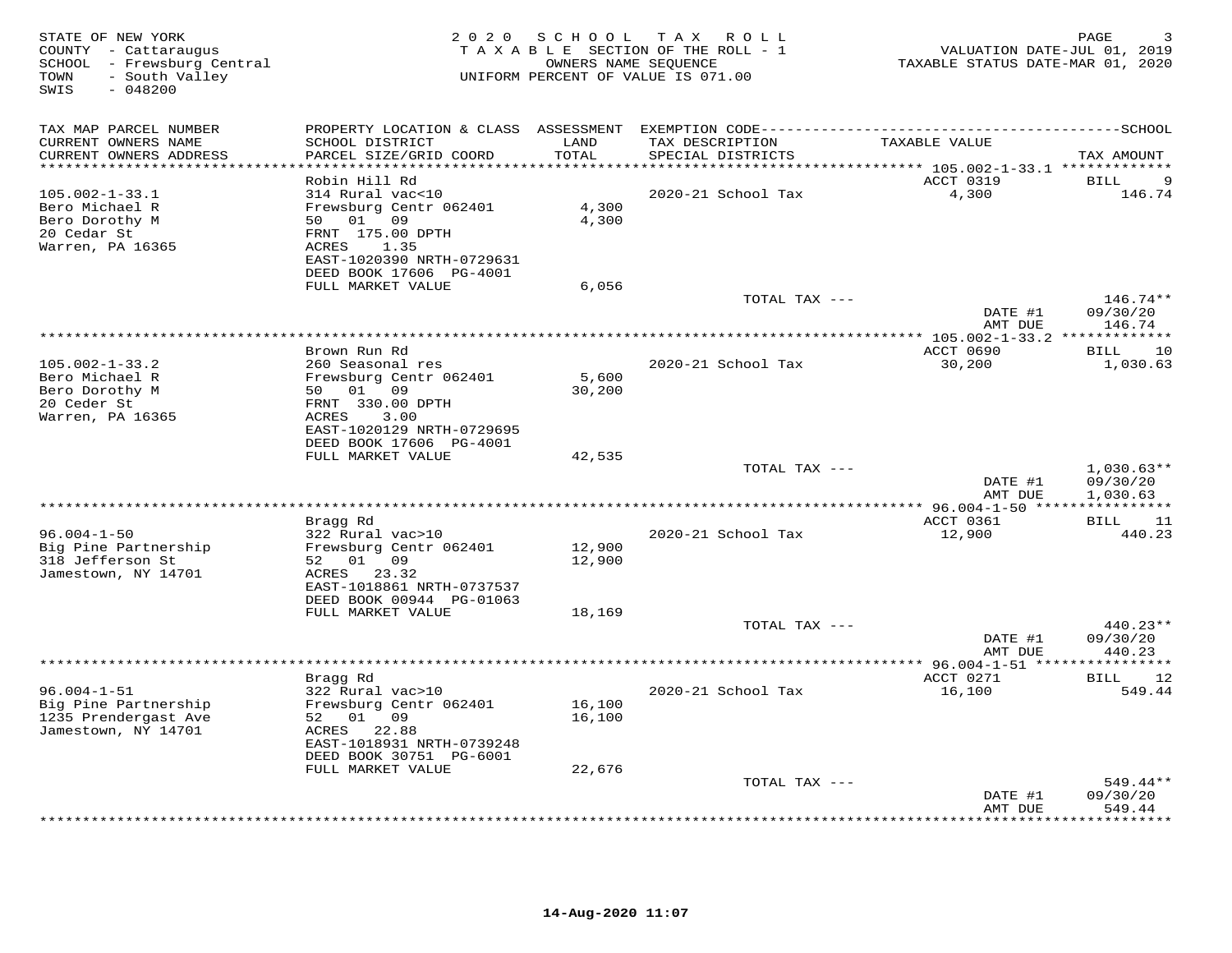| STATE OF NEW YORK<br>COUNTY - Cattaraugus<br>SCHOOL - Frewsburg Central<br>- South Valley<br>TOWN<br>SWIS<br>$-048200$ | 2 0 2 0                                                                                                                                                               | SCHOOL                     | T A X<br>R O L L<br>TAXABLE SECTION OF THE ROLL - 1<br>OWNERS NAME SEQUENCE<br>UNIFORM PERCENT OF VALUE IS 071.00 | VALUATION DATE-JUL 01, 2019<br>TAXABLE STATUS DATE-MAR 01, 2020                 | PAGE                                 |
|------------------------------------------------------------------------------------------------------------------------|-----------------------------------------------------------------------------------------------------------------------------------------------------------------------|----------------------------|-------------------------------------------------------------------------------------------------------------------|---------------------------------------------------------------------------------|--------------------------------------|
| TAX MAP PARCEL NUMBER<br>CURRENT OWNERS NAME<br>CURRENT OWNERS ADDRESS                                                 | PROPERTY LOCATION & CLASS ASSESSMENT EXEMPTION CODE-----------------------------------SCHOOL<br>SCHOOL DISTRICT<br>PARCEL SIZE/GRID COORD                             | LAND<br>TOTAL              | TAX DESCRIPTION<br>SPECIAL DISTRICTS                                                                              | TAXABLE VALUE                                                                   | TAX AMOUNT                           |
| **********************<br>$96.004 - 1 - 59.3$<br>Brodfuehrer Norman E<br>Brodfuehrer Mary Kay                          | **********************<br>Wheeler Hill Rd<br>314 Rural vac<10<br>Frewsburg Centr 062401<br>$53 - 1 - 9$                                                               | ********<br>6,000<br>6,000 | 2020-21 School Tax                                                                                                | **************************** 96.004-1-59.3 **************<br>ACCT 0750<br>6,000 | <b>BILL</b><br>13<br>204.76          |
| 78 Willowgreen Dr<br>Amherst, NY 14228                                                                                 | <b>ACRES</b><br>3.75<br>EAST-1019846 NRTH-0742428<br>DEED BOOK 12032 PG-4001<br>FULL MARKET VALUE                                                                     | 8,451                      | TOTAL TAX ---                                                                                                     |                                                                                 | $204.76**$                           |
|                                                                                                                        |                                                                                                                                                                       |                            |                                                                                                                   | DATE #1<br>AMT DUE                                                              | 09/30/20<br>204.76                   |
|                                                                                                                        |                                                                                                                                                                       |                            |                                                                                                                   |                                                                                 | * * * * * * * * *                    |
| $105.002 - 1 - 28$<br>Caledonia Land Company LLC<br>507 Cherry Grove Rd<br>Clarendon, PA 16313                         | Brown Run Rd<br>910 Priv forest<br>Frewsburg Centr 062401<br>42 01<br>09<br>50.84<br>ACRES                                                                            | 42,400<br>42,400           | 2020-21 School Tax                                                                                                | ACCT 0317<br>42,400                                                             | BILL<br>14<br>1,446.97               |
|                                                                                                                        | EAST-1023693 NRTH-0729622<br>DEED BOOK 2019<br>PG-16964<br>FULL MARKET VALUE                                                                                          | 59,718                     | TOTAL TAX ---                                                                                                     |                                                                                 | $1,446.97**$                         |
|                                                                                                                        |                                                                                                                                                                       |                            |                                                                                                                   | DATE #1<br>AMT DUE                                                              | 09/30/20<br>1,446.97                 |
|                                                                                                                        |                                                                                                                                                                       |                            |                                                                                                                   | ** 105.002-1-1.29 **                                                            |                                      |
| $105.002 - 1 - 1.29$<br>Carlino Paul C<br>Carlino Constance<br>6602 Royal Parkway South<br>Lockport, NY 14094          | 11 Gurnsey Hollow Rd<br>260 Seasonal res<br>Frewsburg Centr 062401<br>01<br>09<br>51<br>Sawmill Run Sub Div<br>Phase Ii<br>7.52<br>ACRES<br>EAST-1020454 NRTH-0732981 | 8,500<br>39,500            | 2020-21 School Tax                                                                                                | ACCT 0658<br>39,500                                                             | 15<br>BILL<br>1,348.01               |
|                                                                                                                        | DEED BOOK 00971 PG-00596<br>FULL MARKET VALUE                                                                                                                         |                            |                                                                                                                   |                                                                                 |                                      |
|                                                                                                                        |                                                                                                                                                                       | 55,634                     | TOTAL TAX ---                                                                                                     | DATE #1<br>AMT DUE                                                              | $1,348.01**$<br>09/30/20<br>1,348.01 |
|                                                                                                                        |                                                                                                                                                                       |                            |                                                                                                                   | ********* 96.002-1-38 ****************                                          |                                      |
| $96.002 - 1 - 38$<br>Carlson Daniel T<br>Knuth Jennifer R<br>10922 Oldro Rd<br>Randolph, NY 14772                      | 12981 Bone Run Rd<br>210 1 Family Res<br>Frewsburg Centr 062401<br>55<br>01<br>09<br>ACRES<br>2.14<br>EAST-1019092 NRTH-0749648                                       | 4,900<br>48,100            | 41854<br>BAS STAR<br>2020-21 School Tax                                                                           | ACCT 0230<br>48,100                                                             | BILL<br>16<br>21,600<br>1,641.50     |
|                                                                                                                        | DEED BOOK 20733 PG-8001<br>FULL MARKET VALUE                                                                                                                          | 67,746                     |                                                                                                                   |                                                                                 |                                      |
|                                                                                                                        |                                                                                                                                                                       |                            | TOTAL TAX ---                                                                                                     | DATE #1<br>AMT DUE                                                              | $908.50**$<br>09/30/20<br>908.50     |
|                                                                                                                        |                                                                                                                                                                       |                            |                                                                                                                   |                                                                                 | .                                    |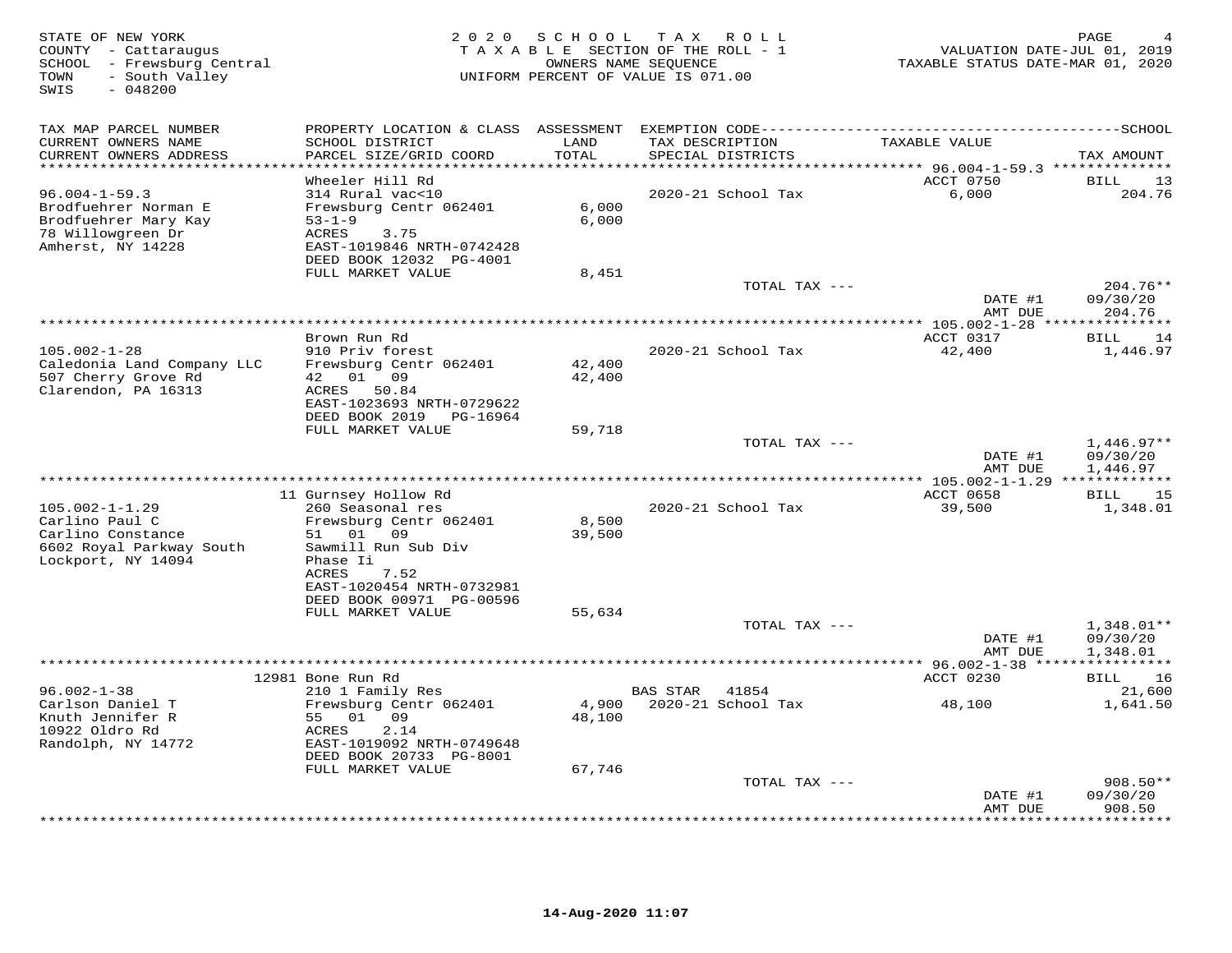| STATE OF NEW YORK<br>COUNTY - Cattaraugus<br>SCHOOL - Frewsburg Central<br>- South Valley<br>TOWN<br>SWIS<br>$-048200$ | 2 0 2 0                                                                                                                                                            | S C H O O L      | T A X<br>ROLL<br>TAXABLE SECTION OF THE ROLL - 1<br>OWNERS NAME SEOUENCE<br>UNIFORM PERCENT OF VALUE IS 071.00 | TAXABLE STATUS DATE-MAR 01, 2020 | PAGE<br>VALUATION DATE-JUL 01, 2019  |
|------------------------------------------------------------------------------------------------------------------------|--------------------------------------------------------------------------------------------------------------------------------------------------------------------|------------------|----------------------------------------------------------------------------------------------------------------|----------------------------------|--------------------------------------|
| TAX MAP PARCEL NUMBER<br>CURRENT OWNERS NAME<br>CURRENT OWNERS ADDRESS                                                 | SCHOOL DISTRICT<br>PARCEL SIZE/GRID COORD                                                                                                                          | LAND<br>TOTAL    | TAX DESCRIPTION<br>SPECIAL DISTRICTS                                                                           | TAXABLE VALUE                    | TAX AMOUNT                           |
| **************************                                                                                             |                                                                                                                                                                    |                  |                                                                                                                |                                  |                                      |
| $96.004 - 1 - 47.1$<br>Chitester Michael S.<br>Melvin Feather<br>PO Box 608<br>Frewsburg, NY 14738                     | Bragg Rd<br>260 Seasonal res<br>Frewsburg Centr 062401<br>52 01 09<br>Conveys 1/7Intrest<br>ACRES<br>72.25<br>EAST-1021325 NRTH-0738478<br>DEED BOOK 20866 PG-2001 | 29,500<br>46,500 | 2020-21 School Tax                                                                                             | ACCT 0108<br>46,500              | 17<br>BILL<br>1,586.89               |
|                                                                                                                        | FULL MARKET VALUE                                                                                                                                                  | 65,493           |                                                                                                                |                                  |                                      |
|                                                                                                                        |                                                                                                                                                                    |                  | TOTAL TAX ---                                                                                                  | DATE #1<br>AMT DUE               | $1,586.89**$<br>09/30/20<br>1,586.89 |
|                                                                                                                        |                                                                                                                                                                    |                  |                                                                                                                |                                  |                                      |
|                                                                                                                        | Gurnsey Hollow Rd (Off)                                                                                                                                            |                  |                                                                                                                | ACCT 0615                        | BILL<br>18                           |
| $105.002 - 1 - 1.7$<br>Cochran Steven<br>1452 D'angelo Dr<br>N Tonawanda, NY 14120                                     | 240 Rural res<br>Frewsburg Centr 062401<br>51 01 09<br>ACRES 15.40<br>EAST-1019713 NRTH-0736230                                                                    | 12,400<br>57,400 | 2020-21 School Tax                                                                                             | 57,400                           | 1,958.87                             |
|                                                                                                                        | DEED BOOK 00966 PG-00684<br>FULL MARKET VALUE                                                                                                                      |                  |                                                                                                                |                                  |                                      |
|                                                                                                                        |                                                                                                                                                                    | 80,845           | TOTAL TAX ---                                                                                                  | DATE #1<br>AMT DUE               | 1,958.87**<br>09/30/20<br>1,958.87   |
| ******************************                                                                                         |                                                                                                                                                                    |                  |                                                                                                                |                                  |                                      |
|                                                                                                                        | Robin Hill Rd                                                                                                                                                      |                  |                                                                                                                | ACCT 0335                        | 19<br>BILL                           |
| $105.002 - 1 - 35.1$<br>Colburn Robert Gordon<br>56 Grant Str<br>Jamestown, NY 14701                                   | 240 Rural res<br>Frewsburg Centr 062401<br>50/1/9<br>ACRES<br>45.20<br>EAST-1020464 NRTH-0731475<br>DEED BOOK 28726 PG-4001                                        | 23,800<br>73,100 | 2020-21 School Tax                                                                                             | 73,100                           | 2,494.66                             |
|                                                                                                                        | FULL MARKET VALUE                                                                                                                                                  | 102,958          |                                                                                                                |                                  |                                      |
|                                                                                                                        |                                                                                                                                                                    |                  | TOTAL TAX ---                                                                                                  | DATE #1<br>AMT DUE               | $2,494.66**$<br>09/30/20<br>2,494.66 |
|                                                                                                                        |                                                                                                                                                                    |                  | ***********************************                                                                            | *** 105.002-1-37.2 ************  |                                      |
| $105.002 - 1 - 37.2$<br>Cornish Harold<br>6723 Route 958                                                               | Brown Run Rd<br>322 Rural vac>10<br>Frewsburg Centr 062401<br>50 01 09                                                                                             | 11,800           | 2020-21 School Tax                                                                                             | ACCT 0601<br>11,800              | 20<br>BILL<br>402.70                 |
| Bear Lake, PA 16402                                                                                                    | ACRES 14.25<br>EAST-1018903 NRTH-0732365<br>DEED BOOK 996<br>PG-496                                                                                                | 11,800           |                                                                                                                |                                  |                                      |
|                                                                                                                        | FULL MARKET VALUE                                                                                                                                                  | 16,620           |                                                                                                                |                                  |                                      |
|                                                                                                                        |                                                                                                                                                                    |                  | TOTAL TAX ---                                                                                                  | DATE #1<br>AMT DUE               | $402.70**$<br>09/30/20<br>402.70     |
|                                                                                                                        |                                                                                                                                                                    |                  | ***********************                                                                                        |                                  | ********                             |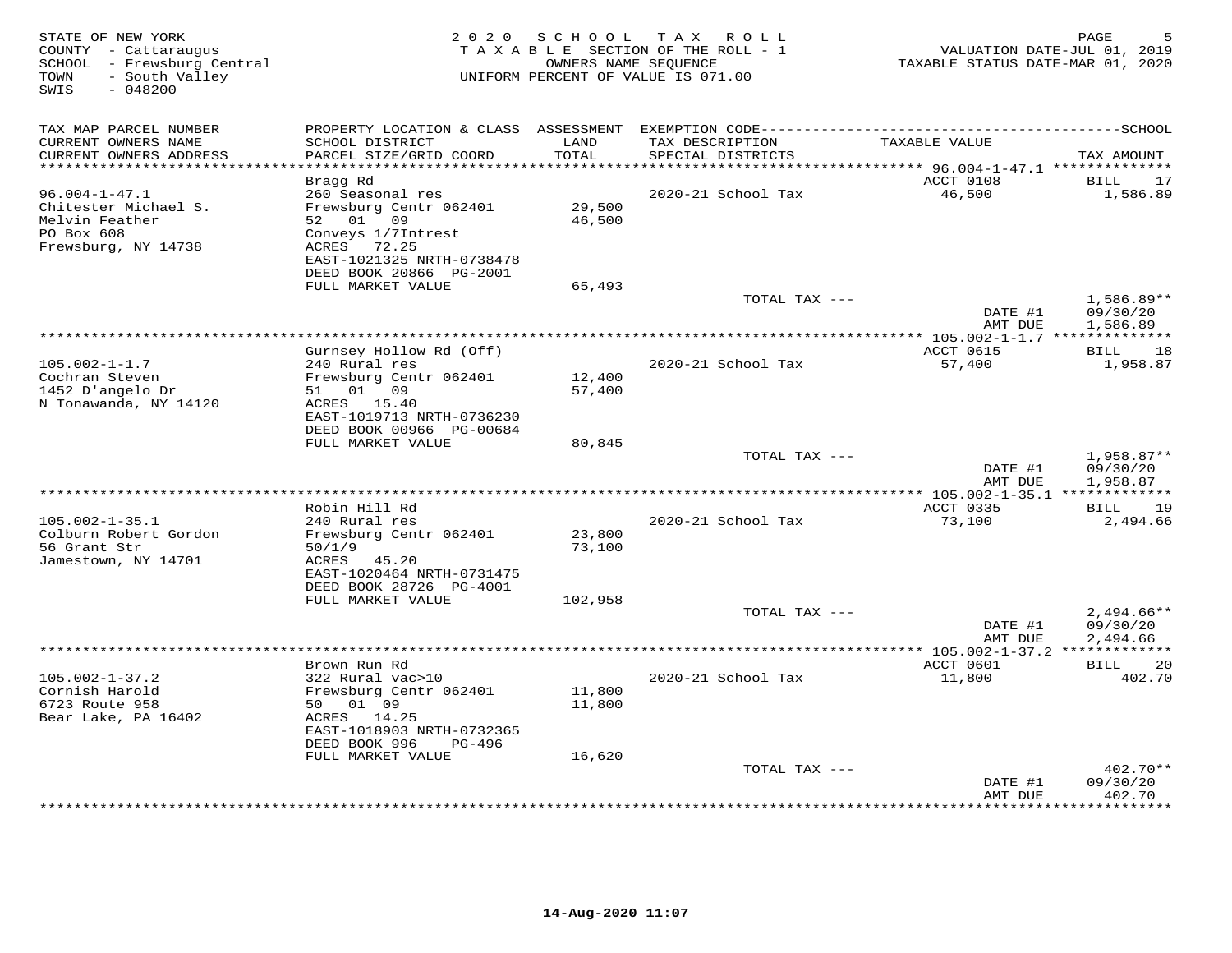| STATE OF NEW YORK<br>COUNTY - Cattaraugus<br>SCHOOL - Frewsburg Central<br>- South Valley<br>TOWN<br>SWIS<br>$-048200$ |                                                | 2020 SCHOOL<br>TAXABLE SECTION OF THE ROLL - 1<br>OWNERS NAME SEQUENCE<br>UNIFORM PERCENT OF VALUE IS 071.00 |                  | TAX ROLL           | TAXABLE STATUS DATE-MAR 01, 2020                | PAGE<br>VALUATION DATE-JUL 01, 2019 |
|------------------------------------------------------------------------------------------------------------------------|------------------------------------------------|--------------------------------------------------------------------------------------------------------------|------------------|--------------------|-------------------------------------------------|-------------------------------------|
| TAX MAP PARCEL NUMBER                                                                                                  |                                                |                                                                                                              |                  |                    |                                                 |                                     |
| CURRENT OWNERS NAME<br>CURRENT OWNERS ADDRESS                                                                          | SCHOOL DISTRICT<br>PARCEL SIZE/GRID COORD      | LAND<br>TOTAL                                                                                                | TAX DESCRIPTION  | SPECIAL DISTRICTS  | TAXABLE VALUE                                   | TAX AMOUNT                          |
| ***********************                                                                                                | ******************************                 | ************                                                                                                 |                  |                    |                                                 |                                     |
|                                                                                                                        | 12791 Brown Run Rd                             |                                                                                                              |                  |                    | ACCT 0306                                       | 21<br>BILL                          |
| $105.002 - 1 - 27.1$                                                                                                   | 210 1 Family Res                               |                                                                                                              |                  | 2020-21 School Tax | 58,000                                          | 1,979.35                            |
| Dahlin James M.                                                                                                        | Frewsburg Centr 062401                         | 5,400                                                                                                        |                  |                    |                                                 |                                     |
| 12791 Brown Run Rd                                                                                                     | 50 01 09                                       | 58,000                                                                                                       |                  |                    |                                                 |                                     |
| Frewsburg, NY 14738                                                                                                    | 2.75<br>ACRES<br>EAST-1021940 NRTH-0729985     |                                                                                                              |                  |                    |                                                 |                                     |
|                                                                                                                        | DEED BOOK 27023 PG-9001                        |                                                                                                              |                  |                    |                                                 |                                     |
|                                                                                                                        | FULL MARKET VALUE                              | 81,690                                                                                                       |                  |                    |                                                 |                                     |
|                                                                                                                        |                                                |                                                                                                              |                  | TOTAL TAX ---      |                                                 | $1,979.35**$                        |
|                                                                                                                        |                                                |                                                                                                              |                  |                    | DATE #1                                         | 09/30/20                            |
|                                                                                                                        |                                                |                                                                                                              |                  |                    | AMT DUE                                         | 1,979.35                            |
| ***************************                                                                                            | ****************                               |                                                                                                              |                  |                    | ****************** 96.004-1-19.3 ************** |                                     |
|                                                                                                                        | Bragg Rd                                       |                                                                                                              |                  |                    | ACCT 0307                                       | BILL<br>22                          |
| $96.004 - 1 - 19.3$                                                                                                    | 322 Rural vac>10                               |                                                                                                              |                  | 2020-21 School Tax | 52,600                                          | 1,795.07                            |
| Detweiler Ben E<br>Detweiler Barbara J                                                                                 | Frewsburg Centr 062401<br>44/45/53<br>01<br>09 | 52,600<br>52,600                                                                                             |                  |                    |                                                 |                                     |
| 26754 Eureka Rd                                                                                                        | ACRES 124.05                                   |                                                                                                              |                  |                    |                                                 |                                     |
| Edinboro, PA 16412                                                                                                     | EAST-1022956 NRTH-0741073                      |                                                                                                              |                  |                    |                                                 |                                     |
|                                                                                                                        | DEED BOOK 20190 PG-4102                        |                                                                                                              |                  |                    |                                                 |                                     |
|                                                                                                                        | FULL MARKET VALUE                              | 74,085                                                                                                       |                  |                    |                                                 |                                     |
|                                                                                                                        |                                                |                                                                                                              |                  | TOTAL TAX ---      |                                                 | $1,795.07**$                        |
|                                                                                                                        |                                                |                                                                                                              |                  |                    | DATE #1                                         | 09/30/20                            |
|                                                                                                                        |                                                |                                                                                                              |                  |                    | AMT DUE                                         | 1,795.07                            |
|                                                                                                                        |                                                |                                                                                                              |                  |                    | ** $105.002 - 1 - 5$ *****                      |                                     |
| $105.002 - 1 - 5$                                                                                                      | Gurnsey Hollow Rd<br>322 Rural vac>10          |                                                                                                              |                  | 2020-21 School Tax | ACCT 0091<br>9,700                              | BILL<br>23<br>331.03                |
| Dibble Paul                                                                                                            | Frewsburg Centr 062401                         | 9,700                                                                                                        |                  |                    |                                                 |                                     |
| Dibble Ann V                                                                                                           | 43 01 09                                       | 9,700                                                                                                        |                  |                    |                                                 |                                     |
| Paula McIntyre                                                                                                         | pipeline takes 1.68 ac                         |                                                                                                              |                  |                    |                                                 |                                     |
| 630 Cheese Factory Rd                                                                                                  | ACRES 11.76                                    |                                                                                                              |                  |                    |                                                 |                                     |
| Honeoye Falls, NY 14472                                                                                                | EAST-1023514 NRTH-0733697                      |                                                                                                              |                  |                    |                                                 |                                     |
|                                                                                                                        | DEED BOOK 00930 PG-01188                       |                                                                                                              |                  |                    |                                                 |                                     |
|                                                                                                                        | FULL MARKET VALUE                              | 13,662                                                                                                       |                  |                    |                                                 |                                     |
|                                                                                                                        |                                                |                                                                                                              |                  | TOTAL TAX ---      |                                                 | 331.03**                            |
|                                                                                                                        |                                                |                                                                                                              |                  |                    | DATE #1<br>AMT DUE                              | 09/30/20                            |
|                                                                                                                        |                                                |                                                                                                              |                  |                    |                                                 | 331.03<br>***********               |
|                                                                                                                        | 17 S Sylvan Glenn                              |                                                                                                              |                  |                    | ACCT 0645                                       | 24<br>BILL                          |
| $105.002 - 1 - 1.16$                                                                                                   | 210 1 Family Res                               |                                                                                                              | VET WAR S 41124  |                    |                                                 | 4,320                               |
| Dreher Paul R                                                                                                          | Frewsburg Centr 062401                         |                                                                                                              | 13,600 VET DIS S | 41144              |                                                 | 14,400                              |
| Dreher Melody J                                                                                                        | 01 09<br>51                                    |                                                                                                              | 83,700 ENH STAR  | 41834              |                                                 | 50,260                              |
| 17 S SYLVAN GLENN                                                                                                      | Sawmill Run Sub Div                            |                                                                                                              |                  | 2020-21 School Tax | 64,980                                          | 2,217.56                            |
| FREWSBURG, NY 14738                                                                                                    | Phase Ii                                       |                                                                                                              |                  |                    |                                                 |                                     |
|                                                                                                                        | ACRES 17.85                                    |                                                                                                              |                  |                    |                                                 |                                     |
|                                                                                                                        | EAST-1021042 NRTH-0733770                      |                                                                                                              |                  |                    |                                                 |                                     |
|                                                                                                                        | DEED BOOK 00982 PG-00836                       | 117,887                                                                                                      |                  |                    |                                                 |                                     |
|                                                                                                                        | FULL MARKET VALUE                              |                                                                                                              |                  | TOTAL TAX ---      |                                                 | 643.56**                            |
|                                                                                                                        |                                                |                                                                                                              |                  |                    | DATE #1                                         | 09/30/20                            |
|                                                                                                                        |                                                |                                                                                                              |                  |                    | AMT DUE                                         | 643.56                              |
|                                                                                                                        |                                                |                                                                                                              |                  |                    |                                                 | * * * * * * * * * *                 |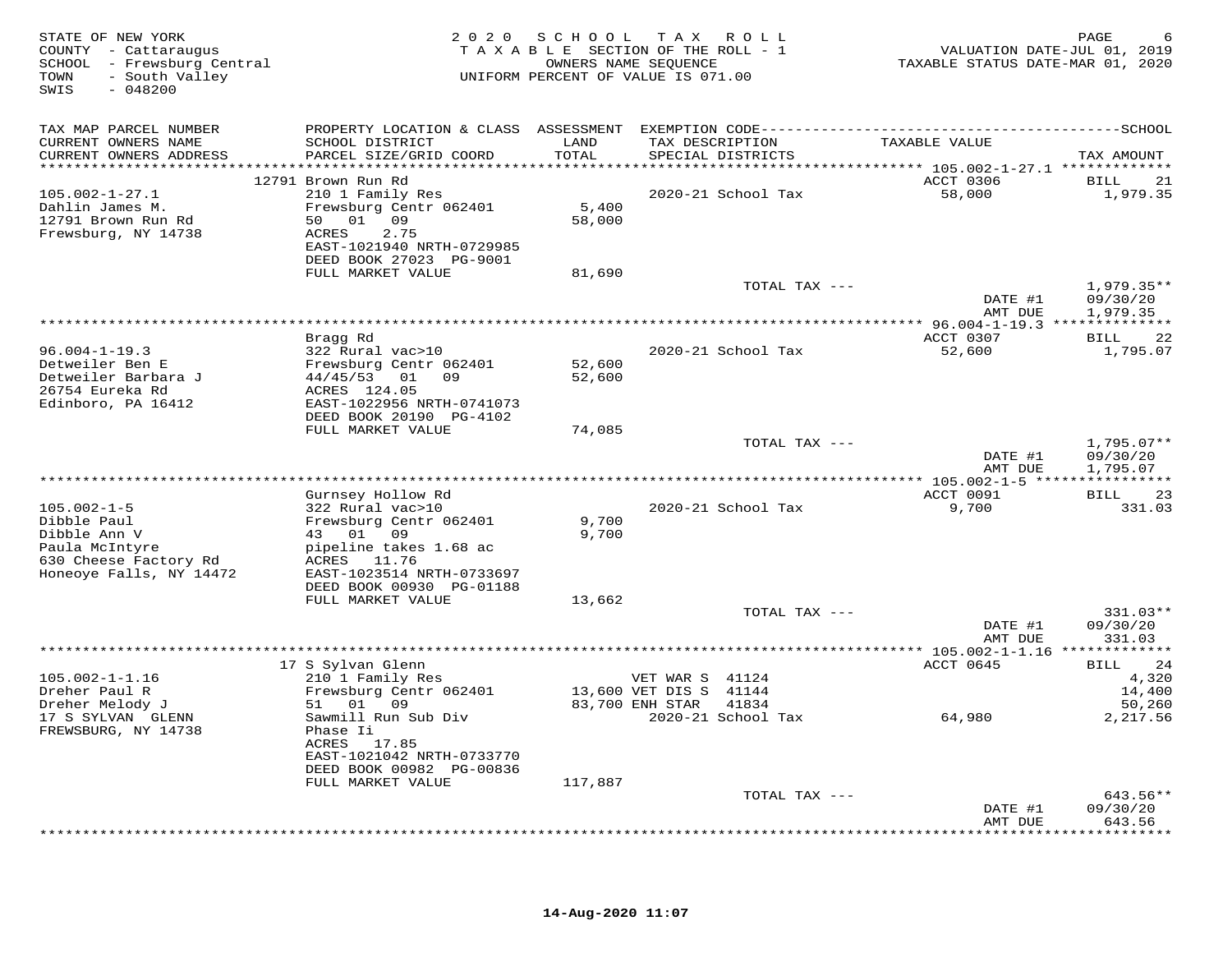| STATE OF NEW YORK<br>COUNTY - Cattaraugus<br>- Frewsburg Central<br>SCHOOL<br>- South Valley<br>TOWN<br>$-048200$<br>SWIS | 2020                                                                                                                                                                                           | SCHOOL<br>OWNERS NAME SEQUENCE | T A X<br>R O L L<br>TAXABLE SECTION OF THE ROLL - 1<br>UNIFORM PERCENT OF VALUE IS 071.00 | VALUATION DATE-JUL 01, 2019<br>TAXABLE STATUS DATE-MAR 01, 2020 | PAGE                                 |
|---------------------------------------------------------------------------------------------------------------------------|------------------------------------------------------------------------------------------------------------------------------------------------------------------------------------------------|--------------------------------|-------------------------------------------------------------------------------------------|-----------------------------------------------------------------|--------------------------------------|
| TAX MAP PARCEL NUMBER                                                                                                     |                                                                                                                                                                                                |                                |                                                                                           |                                                                 |                                      |
| CURRENT OWNERS NAME<br>CURRENT OWNERS ADDRESS                                                                             | SCHOOL DISTRICT<br>PARCEL SIZE/GRID COORD                                                                                                                                                      | LAND<br>TOTAL                  | TAX DESCRIPTION<br>SPECIAL DISTRICTS                                                      | TAXABLE VALUE                                                   | TAX AMOUNT                           |
| **********************                                                                                                    |                                                                                                                                                                                                |                                |                                                                                           |                                                                 |                                      |
| $105.002 - 1 - 1.30$<br>Dreher Paul R<br>Dreher Melody J<br>17 Sylvan Glen<br>Frewsburg, NY 14738                         | 12 Gurnsey Hollow Rd<br>322 Rural vac>10<br>Frewsburg Centr 062401<br>51 01<br>09<br>Sawmill Run Sub Div<br>Phase Ii<br>ACRES<br>14.10<br>EAST-1021214 NRTH-0733054<br>DEED BOOK 17526 PG-6003 | 11,800<br>11,800               | 2020-21 School Tax                                                                        | ACCT 0659<br>11,800                                             | <b>BILL</b><br>25<br>402.70          |
|                                                                                                                           | FULL MARKET VALUE                                                                                                                                                                              | 16,620                         |                                                                                           |                                                                 |                                      |
|                                                                                                                           |                                                                                                                                                                                                |                                | TOTAL TAX ---                                                                             | DATE #1<br>AMT DUE                                              | 402.70**<br>09/30/20<br>402.70       |
|                                                                                                                           |                                                                                                                                                                                                |                                |                                                                                           | $* 105.002 - 1 - 1.19$ ****                                     | * * * * * * * *                      |
|                                                                                                                           | 63 S Sylvan Glen                                                                                                                                                                               |                                |                                                                                           | ACCT 0648                                                       | 26<br>BILL                           |
| $105.002 - 1 - 1.19$<br>Dunn Douglas P.<br>63 S. Sylvan Glen<br>Frewsburg, NY 14738                                       | 240 Rural res<br>Frewsburg Centr 062401<br>09<br>51 01<br>Sawmill Run Sub Div<br>Phase Ii<br>ACRES<br>6.93 BANK<br>019<br>EAST-1019289 NRTH-0734949                                            | 8,200<br>68,200                | 2020-21 School Tax                                                                        | 68,200                                                          | 2,327.44                             |
|                                                                                                                           | DEED BOOK 24076 PG-5002                                                                                                                                                                        |                                |                                                                                           |                                                                 |                                      |
|                                                                                                                           | FULL MARKET VALUE                                                                                                                                                                              | 96,056                         | TOTAL TAX ---                                                                             | DATE #1<br>AMT DUE                                              | $2,327.44**$<br>09/30/20<br>2,327.44 |
|                                                                                                                           |                                                                                                                                                                                                |                                | *********************                                                                     | *** 96.004-1-49 *****<br>ACCT 0274                              | * * * * * * * * * * *                |
| $96.004 - 1 - 49$<br>Emerling Roy L.<br>P.O. Box 204<br>Boston, NY 14025                                                  | 766 Bragg Rd<br>260 Seasonal res<br>Frewsburg Centr 062401<br>01 09<br>52<br>ACRES 140.85                                                                                                      | 82,845<br>115,945              | 2020-21 School Tax                                                                        | 115,945                                                         | 27<br>BILL<br>3,956.82               |
|                                                                                                                           | EAST-1020038 NRTH-0738397<br>DEED BOOK 27957 PG-3003                                                                                                                                           |                                |                                                                                           |                                                                 |                                      |
|                                                                                                                           | FULL MARKET VALUE                                                                                                                                                                              | 163,303                        | TOTAL TAX ---                                                                             |                                                                 | $3,956.82**$                         |
|                                                                                                                           |                                                                                                                                                                                                |                                |                                                                                           | DATE #1<br>AMT DUE                                              | 09/30/20<br>3,956.82                 |
|                                                                                                                           |                                                                                                                                                                                                |                                |                                                                                           |                                                                 |                                      |
| $87.004 - 1 - 12$<br>Farm East LLC<br>890 McLean Rd<br>Cortland, NY 13045                                                 | Woodchuck Hill Rd (Off)<br>910 Priv forest<br>Frewsburg Centr 062401<br>01<br>09<br>56<br>ACRES<br>69.88<br>EAST-1020932 NRTH-0753049<br>DEED BOOK 14471 PG-6001                               | 42,300<br>42,300               | 2020-21 School Tax                                                                        | ACCT 0001<br>42,300                                             | <b>BILL</b><br>28<br>1,443.56        |
|                                                                                                                           | FULL MARKET VALUE                                                                                                                                                                              | 59,577                         | TOTAL TAX ---                                                                             |                                                                 | $1,443.56**$                         |
|                                                                                                                           |                                                                                                                                                                                                |                                |                                                                                           | DATE #1<br>AMT DUE                                              | 09/30/20<br>1,443.56                 |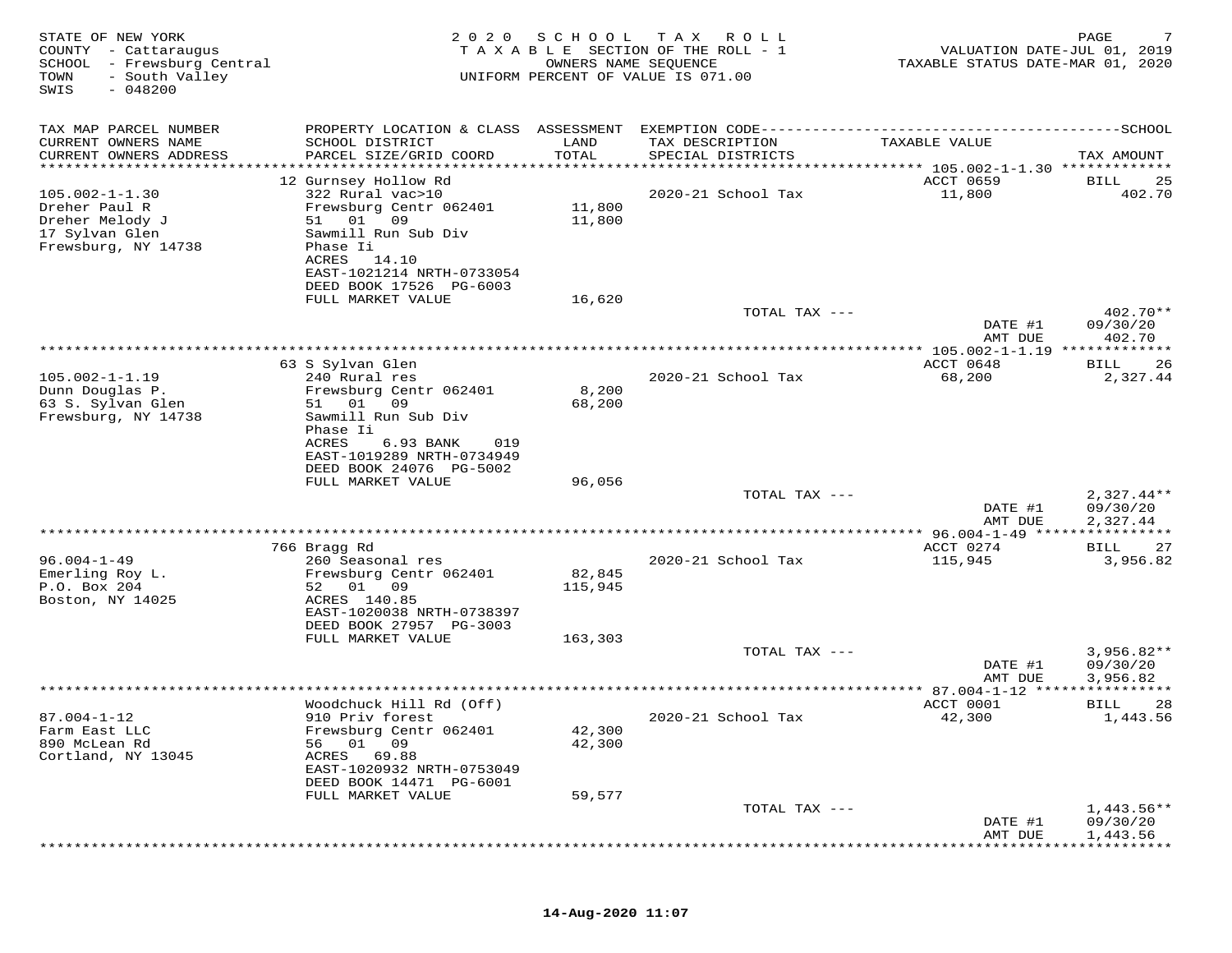| STATE OF NEW YORK<br>COUNTY - Cattaraugus<br>SCHOOL - Frewsburg Central<br>- South Valley<br>TOWN<br>SWIS<br>$-048200$ |                                              | 2020 SCHOOL TAX ROLL<br>TAXABLE SECTION OF THE ROLL - 1<br>OWNERS NAME SEQUENCE<br>UNIFORM PERCENT OF VALUE IS 071.00 |                                    |                             | TAXABLE STATUS DATE-MAR 01, 2020            | PAGE<br>VALUATION DATE-JUL 01, 2019 |
|------------------------------------------------------------------------------------------------------------------------|----------------------------------------------|-----------------------------------------------------------------------------------------------------------------------|------------------------------------|-----------------------------|---------------------------------------------|-------------------------------------|
| TAX MAP PARCEL NUMBER<br>CURRENT OWNERS NAME                                                                           | SCHOOL DISTRICT                              | LAND                                                                                                                  |                                    | TAX DESCRIPTION             | TAXABLE VALUE                               |                                     |
| CURRENT OWNERS ADDRESS                                                                                                 | PARCEL SIZE/GRID COORD                       | TOTAL                                                                                                                 |                                    | SPECIAL DISTRICTS           |                                             | TAX AMOUNT                          |
| *************************                                                                                              | Oak Hill Rd                                  |                                                                                                                       |                                    |                             | ACCT 0006                                   |                                     |
| $96.002 - 2 - 2$                                                                                                       | 910 Priv forest                              |                                                                                                                       |                                    | 2020-21 School Tax          | 46,700                                      | BILL<br>29<br>1,593.72              |
| Farm East LLC                                                                                                          | Frewsburg Centr 062401                       | 46,700                                                                                                                |                                    |                             |                                             |                                     |
| 890 McLean Rd                                                                                                          | 54 01 09                                     | 46,700                                                                                                                |                                    |                             |                                             |                                     |
| Cortland, NY 13045                                                                                                     | ACRES<br>56.34                               |                                                                                                                       |                                    |                             |                                             |                                     |
|                                                                                                                        | EAST-1020729 NRTH-0746470                    |                                                                                                                       |                                    |                             |                                             |                                     |
|                                                                                                                        | DEED BOOK 14471 PG-6001<br>FULL MARKET VALUE | 65,775                                                                                                                |                                    |                             |                                             |                                     |
|                                                                                                                        |                                              |                                                                                                                       |                                    | TOTAL TAX ---               |                                             | $1,593.72**$                        |
|                                                                                                                        |                                              |                                                                                                                       |                                    |                             | DATE #1                                     | 09/30/20                            |
|                                                                                                                        |                                              |                                                                                                                       |                                    |                             | AMT DUE                                     | 1,593.72                            |
|                                                                                                                        |                                              |                                                                                                                       |                                    |                             |                                             |                                     |
| $96.004 - 1 - 8$                                                                                                       | Sawmill Run Rd<br>314 Rural vac<10           |                                                                                                                       |                                    | 2020-21 School Tax          | ACCT 0005<br>4,400                          | BILL<br>$\overline{30}$<br>150.16   |
| Farm East LLC                                                                                                          | Frewsburg Centr 062401                       | 4,400                                                                                                                 |                                    |                             |                                             |                                     |
| 890 McLean Rd                                                                                                          | 53 01 09                                     | 4,400                                                                                                                 |                                    |                             |                                             |                                     |
| Cortland, NY 13045                                                                                                     | ACRES<br>1.50                                |                                                                                                                       |                                    |                             |                                             |                                     |
|                                                                                                                        | EAST-1020805 NRTH-0744419                    |                                                                                                                       |                                    |                             |                                             |                                     |
|                                                                                                                        | DEED BOOK 14471 PG-6001                      |                                                                                                                       |                                    |                             |                                             |                                     |
|                                                                                                                        | FULL MARKET VALUE                            | 6,197                                                                                                                 |                                    | TOTAL TAX ---               |                                             | $150.16**$                          |
|                                                                                                                        |                                              |                                                                                                                       |                                    |                             | DATE #1                                     | 09/30/20                            |
|                                                                                                                        |                                              |                                                                                                                       |                                    |                             | AMT DUE                                     | 150.16                              |
|                                                                                                                        |                                              |                                                                                                                       |                                    |                             |                                             |                                     |
|                                                                                                                        | 12708 Brown Run Rd                           |                                                                                                                       |                                    |                             | <b>ACCT 0539</b>                            | 31<br>BILL                          |
| $105.002 - 1 - 27.3$<br>Fellows John E                                                                                 | 240 Rural res<br>Frewsburg Centr 062401      |                                                                                                                       | VET COM S 41134<br>12,000 ENH STAR | 41834                       |                                             | 7,200<br>50,260                     |
| Fellows Sandra L                                                                                                       | 42 01 09                                     |                                                                                                                       |                                    | 94,600 2020-21 School Tax   | 87,400                                      | 2,982.68                            |
| 12708 Brown Run Rd                                                                                                     | ACRES 14.50                                  |                                                                                                                       |                                    |                             |                                             |                                     |
| Frewsburg, NY 14738                                                                                                    | EAST-1023149 NRTH-0731443                    |                                                                                                                       |                                    |                             |                                             |                                     |
|                                                                                                                        | DEED BOOK 16997 PG-6001                      |                                                                                                                       |                                    |                             |                                             |                                     |
|                                                                                                                        | FULL MARKET VALUE                            | 133,239                                                                                                               |                                    | TOTAL TAX ---               |                                             | $1,408.68**$                        |
|                                                                                                                        |                                              |                                                                                                                       |                                    |                             | DATE #1                                     | 09/30/20                            |
|                                                                                                                        |                                              |                                                                                                                       |                                    |                             | AMT DUE                                     | 1,408.68                            |
|                                                                                                                        |                                              |                                                                                                                       |                                    |                             | ************* 96.002-1-37.4 *************** |                                     |
|                                                                                                                        | Bone Run Rd (Off)                            |                                                                                                                       |                                    |                             | ACCT 0633                                   | BILL 32                             |
| $96.002 - 1 - 37.4$                                                                                                    | 322 Rural vac>10                             |                                                                                                                       |                                    | 2020-21 School Tax          | 9,500                                       | 324.20                              |
| Fenton Thomas<br>Gray Robert E                                                                                         | Frewsburg Centr 062401<br>55 01 09           | 9,500<br>9,500                                                                                                        |                                    |                             |                                             |                                     |
| PO Box 707                                                                                                             | ACRES 16.50                                  |                                                                                                                       |                                    |                             |                                             |                                     |
| Frewsburg, NY 14738                                                                                                    | EAST-1019422 NRTH-0748760                    |                                                                                                                       |                                    |                             |                                             |                                     |
|                                                                                                                        | DEED BOOK 31094 PG-9001                      |                                                                                                                       |                                    |                             |                                             |                                     |
|                                                                                                                        | FULL MARKET VALUE                            | 13,380                                                                                                                |                                    |                             |                                             |                                     |
|                                                                                                                        |                                              |                                                                                                                       |                                    | TOTAL TAX ---               | DATE #1                                     | $324.20**$<br>09/30/20              |
|                                                                                                                        |                                              |                                                                                                                       |                                    |                             | AMT DUE                                     | 324.20                              |
|                                                                                                                        |                                              |                                                                                                                       |                                    | *************************** | ***********                                 | * * * * * * * * * *                 |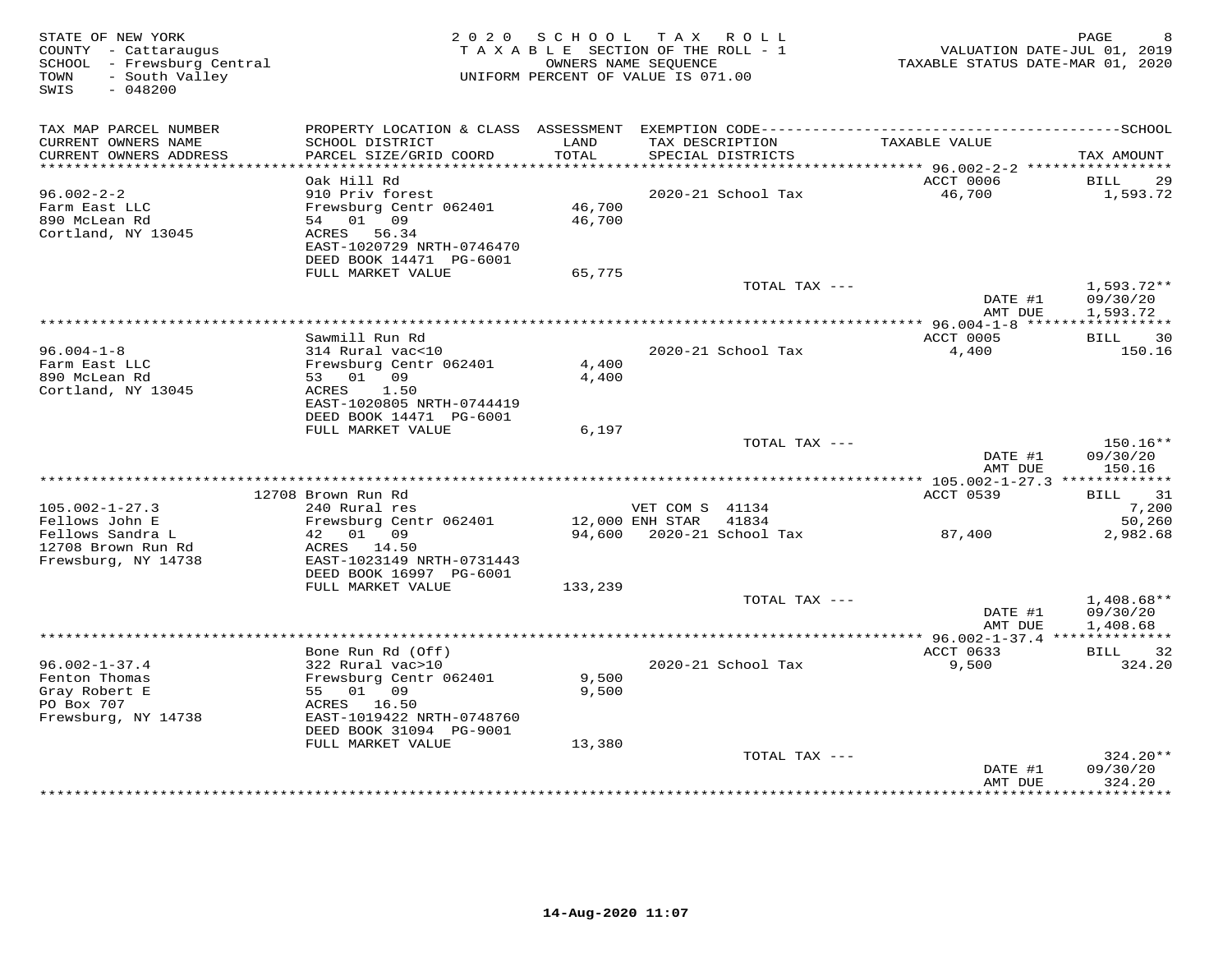| STATE OF NEW YORK<br>COUNTY - Cattaraugus<br>SCHOOL - Frewsburg Central<br>- South Valley<br>TOWN<br>$-048200$<br>SWIS | 2020                                                                                                                                          | SCHOOL           | T A X<br>R O L L<br>TAXABLE SECTION OF THE ROLL - 1<br>OWNERS NAME SEQUENCE<br>UNIFORM PERCENT OF VALUE IS 071.00 | VALUATION DATE-JUL 01, 2019<br>TAXABLE STATUS DATE-MAR 01, 2020 | PAGE                             |
|------------------------------------------------------------------------------------------------------------------------|-----------------------------------------------------------------------------------------------------------------------------------------------|------------------|-------------------------------------------------------------------------------------------------------------------|-----------------------------------------------------------------|----------------------------------|
| TAX MAP PARCEL NUMBER                                                                                                  |                                                                                                                                               |                  |                                                                                                                   |                                                                 |                                  |
| CURRENT OWNERS NAME<br>CURRENT OWNERS ADDRESS                                                                          | SCHOOL DISTRICT<br>PARCEL SIZE/GRID COORD                                                                                                     | LAND<br>TOTAL    | TAX DESCRIPTION<br>SPECIAL DISTRICTS                                                                              | TAXABLE VALUE                                                   | TAX AMOUNT                       |
| **********************                                                                                                 |                                                                                                                                               |                  |                                                                                                                   |                                                                 |                                  |
| $96.004 - 1 - 47.2$<br>Fletcher Sandra L<br>21 Whitney Ave<br>Frewsburg, NY 14738                                      | Bragg Rd<br>311 Res vac land<br>Frewsburg Centr 062401<br>52 01<br>09<br>2.55<br>ACRES<br>EAST-1021658 NRTH-0740359                           | 5,200<br>5,200   | 2020-21 School Tax                                                                                                | ACCT 0642<br>5,200                                              | <b>BILL</b><br>33<br>177.46      |
|                                                                                                                        | DEED BOOK 00997 PG-00006                                                                                                                      |                  |                                                                                                                   |                                                                 |                                  |
|                                                                                                                        | FULL MARKET VALUE                                                                                                                             | 7,324            | TOTAL TAX ---                                                                                                     | DATE #1                                                         | $177.46**$<br>09/30/20           |
|                                                                                                                        |                                                                                                                                               |                  |                                                                                                                   | AMT DUE                                                         | 177.46                           |
|                                                                                                                        |                                                                                                                                               |                  | ************************************                                                                              | ************ 96.004-1-54.4 ***************                      |                                  |
| $96.004 - 1 - 54.4$                                                                                                    | Wheeler Hill Rd (Off)<br>322 Rural vac>10                                                                                                     |                  | 2020-21 School Tax                                                                                                | ACCT 0639<br>11,100                                             | 34<br>BILL<br>378.81             |
| Fletcher Sandra L                                                                                                      | Frewsburg Centr 062401                                                                                                                        | 11,100           |                                                                                                                   |                                                                 |                                  |
| 21 Whitney Ave<br>Frewsburg, NY 14738                                                                                  | 53 01 09<br>19.80<br>ACRES<br>EAST-1021679 NRTH-0740868                                                                                       | 11,100           |                                                                                                                   |                                                                 |                                  |
|                                                                                                                        | DEED BOOK 00997 PG-00006                                                                                                                      |                  |                                                                                                                   |                                                                 |                                  |
|                                                                                                                        | FULL MARKET VALUE                                                                                                                             | 15,634           |                                                                                                                   |                                                                 |                                  |
|                                                                                                                        |                                                                                                                                               |                  | TOTAL TAX ---                                                                                                     | DATE #1<br>AMT DUE                                              | 378.81**<br>09/30/20<br>378.81   |
|                                                                                                                        |                                                                                                                                               |                  |                                                                                                                   | ***** 105.002-1-1.25 *************                              |                                  |
|                                                                                                                        | 7 Gurnsey Hollow Rd                                                                                                                           |                  |                                                                                                                   | ACCT 0654                                                       | 35<br>BILL                       |
| $105.002 - 1 - 1.25$<br>Gimbel Douglas A.<br>120 Quail Run Rd<br>Lower Burrell, PA 15068                               | 260 Seasonal res<br>Frewsburg Centr 062401<br>09<br>01<br>51<br>Sawmill Run Sub Div<br>Phase Ii<br>ACRES<br>5.23<br>EAST-1020406 NRTH-0733558 | 7,300<br>32,400  | 2020-21 School Tax                                                                                                | 32,400                                                          | 1,105.71                         |
|                                                                                                                        | DEED BOOK 23084 PG-6001<br>FULL MARKET VALUE                                                                                                  | 45,634           |                                                                                                                   |                                                                 |                                  |
|                                                                                                                        |                                                                                                                                               |                  | TOTAL TAX ---                                                                                                     | DATE #1                                                         | $1,105.71**$<br>09/30/20         |
|                                                                                                                        |                                                                                                                                               |                  | *************************                                                                                         | AMT DUE<br>******** 105.002-1-1.17 *************                | 1,105.71                         |
|                                                                                                                        | 260 Sylvan Glen South                                                                                                                         |                  |                                                                                                                   | ACCT 0646                                                       | 36<br>BILL                       |
| $105.002 - 1 - 1.17$<br>Glazier Kenneth H<br>341 E 5th St<br>Jamestown, NY 14701                                       | 312 Vac w/imprv<br>Frewsburg Centr 062401<br>01<br>09<br>51<br>Sawmill Run Sub Div                                                            | 10,800<br>15,100 | 2020-21 School Tax                                                                                                | 15,100                                                          | 515.31                           |
|                                                                                                                        | Lot $#18$<br>ACRES 12.19<br>EAST-1020132 NRTH-0734362<br>DEED BOOK 17327 PG-4001                                                              |                  |                                                                                                                   |                                                                 |                                  |
|                                                                                                                        | FULL MARKET VALUE                                                                                                                             | 21,268           |                                                                                                                   |                                                                 |                                  |
|                                                                                                                        |                                                                                                                                               |                  | TOTAL TAX ---                                                                                                     | DATE #1<br>AMT DUE                                              | $515.31**$<br>09/30/20<br>515.31 |
|                                                                                                                        |                                                                                                                                               |                  |                                                                                                                   |                                                                 |                                  |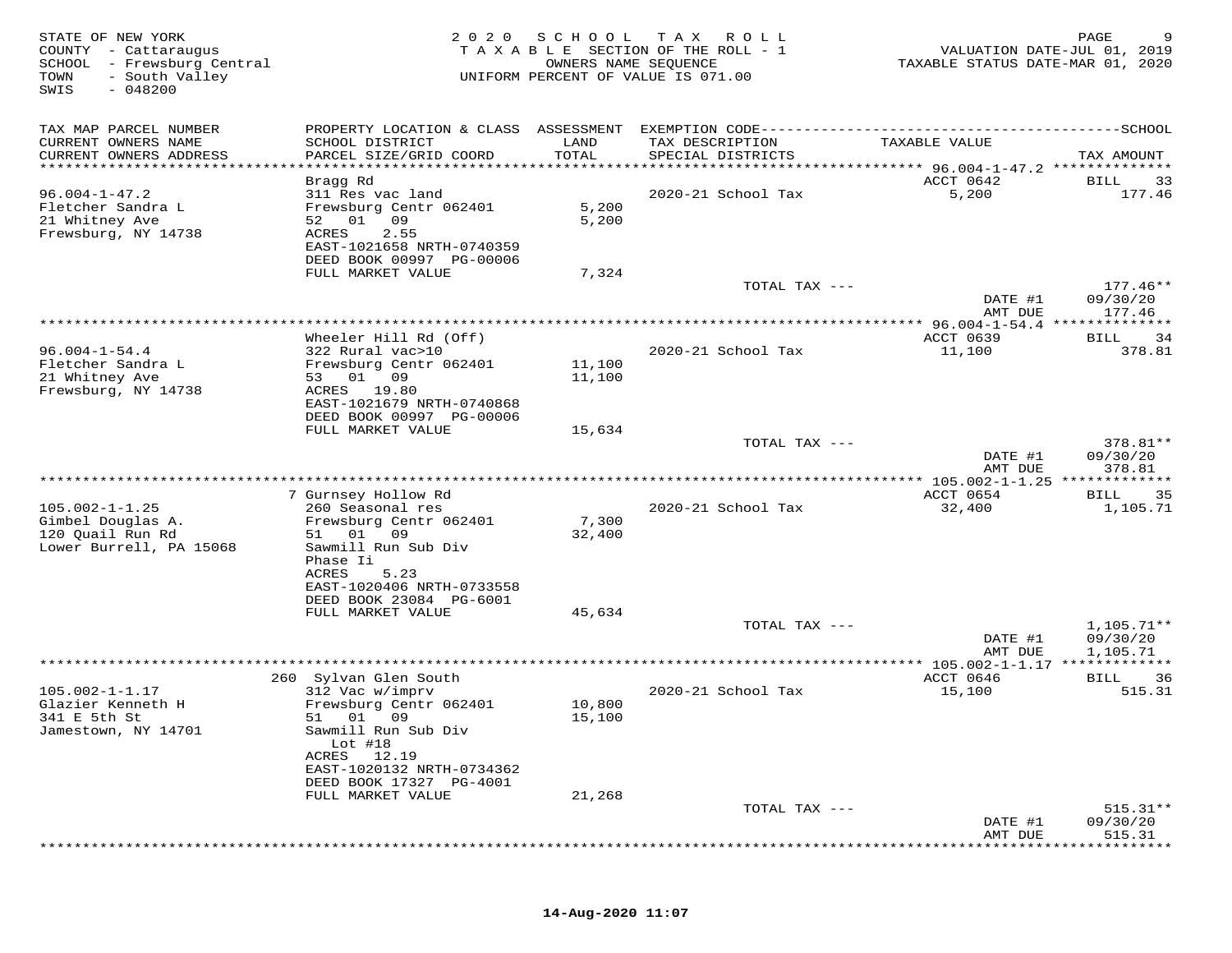| STATE OF NEW YORK<br>COUNTY - Cattaraugus<br>SCHOOL - Frewsburg Central<br>- South Valley<br>TOWN<br>SWIS<br>$-048200$ | 2 0 2 0                                                                                                 | SCHOOL           | TAX ROLL<br>TAXABLE SECTION OF THE ROLL - 1<br>OWNERS NAME SEQUENCE<br>UNIFORM PERCENT OF VALUE IS 071.00 | VALUATION DATE-JUL 01, 2019<br>TAXABLE STATUS DATE-MAR 01, 2020 | 10<br>PAGE                                  |
|------------------------------------------------------------------------------------------------------------------------|---------------------------------------------------------------------------------------------------------|------------------|-----------------------------------------------------------------------------------------------------------|-----------------------------------------------------------------|---------------------------------------------|
| TAX MAP PARCEL NUMBER<br>CURRENT OWNERS NAME<br>CURRENT OWNERS ADDRESS<br>***********************                      | SCHOOL DISTRICT<br>PARCEL SIZE/GRID COORD<br>*************************                                  | LAND<br>TOTAL    | TAX DESCRIPTION<br>SPECIAL DISTRICTS                                                                      | TAXABLE VALUE                                                   | TAX AMOUNT                                  |
|                                                                                                                        | Woodchuck Hill Rd (Off)                                                                                 |                  |                                                                                                           | ACCT 0049                                                       | <b>BILL</b><br>37                           |
| $87.004 - 1 - 1$<br>Gray Robert E<br>PO Box 707<br>Frewsburg, NY 14738                                                 | 910 Priv forest<br>Frewsburg Centr 062401<br>01 09<br>57<br>ACRES<br>45.15<br>EAST-1019676 NRTH-0759700 | 18,000<br>18,000 | 2020-21 School Tax                                                                                        | 18,000                                                          | 614.28                                      |
|                                                                                                                        | DEED BOOK 10230 PG-2001                                                                                 |                  |                                                                                                           |                                                                 |                                             |
|                                                                                                                        | FULL MARKET VALUE                                                                                       | 25,352           | TOTAL TAX ---                                                                                             |                                                                 | 614.28**                                    |
|                                                                                                                        |                                                                                                         |                  |                                                                                                           | DATE #1<br>AMT DUE                                              | 09/30/20<br>614.28                          |
|                                                                                                                        |                                                                                                         |                  |                                                                                                           |                                                                 |                                             |
| $87.004 - 1 - 19$<br>Gray Robert E                                                                                     | Woodchuck Hill Rd (Off)<br>910 Priv forest<br>Frewsburg Centr 062401                                    | 27,100           | 2020-21 School Tax                                                                                        | ACCT 0003<br>27,100                                             | 38<br><b>BILL</b><br>924.83                 |
| PO Box 707<br>Frewsburg, NY 14738                                                                                      | 57 01 09<br>ACRES<br>54.28<br>EAST-1020179 NRTH-0758263<br>DEED BOOK 12094 PG-3001                      | 27,100           |                                                                                                           |                                                                 |                                             |
|                                                                                                                        | FULL MARKET VALUE                                                                                       | 38,169           | TOTAL TAX ---                                                                                             |                                                                 | 924.83**                                    |
|                                                                                                                        |                                                                                                         |                  |                                                                                                           | DATE #1<br>AMT DUE                                              | 09/30/20<br>924.83                          |
|                                                                                                                        |                                                                                                         |                  |                                                                                                           |                                                                 | ***********                                 |
| $96.004 - 1 - 9$                                                                                                       | 12846 Sawmill Run Rd<br>210 1 Family Res                                                                |                  | 2020-21 School Tax                                                                                        | ACCT 0121<br>43,000                                             | 39<br>BILL<br>1,467.45                      |
| Gremer Nicole M.<br>12846 Sawmill Run Rd<br>Frewsburg, NY 14738                                                        | Frewsburg Centr 062401<br>53<br>01 09<br>01<br>09<br>54<br>ACRES<br>4.75 BANK<br>024                    | 7,000<br>43,000  |                                                                                                           |                                                                 |                                             |
|                                                                                                                        | EAST-1021183 NRTH-0744780<br>DEED BOOK 21248 PG-2001                                                    |                  |                                                                                                           |                                                                 |                                             |
|                                                                                                                        | FULL MARKET VALUE                                                                                       | 60,563           | TOTAL TAX ---                                                                                             |                                                                 | $1,467.45**$                                |
|                                                                                                                        |                                                                                                         |                  |                                                                                                           | DATE #1<br>AMT DUE                                              | 09/30/20<br>1,467.45                        |
|                                                                                                                        |                                                                                                         |                  | **************************************                                                                    | ** $105.002 - 1 - 6$ **                                         |                                             |
| $105.002 - 1 - 6$<br>Hall Herbert E<br>Hall Linda A                                                                    | Gurnsey Hollow Rd<br>312 Vac w/imprv<br>Frewsburg Centr 062401<br>43 01 09                              | 76,700<br>79,800 | 2020-21 School Tax                                                                                        | ACCT 0244<br>79,800                                             | BILL<br>40<br>2,723.31                      |
| 1139 Sheree Dr<br>Grand Island, NY 14072                                                                               | ACRES 113.69<br>EAST-1024757 NRTH-0733371<br>DEED BOOK 1027<br>PG-56                                    |                  |                                                                                                           |                                                                 |                                             |
|                                                                                                                        | FULL MARKET VALUE                                                                                       | 112,394          | TOTAL TAX ---                                                                                             |                                                                 | $2,723.31**$                                |
|                                                                                                                        |                                                                                                         |                  | ***********************                                                                                   | DATE #1<br>AMT DUE                                              | 09/30/20<br>2,723.31<br>* * * * * * * * * * |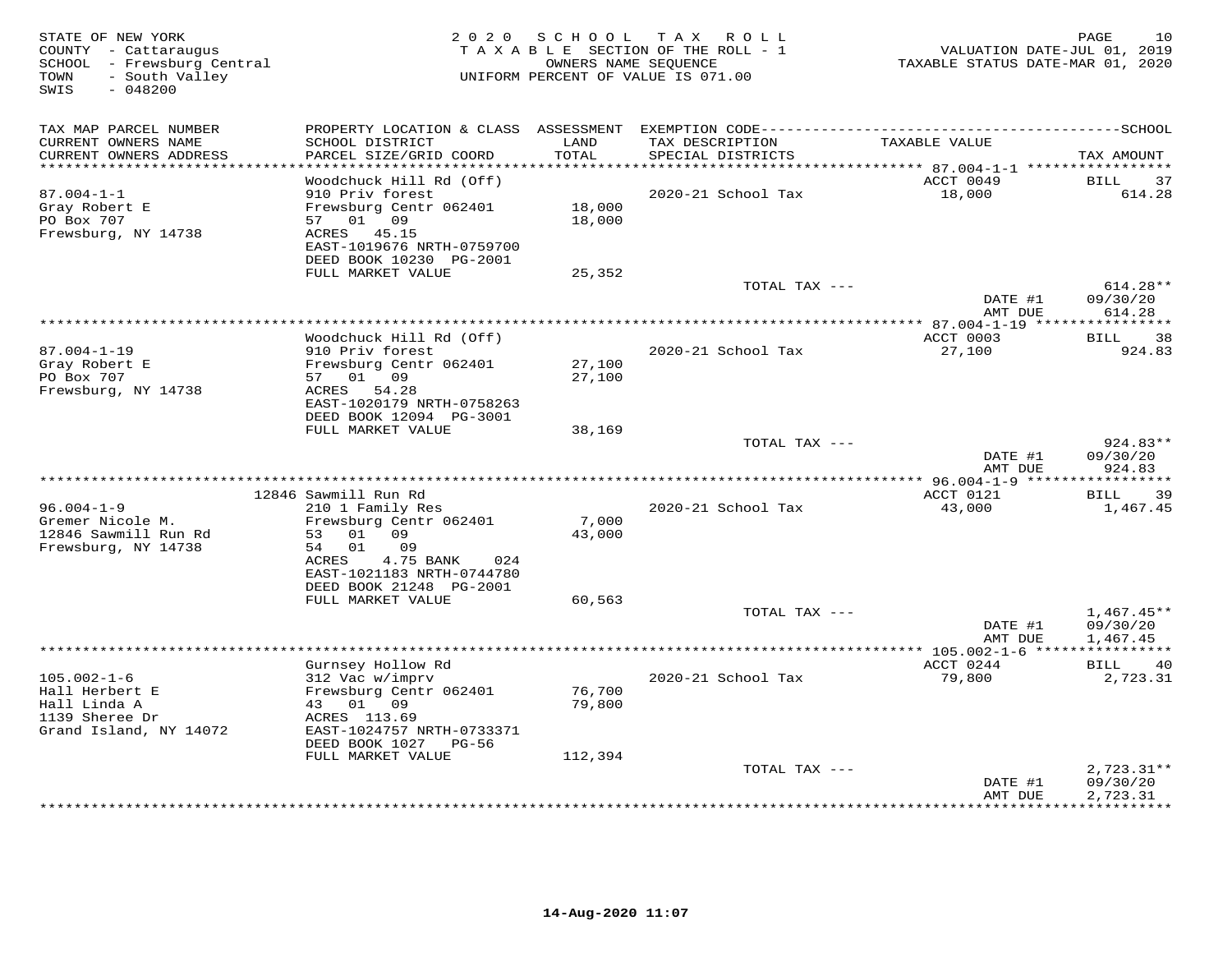| STATE OF NEW YORK<br>COUNTY - Cattaraugus<br>SCHOOL - Frewsburg Central<br>- South Valley<br>TOWN<br>$-048200$<br>SWIS |                                                                                   | 2020 SCHOOL     | TAX ROLL<br>TAXABLE SECTION OF THE ROLL - 1<br>OWNERS NAME SEQUENCE<br>UNIFORM PERCENT OF VALUE IS 071.00 | VALUATION DATE-JUL 01, 2019<br>TAXABLE STATUS DATE-MAR 01, 2020 | PAGE<br>11             |
|------------------------------------------------------------------------------------------------------------------------|-----------------------------------------------------------------------------------|-----------------|-----------------------------------------------------------------------------------------------------------|-----------------------------------------------------------------|------------------------|
| TAX MAP PARCEL NUMBER<br>CURRENT OWNERS NAME<br>CURRENT OWNERS ADDRESS                                                 | PROPERTY LOCATION & CLASS ASSESSMENT<br>SCHOOL DISTRICT<br>PARCEL SIZE/GRID COORD | LAND<br>TOTAL   | TAX DESCRIPTION<br>SPECIAL DISTRICTS                                                                      | TAXABLE VALUE                                                   | TAX AMOUNT             |
| ************************                                                                                               |                                                                                   |                 |                                                                                                           |                                                                 |                        |
|                                                                                                                        | 12830 Wheeler Hill Rd                                                             |                 |                                                                                                           | ACCT 0504                                                       | <b>BILL</b><br>41      |
| $96.004 - 1 - 53.3$                                                                                                    | 270 Mfg housing                                                                   |                 | 2020-21 School Tax                                                                                        | 16,000                                                          | 546.03                 |
| Hall William H<br>Hall Lucille A                                                                                       | Frewsburg Centr 062401<br>52<br>01 09                                             | 4,900<br>16,000 |                                                                                                           |                                                                 |                        |
| 67 Magnolia Ave We                                                                                                     | 2.10<br>ACRES                                                                     |                 |                                                                                                           |                                                                 |                        |
| Jamestown, NY 14701                                                                                                    | EAST-1020851 NRTH-0740411                                                         |                 |                                                                                                           |                                                                 |                        |
|                                                                                                                        | DEED BOOK 787<br>PG-00406                                                         |                 |                                                                                                           |                                                                 |                        |
|                                                                                                                        | FULL MARKET VALUE                                                                 | 22,535          |                                                                                                           |                                                                 |                        |
|                                                                                                                        |                                                                                   |                 | TOTAL TAX ---                                                                                             | DATE #1                                                         | $546.03**$<br>09/30/20 |
|                                                                                                                        |                                                                                   |                 |                                                                                                           | AMT DUE                                                         | 546.03                 |
|                                                                                                                        |                                                                                   |                 |                                                                                                           |                                                                 |                        |
|                                                                                                                        | Wheeler Rd (Off)                                                                  |                 |                                                                                                           | ACCT 0675                                                       | BILL<br>42             |
| $96.004 - 1 - 54.5$                                                                                                    | 314 Rural vac<10                                                                  |                 | 2020-21 School Tax                                                                                        | 4,900                                                           | 167.22                 |
| Hall William H<br>Hall Lucille A                                                                                       | Frewsburg Centr 062401<br>53 01 09                                                | 4,900<br>4,900  |                                                                                                           |                                                                 |                        |
| 67 Magnolia Ave We                                                                                                     | 7.35<br>ACRES                                                                     |                 |                                                                                                           |                                                                 |                        |
| Jamestown, NY 14701                                                                                                    | EAST-1020767 NRTH-0740941                                                         |                 |                                                                                                           |                                                                 |                        |
|                                                                                                                        | DEED BOOK 00944 PG-00694                                                          |                 |                                                                                                           |                                                                 |                        |
|                                                                                                                        | FULL MARKET VALUE                                                                 | 6,901           | TOTAL TAX ---                                                                                             |                                                                 | $167.22**$             |
|                                                                                                                        |                                                                                   |                 |                                                                                                           | DATE #1                                                         | 09/30/20               |
|                                                                                                                        |                                                                                   |                 |                                                                                                           | AMT DUE                                                         | 167.22                 |
|                                                                                                                        |                                                                                   |                 |                                                                                                           |                                                                 |                        |
| $96.002 - 2 - 18$                                                                                                      | Oak Hill Rd (Off)<br>260 Seasonal res                                             |                 | 2020-21 School Tax                                                                                        | ACCT 0074<br>21,000                                             | BILL<br>43<br>716.66   |
| Hallenbeck Ellis J.                                                                                                    | Frewsburg Centr 062401                                                            | 7,900           |                                                                                                           |                                                                 |                        |
| 10 Dennison St.                                                                                                        | 54 01 09                                                                          | 21,000          |                                                                                                           |                                                                 |                        |
| Frewsburg, NY 14738                                                                                                    | ACRES<br>6.45                                                                     |                 |                                                                                                           |                                                                 |                        |
|                                                                                                                        | EAST-1019426 NRTH-0744881                                                         |                 |                                                                                                           |                                                                 |                        |
|                                                                                                                        | DEED BOOK 22267 PG-8002<br>FULL MARKET VALUE                                      | 29,577          |                                                                                                           |                                                                 |                        |
|                                                                                                                        |                                                                                   |                 | TOTAL TAX ---                                                                                             |                                                                 | $716.66**$             |
|                                                                                                                        |                                                                                   |                 |                                                                                                           | DATE #1                                                         | 09/30/20               |
|                                                                                                                        |                                                                                   |                 |                                                                                                           | AMT DUE                                                         | 716.66                 |
|                                                                                                                        | Oak Hill Rd                                                                       |                 |                                                                                                           | ***************** 96.002-2-19.2 **************<br>ACCT 0589     | BILL<br>-44            |
| $96.002 - 2 - 19.2$                                                                                                    | 314 Rural vac<10                                                                  |                 | 2020-21 School Tax                                                                                        | 7,100                                                           | 242.30                 |
| Hallenbeck Ellis J.                                                                                                    | Frewsburg Centr 062401                                                            | 7,100           |                                                                                                           |                                                                 |                        |
| 10 Dennison Rd                                                                                                         | 01<br>54<br>09                                                                    | 7,100           |                                                                                                           |                                                                 |                        |
| Frewsburg, NY 14738                                                                                                    | 4.85<br>ACRES                                                                     |                 |                                                                                                           |                                                                 |                        |
|                                                                                                                        | EAST-1019210 NRTH-0745288<br>DEED BOOK 24631 PG-7001                              |                 |                                                                                                           |                                                                 |                        |
|                                                                                                                        | FULL MARKET VALUE                                                                 | 10,000          |                                                                                                           |                                                                 |                        |
|                                                                                                                        |                                                                                   |                 | TOTAL TAX ---                                                                                             |                                                                 | $242.30**$             |
|                                                                                                                        |                                                                                   |                 |                                                                                                           | DATE #1                                                         | 09/30/20               |
|                                                                                                                        |                                                                                   |                 |                                                                                                           | AMT DUE<br>* * * * * * * * * * * * * * * * * *                  | 242.30<br>***********  |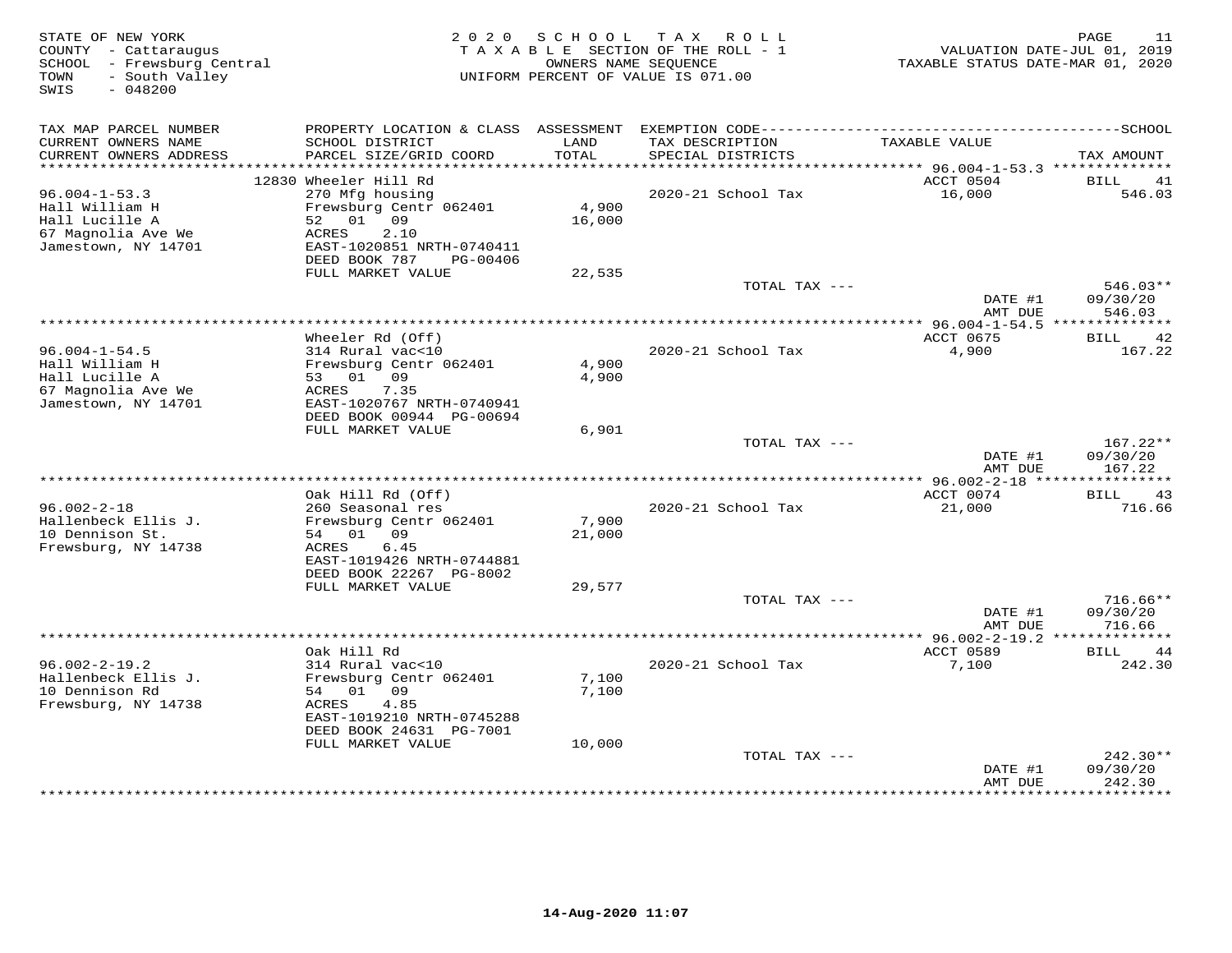| STATE OF NEW YORK<br>COUNTY - Cattaraugus<br>SCHOOL - Frewsburg Central<br>- South Valley<br>TOWN<br>SWIS<br>$-048200$ |                                           |               | 2020 SCHOOL TAX ROLL<br>TAXABLE SECTION OF THE ROLL - 1<br>OWNERS NAME SEQUENCE<br>UNIFORM PERCENT OF VALUE IS 071.00 | VALUATION DATE-JUL 01, 2019<br>TAXABLE STATUS DATE-MAR 01, 2020 | 12<br>PAGE               |
|------------------------------------------------------------------------------------------------------------------------|-------------------------------------------|---------------|-----------------------------------------------------------------------------------------------------------------------|-----------------------------------------------------------------|--------------------------|
| TAX MAP PARCEL NUMBER                                                                                                  | PROPERTY LOCATION & CLASS ASSESSMENT      |               |                                                                                                                       |                                                                 |                          |
| CURRENT OWNERS NAME<br>CURRENT OWNERS ADDRESS<br>*********************                                                 | SCHOOL DISTRICT<br>PARCEL SIZE/GRID COORD | LAND<br>TOTAL | TAX DESCRIPTION<br>SPECIAL DISTRICTS                                                                                  | TAXABLE VALUE                                                   | TAX AMOUNT               |
|                                                                                                                        | Sawmill Run Rd                            |               |                                                                                                                       | ACCT 0075                                                       | BILL<br>45               |
| $96.004 - 1 - 2$                                                                                                       | 322 Rural vac>10                          |               | 2020-21 School Tax                                                                                                    | 12,600                                                          | 430.00                   |
| Hallenbeck Ellis J.                                                                                                    | Frewsburg Centr 062401                    | 12,600        |                                                                                                                       |                                                                 |                          |
| 10 Dennison St.                                                                                                        | 53 01 09                                  | 12,600        |                                                                                                                       |                                                                 |                          |
| Frewsburg, NY 14738                                                                                                    | ACRES<br>21.68                            |               |                                                                                                                       |                                                                 |                          |
|                                                                                                                        | EAST-1019449 NRTH-0744252                 |               |                                                                                                                       |                                                                 |                          |
|                                                                                                                        | DEED BOOK 22267 PG-8002                   |               |                                                                                                                       |                                                                 |                          |
|                                                                                                                        | FULL MARKET VALUE                         | 17,746        |                                                                                                                       |                                                                 |                          |
|                                                                                                                        |                                           |               | TOTAL TAX ---                                                                                                         |                                                                 | $430.00**$               |
|                                                                                                                        |                                           |               |                                                                                                                       | DATE #1                                                         | 09/30/20                 |
|                                                                                                                        |                                           |               |                                                                                                                       | AMT DUE                                                         | 430.00                   |
|                                                                                                                        | Oak Hill Rd (Off)                         |               |                                                                                                                       | ACCT 0590                                                       | 46<br>BILL.              |
| $96.002 - 2 - 21$                                                                                                      | 314 Rural vac<10                          |               | 2020-21 School Tax                                                                                                    | 3,300                                                           | 112.62                   |
| Hallenbeck `Ellis J                                                                                                    | Frewsburg Centr 062401                    | 3,300         |                                                                                                                       |                                                                 |                          |
| 10 Dennison Rd                                                                                                         | 54 01 09                                  | 3,300         |                                                                                                                       |                                                                 |                          |
| Frewsburg, NY 14738                                                                                                    | 4.26<br>ACRES                             |               |                                                                                                                       |                                                                 |                          |
|                                                                                                                        | EAST-1018952 NRTH-0744817                 |               |                                                                                                                       |                                                                 |                          |
|                                                                                                                        | DEED BOOK 9895<br>PG-3001                 |               |                                                                                                                       |                                                                 |                          |
|                                                                                                                        | FULL MARKET VALUE                         | 4,648         |                                                                                                                       |                                                                 |                          |
|                                                                                                                        |                                           |               | TOTAL TAX ---                                                                                                         |                                                                 | $112.62**$               |
|                                                                                                                        |                                           |               |                                                                                                                       | DATE #1                                                         | 09/30/20                 |
|                                                                                                                        |                                           |               |                                                                                                                       | AMT DUE                                                         | 112.62                   |
|                                                                                                                        | Bone Run Rd                               |               |                                                                                                                       | ACCT 0631                                                       | 47<br>BILL               |
| $96.002 - 1 - 37.2$                                                                                                    | 322 Rural vac>10                          |               | 2020-21 School Tax                                                                                                    | 21,500                                                          | 733.72                   |
| Hammersley Timothy                                                                                                     | Frewsburg Centr 062401                    | 21,500        |                                                                                                                       |                                                                 |                          |
| Hammersley Faye                                                                                                        | 55 01 09                                  | 21,500        |                                                                                                                       |                                                                 |                          |
| 3477 Follett Run Road                                                                                                  | ACRES<br>34.55                            |               |                                                                                                                       |                                                                 |                          |
| Warren, PA 16365                                                                                                       | EAST-1019459 NRTH-0750463                 |               |                                                                                                                       |                                                                 |                          |
|                                                                                                                        | DEED BOOK 26179 PG-8001                   |               |                                                                                                                       |                                                                 |                          |
|                                                                                                                        | FULL MARKET VALUE                         | 30,282        |                                                                                                                       |                                                                 |                          |
|                                                                                                                        |                                           |               | TOTAL TAX ---                                                                                                         | DATE #1                                                         | 733.72**<br>09/30/20     |
|                                                                                                                        |                                           |               |                                                                                                                       | AMT DUE                                                         | 733.72                   |
|                                                                                                                        |                                           |               |                                                                                                                       | ******** 105.002-1-1.9 **************                           |                          |
|                                                                                                                        | 4 S Sylvann Glenn                         |               |                                                                                                                       | ACCT 0617                                                       | 48<br>BILL               |
| $105.002 - 1 - 1.9$                                                                                                    | 260 Seasonal res                          |               | 2020-21 School Tax                                                                                                    | 87,000                                                          | 2,969.03                 |
| Hartson Randall L                                                                                                      | Frewsburg Centr 062401                    | 7,700         |                                                                                                                       |                                                                 |                          |
| Hartson Diane M                                                                                                        | 51 01 09                                  | 87,000        |                                                                                                                       |                                                                 |                          |
| 4 S Sylvan Glenn                                                                                                       | (land Contract)                           |               |                                                                                                                       |                                                                 |                          |
| Frewsburg, NY 14738                                                                                                    | ACRES<br>6.05                             |               |                                                                                                                       |                                                                 |                          |
|                                                                                                                        | EAST-1019940 NRTH-0735663                 |               |                                                                                                                       |                                                                 |                          |
|                                                                                                                        | DEED BOOK 1028<br>PG-369                  |               |                                                                                                                       |                                                                 |                          |
|                                                                                                                        | FULL MARKET VALUE                         | 122,535       |                                                                                                                       |                                                                 |                          |
|                                                                                                                        |                                           |               | TOTAL TAX ---                                                                                                         | DATE #1                                                         | $2,969.03**$<br>09/30/20 |
|                                                                                                                        |                                           |               |                                                                                                                       | AMT DUE                                                         | 2,969.03                 |
|                                                                                                                        |                                           |               |                                                                                                                       |                                                                 | **********               |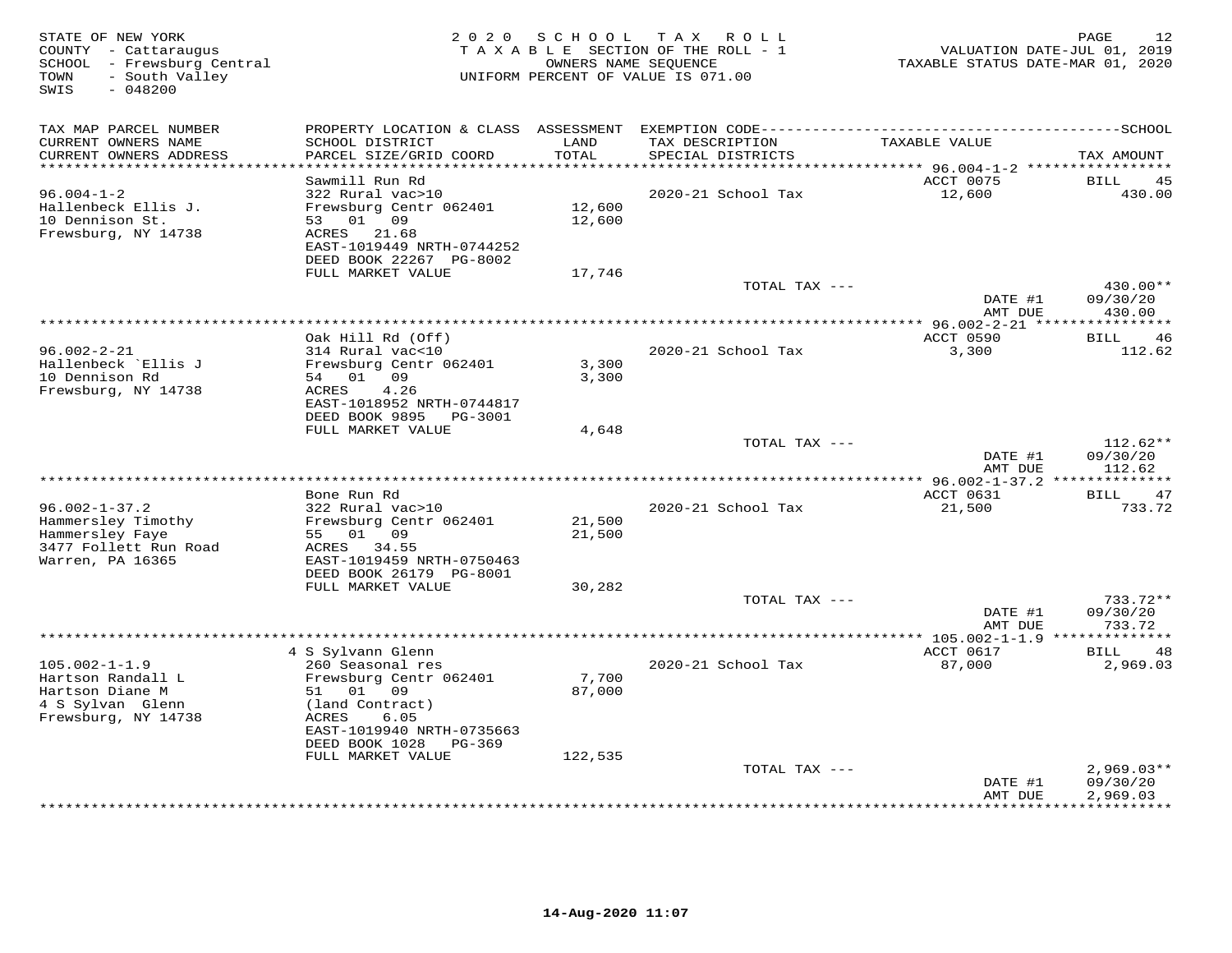| STATE OF NEW YORK<br>COUNTY - Cattaraugus<br>SCHOOL - Frewsburg Central<br>- South Valley<br>TOWN<br>SWIS<br>$-048200$ | 2 0 2 0                                        | S C H O O L   | T A X<br>R O L L<br>TAXABLE SECTION OF THE ROLL - 1<br>OWNERS NAME SEQUENCE<br>UNIFORM PERCENT OF VALUE IS 071.00 | VALUATION DATE-JUL 01, 2019<br>TAXABLE STATUS DATE-MAR 01, 2020 | PAGE<br>13               |
|------------------------------------------------------------------------------------------------------------------------|------------------------------------------------|---------------|-------------------------------------------------------------------------------------------------------------------|-----------------------------------------------------------------|--------------------------|
| TAX MAP PARCEL NUMBER                                                                                                  | PROPERTY LOCATION & CLASS ASSESSMENT           |               |                                                                                                                   |                                                                 |                          |
| CURRENT OWNERS NAME<br>CURRENT OWNERS ADDRESS<br>*************************                                             | SCHOOL DISTRICT<br>PARCEL SIZE/GRID COORD      | LAND<br>TOTAL | TAX DESCRIPTION<br>SPECIAL DISTRICTS                                                                              | TAXABLE VALUE                                                   | TAX AMOUNT               |
|                                                                                                                        | 1059 Dennison Rd                               |               |                                                                                                                   | ACCT 0088                                                       | BILL<br>49               |
| $96.002 - 2 - 19.1$                                                                                                    | 210 1 Family Res                               |               | 2020-21 School Tax                                                                                                | 32,300                                                          | 1,102.29                 |
| Hellenbeck Ellis J                                                                                                     | Frewsburg Centr 062401                         | 7,200         |                                                                                                                   |                                                                 |                          |
| 10 Dennison Road                                                                                                       | 54<br>01 09                                    | 32,300        |                                                                                                                   |                                                                 |                          |
| Frewsburg, NY 14738                                                                                                    | 5.00<br>ACRES<br>EAST-1018958 NRTH-0745459     |               |                                                                                                                   |                                                                 |                          |
|                                                                                                                        | DEED BOOK 19972 PG-3001                        |               |                                                                                                                   |                                                                 |                          |
|                                                                                                                        | FULL MARKET VALUE                              | 45,493        |                                                                                                                   |                                                                 |                          |
|                                                                                                                        |                                                |               | TOTAL TAX ---                                                                                                     |                                                                 | $1,102.29**$             |
|                                                                                                                        |                                                |               |                                                                                                                   | DATE #1                                                         | 09/30/20<br>1,102.29     |
|                                                                                                                        |                                                |               |                                                                                                                   | AMT DUE                                                         |                          |
|                                                                                                                        | 12770 Gurnsey Hollow Rd                        |               |                                                                                                                   | ACCT 0746                                                       | 50<br>BILL               |
| $105.002 - 1 - 1.38$                                                                                                   | 240 Rural res                                  |               | 2020-21 School Tax                                                                                                | 71,600                                                          | 2,443.47                 |
| Hill Matthew E                                                                                                         | Frewsburg Centr 062401                         | 7,700         |                                                                                                                   |                                                                 |                          |
| 12770 Gurnsey Hollow Rd<br>Frewsburg, NY 14738                                                                         | 43/51 01 09<br>ACRES<br>10.33                  | 71,600        |                                                                                                                   |                                                                 |                          |
|                                                                                                                        | EAST-1021997 NRTH-0735579                      |               |                                                                                                                   |                                                                 |                          |
|                                                                                                                        | DEED BOOK 29538 PG-4001                        |               |                                                                                                                   |                                                                 |                          |
|                                                                                                                        | FULL MARKET VALUE                              | 100,845       |                                                                                                                   |                                                                 |                          |
|                                                                                                                        |                                                |               | TOTAL TAX ---                                                                                                     | DATE #1                                                         | $2,443.47**$<br>09/30/20 |
|                                                                                                                        |                                                |               |                                                                                                                   | AMT DUE                                                         | 2,443.47                 |
|                                                                                                                        |                                                |               |                                                                                                                   |                                                                 |                          |
|                                                                                                                        | Gurnsey Hollow Rd                              |               |                                                                                                                   | ACCT 0202                                                       | BILL<br>51               |
| $105.002 - 1 - 1.1$<br>Holjencin John                                                                                  | 312 Vac w/imprv<br>Frewsburg Centr 062401      | 8,500         | 2020-21 School Tax                                                                                                | 16,300                                                          | 556.27                   |
| PO Box 226                                                                                                             | 51 01 09                                       | 16,300        |                                                                                                                   |                                                                 |                          |
| Kelsey, PA 15846                                                                                                       | 6.60<br>ACRES                                  |               |                                                                                                                   |                                                                 |                          |
|                                                                                                                        | EAST-1020778 NRTH-0734406                      |               |                                                                                                                   |                                                                 |                          |
|                                                                                                                        | DEED BOOK 2019<br>PG-15288                     |               |                                                                                                                   |                                                                 |                          |
|                                                                                                                        | FULL MARKET VALUE                              | 22,958        | TOTAL TAX ---                                                                                                     |                                                                 | $556.27**$               |
|                                                                                                                        |                                                |               |                                                                                                                   | DATE #1                                                         | 09/30/20                 |
|                                                                                                                        |                                                |               |                                                                                                                   | AMT DUE                                                         | 556.27                   |
|                                                                                                                        |                                                |               |                                                                                                                   |                                                                 |                          |
|                                                                                                                        | Sawmill Run Rd                                 |               |                                                                                                                   | ACCT 0194                                                       | <b>BILL</b><br>52        |
| $96.004 - 1 - 3$<br>Johnson Richard E                                                                                  | 312 Vac w/imprv<br>Frewsburg Centr 062401      | 4,300         | 2020-21 School Tax                                                                                                | 6,300                                                           | 215.00                   |
| Johnson Joyce E                                                                                                        | 53 01 09                                       | 6,300         |                                                                                                                   |                                                                 |                          |
| Rebecca Bloomquist                                                                                                     | FRNT 210.00 DPTH 264.00                        |               |                                                                                                                   |                                                                 |                          |
| 36 Scioto St                                                                                                           | EAST-1019336 NRTH-0743512                      |               |                                                                                                                   |                                                                 |                          |
| Jamestown, NY 14701                                                                                                    | DEED BOOK 696<br>PG-00539<br>FULL MARKET VALUE | 8,873         |                                                                                                                   |                                                                 |                          |
|                                                                                                                        |                                                |               | TOTAL TAX ---                                                                                                     |                                                                 | $215.00**$               |
|                                                                                                                        |                                                |               |                                                                                                                   | DATE #1                                                         | 09/30/20                 |
|                                                                                                                        |                                                |               |                                                                                                                   | AMT DUE                                                         | 215.00                   |
|                                                                                                                        |                                                |               |                                                                                                                   |                                                                 | *********                |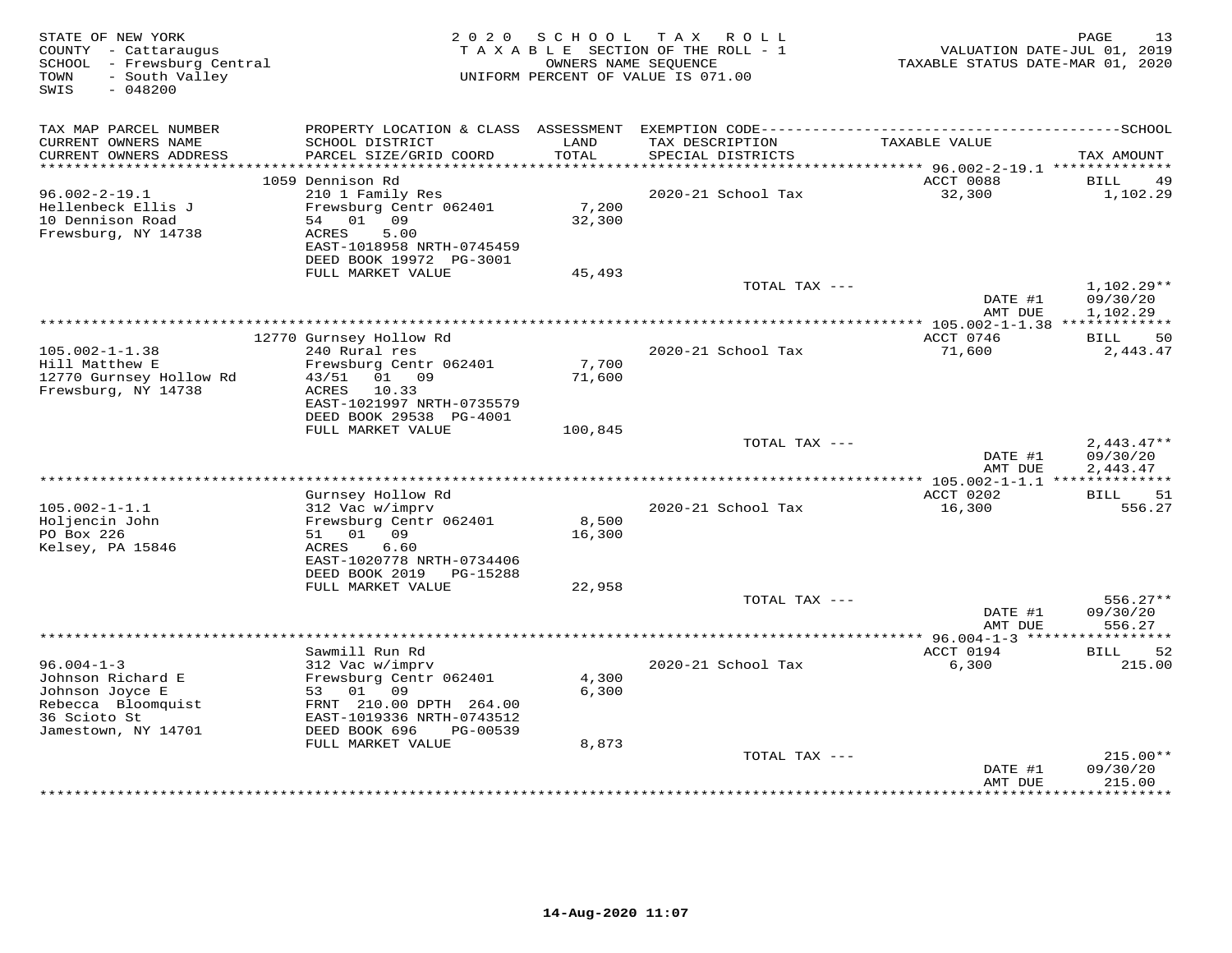| STATE OF NEW YORK<br>COUNTY - Cattaraugus<br>SCHOOL - Frewsburg Central<br>TOWN<br>- South Valley<br>$-048200$<br>SWIS | 2 0 2 0                                                                                            | S C H O O L<br>TAXABLE SECTION OF THE ROLL - 1<br>UNIFORM PERCENT OF VALUE IS 071.00 | T A X<br>OWNERS NAME SEQUENCE | ROLL                                 | TAXABLE STATUS DATE-MAR 01, 2020                              | PAGE<br>14<br>VALUATION DATE-JUL 01, 2019 |
|------------------------------------------------------------------------------------------------------------------------|----------------------------------------------------------------------------------------------------|--------------------------------------------------------------------------------------|-------------------------------|--------------------------------------|---------------------------------------------------------------|-------------------------------------------|
| TAX MAP PARCEL NUMBER<br>CURRENT OWNERS NAME<br>CURRENT OWNERS ADDRESS                                                 | SCHOOL DISTRICT<br>PARCEL SIZE/GRID COORD                                                          | LAND<br>TOTAL                                                                        |                               | TAX DESCRIPTION<br>SPECIAL DISTRICTS | TAXABLE VALUE                                                 | TAX AMOUNT                                |
| **********************                                                                                                 |                                                                                                    |                                                                                      |                               |                                      |                                                               |                                           |
|                                                                                                                        | 1078 Oak Hill Rd (Off)                                                                             |                                                                                      |                               |                                      | ACCT 0536                                                     | 53<br>BILL                                |
| $96.002 - 2 - 20.2$                                                                                                    | 210 1 Family Res                                                                                   |                                                                                      | VET WAR S 41124               |                                      |                                                               | 4,320                                     |
| Johnstone Michael S                                                                                                    | Frewsburg Centr 062401                                                                             |                                                                                      | 5,000 BAS STAR                | 41854                                |                                                               | 21,600                                    |
| 1078 Dennison Rd                                                                                                       | 01 09<br>54                                                                                        | 54,600                                                                               |                               | 2020-21 School Tax                   | 50,280                                                        | 1,715.89                                  |
| Frewsburg, NY 14738                                                                                                    | ACRES<br>2.28<br>EAST-1019345 NRTH-0746473<br>DEED BOOK 00933 PG-00288                             |                                                                                      |                               |                                      |                                                               |                                           |
|                                                                                                                        | FULL MARKET VALUE                                                                                  | 76,901                                                                               |                               |                                      |                                                               |                                           |
|                                                                                                                        |                                                                                                    |                                                                                      |                               | TOTAL TAX ---                        | DATE #1<br>AMT DUE                                            | 982.89**<br>09/30/20<br>982.89            |
|                                                                                                                        |                                                                                                    |                                                                                      |                               |                                      |                                                               |                                           |
|                                                                                                                        | Brown Run Rd                                                                                       |                                                                                      |                               |                                      | ACCT 0741                                                     | BILL<br>54                                |
| $105.002 - 1 - 37.3$                                                                                                   | 312 Vac w/imprv                                                                                    |                                                                                      |                               | 2020-21 School Tax                   | 35,000                                                        | 1,194.44                                  |
| Jones Jack S Sr<br>Jones Pauline M<br>287 Robin Hill Rd<br>Frewsburg, NY 14738                                         | Frewsburg Centr 062401<br>ACRES<br>11.25<br>EAST-1018886 NRTH-0731682<br>DEED BOOK 1962    PG-7001 | 10,300<br>35,000                                                                     |                               |                                      |                                                               |                                           |
|                                                                                                                        | FULL MARKET VALUE                                                                                  | 49,296                                                                               |                               |                                      |                                                               |                                           |
|                                                                                                                        |                                                                                                    |                                                                                      |                               | TOTAL TAX ---                        | DATE #1<br>AMT DUE                                            | 1,194.44**<br>09/30/20<br>1,194.44        |
|                                                                                                                        |                                                                                                    |                                                                                      |                               |                                      |                                                               |                                           |
|                                                                                                                        | 57 Robin Hill Rd                                                                                   |                                                                                      |                               |                                      | ACCT 0727                                                     | 55<br>BILL                                |
| $105.002 - 1 - 35.2$                                                                                                   | 210 1 Family Res                                                                                   |                                                                                      | <b>BAS STAR</b>               | 41854                                |                                                               | 21,600                                    |
| Joslyn Kelley K<br>57 Robin Hill Rd<br>Frewsburg, NY 14738                                                             | Frewsburg Centr 062401<br>50/1/9<br>ACRES<br>7.65<br>EAST-1020185 NRTH-0730380                     | 8,500<br>85,200                                                                      |                               | 2020-21 School Tax                   | 85,200                                                        | 2,907.60                                  |
|                                                                                                                        | DEED BOOK 1012 PG-661                                                                              |                                                                                      |                               |                                      |                                                               |                                           |
|                                                                                                                        | FULL MARKET VALUE                                                                                  | 120,000                                                                              |                               |                                      |                                                               |                                           |
|                                                                                                                        |                                                                                                    |                                                                                      |                               | TOTAL TAX ---                        |                                                               | $2,174.60**$                              |
|                                                                                                                        |                                                                                                    |                                                                                      |                               |                                      | DATE #1<br>AMT DUE<br>********** 96.004-1-53.2 ************** | 09/30/20<br>2,174.60                      |
|                                                                                                                        | 782 Wheeler Hill Rd                                                                                |                                                                                      |                               |                                      | ACCT 0488                                                     | <b>BILL</b><br>56                         |
| $96.004 - 1 - 53.2$                                                                                                    | 210 1 Family Res                                                                                   |                                                                                      | BAS STAR                      | 41854                                |                                                               | 21,600                                    |
| Kestler Mark<br>Abbey Vicki                                                                                            | Frewsburg Centr 062401<br>52 01 09                                                                 | 6,300<br>29,300                                                                      |                               | 2020-21 School Tax                   | 29,300                                                        | 999.91                                    |
| Messmer Mary Lou<br>782-784 Wheeler Hill Rd<br>Frewsburg, NY 14738                                                     | ACRES<br>3.90 BANK<br>017<br>EAST-1020401 NRTH-0740396<br>DEED BOOK 00982 PG-01017                 |                                                                                      |                               |                                      |                                                               |                                           |
|                                                                                                                        | FULL MARKET VALUE                                                                                  | 41,268                                                                               |                               |                                      |                                                               |                                           |
|                                                                                                                        |                                                                                                    |                                                                                      |                               | TOTAL TAX ---                        | DATE #1<br>AMT DUE                                            | $266.91**$<br>09/30/20<br>266.91          |
|                                                                                                                        |                                                                                                    |                                                                                      |                               |                                      | ***************                                               | **********                                |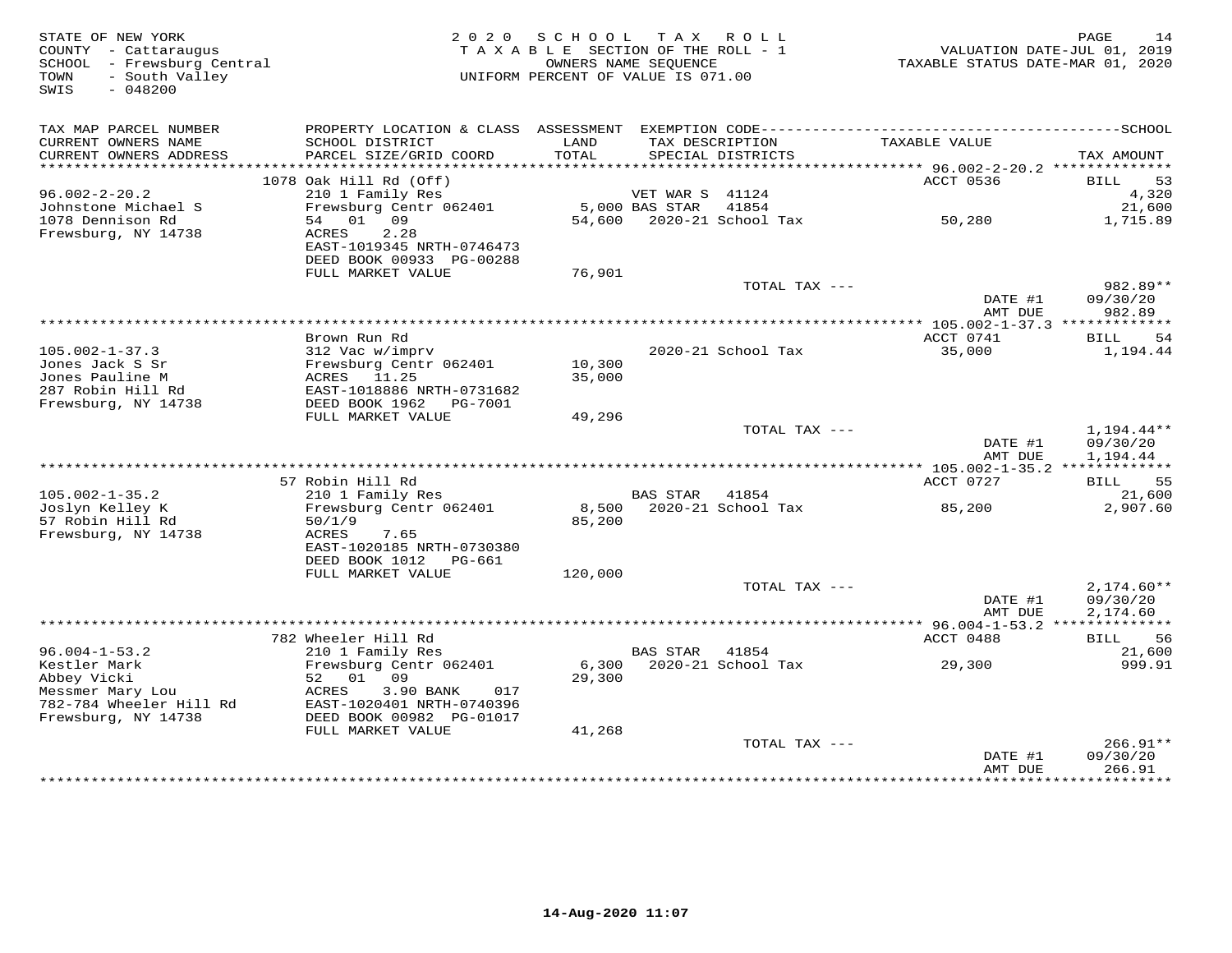| STATE OF NEW YORK<br>COUNTY - Cattaraugus<br>SCHOOL - Frewsburg Central<br>- South Valley<br>TOWN<br>SWIS<br>$-048200$ |                                                       | 2020 SCHOOL | TAX ROLL<br>TAXABLE SECTION OF THE ROLL - 1<br>OWNERS NAME SEQUENCE<br>UNIFORM PERCENT OF VALUE IS 071.00 | VALUATION DATE-JUL 01, 2019<br>TAXABLE STATUS DATE-MAR 01, 2020 | PAGE<br>15                    |
|------------------------------------------------------------------------------------------------------------------------|-------------------------------------------------------|-------------|-----------------------------------------------------------------------------------------------------------|-----------------------------------------------------------------|-------------------------------|
| TAX MAP PARCEL NUMBER                                                                                                  |                                                       |             |                                                                                                           |                                                                 |                               |
| CURRENT OWNERS NAME                                                                                                    | SCHOOL DISTRICT                                       | LAND        | TAX DESCRIPTION                                                                                           | TAXABLE VALUE                                                   |                               |
| CURRENT OWNERS ADDRESS<br>***********************                                                                      | PARCEL SIZE/GRID COORD                                | TOTAL       | SPECIAL DISTRICTS                                                                                         |                                                                 | TAX AMOUNT                    |
|                                                                                                                        | Wheeler Hill Rd                                       |             |                                                                                                           | ACCT 0593                                                       | <b>BILL</b><br>57             |
| $96.004 - 1 - 53.4$                                                                                                    | 260 Seasonal res                                      |             | 2020-21 School Tax                                                                                        | 15,000                                                          | 511.90                        |
| Kestler Mark                                                                                                           | Frewsburg Centr 062401                                | 4,700       |                                                                                                           |                                                                 |                               |
| Abbey Vicki                                                                                                            | 52 01 09                                              | 15,000      |                                                                                                           |                                                                 |                               |
| Messmer Mary Lou                                                                                                       | 1.90 BANK<br>ACRES<br>017                             |             |                                                                                                           |                                                                 |                               |
| 782-784 Wheeler Hill Rd<br>Frewsburg, NY 14738                                                                         | EAST-1020179 NRTH-0740550<br>DEED BOOK 00982 PG-01017 |             |                                                                                                           |                                                                 |                               |
|                                                                                                                        | FULL MARKET VALUE                                     | 21,127      |                                                                                                           |                                                                 |                               |
|                                                                                                                        |                                                       |             | TOTAL TAX ---                                                                                             |                                                                 | $511.90**$                    |
|                                                                                                                        |                                                       |             |                                                                                                           | DATE #1                                                         | 09/30/20                      |
|                                                                                                                        |                                                       |             |                                                                                                           | AMT DUE                                                         | 511.90                        |
|                                                                                                                        |                                                       |             |                                                                                                           | **************** 96.004-1-57.2 **************                   |                               |
| $96.004 - 1 - 57.2$                                                                                                    | 817 Wheeler Hill Rd<br>260 Seasonal res               |             | 2020-21 School Tax                                                                                        | ACCT 0492<br>70,100                                             | 58<br><b>BILL</b><br>2,392.28 |
| King Dona J                                                                                                            | Frewsburg Centr 062401                                | 7,500       |                                                                                                           |                                                                 |                               |
| 560 LeBrun                                                                                                             | 53 01 09                                              | 70,100      |                                                                                                           |                                                                 |                               |
| Amherst, NY 14226                                                                                                      | ACRES<br>6.75                                         |             |                                                                                                           |                                                                 |                               |
|                                                                                                                        | EAST-1019968 NRTH-0741889                             |             |                                                                                                           |                                                                 |                               |
|                                                                                                                        | DEED BOOK 12032 PG-4003                               |             |                                                                                                           |                                                                 |                               |
|                                                                                                                        | FULL MARKET VALUE                                     | 98,732      | TOTAL TAX ---                                                                                             |                                                                 | $2,392.28**$                  |
|                                                                                                                        |                                                       |             |                                                                                                           | DATE #1                                                         | 09/30/20                      |
|                                                                                                                        |                                                       |             |                                                                                                           | AMT DUE                                                         | 2,392.28                      |
|                                                                                                                        |                                                       |             |                                                                                                           |                                                                 |                               |
|                                                                                                                        | Brown Run Rd                                          |             |                                                                                                           | ACCT 0126                                                       | 59<br>BILL                    |
| $105.002 - 1 - 26$<br>Koch Darryl M                                                                                    | 910 Priv forest<br>Frewsburg Centr 062401             | 36,900      | 2020-21 School Tax                                                                                        | 36,900                                                          | 1,259.28                      |
| Noll Kim                                                                                                               | 42 01 09                                              | 36,900      |                                                                                                           |                                                                 |                               |
| 39 Majestic Ln                                                                                                         | ACRES 45.48                                           |             |                                                                                                           |                                                                 |                               |
| Sinking Spring, PA 19608                                                                                               | EAST-1023738 NRTH-0731624                             |             |                                                                                                           |                                                                 |                               |
|                                                                                                                        | DEED BOOK 5972<br>PG-8001                             |             |                                                                                                           |                                                                 |                               |
|                                                                                                                        | FULL MARKET VALUE                                     | 51,972      |                                                                                                           |                                                                 |                               |
|                                                                                                                        |                                                       |             | TOTAL TAX ---                                                                                             | DATE #1                                                         | $1,259.28**$<br>09/30/20      |
|                                                                                                                        |                                                       |             |                                                                                                           | AMT DUE                                                         | 1,259.28                      |
|                                                                                                                        |                                                       |             |                                                                                                           |                                                                 |                               |
|                                                                                                                        | 12810 Gurnsey Hollow Rd                               |             |                                                                                                           | ACCT 0738                                                       | BILL<br>60                    |
| $105.002 - 1 - 1.35$                                                                                                   | 210 1 Family Res                                      |             | 2020-21 School Tax                                                                                        | 23,200                                                          | 791.74                        |
| Lahrs Andrew                                                                                                           | Frewsburg Centr 062401                                | 7,100       |                                                                                                           |                                                                 |                               |
| Lahrs Ann<br>3975 Yale ave                                                                                             | 43 51/1/9                                             | 23,200      |                                                                                                           |                                                                 |                               |
| Hamburg, NY 14075                                                                                                      | ACRES<br>4.90<br>EAST-1022018 NRTH-0734902            |             |                                                                                                           |                                                                 |                               |
|                                                                                                                        | DEED BOOK 28932 PG-3002                               |             |                                                                                                           |                                                                 |                               |
|                                                                                                                        | FULL MARKET VALUE                                     | 32,676      |                                                                                                           |                                                                 |                               |
|                                                                                                                        |                                                       |             | TOTAL TAX ---                                                                                             |                                                                 | $791.74**$                    |
|                                                                                                                        |                                                       |             |                                                                                                           | DATE #1                                                         | 09/30/20                      |
|                                                                                                                        |                                                       |             |                                                                                                           | AMT DUE<br>**************                                       | 791.74<br>**********          |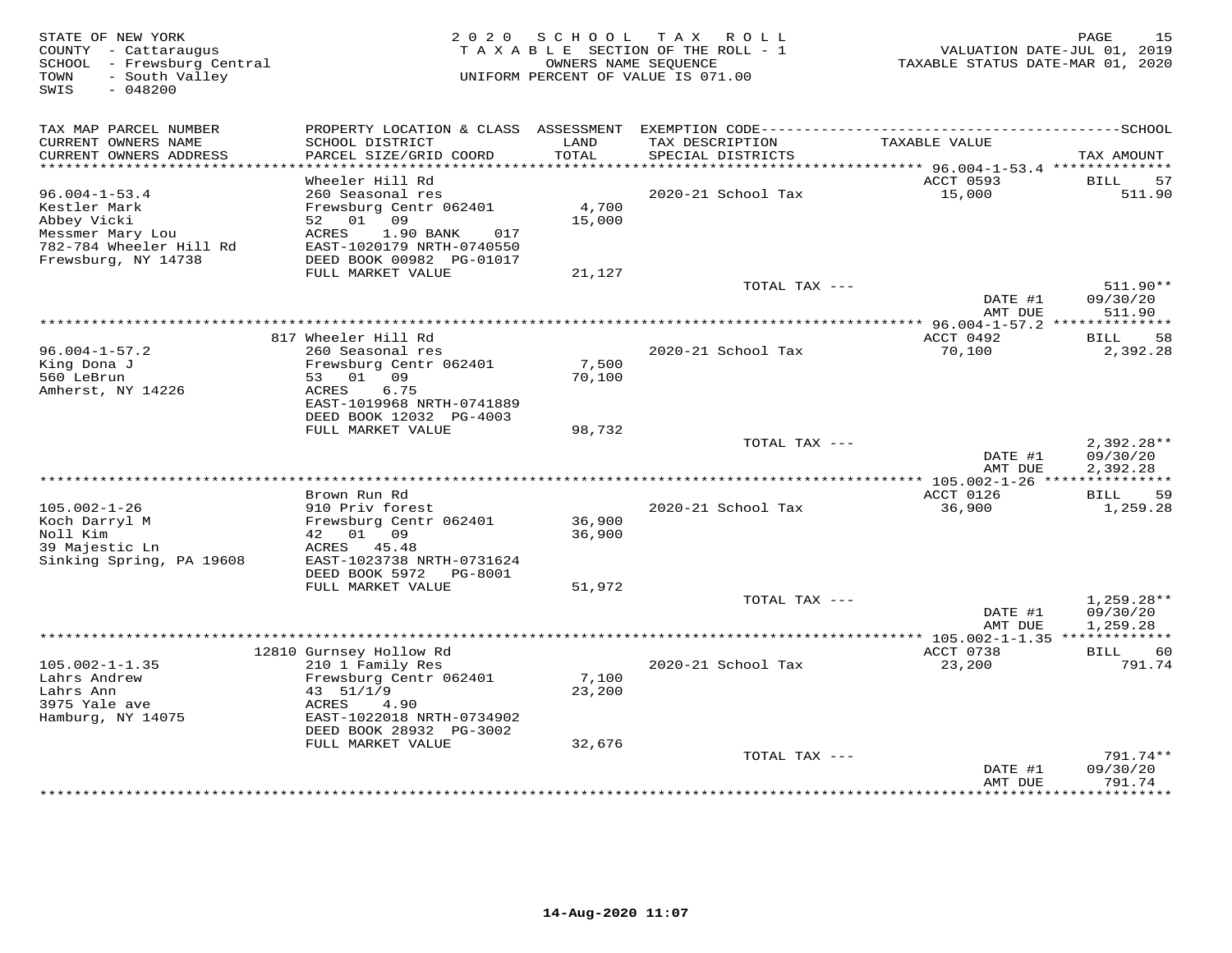| STATE OF NEW YORK<br>COUNTY - Cattaraugus<br>SCHOOL - Frewsburg Central<br>- South Valley<br>TOWN<br>$-048200$<br>SWIS |                                                           |                 | 2020 SCHOOL TAX ROLL<br>TAXABLE SECTION OF THE ROLL - 1<br>OWNERS NAME SEOUENCE<br>UNIFORM PERCENT OF VALUE IS 071.00 | TAXABLE STATUS DATE-MAR 01, 2020 | PAGE<br>16<br>VALUATION DATE-JUL 01, 2019 |
|------------------------------------------------------------------------------------------------------------------------|-----------------------------------------------------------|-----------------|-----------------------------------------------------------------------------------------------------------------------|----------------------------------|-------------------------------------------|
|                                                                                                                        |                                                           |                 |                                                                                                                       |                                  |                                           |
| TAX MAP PARCEL NUMBER<br>CURRENT OWNERS NAME                                                                           | SCHOOL DISTRICT                                           | LAND            | TAX DESCRIPTION                                                                                                       | TAXABLE VALUE                    |                                           |
| CURRENT OWNERS ADDRESS<br>***********************                                                                      | PARCEL SIZE/GRID COORD                                    | TOTAL           | SPECIAL DISTRICTS                                                                                                     |                                  | TAX AMOUNT                                |
|                                                                                                                        | 12802 Gurnsey Hollow Rd                                   |                 |                                                                                                                       | ACCT 0605                        | <b>BILL</b><br>61                         |
| $105.002 - 1 - 1.4$                                                                                                    | 270 Mfg housing                                           |                 | 2020-21 School Tax                                                                                                    | 11,700                           | 399.28                                    |
| Lahrs Andrew J.<br>Lahrs Ann M.<br>3975 Yale Avenue                                                                    | Frewsburg Centr 062401<br>01 09<br>43/51<br>4.90<br>ACRES | 5,900<br>11,700 |                                                                                                                       |                                  |                                           |
| Hamburg, NY 14075                                                                                                      | EAST-1022175 NRTH-0734831<br>DEED BOOK 24459 PG-5001      |                 |                                                                                                                       |                                  |                                           |
|                                                                                                                        | FULL MARKET VALUE                                         | 16,479          |                                                                                                                       |                                  |                                           |
|                                                                                                                        |                                                           |                 | TOTAL TAX ---                                                                                                         | DATE #1                          | 399.28**<br>09/30/20                      |
|                                                                                                                        |                                                           |                 |                                                                                                                       | AMT DUE                          | 399.28                                    |
|                                                                                                                        |                                                           |                 |                                                                                                                       |                                  |                                           |
|                                                                                                                        | Wheeler Hill Rd                                           |                 |                                                                                                                       | ACCT 0116                        | 62<br>BILL                                |
| $96.004 - 1 - 55$                                                                                                      | 270 Mfg housing                                           |                 | 2020-21 School Tax                                                                                                    | 9,600                            | 327.62                                    |
| Lang George<br>Lang Joyca A                                                                                            | Frewsburg Centr 062401<br>53 01 09                        | 3,100<br>9,600  |                                                                                                                       |                                  |                                           |
| 812 Wheeler Hl                                                                                                         | FRNT 100.00 DPTH 375.00                                   |                 |                                                                                                                       |                                  |                                           |
| Frewsburg, NY 14738                                                                                                    | EAST-1019991 NRTH-0741359                                 |                 |                                                                                                                       |                                  |                                           |
|                                                                                                                        | DEED BOOK 00990 PG-00114                                  |                 |                                                                                                                       |                                  |                                           |
|                                                                                                                        | FULL MARKET VALUE                                         | 13,521          |                                                                                                                       |                                  |                                           |
|                                                                                                                        |                                                           |                 | TOTAL TAX ---                                                                                                         | DATE #1                          | $327.62**$<br>09/30/20                    |
|                                                                                                                        |                                                           |                 |                                                                                                                       | AMT DUE                          | 327.62                                    |
|                                                                                                                        |                                                           |                 |                                                                                                                       |                                  |                                           |
|                                                                                                                        | Wheeler Hill Rd & Bragg                                   |                 |                                                                                                                       | ACCT 0507                        | 63<br>BILL                                |
| $96.004 - 1 - 54.2$                                                                                                    | 270 Mfg housing                                           |                 | BAS STAR 41854                                                                                                        |                                  | 20,800                                    |
| Lang George Jr                                                                                                         | Frewsburg Centr 062401                                    |                 | 5,600 2020-21 School Tax                                                                                              | 20,800                           | 709.84                                    |
| Day Joyce<br>812 Wheeler Hill Rd                                                                                       | 53 01 09<br>ACRES<br>2.96                                 | 20,800          |                                                                                                                       |                                  |                                           |
| Frewsburg, NY 14738                                                                                                    | EAST-1020372 NRTH-0741293                                 |                 |                                                                                                                       |                                  |                                           |
|                                                                                                                        | DEED BOOK 00959 PG-00005                                  |                 |                                                                                                                       |                                  |                                           |
|                                                                                                                        | FULL MARKET VALUE                                         | 29,296          |                                                                                                                       |                                  |                                           |
|                                                                                                                        |                                                           |                 | TOTAL TAX ---                                                                                                         |                                  | $0.00**$                                  |
|                                                                                                                        |                                                           |                 |                                                                                                                       |                                  |                                           |
| $96.004 - 1 - 54.1$                                                                                                    | 794 Wheeler Hill Rd<br>210 1 Family Res                   |                 | 2020-21 School Tax                                                                                                    | ACCT 0183<br>47,300              | BILL<br>64<br>1,614.19                    |
| Lang George W Jr                                                                                                       | Frewsburg Centr 062401                                    | 9,300           |                                                                                                                       |                                  |                                           |
| 812 Wheeler Hill Rd                                                                                                    | 53 01 09                                                  | 47,300          |                                                                                                                       |                                  |                                           |
| Frewsburg, NY 14738                                                                                                    | ACRES<br>9.20 BANK<br>032                                 |                 |                                                                                                                       |                                  |                                           |
|                                                                                                                        | EAST-1020174 NRTH-0740888                                 |                 |                                                                                                                       |                                  |                                           |
|                                                                                                                        | DEED BOOK 766<br>PG-4003<br>FULL MARKET VALUE             | 66,620          |                                                                                                                       |                                  |                                           |
|                                                                                                                        |                                                           |                 | TOTAL TAX ---                                                                                                         |                                  | $1,614.19**$                              |
|                                                                                                                        |                                                           |                 |                                                                                                                       | DATE #1                          | 09/30/20                                  |
|                                                                                                                        |                                                           |                 |                                                                                                                       | AMT DUE                          | 1,614.19                                  |
|                                                                                                                        |                                                           |                 |                                                                                                                       |                                  |                                           |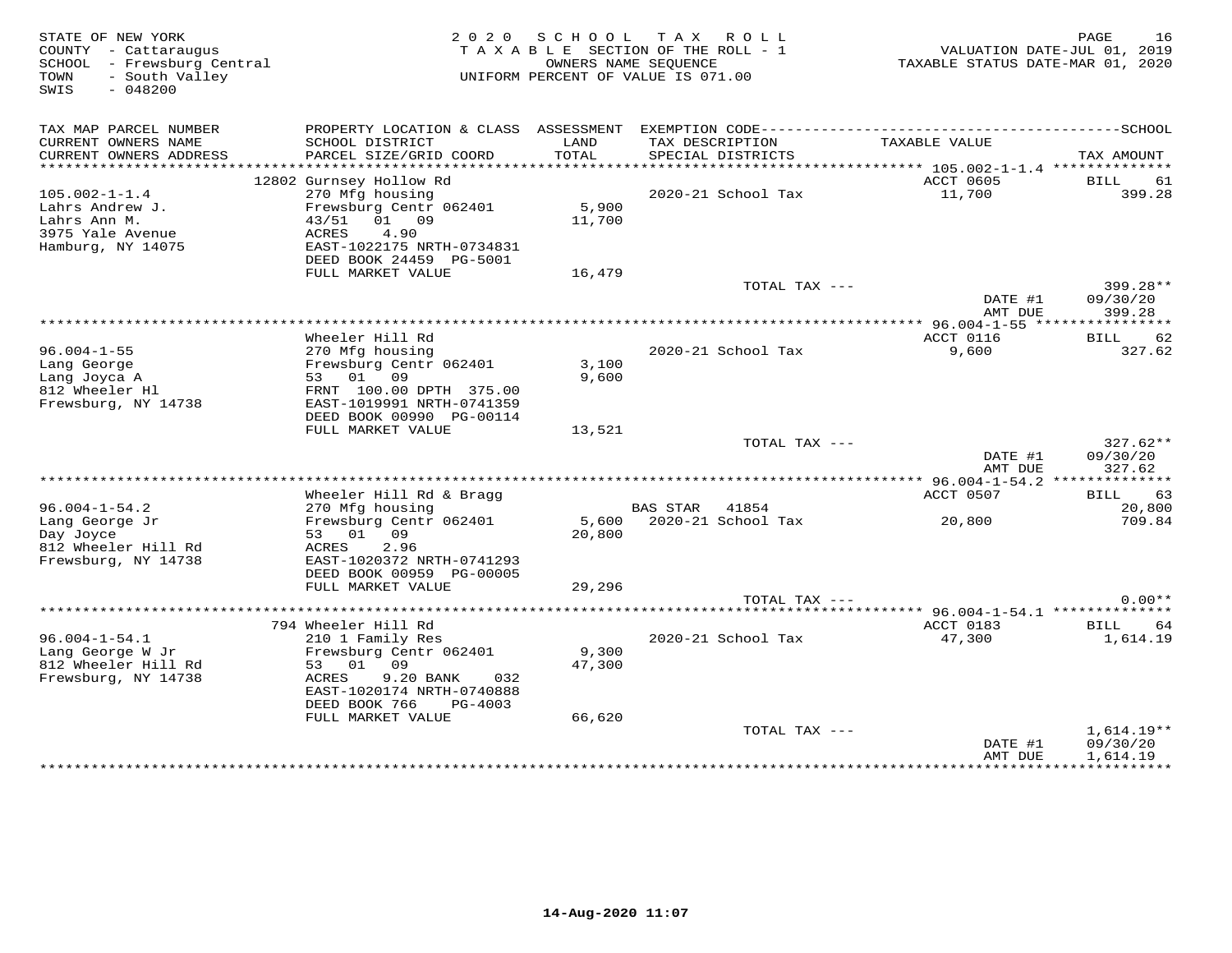| STATE OF NEW YORK<br>COUNTY - Cattaraugus<br>SCHOOL - Frewsburg Central<br>- South Valley<br>TOWN<br>SWIS<br>$-048200$ | 2 0 2 0                                    | SCHOOL        | T A X<br>R O L L<br>TAXABLE SECTION OF THE ROLL - 1<br>OWNERS NAME SEQUENCE<br>UNIFORM PERCENT OF VALUE IS 071.00 | VALUATION DATE-JUL 01, 2019<br>TAXABLE STATUS DATE-MAR 01, 2020 | PAGE<br>17                      |
|------------------------------------------------------------------------------------------------------------------------|--------------------------------------------|---------------|-------------------------------------------------------------------------------------------------------------------|-----------------------------------------------------------------|---------------------------------|
| TAX MAP PARCEL NUMBER                                                                                                  |                                            |               |                                                                                                                   |                                                                 |                                 |
| CURRENT OWNERS NAME<br>CURRENT OWNERS ADDRESS                                                                          | SCHOOL DISTRICT<br>PARCEL SIZE/GRID COORD  | LAND<br>TOTAL | TAX DESCRIPTION<br>SPECIAL DISTRICTS                                                                              | TAXABLE VALUE                                                   | TAX AMOUNT                      |
| ***********************                                                                                                |                                            |               |                                                                                                                   |                                                                 |                                 |
|                                                                                                                        | Wheeler Hill Rd                            |               |                                                                                                                   | ACCT 0540                                                       | 65<br>BILL                      |
| $96.004 - 1 - 54.3$<br>Lang George W Jr                                                                                | 314 Rural vac<10<br>Frewsburg Centr 062401 | 3,200         | 2020-21 School Tax                                                                                                | 3,200                                                           | 109.21                          |
| 794 Wheeler Hill Rd                                                                                                    | 53 01<br>09                                | 3,200         |                                                                                                                   |                                                                 |                                 |
| Frewsburg, NY 14738                                                                                                    | FRNT 250.00 DPTH<br>75.00                  |               |                                                                                                                   |                                                                 |                                 |
|                                                                                                                        | EAST-1019851 NRTH-0741101                  |               |                                                                                                                   |                                                                 |                                 |
|                                                                                                                        | DEED BOOK 766<br>PG-4003                   |               |                                                                                                                   |                                                                 |                                 |
|                                                                                                                        | FULL MARKET VALUE                          | 4,507         |                                                                                                                   |                                                                 |                                 |
|                                                                                                                        |                                            |               | TOTAL TAX ---                                                                                                     |                                                                 | $109.21**$                      |
|                                                                                                                        |                                            |               |                                                                                                                   | DATE #1<br>AMT DUE                                              | 09/30/20<br>109.21              |
|                                                                                                                        |                                            |               |                                                                                                                   |                                                                 |                                 |
|                                                                                                                        | 12759 Gurnsey Hollow Rd                    |               |                                                                                                                   | ACCT 0353                                                       | 66<br>BILL                      |
| $105.002 - 1 - 4$                                                                                                      | 210 1 Family Res                           |               | ENH STAR<br>41834                                                                                                 |                                                                 | 50,260                          |
| Lasota Karen E                                                                                                         | Frewsburg Centr 062401                     | 16,800        | 2020-21 School Tax                                                                                                | 52,800                                                          | 1,801.89                        |
| 12759 Gurnsey Hollow Rd<br>Frewsburg, NY 14738                                                                         | 0109<br>43<br>ACRES<br>24.10               | 52,800        |                                                                                                                   |                                                                 |                                 |
|                                                                                                                        | EAST-1022452 NRTH-0733434                  |               |                                                                                                                   |                                                                 |                                 |
|                                                                                                                        | DEED BOOK 844<br>PG-01033                  |               |                                                                                                                   |                                                                 |                                 |
|                                                                                                                        | FULL MARKET VALUE                          | 74,366        |                                                                                                                   |                                                                 |                                 |
|                                                                                                                        |                                            |               | TOTAL TAX ---                                                                                                     |                                                                 | 227.89**                        |
|                                                                                                                        |                                            |               |                                                                                                                   | DATE #1                                                         | 09/30/20                        |
|                                                                                                                        |                                            |               |                                                                                                                   | AMT DUE                                                         | 227.89                          |
|                                                                                                                        | 8 Gurnsey Hollow Rd                        |               |                                                                                                                   | ACCT 0655                                                       | 67<br>BILL                      |
| $105.002 - 1 - 1.26$                                                                                                   | 260 Seasonal res                           |               | 2020-21 School Tax                                                                                                | 39,100                                                          | 1,334.36                        |
| Lawton David C.                                                                                                        | Frewsburg Centr 062401                     | 9,700         |                                                                                                                   |                                                                 |                                 |
| Privitera Laurie J.                                                                                                    | 51 01<br>09                                | 39,100        |                                                                                                                   |                                                                 |                                 |
| PO Box 483                                                                                                             | Sawmill Run Sub Div                        |               |                                                                                                                   |                                                                 |                                 |
| Frewsburg, NY 14738                                                                                                    | Phase Ii<br>ACRES 12.37                    |               |                                                                                                                   |                                                                 |                                 |
|                                                                                                                        | EAST-1018861 NRTH-0733150                  |               |                                                                                                                   |                                                                 |                                 |
|                                                                                                                        | DEED BOOK 22520 PG-8001                    |               |                                                                                                                   |                                                                 |                                 |
|                                                                                                                        | FULL MARKET VALUE                          | 55,070        |                                                                                                                   |                                                                 |                                 |
|                                                                                                                        |                                            |               | TOTAL TAX ---                                                                                                     |                                                                 | $1,334.36**$                    |
|                                                                                                                        |                                            |               |                                                                                                                   | DATE #1<br>AMT DUE                                              | 09/30/20<br>1,334.36            |
|                                                                                                                        |                                            |               |                                                                                                                   |                                                                 |                                 |
|                                                                                                                        | Gurnsey Hollow Rd                          |               |                                                                                                                   | ACCT 0656                                                       | 68<br>BILL                      |
| $105.002 - 1 - 1.27$                                                                                                   | 210 1 Family Res                           |               | 2020-21 School Tax                                                                                                | 41,200                                                          | 1,406.02                        |
| Lewis Duane R                                                                                                          | Frewsburg Centr 062401                     | 7,400         |                                                                                                                   |                                                                 |                                 |
| 299 Rocky Glen Rd                                                                                                      | 01 09<br>51                                | 41,200        |                                                                                                                   |                                                                 |                                 |
| Adamsville, PA 16110                                                                                                   | Sylvan glenn #9<br>ACRES<br>5.32           |               |                                                                                                                   |                                                                 |                                 |
| PRIOR OWNER ON 3/01/2020                                                                                               | EAST-1019450 NRTH-0732951                  |               |                                                                                                                   |                                                                 |                                 |
| Lewis Duane R                                                                                                          | DEED BOOK 25283 PG-6001                    |               |                                                                                                                   |                                                                 |                                 |
|                                                                                                                        | FULL MARKET VALUE                          | 58,028        |                                                                                                                   |                                                                 |                                 |
|                                                                                                                        |                                            |               | TOTAL TAX ---                                                                                                     |                                                                 | $1,406.02**$                    |
|                                                                                                                        |                                            |               |                                                                                                                   | DATE #1                                                         | 09/30/20                        |
|                                                                                                                        |                                            |               |                                                                                                                   | AMT DUE                                                         | 1,406.02<br>* * * * * * * * * * |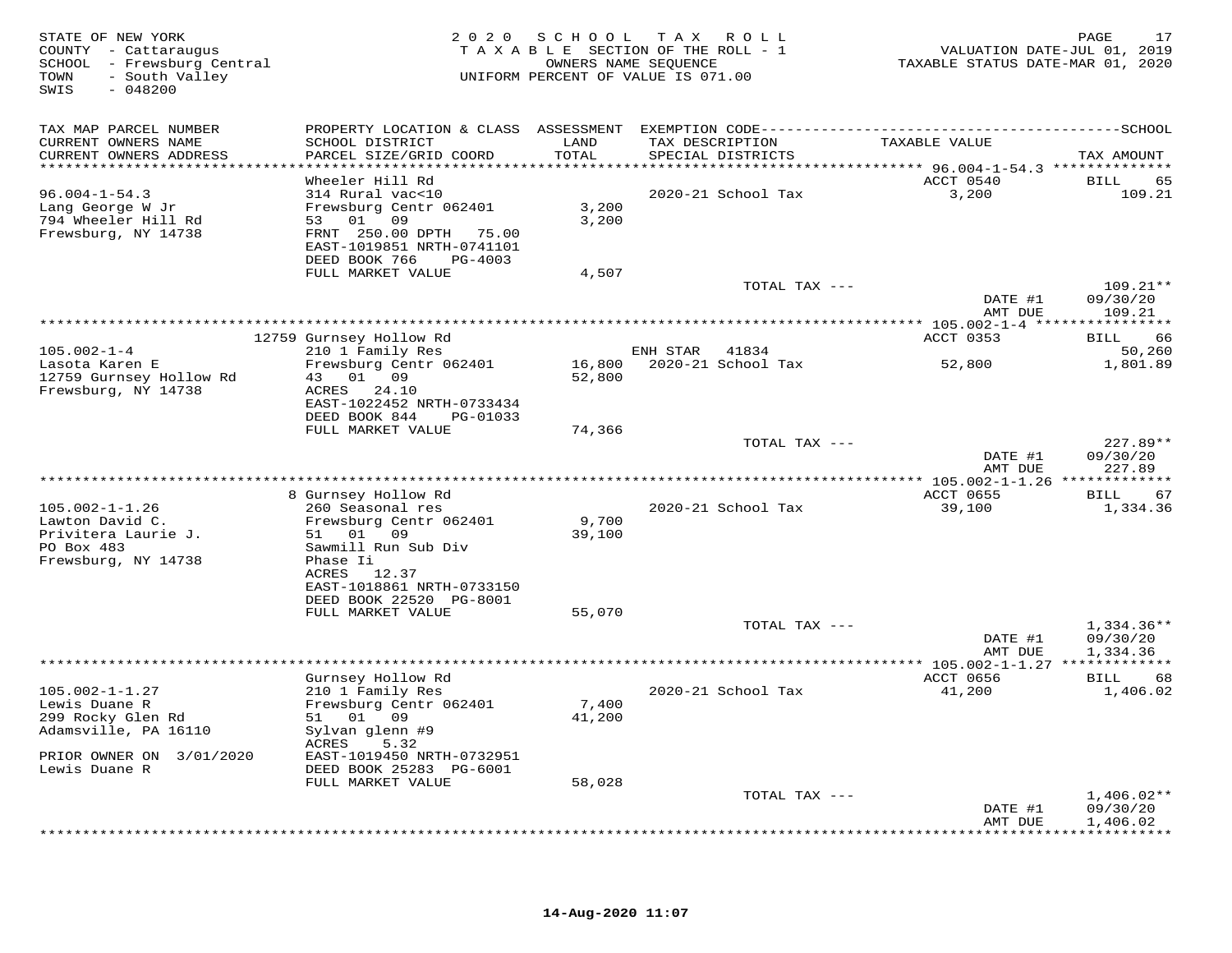| STATE OF NEW YORK<br>COUNTY - Cattaraugus<br>SCHOOL - Frewsburg Central<br>- South Valley<br>TOWN<br>SWIS<br>$-048200$ | 2 0 2 0<br>TAXABLE SECTION OF THE ROLL - 1<br>UNIFORM PERCENT OF VALUE IS 071.00 | PAGE<br>18<br>VALUATION DATE-JUL 01, 2019<br>TAXABLE STATUS DATE-MAR 01, 2020 |                 |                                      |                    |                      |
|------------------------------------------------------------------------------------------------------------------------|----------------------------------------------------------------------------------|-------------------------------------------------------------------------------|-----------------|--------------------------------------|--------------------|----------------------|
| TAX MAP PARCEL NUMBER                                                                                                  | PROPERTY LOCATION & CLASS ASSESSMENT                                             |                                                                               |                 |                                      |                    |                      |
| CURRENT OWNERS NAME<br>CURRENT OWNERS ADDRESS                                                                          | SCHOOL DISTRICT<br>PARCEL SIZE/GRID COORD                                        | LAND<br>TOTAL<br>* * * * * * * * *                                            |                 | TAX DESCRIPTION<br>SPECIAL DISTRICTS | TAXABLE VALUE      | TAX AMOUNT           |
|                                                                                                                        | Oak Hill Rd                                                                      |                                                                               |                 |                                      | ACCT 0231          | <b>BILL</b><br>69    |
| $96.002 - 2 - 1.1$                                                                                                     | 312 Vac w/imprv                                                                  |                                                                               |                 | 2020-21 School Tax                   | 71,500             | 2,440.06             |
| Lodestro James J                                                                                                       | Frewsburg Centr 062401                                                           | 64,400                                                                        |                 |                                      |                    |                      |
| 996 Franquette Ave                                                                                                     | 54 01 09                                                                         | 71,500                                                                        |                 |                                      |                    |                      |
| San Jose, CA 95125                                                                                                     | ACRES 100.85<br>EAST-1019671 NRTH-0746731                                        |                                                                               |                 |                                      |                    |                      |
|                                                                                                                        | DEED BOOK 18404 PG-5001                                                          |                                                                               |                 |                                      |                    |                      |
|                                                                                                                        | FULL MARKET VALUE                                                                | 100,704                                                                       |                 |                                      |                    |                      |
|                                                                                                                        |                                                                                  |                                                                               |                 | TOTAL TAX ---                        |                    | $2,440.06**$         |
|                                                                                                                        |                                                                                  |                                                                               |                 |                                      | DATE #1<br>AMT DUE | 09/30/20<br>2,440.06 |
|                                                                                                                        |                                                                                  |                                                                               |                 |                                      |                    |                      |
|                                                                                                                        | Brown Run Rd                                                                     |                                                                               |                 |                                      | ACCT 0551          | 70<br>BILL           |
| $105.002 - 1 - 27.4$                                                                                                   | 322 Rural vac>10                                                                 |                                                                               |                 | 2020-21 School Tax                   | 15,200             | 518.73               |
| Lodestro Larry                                                                                                         | Frewsburg Centr 062401                                                           | 15,200                                                                        |                 |                                      |                    |                      |
| Lodestro Cynthia<br>12815 Brown Run Rd                                                                                 | 42/50<br>01<br>09<br>20.90<br>ACRES                                              | 15,200                                                                        |                 |                                      |                    |                      |
| Frewsburg, NY 14738                                                                                                    | EAST-1022729 NRTH-0729495                                                        |                                                                               |                 |                                      |                    |                      |
|                                                                                                                        | DEED BOOK 20200 PG-8239                                                          |                                                                               |                 |                                      |                    |                      |
| PRIOR OWNER ON 3/01/2020                                                                                               | FULL MARKET VALUE                                                                | 21,408                                                                        |                 |                                      |                    |                      |
| Lang Thomas G                                                                                                          |                                                                                  |                                                                               |                 | TOTAL TAX ---                        |                    | $518.73**$           |
|                                                                                                                        |                                                                                  |                                                                               |                 |                                      | DATE #1            | 09/30/20             |
|                                                                                                                        |                                                                                  |                                                                               |                 |                                      | AMT DUE            | 518.73               |
|                                                                                                                        |                                                                                  |                                                                               |                 |                                      |                    |                      |
| $105.002 - 1 - 27.5$                                                                                                   | 12815 Brown Run Rd<br>240 Rural res                                              |                                                                               | AG DIST         | 41720                                | ACCT 0664          | 71<br>BILL<br>3,268  |
| Lodestro Larry R                                                                                                       | Frewsburg Centr 062401                                                           |                                                                               | 16,400 BAS STAR | 41854                                |                    | 21,600               |
| Lodestro Cynthia L                                                                                                     | 50<br>01 09                                                                      | 196,500                                                                       |                 | 2020-21 School Tax                   | 193,232            | 6,594.38             |
| 12815 Brown Run Rd                                                                                                     | ACRES<br>23.35                                                                   |                                                                               |                 |                                      |                    |                      |
| Frewsburg, NY 14738                                                                                                    | EAST-1021967 NRTH-0729376                                                        |                                                                               |                 |                                      |                    |                      |
| MAY BE SUBJECT TO PAYMENT                                                                                              | DEED BOOK 15436 PG-3003<br>FULL MARKET VALUE                                     | 276,761                                                                       |                 |                                      |                    |                      |
| UNDER AGDIST LAW TIL 2024                                                                                              |                                                                                  |                                                                               |                 |                                      |                    |                      |
|                                                                                                                        |                                                                                  |                                                                               |                 | TOTAL TAX ---                        |                    | $5,861.38**$         |
|                                                                                                                        |                                                                                  |                                                                               |                 |                                      | DATE #1            | 09/30/20             |
|                                                                                                                        |                                                                                  |                                                                               |                 |                                      | AMT DUE            | 5,861.38             |
|                                                                                                                        | Woodchuck Hill Rd (Off)                                                          |                                                                               |                 |                                      | ACCT 0164          | 72<br><b>BILL</b>    |
| $87.004 - 1 - 3$                                                                                                       | 910 Priv forest                                                                  |                                                                               |                 | 2020-21 School Tax                   | 94,900             | 3,238.63             |
| Lyme New York Headwaters LLC                                                                                           | Frewsburg Centr 062401                                                           | 94,900                                                                        |                 |                                      |                    |                      |
| 23 S Main Str                                                                                                          | 01 09<br>57                                                                      | 94,900                                                                        |                 |                                      |                    |                      |
| Hanover, NH 03755                                                                                                      | ACRES 156.84<br>EAST-1022146 NRTH-0758567                                        |                                                                               |                 |                                      |                    |                      |
|                                                                                                                        | DEED BOOK 4366<br>PG-6005                                                        |                                                                               |                 |                                      |                    |                      |
|                                                                                                                        | FULL MARKET VALUE                                                                | 133,662                                                                       |                 |                                      |                    |                      |
|                                                                                                                        |                                                                                  |                                                                               |                 | TOTAL TAX ---                        |                    | $3,238.63**$         |
|                                                                                                                        |                                                                                  |                                                                               |                 |                                      | DATE #1<br>AMT DUE | 09/30/20<br>3,238.63 |
|                                                                                                                        |                                                                                  |                                                                               |                 |                                      |                    | <b>++++++++</b>      |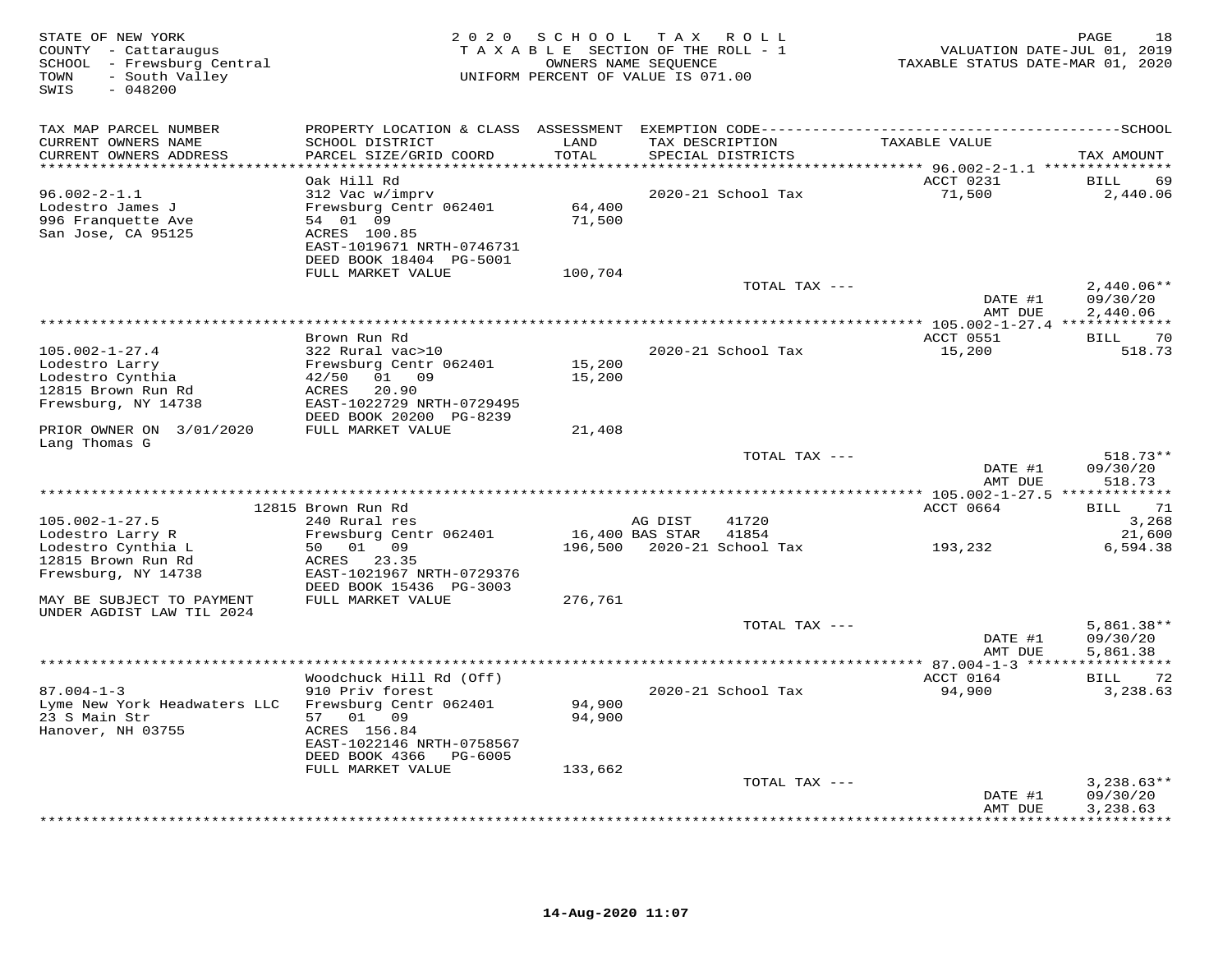| STATE OF NEW YORK<br>COUNTY - Cattaraugus<br>SCHOOL - Frewsburg Central<br>TOWN<br>- South Valley<br>SWIS<br>$-048200$ |                                                        |         | 2020 SCHOOL TAX ROLL<br>TAXABLE SECTION OF THE ROLL - 1<br>OWNERS NAME SEQUENCE<br>UNIFORM PERCENT OF VALUE IS 071.00 | VALUATION DATE-JUL 01, 2019<br>TAXABLE STATUS DATE-MAR 01, 2020 | 19<br>PAGE                        |
|------------------------------------------------------------------------------------------------------------------------|--------------------------------------------------------|---------|-----------------------------------------------------------------------------------------------------------------------|-----------------------------------------------------------------|-----------------------------------|
|                                                                                                                        |                                                        |         |                                                                                                                       |                                                                 |                                   |
| TAX MAP PARCEL NUMBER                                                                                                  |                                                        |         |                                                                                                                       |                                                                 |                                   |
| CURRENT OWNERS NAME                                                                                                    | SCHOOL DISTRICT                                        | LAND    | TAX DESCRIPTION                                                                                                       | TAXABLE VALUE                                                   |                                   |
| CURRENT OWNERS ADDRESS<br>**********************                                                                       | PARCEL SIZE/GRID COORD                                 | TOTAL   | SPECIAL DISTRICTS                                                                                                     |                                                                 | TAX AMOUNT                        |
|                                                                                                                        | Bone Run Rd (Off)                                      |         |                                                                                                                       | ACCT 0162                                                       | <b>BILL</b><br>73                 |
| $87.004 - 1 - 11$                                                                                                      | 910 Priv forest                                        |         | 2020-21 School Tax                                                                                                    | 106,300                                                         | 3,627.67                          |
| Lyme New York Headwaters LLC                                                                                           | Frewsburg Centr 062401                                 | 106,300 |                                                                                                                       |                                                                 |                                   |
| 23 S Main Str                                                                                                          | 48  01  09                                             | 106,300 |                                                                                                                       |                                                                 |                                   |
| Hanover, NH 03755                                                                                                      | ACRES 172.21                                           |         |                                                                                                                       |                                                                 |                                   |
|                                                                                                                        | EAST-1024732 NRTH-0753543<br>DEED BOOK 4366<br>PG-6005 |         |                                                                                                                       |                                                                 |                                   |
|                                                                                                                        | FULL MARKET VALUE                                      | 149,718 |                                                                                                                       |                                                                 |                                   |
|                                                                                                                        |                                                        |         | TOTAL TAX ---                                                                                                         |                                                                 | $3,627.67**$                      |
|                                                                                                                        |                                                        |         |                                                                                                                       | DATE #1                                                         | 09/30/20                          |
|                                                                                                                        |                                                        |         | ***********************                                                                                               | AMT DUE                                                         | 3,627.67<br>***********           |
|                                                                                                                        | Woodchuck Hill Rd                                      |         |                                                                                                                       | $* 87.004 - 1 - 13$ *****<br>ACCT 0157                          | 74<br>BILL                        |
| $87.004 - 1 - 13$                                                                                                      | 910 Priv forest                                        |         | 2020-21 School Tax                                                                                                    | 56,700                                                          | 1,934.99                          |
| Lyme New York Headwaters LLC                                                                                           | Frewsburg Centr 062401                                 | 56,700  |                                                                                                                       |                                                                 |                                   |
| 23 S Main Str                                                                                                          | 56 01 09                                               | 56,700  |                                                                                                                       |                                                                 |                                   |
| Hanover, NH 03755                                                                                                      | ACRES 93.66                                            |         |                                                                                                                       |                                                                 |                                   |
|                                                                                                                        | EAST-1020949 NRTH-0753952<br>DEED BOOK 4366<br>PG-6005 |         |                                                                                                                       |                                                                 |                                   |
|                                                                                                                        | FULL MARKET VALUE                                      | 79,859  |                                                                                                                       |                                                                 |                                   |
|                                                                                                                        |                                                        |         | TOTAL TAX ---                                                                                                         |                                                                 | $1,934.99**$                      |
|                                                                                                                        |                                                        |         |                                                                                                                       | DATE #1                                                         | 09/30/20                          |
|                                                                                                                        |                                                        |         |                                                                                                                       | AMT DUE                                                         | 1,934.99                          |
|                                                                                                                        | Woodchuck Hill Rd                                      |         |                                                                                                                       | ACCT 0156                                                       | BILL<br>-75                       |
| $87.004 - 1 - 14$                                                                                                      | 910 Priv forest                                        |         | 2020-21 School Tax                                                                                                    | 31,900                                                          | 1,088.64                          |
| Lyme New York Headwaters LLC                                                                                           | Frewsburg Centr 062401                                 | 31,900  |                                                                                                                       |                                                                 |                                   |
| 23 S Main Str                                                                                                          | 56 01 09                                               | 31,900  |                                                                                                                       |                                                                 |                                   |
| Hanover, NH 03755                                                                                                      | ACRES 49.71<br>EAST-1020984 NRTH-0754752               |         |                                                                                                                       |                                                                 |                                   |
|                                                                                                                        | DEED BOOK 4366<br>PG-6005                              |         |                                                                                                                       |                                                                 |                                   |
|                                                                                                                        | FULL MARKET VALUE                                      | 44,930  |                                                                                                                       |                                                                 |                                   |
|                                                                                                                        |                                                        |         | TOTAL TAX ---                                                                                                         |                                                                 | $1,088.64**$                      |
|                                                                                                                        |                                                        |         |                                                                                                                       | DATE #1                                                         | 09/30/20                          |
|                                                                                                                        |                                                        |         |                                                                                                                       | AMT DUE<br>****************** 87.004-1-15 *****                 | 1,088.64<br>***********           |
|                                                                                                                        | Woodchuck Hill Rd                                      |         |                                                                                                                       | ACCT 0158                                                       | BILL<br>76                        |
| $87.004 - 1 - 15$                                                                                                      | 910 Priv forest                                        |         | 2020-21 School Tax                                                                                                    | 33,800                                                          | 1,153.48                          |
| Lyme New York Headwaters LLC                                                                                           | Frewsburg Centr 062401                                 | 33,800  |                                                                                                                       |                                                                 |                                   |
| 23 S Main Str                                                                                                          | 56 01 09                                               | 33,800  |                                                                                                                       |                                                                 |                                   |
| Hanover, NH 03755                                                                                                      | ACRES<br>48.86<br>EAST-1021001 NRTH-0755302            |         |                                                                                                                       |                                                                 |                                   |
|                                                                                                                        | DEED BOOK 4366<br>PG-6005                              |         |                                                                                                                       |                                                                 |                                   |
|                                                                                                                        | FULL MARKET VALUE                                      | 47,606  |                                                                                                                       |                                                                 |                                   |
|                                                                                                                        |                                                        |         | TOTAL TAX ---                                                                                                         |                                                                 | $1,153.48**$                      |
|                                                                                                                        |                                                        |         |                                                                                                                       | DATE #1                                                         | 09/30/20                          |
|                                                                                                                        |                                                        |         |                                                                                                                       | AMT DUE<br>***********                                          | 1,153.48<br>* * * * * * * * * * * |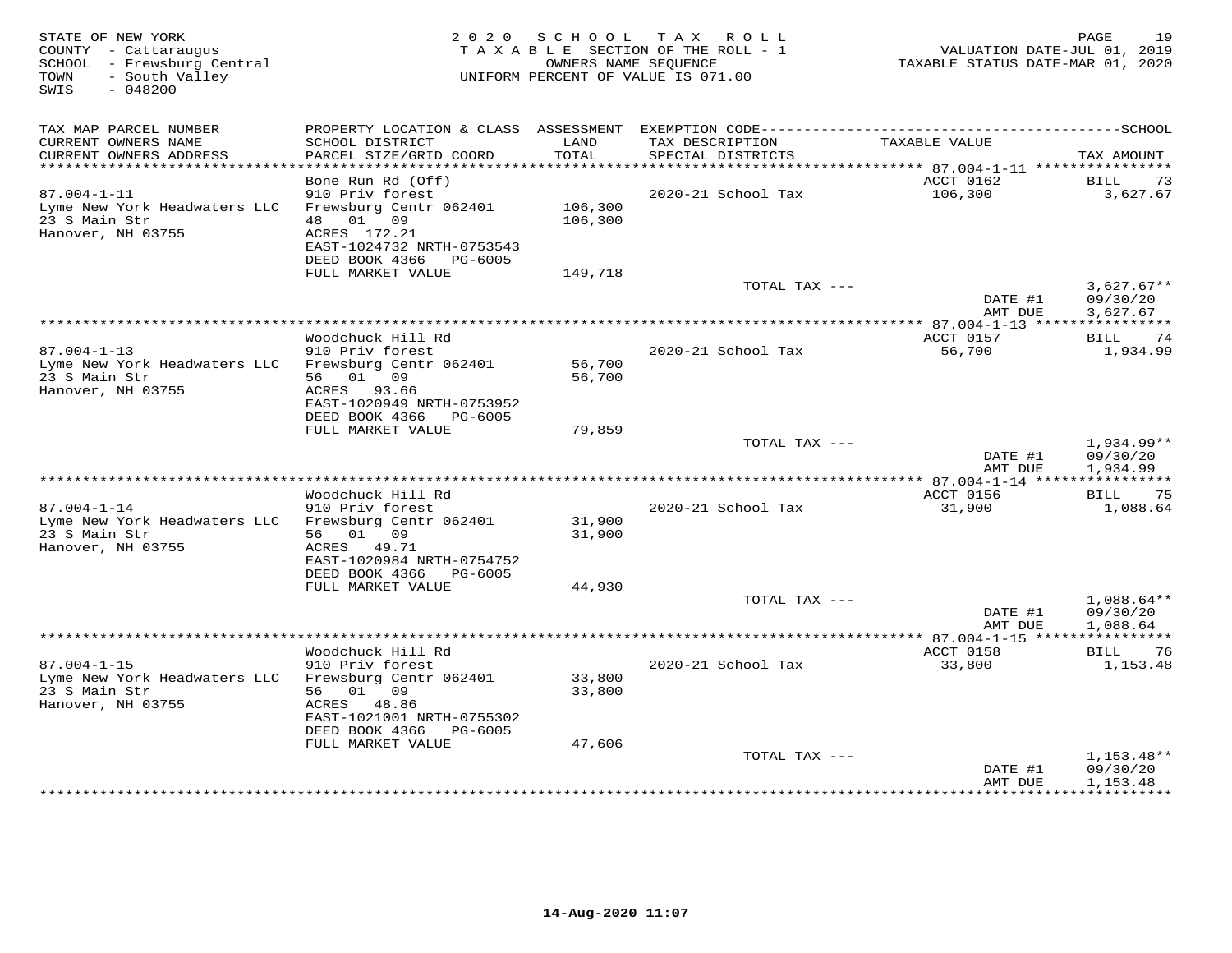| STATE OF NEW YORK<br>COUNTY - Cattaraugus<br>SCHOOL - Frewsburg Central<br>- South Valley<br>TOWN<br>$-048200$<br>SWIS |                                           |                   | 2020 SCHOOL TAX ROLL<br>TAXABLE SECTION OF THE ROLL - 1<br>OWNERS NAME SEQUENCE<br>UNIFORM PERCENT OF VALUE IS 071.00 | VALUATION DATE-JUL 01, 2019<br>TAXABLE STATUS DATE-MAR 01, 2020 | PAGE<br>20               |
|------------------------------------------------------------------------------------------------------------------------|-------------------------------------------|-------------------|-----------------------------------------------------------------------------------------------------------------------|-----------------------------------------------------------------|--------------------------|
|                                                                                                                        |                                           |                   |                                                                                                                       |                                                                 |                          |
| TAX MAP PARCEL NUMBER<br>CURRENT OWNERS NAME                                                                           | SCHOOL DISTRICT                           | LAND              | PROPERTY LOCATION & CLASS ASSESSMENT EXEMPTION CODE-----------------------------------SCHOOL<br>TAX DESCRIPTION       | TAXABLE VALUE                                                   |                          |
| CURRENT OWNERS ADDRESS                                                                                                 | PARCEL SIZE/GRID COORD                    | TOTAL             | SPECIAL DISTRICTS                                                                                                     |                                                                 | TAX AMOUNT               |
| ************************                                                                                               |                                           |                   |                                                                                                                       |                                                                 |                          |
|                                                                                                                        | Woodchuck Hill Rd                         |                   |                                                                                                                       | ACCT 0160                                                       | BILL<br>77               |
| $87.004 - 1 - 17$                                                                                                      | 910 Priv forest<br>Frewsburg Centr 062401 | 35,300            | 2020-21 School Tax                                                                                                    | 35,300                                                          | 1,204.67                 |
| Lyme New York Headwaters LLC<br>23 S Main Str                                                                          | 56 01 09                                  | 35,300            |                                                                                                                       |                                                                 |                          |
| Hanover, NH 03755                                                                                                      | ACRES 50.15                               |                   |                                                                                                                       |                                                                 |                          |
|                                                                                                                        | EAST-1021023 NRTH-0756400                 |                   |                                                                                                                       |                                                                 |                          |
|                                                                                                                        | DEED BOOK 4366 PG-6005                    |                   |                                                                                                                       |                                                                 |                          |
|                                                                                                                        | FULL MARKET VALUE                         | 49,718            |                                                                                                                       |                                                                 |                          |
|                                                                                                                        |                                           |                   | TOTAL TAX ---                                                                                                         | DATE #1                                                         | $1,204.67**$<br>09/30/20 |
|                                                                                                                        |                                           |                   |                                                                                                                       | AMT DUE                                                         | 1,204.67                 |
|                                                                                                                        |                                           |                   |                                                                                                                       |                                                                 |                          |
|                                                                                                                        | Woodchuck Hill Rd (Off)                   |                   |                                                                                                                       | ACCT 0163                                                       | BILL 78                  |
| $87.004 - 1 - 18$                                                                                                      | 910 Priv forest                           |                   | 2020-21 School Tax                                                                                                    | 39,500                                                          | 1,348.01                 |
| Lyme New York Headwaters LLC<br>23 S Main Str                                                                          | Frewsburg Centr 062401<br>57 01 09        | 39,500<br>39,500  |                                                                                                                       |                                                                 |                          |
| Hanover, NH 03755                                                                                                      | ACRES 51.41                               |                   |                                                                                                                       |                                                                 |                          |
|                                                                                                                        | EAST-1020152 NRTH-0757220                 |                   |                                                                                                                       |                                                                 |                          |
|                                                                                                                        | DEED BOOK 4366 PG-6005                    |                   |                                                                                                                       |                                                                 |                          |
|                                                                                                                        | FULL MARKET VALUE                         | 55,634            |                                                                                                                       |                                                                 |                          |
|                                                                                                                        |                                           |                   | TOTAL TAX ---                                                                                                         | DATE #1                                                         | $1,348.01**$<br>09/30/20 |
|                                                                                                                        |                                           |                   |                                                                                                                       | AMT DUE                                                         | 1,348.01                 |
|                                                                                                                        |                                           |                   |                                                                                                                       |                                                                 |                          |
|                                                                                                                        | Bone Run Rd (Off)                         |                   |                                                                                                                       | ACCT 0159                                                       | BILL<br>79               |
| $96.002 - 1 - 1$                                                                                                       | 910 Priv forest                           |                   | 2020-21 School Tax                                                                                                    | 31,100                                                          | 1,061.34                 |
| Lyme New York Headwaters LLC<br>23 S Main Str                                                                          | Frewsburg Centr 062401<br>55 01 09        | 31,100<br>31,100  |                                                                                                                       |                                                                 |                          |
| Hanover, NH 03755                                                                                                      | ACRES 50.00                               |                   |                                                                                                                       |                                                                 |                          |
|                                                                                                                        | EAST-1019602 NRTH-0751909                 |                   |                                                                                                                       |                                                                 |                          |
|                                                                                                                        | DEED BOOK 4366 PG-6005                    |                   |                                                                                                                       |                                                                 |                          |
|                                                                                                                        | FULL MARKET VALUE                         | 43,803            |                                                                                                                       |                                                                 |                          |
|                                                                                                                        |                                           |                   | TOTAL TAX ---                                                                                                         | DATE #1                                                         | $1,061.34**$<br>09/30/20 |
|                                                                                                                        |                                           |                   |                                                                                                                       | AMT DUE                                                         | 1,061.34                 |
|                                                                                                                        |                                           |                   |                                                                                                                       |                                                                 |                          |
|                                                                                                                        | 12778 Brown Run Rd                        |                   |                                                                                                                       | ACCT 0484                                                       | <b>BILL</b><br>80        |
| $105.002 - 1 - 27.2$                                                                                                   | 240 Rural res                             |                   | 2020-21 School Tax                                                                                                    | 135,700                                                         | 4,631.00                 |
| Lynn Christopher<br>Lynn Heather                                                                                       | Frewsburg Centr 062401<br>42/50<br>01 09  | 36,700<br>135,700 |                                                                                                                       |                                                                 |                          |
| 12778 Brown Run Rd                                                                                                     | 86.25<br>ACRES                            |                   |                                                                                                                       |                                                                 |                          |
| Frewsburg, NY 14738                                                                                                    | EAST-1022312 NRTH-0731489                 |                   |                                                                                                                       |                                                                 |                          |
|                                                                                                                        | DEED BOOK 27170 PG-2001                   |                   |                                                                                                                       |                                                                 |                          |
|                                                                                                                        | FULL MARKET VALUE                         | 191,127           |                                                                                                                       |                                                                 |                          |
|                                                                                                                        |                                           |                   | TOTAL TAX ---                                                                                                         | DATE #1                                                         | $4,631.00**$<br>09/30/20 |
|                                                                                                                        |                                           |                   |                                                                                                                       | AMT DUE                                                         | 4,631.00                 |
|                                                                                                                        |                                           |                   |                                                                                                                       |                                                                 |                          |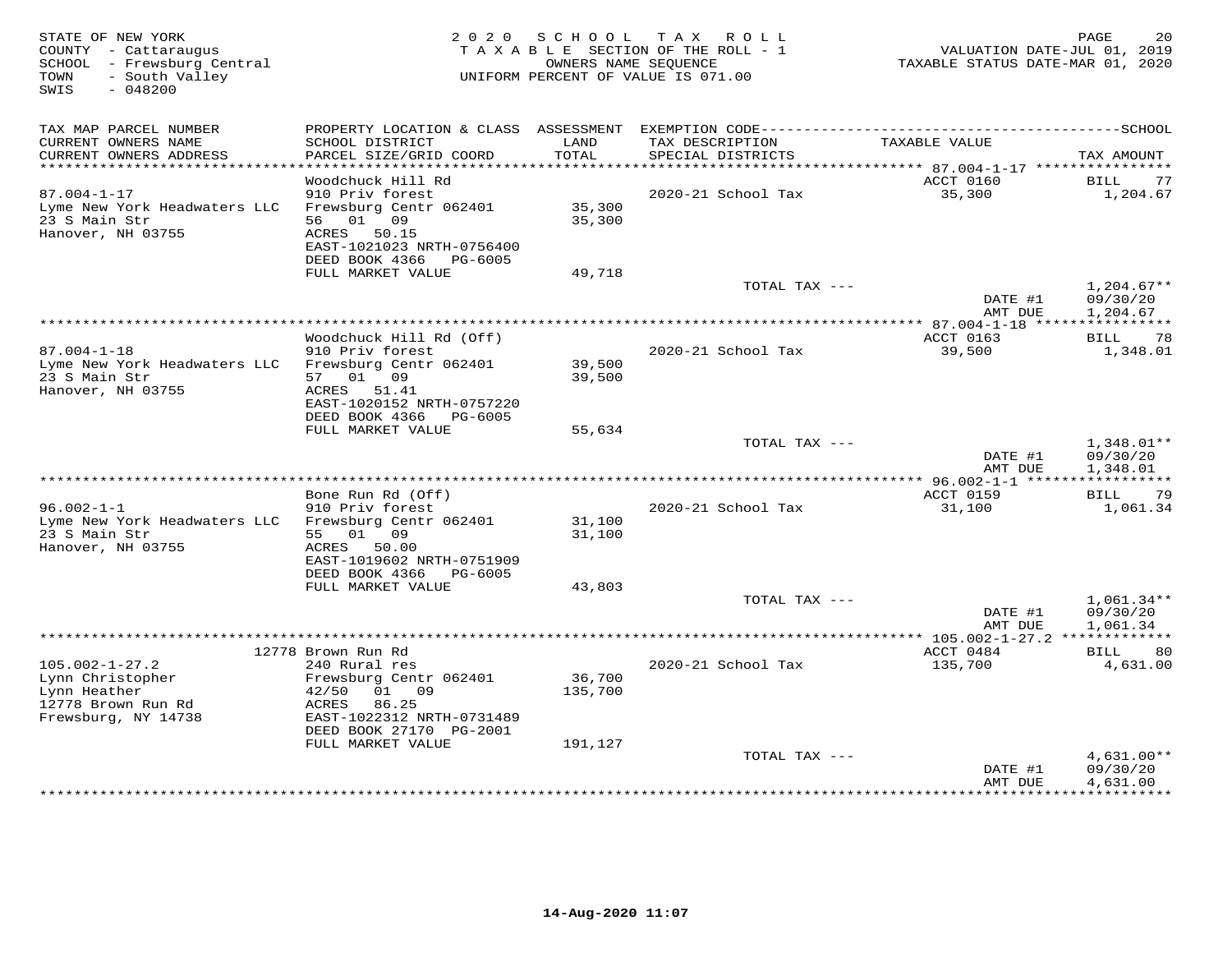| STATE OF NEW YORK<br>COUNTY - Cattaraugus<br>SCHOOL - Frewsburg Central<br>- South Valley<br>TOWN<br>SWIS<br>$-048200$ | 2 0 2 0                                                                                                                   | SCHOOL<br>TAXABLE SECTION OF THE ROLL - 1<br>UNIFORM PERCENT OF VALUE IS 071.00 | OWNERS NAME SEQUENCE                                        | TAX ROLL                             | TAXABLE STATUS DATE-MAR 01, 2020 | 21<br>PAGE<br>VALUATION DATE-JUL 01, 2019 |
|------------------------------------------------------------------------------------------------------------------------|---------------------------------------------------------------------------------------------------------------------------|---------------------------------------------------------------------------------|-------------------------------------------------------------|--------------------------------------|----------------------------------|-------------------------------------------|
| TAX MAP PARCEL NUMBER<br>CURRENT OWNERS NAME<br>CURRENT OWNERS ADDRESS<br>**********************                       | SCHOOL DISTRICT<br>PARCEL SIZE/GRID COORD<br>**********************                                                       | LAND<br>TOTAL<br>******************                                             |                                                             | TAX DESCRIPTION<br>SPECIAL DISTRICTS | TAXABLE VALUE                    | TAX AMOUNT                                |
|                                                                                                                        | Brown Run Rd                                                                                                              |                                                                                 |                                                             |                                      | ACCT 0383                        | BILL<br>81                                |
| $105.002 - 1 - 37.1$<br>Mechling Jonathan G<br>122 Robbin Hill Rd<br>Frewsburg, NY 14738                               | 210 1 Family Res<br>Frewsburg Centr 062401<br>50 01<br>09<br>ACRES<br>3.85<br>EAST-1018744 NRTH-0731067                   | 6,300<br>72,200                                                                 | BAS STAR                                                    | 41854<br>2020-21 School Tax          | 72,200                           | 21,600<br>2,463.95                        |
|                                                                                                                        | DEED BOOK 22709 PG-7001<br>FULL MARKET VALUE                                                                              | 101,690                                                                         |                                                             |                                      |                                  |                                           |
|                                                                                                                        |                                                                                                                           |                                                                                 |                                                             | TOTAL TAX ---                        | DATE #1                          | $1,730.95**$<br>09/30/20                  |
|                                                                                                                        |                                                                                                                           |                                                                                 |                                                             |                                      | AMT DUE                          | 1,730.95                                  |
|                                                                                                                        | 12946 Gurnsey Hollow Rd                                                                                                   |                                                                                 |                                                             |                                      | ACCT 0618                        | 82<br>BILL                                |
| $105.002 - 1 - 1.10$<br>Miller David J<br>Miller Katherine                                                             | 210 1 Family Res<br>Frewsburg Centr 062401<br>51 01 09                                                                    |                                                                                 | VET COM S 41134<br>8,600 VET DIS S 41144<br>72,600 ENH STAR | 41834                                |                                  | 7,200<br>7,260<br>50,260                  |
| 12946 Gurnsey Hollow Rd<br>Frewsburg, NY 14738                                                                         | ACRES<br>7.85<br>EAST-1019358 NRTH-0735558<br>DEED BOOK 901<br>PG-01162<br>FULL MARKET VALUE                              | 102,254                                                                         |                                                             | 2020-21 School Tax                   | 58,140                           | 1,984.13                                  |
|                                                                                                                        |                                                                                                                           |                                                                                 |                                                             | TOTAL TAX ---                        | DATE #1<br>AMT DUE               | $410.13**$<br>09/30/20<br>410.13          |
|                                                                                                                        |                                                                                                                           |                                                                                 | **********************                                      |                                      | ** $105.002 - 1 - 32$ ***        | *********                                 |
| $105.002 - 1 - 32$<br>Moller David J<br>Pascatore-Moller Kathleen                                                      | Robin Hill Rd<br>314 Rural vac<10<br>Frewsburg Centr 062401<br>50 01 09                                                   | 8,900<br>8,900                                                                  |                                                             | 2020-21 School Tax                   | ACCT 0238<br>8,900               | 83<br>BILL<br>303.73                      |
| 2303 Robin Hill Rd<br>Russell, PA 16345                                                                                | ACRES<br>8.45<br>EAST-1020232 NRTH-0729133<br>DEED BOOK 2019<br>PG-17305                                                  |                                                                                 |                                                             |                                      |                                  |                                           |
|                                                                                                                        | FULL MARKET VALUE                                                                                                         | 12,535                                                                          |                                                             | TOTAL TAX ---                        |                                  | $303.73**$                                |
|                                                                                                                        |                                                                                                                           |                                                                                 |                                                             |                                      | DATE #1<br>AMT DUE               | 09/30/20<br>303.73                        |
|                                                                                                                        | 10 Gurnsey Hollow Rd                                                                                                      |                                                                                 |                                                             |                                      | ACCT 0657                        | 84<br>BILL                                |
| $105.002 - 1 - 1.28$<br>Moses Charles W Jr<br>10 Sylvan Glen South<br>Frewsburg, NY 14738                              | 240 Rural res<br>Frewsburg Centr 062401<br>01<br>09<br>51<br>Gurnsey Sub Div.<br>Sylvan Glen<br>ACRES<br>5.45 BANK<br>017 | 7,400<br>84,100                                                                 |                                                             | 2020-21 School Tax                   | 84,100                           | 2,870.06                                  |
|                                                                                                                        | EAST-1019927 NRTH-0733013<br>DEED BOOK 00987 PG-00331<br>FULL MARKET VALUE                                                | 118,451                                                                         |                                                             |                                      |                                  |                                           |
|                                                                                                                        |                                                                                                                           |                                                                                 |                                                             | TOTAL TAX ---                        | DATE #1                          | $2,870.06**$<br>09/30/20                  |
|                                                                                                                        |                                                                                                                           |                                                                                 |                                                             |                                      | AMT DUE                          | 2,870.06<br>+ + + + + + + + +             |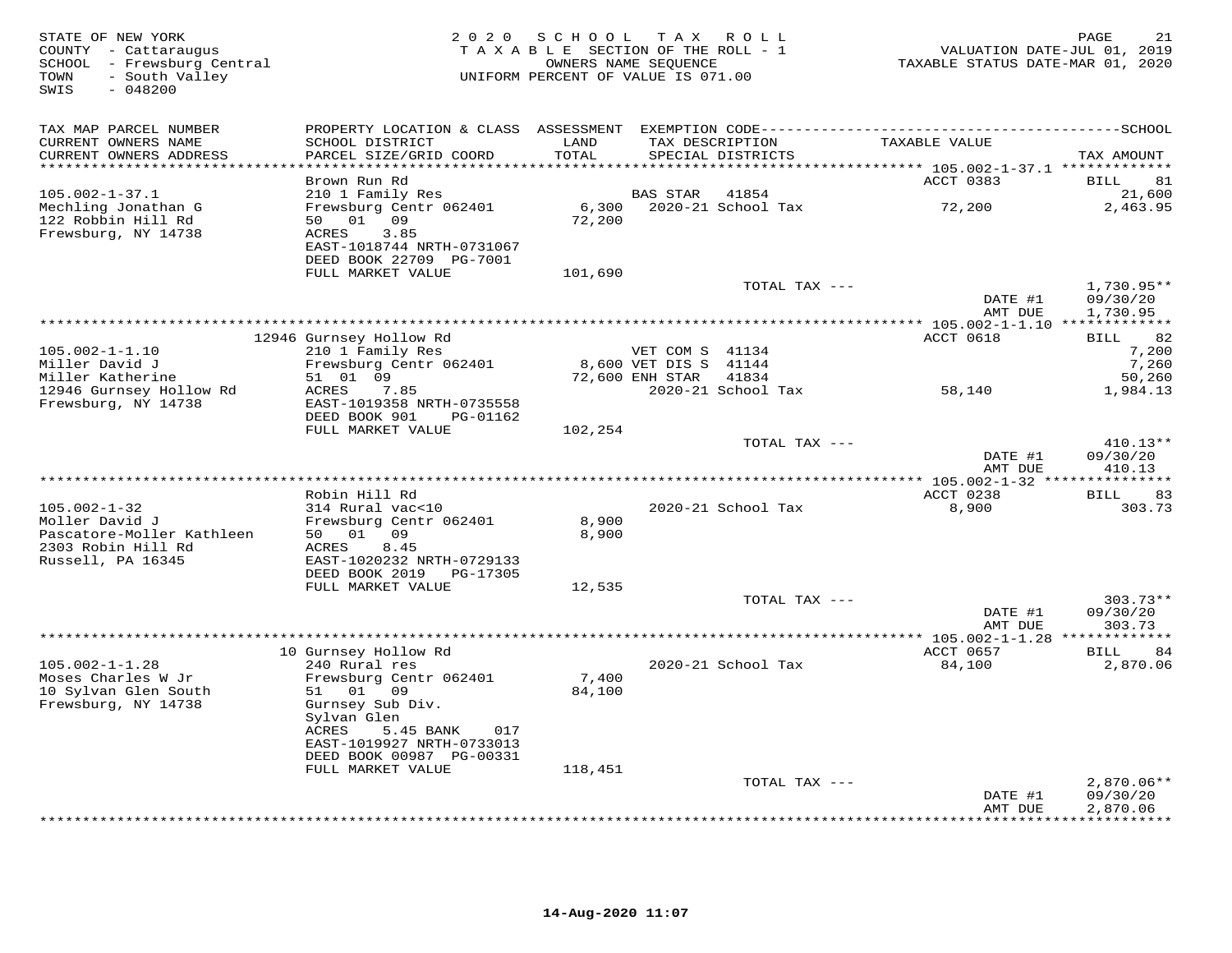| STATE OF NEW YORK<br>COUNTY - Cattaraugus<br>SCHOOL - Frewsburg Central<br>- South Valley<br>TOWN<br>SWIS<br>$-048200$ | 2 0 2 0                                              | SCHOOL<br>TAXABLE SECTION OF THE ROLL - 1<br>OWNERS NAME SEQUENCE<br>UNIFORM PERCENT OF VALUE IS 071.00 | T A X    | R O L L                              | TAXABLE STATUS DATE-MAR 01, 2020                    | PAGE<br>22<br>VALUATION DATE-JUL 01, 2019 |
|------------------------------------------------------------------------------------------------------------------------|------------------------------------------------------|---------------------------------------------------------------------------------------------------------|----------|--------------------------------------|-----------------------------------------------------|-------------------------------------------|
| TAX MAP PARCEL NUMBER                                                                                                  | PROPERTY LOCATION & CLASS ASSESSMENT                 |                                                                                                         |          |                                      |                                                     |                                           |
| CURRENT OWNERS NAME<br>CURRENT OWNERS ADDRESS                                                                          | SCHOOL DISTRICT<br>PARCEL SIZE/GRID COORD            | LAND<br>TOTAL                                                                                           |          | TAX DESCRIPTION<br>SPECIAL DISTRICTS | TAXABLE VALUE                                       | TAX AMOUNT                                |
| *********************                                                                                                  |                                                      |                                                                                                         |          |                                      |                                                     |                                           |
| $105.002 - 1 - 1.12$                                                                                                   | 12904 Gurnsey Hollow Rd<br>210 1 Family Res          |                                                                                                         | ENH STAR | 41834                                | ACCT 0620                                           | <b>BILL</b><br>85<br>50,260               |
| Mucikowsky Michael                                                                                                     | Frewsburg Centr 062401                               | 7,600                                                                                                   |          | 2020-21 School Tax                   | 77,700                                              | 2,651.65                                  |
| Mucikowsky Marjorie                                                                                                    | 51<br>01 09                                          | 77,700                                                                                                  |          |                                      |                                                     |                                           |
| 12904 Gurnsey Hollow Rd                                                                                                | 5.85<br>ACRES                                        |                                                                                                         |          |                                      |                                                     |                                           |
| Frewsburg, NY 14738                                                                                                    | EAST-1020309 NRTH-0735185                            |                                                                                                         |          |                                      |                                                     |                                           |
|                                                                                                                        | DEED BOOK 898<br>PG-00571<br>FULL MARKET VALUE       | 109,437                                                                                                 |          |                                      |                                                     |                                           |
|                                                                                                                        |                                                      |                                                                                                         |          | TOTAL TAX ---                        |                                                     | $1,077.65**$                              |
|                                                                                                                        |                                                      |                                                                                                         |          |                                      | DATE #1                                             | 09/30/20                                  |
|                                                                                                                        |                                                      |                                                                                                         |          |                                      | AMT DUE                                             | 1,077.65                                  |
|                                                                                                                        |                                                      | ************************************                                                                    |          |                                      | * $96.004 - 1 - 52$ *****                           | * * * * * * * * * * *                     |
| $96.004 - 1 - 52$                                                                                                      | Bragg Rd<br>322 Rural vac>10                         |                                                                                                         |          | 2020-21 School Tax                   | ACCT 0389<br>11,300                                 | <b>BILL</b><br>86<br>385.63               |
| Murray Kevin                                                                                                           | Frewsburg Centr 062401                               | 11,300                                                                                                  |          |                                      |                                                     |                                           |
| Long Scott                                                                                                             | 52 01 09                                             | 11,300                                                                                                  |          |                                      |                                                     |                                           |
| 521 Willardshire Rd                                                                                                    | ACRES 13.10                                          |                                                                                                         |          |                                      |                                                     |                                           |
| Orchard Park, NY 14127                                                                                                 | EAST-1019198 NRTH-0740357<br>DEED BOOK 20190 PG-2597 |                                                                                                         |          |                                      |                                                     |                                           |
|                                                                                                                        | FULL MARKET VALUE                                    | 15,915                                                                                                  |          |                                      |                                                     |                                           |
|                                                                                                                        |                                                      |                                                                                                         |          | TOTAL TAX ---                        |                                                     | $385.63**$                                |
|                                                                                                                        |                                                      |                                                                                                         |          |                                      | DATE #1                                             | 09/30/20                                  |
|                                                                                                                        |                                                      |                                                                                                         |          |                                      | AMT DUE                                             | 385.63                                    |
|                                                                                                                        | Wheeler Hill Rd                                      |                                                                                                         |          |                                      | ACCT 0388                                           | 87<br><b>BILL</b>                         |
| $96.004 - 1 - 56$                                                                                                      | 312 Vac w/imprv                                      |                                                                                                         |          | 2020-21 School Tax                   | 16,400                                              | 559.68                                    |
| Murray Kevin                                                                                                           | Frewsburg Centr 062401                               | 14,900                                                                                                  |          |                                      |                                                     |                                           |
| Long Scott                                                                                                             | 01 09<br>53                                          | 16,400                                                                                                  |          |                                      |                                                     |                                           |
| 521 Willardshire Rd<br>Orchard Park, NY 14127                                                                          | 20.38<br>ACRES<br>EAST-1019210 NRTH-0741023          |                                                                                                         |          |                                      |                                                     |                                           |
|                                                                                                                        | DEED BOOK 20190 PG-2596                              |                                                                                                         |          |                                      |                                                     |                                           |
|                                                                                                                        | FULL MARKET VALUE                                    | 23,099                                                                                                  |          |                                      |                                                     |                                           |
|                                                                                                                        |                                                      |                                                                                                         |          | TOTAL TAX ---                        |                                                     | $559.68**$                                |
|                                                                                                                        |                                                      |                                                                                                         |          |                                      | DATE #1                                             | 09/30/20                                  |
|                                                                                                                        |                                                      |                                                                                                         |          |                                      | AMT DUE<br>********** 96.004-1-58.2 *************** | 559.68                                    |
|                                                                                                                        | Wheeler Hill Rd                                      |                                                                                                         |          |                                      | ACCT 0495                                           | <b>BILL</b><br>88                         |
| $96.004 - 1 - 58.2$                                                                                                    | 260 Seasonal res                                     |                                                                                                         |          | 2020-21 School Tax                   | 26,100                                              | 890.71                                    |
| Nordlund Dana L.                                                                                                       | Frewsburg Centr 062401                               | 4,700                                                                                                   |          |                                      |                                                     |                                           |
| Nordlund Darryl J.                                                                                                     | 01<br>09<br>53                                       | 26,100                                                                                                  |          |                                      |                                                     |                                           |
| 840 Church Cross Road<br>Frewsburg, NY 14738                                                                           | ACRES<br>1.93<br>EAST-1019479 NRTH-0742328           |                                                                                                         |          |                                      |                                                     |                                           |
|                                                                                                                        | DEED BOOK 28468 PG-3001                              |                                                                                                         |          |                                      |                                                     |                                           |
|                                                                                                                        | FULL MARKET VALUE                                    | 36,761                                                                                                  |          |                                      |                                                     |                                           |
|                                                                                                                        |                                                      |                                                                                                         |          | TOTAL TAX ---                        |                                                     | 890.71**                                  |
|                                                                                                                        |                                                      |                                                                                                         |          |                                      | DATE #1<br>AMT DUE                                  | 09/30/20<br>890.71                        |
|                                                                                                                        |                                                      |                                                                                                         |          |                                      |                                                     | <b>++++++++</b>                           |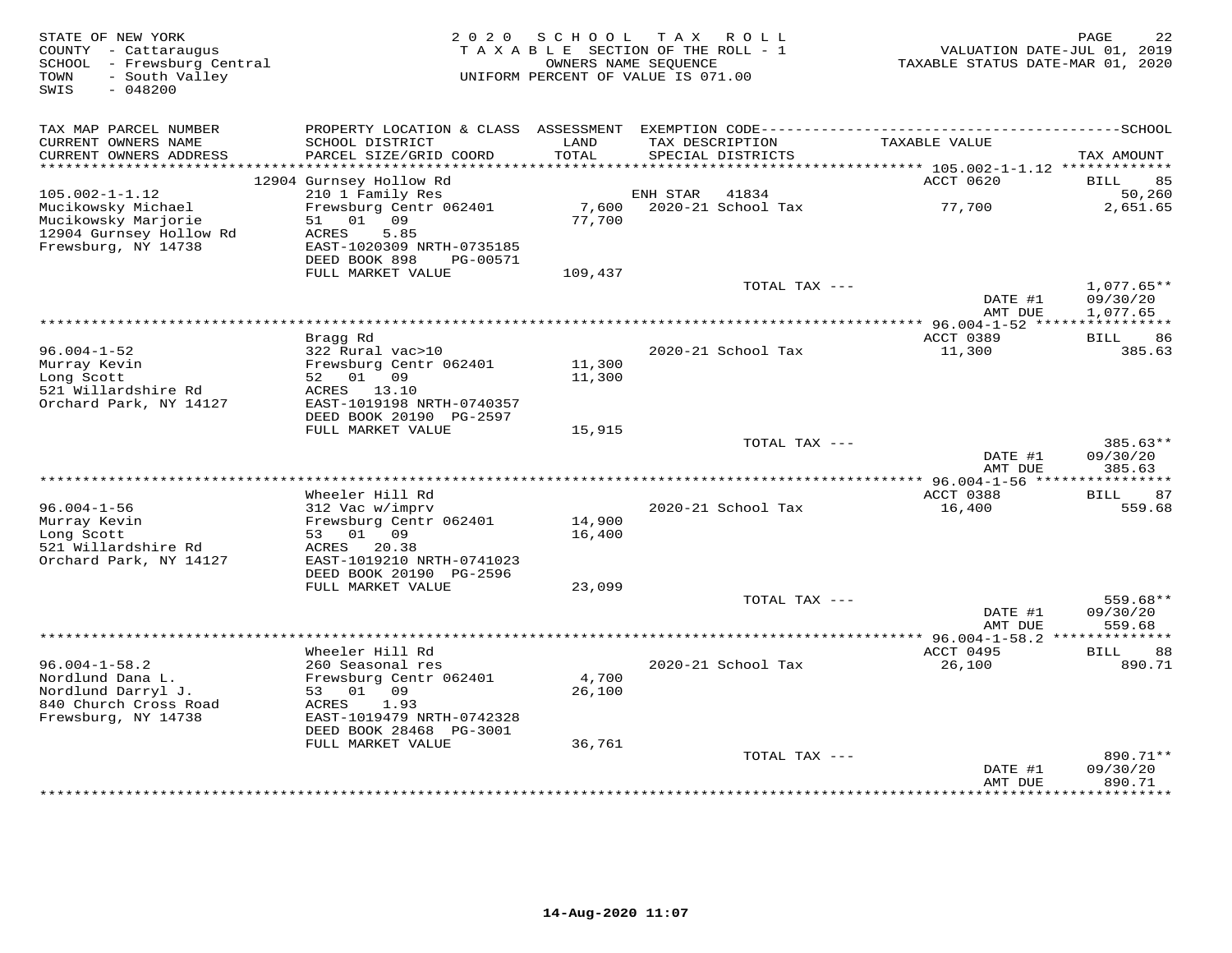| STATE OF NEW YORK<br>COUNTY - Cattaraugus<br>SCHOOL - Frewsburg Central<br>- South Valley<br>TOWN<br>SWIS<br>$-048200$ | 2 0 2 0                                        | S C H O O L   | T A X<br>ROLL<br>TAXABLE SECTION OF THE ROLL - 1<br>OWNERS NAME SEQUENCE<br>UNIFORM PERCENT OF VALUE IS 071.00 | VALUATION DATE-JUL 01, 2019<br>TAXABLE STATUS DATE-MAR 01, 2020 | PAGE<br>23               |
|------------------------------------------------------------------------------------------------------------------------|------------------------------------------------|---------------|----------------------------------------------------------------------------------------------------------------|-----------------------------------------------------------------|--------------------------|
| TAX MAP PARCEL NUMBER                                                                                                  | PROPERTY LOCATION & CLASS ASSESSMENT           |               |                                                                                                                |                                                                 |                          |
| CURRENT OWNERS NAME<br>CURRENT OWNERS ADDRESS                                                                          | SCHOOL DISTRICT<br>PARCEL SIZE/GRID COORD      | LAND<br>TOTAL | TAX DESCRIPTION<br>SPECIAL DISTRICTS                                                                           | TAXABLE VALUE                                                   | TAX AMOUNT               |
| *********************                                                                                                  | Gurnsey Hollow Rd (Off)                        | ********      |                                                                                                                | ************ 105.002-1-1.8 **************<br>ACCT 0616          | <b>BILL</b><br>89        |
| $105.002 - 1 - 1.8$                                                                                                    | 260 Seasonal res                               |               | 2020-21 School Tax                                                                                             | 35,500                                                          | 1,211.50                 |
| Nowicki Marc                                                                                                           | Frewsburg Centr 062401                         | 9,500         |                                                                                                                |                                                                 |                          |
| Nowicki Maureen G                                                                                                      | 01<br>09<br>51                                 | 35,500        |                                                                                                                |                                                                 |                          |
| 430 Washington Hwy<br>Amherst, NY 14226                                                                                | ACRES<br>9.59<br>EAST-1020328 NRTH-0736210     |               |                                                                                                                |                                                                 |                          |
|                                                                                                                        | DEED BOOK 00974 PG-01061                       |               |                                                                                                                |                                                                 |                          |
|                                                                                                                        | FULL MARKET VALUE                              | 50,000        | TOTAL TAX ---                                                                                                  |                                                                 | $1,211.50**$             |
|                                                                                                                        |                                                |               |                                                                                                                | DATE #1                                                         | 09/30/20                 |
|                                                                                                                        |                                                |               |                                                                                                                | AMT DUE                                                         | 1,211.50                 |
|                                                                                                                        | 19 Gurnsey Hollow Rd                           |               |                                                                                                                | ACCT 0647                                                       | 90                       |
| $105.002 - 1 - 1.18$                                                                                                   | 260 Seasonal res                               |               | 2020-21 School Tax                                                                                             | 38,400                                                          | BILL<br>1,310.47         |
| O'Hara Kevin                                                                                                           | Frewsburg Centr 062401                         | 9,400         |                                                                                                                |                                                                 |                          |
| O'Hara Diane                                                                                                           | 51 01 09                                       | 38,400        |                                                                                                                |                                                                 |                          |
| 1515 Underhill Rd                                                                                                      | Sawmill Run Sub Div                            |               |                                                                                                                |                                                                 |                          |
| East Aurora, NY 14052                                                                                                  | Phase Ii<br>ACRES<br>9.47                      |               |                                                                                                                |                                                                 |                          |
|                                                                                                                        | EAST-1019707 NRTH-0734631                      |               |                                                                                                                |                                                                 |                          |
|                                                                                                                        | DEED BOOK 2019<br>PG-10581                     |               |                                                                                                                |                                                                 |                          |
|                                                                                                                        | FULL MARKET VALUE                              | 54,085        |                                                                                                                |                                                                 |                          |
|                                                                                                                        |                                                |               | TOTAL TAX ---                                                                                                  | DATE #1                                                         | $1,310.47**$<br>09/30/20 |
|                                                                                                                        |                                                |               |                                                                                                                | AMT DUE                                                         | 1,310.47                 |
|                                                                                                                        |                                                |               |                                                                                                                | ************ 96.004-1-4 ****:                                   | * * * * * * * *          |
|                                                                                                                        | Sawmill Run Rd                                 |               |                                                                                                                | ACCT 0290                                                       | <b>BILL</b><br>91        |
| $96.004 - 1 - 4$<br>Oberg Ronald D                                                                                     | 100 Agricultural<br>Frewsburg Centr 062401     | 7,700         | 2020-21 School Tax                                                                                             | 32,700                                                          | 1,115.94                 |
| Oberg Christopher                                                                                                      | 09<br>53<br>01                                 | 32,700        |                                                                                                                |                                                                 |                          |
| 1762 W & J Blvd                                                                                                        | ACRES<br>6.00                                  |               |                                                                                                                |                                                                 |                          |
| Jamestown, NY 14701                                                                                                    | EAST-1019779 NRTH-0743831                      |               |                                                                                                                |                                                                 |                          |
|                                                                                                                        | DEED BOOK 6720<br>PG-2001<br>FULL MARKET VALUE | 46,056        |                                                                                                                |                                                                 |                          |
|                                                                                                                        |                                                |               | TOTAL TAX ---                                                                                                  |                                                                 | $1,115.94**$             |
|                                                                                                                        |                                                |               |                                                                                                                | DATE #1                                                         | 09/30/20                 |
|                                                                                                                        |                                                |               |                                                                                                                | AMT DUE                                                         | 1,115.94                 |
|                                                                                                                        | Sawmill Run Rd                                 |               |                                                                                                                | ACCT 0286                                                       | 92<br><b>BILL</b>        |
| $96.004 - 1 - 58.1$                                                                                                    | 312 Vac w/imprv                                |               | 2020-21 School Tax                                                                                             | 23,300                                                          | 795.15                   |
| Pache Richard R                                                                                                        | Frewsburg Centr 062401                         | 7,000         |                                                                                                                |                                                                 |                          |
| Pache Carole A                                                                                                         | 53 01 09                                       | 23,300        |                                                                                                                |                                                                 |                          |
| 1267 Greenfield Dr<br>Alden, NY 14004                                                                                  | ACRES 11.50<br>EAST-1019146 NRTH-0742644       |               |                                                                                                                |                                                                 |                          |
|                                                                                                                        | DEED BOOK 839<br>PG-00121                      |               |                                                                                                                |                                                                 |                          |
|                                                                                                                        | FULL MARKET VALUE                              | 32,817        |                                                                                                                |                                                                 |                          |
|                                                                                                                        |                                                |               | TOTAL TAX ---                                                                                                  |                                                                 | $795.15**$               |
|                                                                                                                        |                                                |               |                                                                                                                | DATE #1<br>AMT DUE                                              | 09/30/20<br>795.15       |
|                                                                                                                        |                                                |               |                                                                                                                |                                                                 | * * * * * * * *          |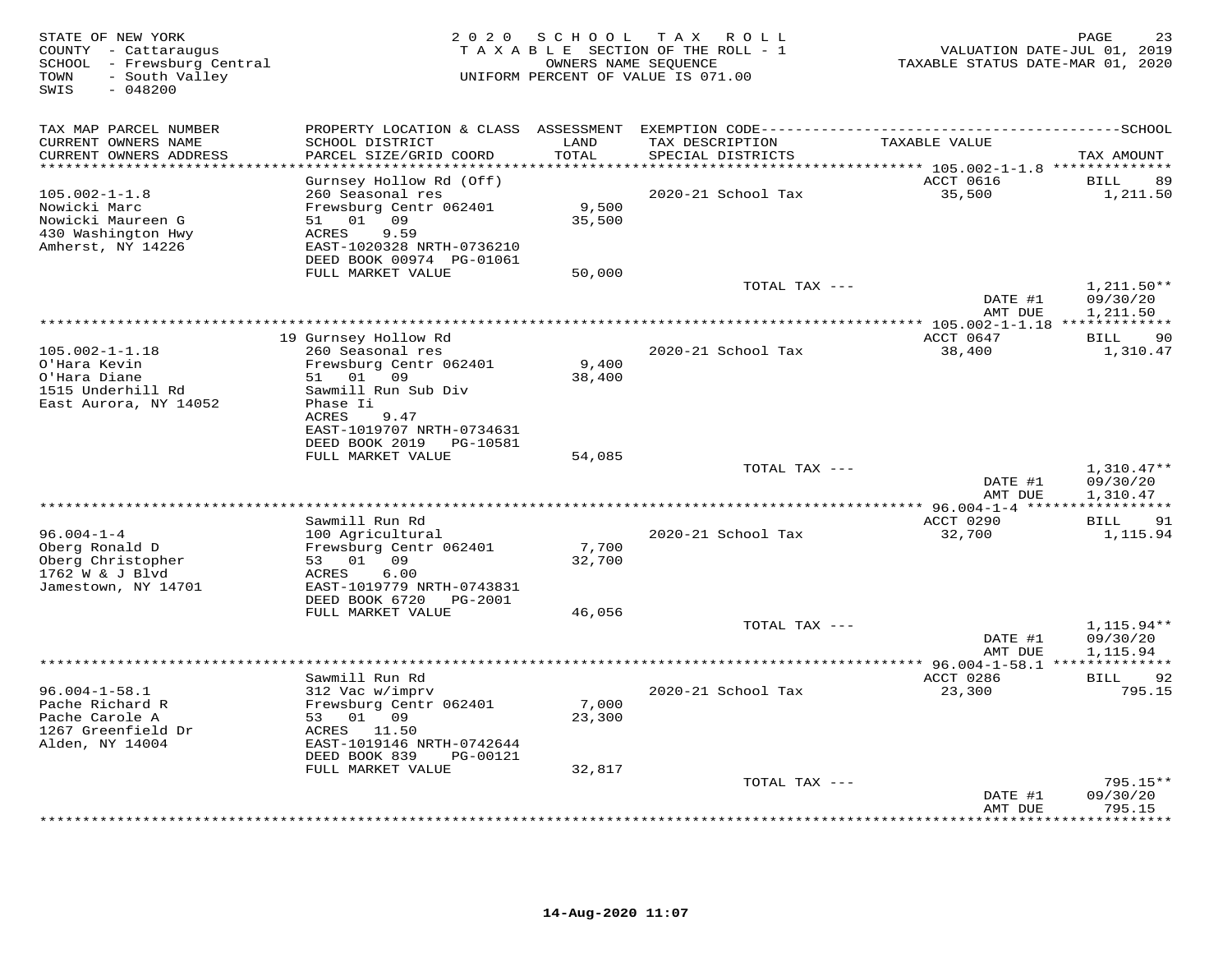| STATE OF NEW YORK<br>COUNTY - Cattaraugus<br>SCHOOL - Frewsburg Central<br>- South Valley<br>TOWN<br>SWIS<br>$-048200$ |                                                                                                               | 2020 SCHOOL      | TAX ROLL<br>TAXABLE SECTION OF THE ROLL - 1<br>OWNERS NAME SEOUENCE<br>UNIFORM PERCENT OF VALUE IS 071.00 | TAXABLE STATUS DATE-MAR 01, 2020                 | PAGE<br>24<br>VALUATION DATE-JUL 01, 2019 |
|------------------------------------------------------------------------------------------------------------------------|---------------------------------------------------------------------------------------------------------------|------------------|-----------------------------------------------------------------------------------------------------------|--------------------------------------------------|-------------------------------------------|
| TAX MAP PARCEL NUMBER                                                                                                  |                                                                                                               |                  |                                                                                                           |                                                  |                                           |
| CURRENT OWNERS NAME<br>CURRENT OWNERS ADDRESS                                                                          | SCHOOL DISTRICT<br>PARCEL SIZE/GRID COORD                                                                     | LAND<br>TOTAL    | TAX DESCRIPTION<br>SPECIAL DISTRICTS                                                                      | TAXABLE VALUE                                    | TAX AMOUNT                                |
| ***********************                                                                                                | Sawmill Run Rd                                                                                                |                  |                                                                                                           | ACCT 0537                                        | BILL<br>93                                |
| $96.004 - 1 - 58.3$<br>Pache Richard R<br>Pache Carole A<br>1267 Greenfield Dr<br>Alden, NY 14004                      | 270 Mfg housing<br>Frewsburg Centr 062401<br>53 01 09<br>3.00<br>ACRES<br>EAST-1018828 NRTH-0742674           | 5,600<br>30,700  | 2020-21 School Tax                                                                                        | 30,700                                           | 1,047.69                                  |
|                                                                                                                        | DEED BOOK 839<br>PG-00121<br>FULL MARKET VALUE                                                                | 43,239           |                                                                                                           |                                                  |                                           |
|                                                                                                                        |                                                                                                               |                  | TOTAL TAX ---                                                                                             | DATE #1<br>AMT DUE                               | $1,047.69**$<br>09/30/20<br>1,047.69      |
|                                                                                                                        |                                                                                                               |                  |                                                                                                           | **************** 105.002-1-29.2 *************    |                                           |
|                                                                                                                        | Brown Run Rd                                                                                                  |                  |                                                                                                           | ACCT 0548                                        | 94<br>BILL                                |
| $105.002 - 1 - 29.2$<br>Peterson Michael C<br>2850 Mitchell Rd<br>Jamestown, NY 14701                                  | 314 Rural vac<10<br>Frewsburg Centr 062401<br>50 01 09<br>ACRES<br>4.55<br>EAST-1020998 NRTH-0729712          | 6,800<br>6,800   | 2020-21 School Tax                                                                                        | 6,800                                            | 232.06                                    |
|                                                                                                                        | DEED BOOK 15307 PG-2001                                                                                       |                  |                                                                                                           |                                                  |                                           |
|                                                                                                                        | FULL MARKET VALUE                                                                                             | 9,577            |                                                                                                           |                                                  |                                           |
|                                                                                                                        |                                                                                                               |                  | TOTAL TAX ---                                                                                             | DATE #1<br>AMT DUE                               | 232.06**<br>09/30/20<br>232.06            |
|                                                                                                                        |                                                                                                               |                  |                                                                                                           | ACCT 0629                                        | <b>BILL</b><br>95                         |
| $105.002 - 1 - 29.3$<br>Peterson Michael C<br>2850 Mitchell Rd<br>Jamestown, NY 14701                                  | Brown Run Rd<br>312 Vac w/imprv<br>Frewsburg Centr 062401<br>50 01 09<br>ACRES<br>4.60                        | 6,900<br>10,200  | 2020-21 School Tax                                                                                        | 10,200                                           | 348.09                                    |
|                                                                                                                        | EAST-1021377 NRTH-0729761<br>DEED BOOK 906<br>PG-00977                                                        |                  |                                                                                                           |                                                  |                                           |
|                                                                                                                        | FULL MARKET VALUE                                                                                             | 14,366           |                                                                                                           |                                                  |                                           |
|                                                                                                                        |                                                                                                               |                  | TOTAL TAX ---                                                                                             | DATE #1<br>AMT DUE                               | $348.09**$<br>09/30/20<br>348.09          |
|                                                                                                                        |                                                                                                               |                  |                                                                                                           | ****************** 96.004-1-19.1 *************** |                                           |
|                                                                                                                        | 12530 Bragg Rd                                                                                                |                  |                                                                                                           | ACCT 0307                                        | <b>BILL</b><br>96                         |
| $96.004 - 1 - 19.1$<br>Piazza Shelley<br>Piazza Anthony M<br>PO Box 476<br>Frewsburg, NY 14738                         | 322 Rural vac>10<br>Frewsburg Centr 062401<br>$44/45/53$ 01 09<br>33.85<br>ACRES<br>EAST-1022956 NRTH-0741073 | 14,400<br>14,400 | 2020-21 School Tax                                                                                        | 14,400                                           | 491.43                                    |
|                                                                                                                        | DEED BOOK 8057 PG-7001<br>FULL MARKET VALUE                                                                   | 20,282           |                                                                                                           |                                                  |                                           |
|                                                                                                                        |                                                                                                               |                  | TOTAL TAX ---                                                                                             |                                                  | 491.43**                                  |
|                                                                                                                        |                                                                                                               |                  |                                                                                                           | DATE #1<br>AMT DUE                               | 09/30/20<br>491.43                        |
|                                                                                                                        |                                                                                                               |                  |                                                                                                           | ************                                     | * * * * * * * * * *                       |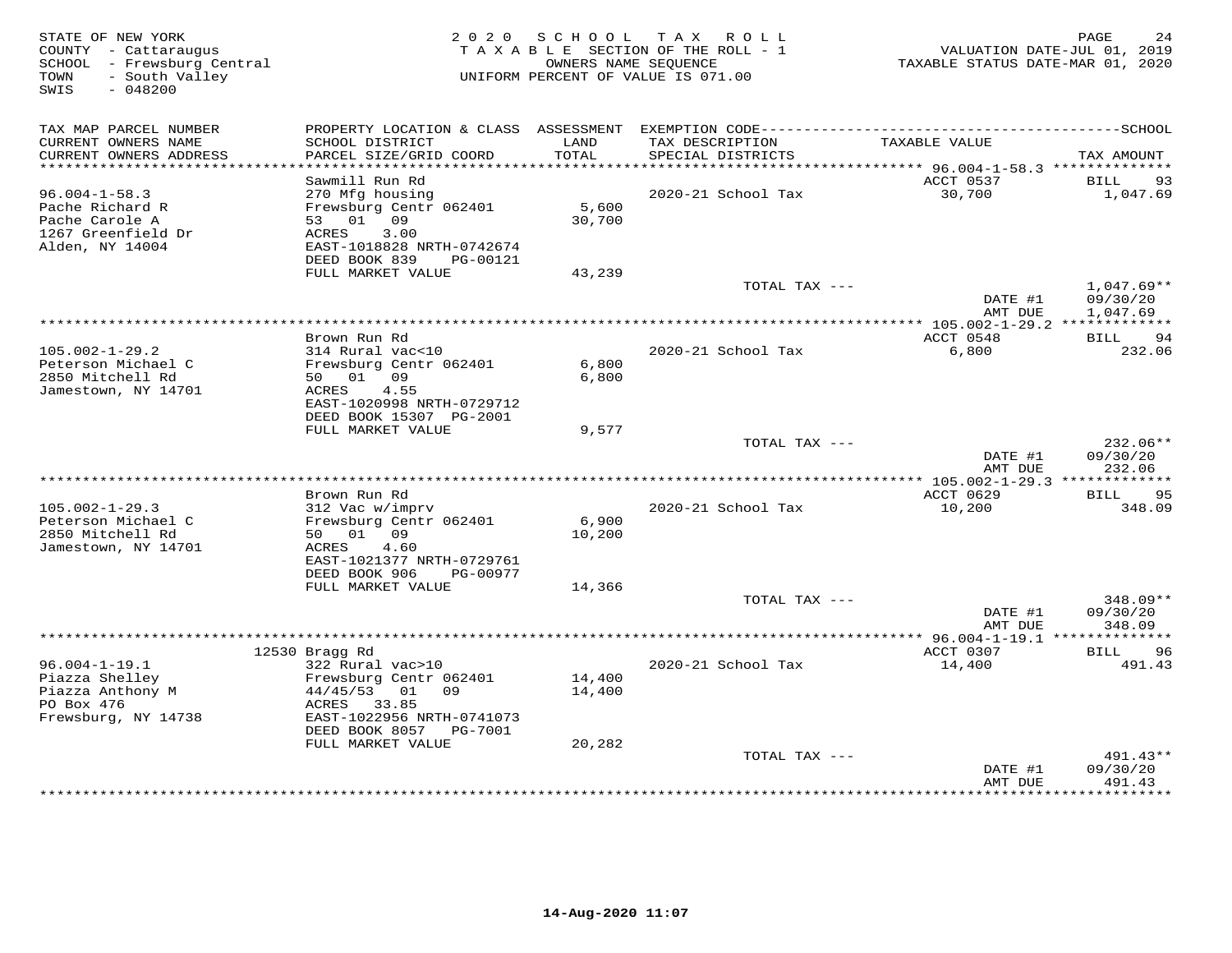| STATE OF NEW YORK<br>COUNTY - Cattaraugus<br>SCHOOL - Frewsburg Central<br>TOWN<br>- South Valley<br>SWIS<br>$-048200$ |                                           | 2020 SCHOOL TAX ROLL<br>TAXABLE SECTION OF THE ROLL - 1<br>UNIFORM PERCENT OF VALUE IS 071.00 | OWNERS NAME SEQUENCE |                                      | VALUATION DATE-JUL 01, 2019<br>TAXABLE STATUS DATE-MAR 01, 2020 | PAGE<br>25           |
|------------------------------------------------------------------------------------------------------------------------|-------------------------------------------|-----------------------------------------------------------------------------------------------|----------------------|--------------------------------------|-----------------------------------------------------------------|----------------------|
| TAX MAP PARCEL NUMBER                                                                                                  |                                           |                                                                                               |                      |                                      |                                                                 |                      |
| CURRENT OWNERS NAME<br>CURRENT OWNERS ADDRESS                                                                          | SCHOOL DISTRICT<br>PARCEL SIZE/GRID COORD | LAND<br>TOTAL                                                                                 |                      | TAX DESCRIPTION<br>SPECIAL DISTRICTS | TAXABLE VALUE                                                   | TAX AMOUNT           |
| ***********************                                                                                                |                                           | *******************                                                                           |                      |                                      | ********* 96.004-1-41 *****************                         |                      |
| $96.004 - 1 - 41$                                                                                                      | 12530 Bragg Rd<br>240 Rural res           |                                                                                               | VET COM S 41134      |                                      | ACCT 0309                                                       | 97<br>BILL<br>7,200  |
| Piazza Shelley                                                                                                         | Frewsburg Centr 062401                    |                                                                                               | 28,800 BAS STAR      | 41854                                |                                                                 | 21,600               |
| Piazza Anthony M                                                                                                       | 44 01 09                                  |                                                                                               |                      | 104,100 2020-21 School Tax           | 96,900                                                          | 3,306.88             |
| PO Box 476                                                                                                             | 69.17<br>ACRES                            |                                                                                               |                      |                                      |                                                                 |                      |
| Frewsburg, NY 14738                                                                                                    | EAST-1025176 NRTH-0739910                 |                                                                                               |                      |                                      |                                                                 |                      |
|                                                                                                                        | DEED BOOK 8057 PG-7001                    |                                                                                               |                      |                                      |                                                                 |                      |
|                                                                                                                        | FULL MARKET VALUE                         | 146,620                                                                                       |                      |                                      |                                                                 |                      |
|                                                                                                                        |                                           |                                                                                               |                      | TOTAL TAX ---                        |                                                                 | $2,573.88**$         |
|                                                                                                                        |                                           |                                                                                               |                      |                                      | DATE #1<br>AMT DUE                                              | 09/30/20<br>2,573.88 |
|                                                                                                                        |                                           |                                                                                               |                      |                                      |                                                                 |                      |
|                                                                                                                        | Bragg Rd                                  |                                                                                               |                      |                                      | ACCT 0506                                                       | BILL 98              |
| $96.004 - 1 - 19.2$                                                                                                    | 210 1 Family Res                          |                                                                                               | BAS STAR 41854       |                                      |                                                                 | 21,600               |
| Ramsey Jeffrey<br>Ramsey Marian                                                                                        | Frewsburg Centr 062401<br>44 01 09        | 36,500                                                                                        |                      | 9,500 2020-21 School Tax             | 36,500                                                          | 1,245.63             |
| RD 2 Wheeler Hill Rd                                                                                                   | 9.61<br>ACRES                             |                                                                                               |                      |                                      |                                                                 |                      |
| Frewsburg, NY 14738                                                                                                    | EAST-1022978 NRTH-0740141                 |                                                                                               |                      |                                      |                                                                 |                      |
|                                                                                                                        | DEED BOOK 00969 PG-00945                  |                                                                                               |                      |                                      |                                                                 |                      |
|                                                                                                                        | FULL MARKET VALUE                         | 51,408                                                                                        |                      |                                      |                                                                 |                      |
|                                                                                                                        |                                           |                                                                                               |                      | TOTAL TAX ---                        |                                                                 | $512.63**$           |
|                                                                                                                        |                                           |                                                                                               |                      |                                      | DATE #1                                                         | 09/30/20             |
|                                                                                                                        |                                           |                                                                                               |                      |                                      | AMT DUE                                                         | 512.63               |
|                                                                                                                        |                                           |                                                                                               |                      |                                      |                                                                 |                      |
| $87.004 - 1 - 16$                                                                                                      | Woodchuck Hill Rd<br>910 Priv forest      |                                                                                               |                      |                                      | ACCT 0111                                                       | BILL<br>99           |
| Reeves Adam                                                                                                            | Frewsburg Centr 062401                    | 22,300                                                                                        |                      | 2020-21 School Tax                   | 22,300                                                          | 761.03               |
| Reeves Scott                                                                                                           | 56 01 09                                  | 22,300                                                                                        |                      |                                      |                                                                 |                      |
| 10 Francis St                                                                                                          | ACRES<br>49.58                            |                                                                                               |                      |                                      |                                                                 |                      |
| Jamestown, NY 14701                                                                                                    | EAST-1021009 NRTH-0755850                 |                                                                                               |                      |                                      |                                                                 |                      |
|                                                                                                                        | DEED BOOK 20200 PG-8314                   |                                                                                               |                      |                                      |                                                                 |                      |
| PRIOR OWNER ON 3/01/2020                                                                                               | FULL MARKET VALUE                         | 31,408                                                                                        |                      |                                      |                                                                 |                      |
| Gray Robert E                                                                                                          |                                           |                                                                                               |                      |                                      |                                                                 |                      |
|                                                                                                                        |                                           |                                                                                               |                      | TOTAL TAX ---                        |                                                                 | 761.03**             |
|                                                                                                                        |                                           |                                                                                               |                      |                                      | DATE #1                                                         | 09/30/20             |
|                                                                                                                        |                                           |                                                                                               |                      |                                      | AMT DUE                                                         | 761.03               |
|                                                                                                                        |                                           |                                                                                               |                      |                                      | ACCT 0203                                                       | BILL 100             |
| $105.002 - 1 - 29.1$                                                                                                   | Brown Run Rd<br>322 Rural vac>10          |                                                                                               |                      | 2020-21 School Tax                   | 13,000                                                          | 443.65               |
| Remmy Robert A                                                                                                         | Frewsburg Centr 062401                    | 13,000                                                                                        |                      |                                      |                                                                 |                      |
| Remmy Cindy S                                                                                                          | 50 01 09                                  | 13,000                                                                                        |                      |                                      |                                                                 |                      |
| 23 Lynette LN                                                                                                          | ACRES 16.60                               |                                                                                               |                      |                                      |                                                                 |                      |
| Amherst, NY 14228                                                                                                      | EAST-1020942 NRTH-0731342                 |                                                                                               |                      |                                      |                                                                 |                      |
|                                                                                                                        | DEED BOOK 21399 PG-7001                   |                                                                                               |                      |                                      |                                                                 |                      |
|                                                                                                                        | FULL MARKET VALUE                         | 18,310                                                                                        |                      |                                      |                                                                 |                      |
|                                                                                                                        |                                           |                                                                                               |                      | TOTAL TAX ---                        |                                                                 | $443.65**$           |
|                                                                                                                        |                                           |                                                                                               |                      |                                      | DATE #1                                                         | 09/30/20             |
|                                                                                                                        |                                           |                                                                                               |                      |                                      | AMT DUE                                                         | 443.65<br>********   |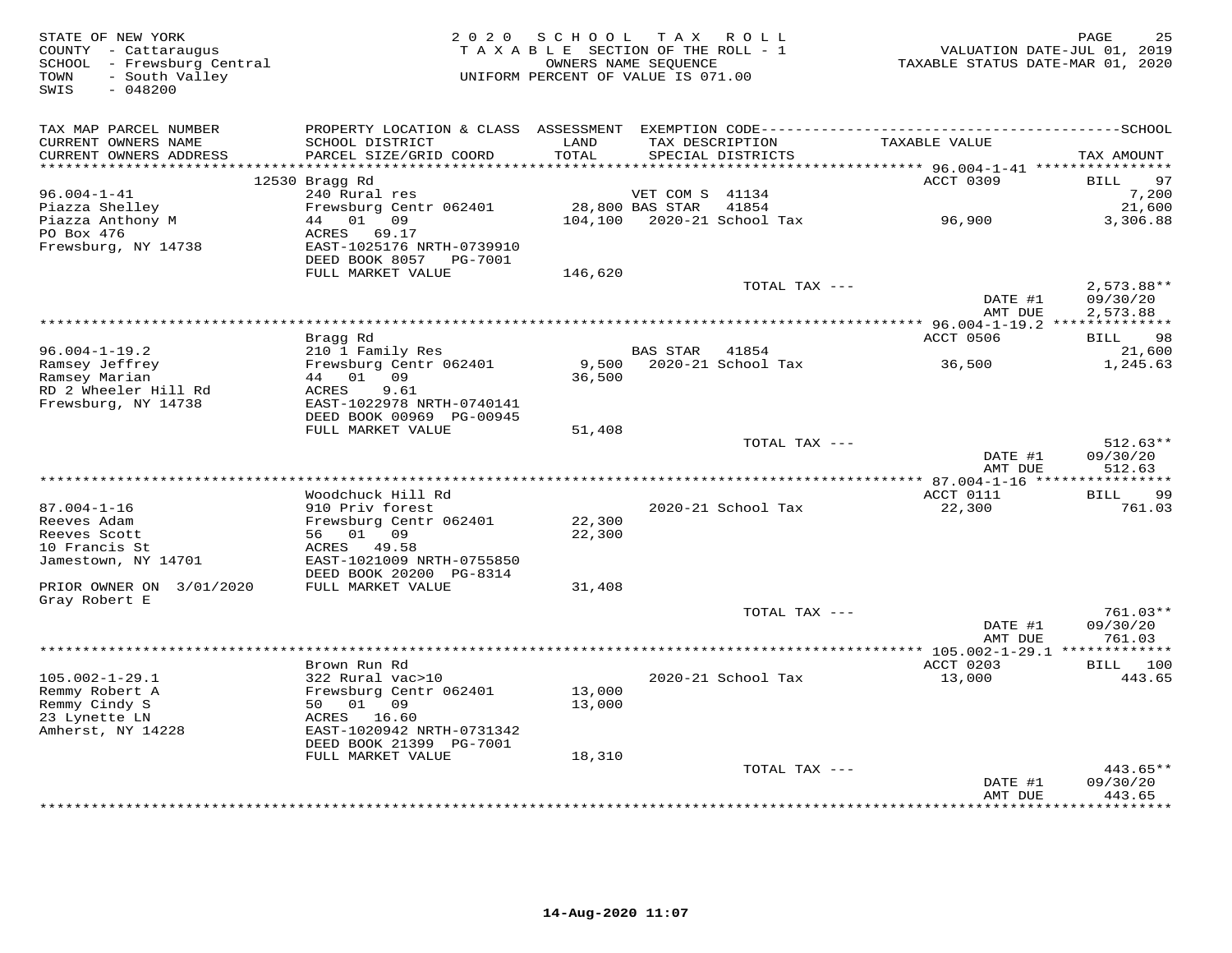| STATE OF NEW YORK<br>COUNTY - Cattaraugus<br>SCHOOL - Frewsburg Central<br>- South Valley<br>TOWN<br>SWIS<br>$-048200$ | 2 0 2 0                                                                        | S C H O O L      | T A X<br>ROLL<br>TAXABLE SECTION OF THE ROLL - 1<br>OWNERS NAME SEQUENCE<br>UNIFORM PERCENT OF VALUE IS 071.00 | VALUATION DATE-JUL 01, 2019<br>TAXABLE STATUS DATE-MAR 01, 2020 | PAGE<br>26                     |
|------------------------------------------------------------------------------------------------------------------------|--------------------------------------------------------------------------------|------------------|----------------------------------------------------------------------------------------------------------------|-----------------------------------------------------------------|--------------------------------|
| TAX MAP PARCEL NUMBER                                                                                                  | PROPERTY LOCATION & CLASS ASSESSMENT                                           |                  |                                                                                                                |                                                                 |                                |
| CURRENT OWNERS NAME<br>CURRENT OWNERS ADDRESS<br>*************************                                             | SCHOOL DISTRICT<br>PARCEL SIZE/GRID COORD                                      | LAND<br>TOTAL    | TAX DESCRIPTION<br>SPECIAL DISTRICTS                                                                           | TAXABLE VALUE                                                   | TAX AMOUNT                     |
|                                                                                                                        | Brown Run Rd                                                                   |                  |                                                                                                                | ACCT 0678                                                       | <b>BILL</b><br>101             |
| $105.002 - 1 - 29.4$<br>Remmy Robert A<br>Remmy Cindy S<br>23 Lynette LN                                               | 260 Seasonal res<br>Frewsburg Centr 062401<br>50 01 09<br>ACRES 16.00          | 16,800<br>24,800 | 2020-21 School Tax                                                                                             | 24,800                                                          | 846.34                         |
| Amherst, NY 14228                                                                                                      | EAST-1021192 NRTH-0731383<br>DEED BOOK 21399 PG-7001                           |                  |                                                                                                                |                                                                 |                                |
|                                                                                                                        | FULL MARKET VALUE                                                              | 34,930           | TOTAL TAX ---                                                                                                  |                                                                 | $846.34**$                     |
|                                                                                                                        |                                                                                |                  |                                                                                                                | DATE #1<br>AMT DUE                                              | 09/30/20<br>846.34             |
|                                                                                                                        |                                                                                |                  |                                                                                                                |                                                                 |                                |
| $96.004 - 1 - 59.1$                                                                                                    | Sawmill Run Rd<br>322 Rural vac>10                                             |                  | 2020-21 School Tax                                                                                             | ACCT 0263<br>9,900                                              | BILL 102<br>337.85             |
| Renda John B<br>Renda Mary Beth<br>5263 Oakwood Dr<br>N. Tonawanda, NY 14120                                           | Frewsburg Centr 062401<br>53 01 09<br>ACRES 10.44<br>EAST-1019799 NRTH-0743348 | 9,900<br>9,900   |                                                                                                                |                                                                 |                                |
|                                                                                                                        | DEED BOOK 17398 PG-4001                                                        |                  |                                                                                                                |                                                                 |                                |
|                                                                                                                        | FULL MARKET VALUE                                                              | 13,944           |                                                                                                                |                                                                 |                                |
|                                                                                                                        |                                                                                |                  | TOTAL TAX ---                                                                                                  | DATE #1<br>AMT DUE                                              | 337.85**<br>09/30/20<br>337.85 |
|                                                                                                                        | ************                                                                   |                  | ***********************                                                                                        | ** 96.004-1-59.2 **************                                 |                                |
|                                                                                                                        | 817 Wheeler Hill Rd                                                            |                  |                                                                                                                | ACCT 0482                                                       | BILL 103                       |
| $96.004 - 1 - 59.2$<br>Renda John B                                                                                    | 260 Seasonal res<br>Frewsburg Centr 062401                                     | 7,500            | 2020-21 School Tax                                                                                             | 92,500                                                          | 3,156.72                       |
| Renda Mary Beth<br>5263 Oakwood Dr<br>N. Tonawanda, NY 14120                                                           | 53 01 09<br>6.75<br>ACRES<br>EAST-1019790 NRTH-0742785                         | 92,500           |                                                                                                                |                                                                 |                                |
|                                                                                                                        | DEED BOOK 12032 PG-4002<br>FULL MARKET VALUE                                   | 130,282          |                                                                                                                |                                                                 |                                |
|                                                                                                                        |                                                                                |                  | TOTAL TAX ---                                                                                                  |                                                                 | $3,156.72**$                   |
|                                                                                                                        |                                                                                |                  |                                                                                                                | DATE #1<br>AMT DUE                                              | 09/30/20<br>3,156.72           |
| *****************************                                                                                          |                                                                                |                  |                                                                                                                |                                                                 |                                |
|                                                                                                                        | Gurnsey Hollow Rd                                                              |                  |                                                                                                                | ACCT 0746                                                       | BILL 104                       |
| $105.002 - 1 - 1.36$<br>Rogers Michael                                                                                 | 240 Rural res<br>Frewsburg Centr 062401                                        | 20,200           | 2020-21 School Tax                                                                                             | 20,200                                                          | 689.36                         |
| Rogers Sandra                                                                                                          | 09<br>43/51<br>01                                                              | 20,200           |                                                                                                                |                                                                 |                                |
| 6518 Creek Hollow Drive<br>Lockport, NY 14044                                                                          | 42.44<br>ACRES<br>EAST-1021997 NRTH-0735579                                    |                  |                                                                                                                |                                                                 |                                |
|                                                                                                                        | DEED BOOK 29668 PG-7001                                                        |                  |                                                                                                                |                                                                 |                                |
|                                                                                                                        | FULL MARKET VALUE                                                              | 28,451           | TOTAL TAX ---                                                                                                  |                                                                 | 689.36**                       |
|                                                                                                                        |                                                                                |                  |                                                                                                                | DATE #1<br>AMT DUE                                              | 09/30/20<br>689.36             |
|                                                                                                                        |                                                                                |                  |                                                                                                                |                                                                 | * * * * * * * *                |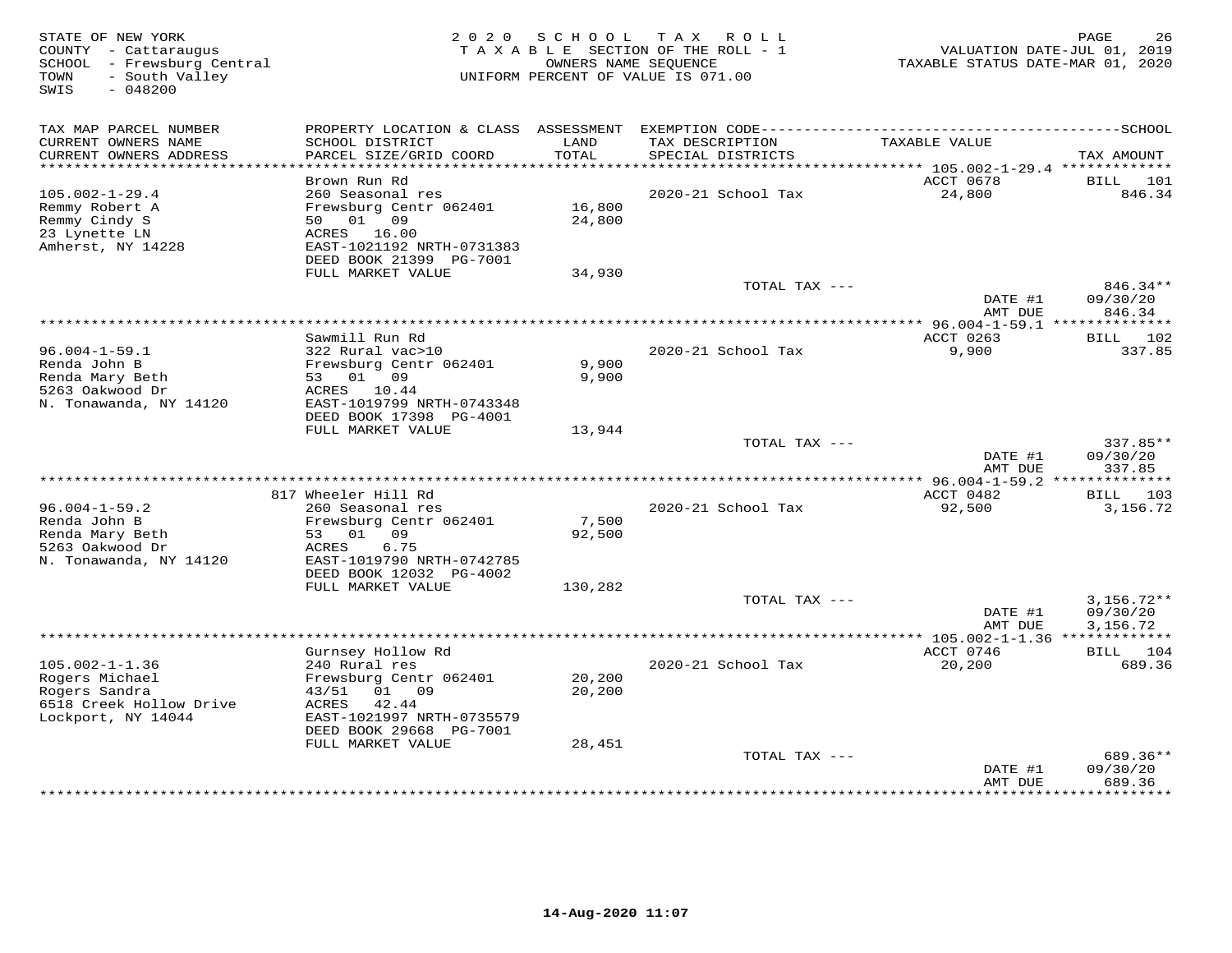| TAX MAP PARCEL NUMBER<br>TAXABLE VALUE<br>CURRENT OWNERS NAME<br>SCHOOL DISTRICT<br>LAND<br>TAX DESCRIPTION<br>PARCEL SIZE/GRID COORD<br>TOTAL<br>CURRENT OWNERS ADDRESS<br>SPECIAL DISTRICTS<br>TAX AMOUNT<br>*******************<br>******<br>**************<br>******** 105.002-1-1.15 **************<br>17825 Gurnsey Hollow Rd<br>ACCT 0644<br><b>BILL</b><br>105<br>260 Seasonal res<br>54,400<br>1,856.49<br>$105.002 - 1 - 1.15$<br>2020-21 School Tax<br>7,800<br>Frewsburg Centr 062401<br>Rogers Michael C<br>09<br>51 01<br>54,400<br>Rogers Sandra<br>6518 Creek Hollow Dr<br>Sawmill Run Sub Div<br>Lockport, NY 14094<br>Phase Ii<br>ACRES<br>6.10<br>EAST-1021502 NRTH-0734196<br>DEED BOOK 00927 PG-00652<br>FULL MARKET VALUE<br>76,620<br>TOTAL TAX ---<br>$1,856.49**$<br>DATE #1<br>09/30/20<br>AMT DUE<br>1,856.49<br>***********************<br>** 105.002-1-1.34 *************<br>Gurnsey Hollow Rd<br>ACCT 0740<br>BILL 106<br>13,000<br>$105.002 - 1 - 1.34$<br>314 Rural vac<10<br>2020-21 School Tax<br>443.65<br>Rogers Michael C<br>Frewsburg Centr 062401<br>13,000<br>Rogers Sandra L<br>51/1/9<br>13,000<br>6518 Creek Hollow Dr<br>4.35<br>ACRES<br>Lockport, NY 14094<br>EAST-1021248 NRTH-0734337<br>DEED BOOK 1378<br>PG-4001<br>FULL MARKET VALUE<br>18,310<br>443.65**<br>TOTAL TAX ---<br>DATE #1<br>09/30/20<br>443.65<br>AMT DUE<br>********* 105.002-1-1.6 **<br>*********<br>Gurnsey Hollow Rd<br>ACCT 0614<br>BILL 107<br>210 1 Family Res<br>48,200<br>$105.002 - 1 - 1.6$<br>2020-21 School Tax<br>1,644.91<br>9,200<br>Rosbrook Mary D<br>Frewsburg Centr 062401<br>52 15th St<br>51<br>01<br>09<br>48,200<br>9.05<br>Buffalo, NY 14213<br>ACRES<br>EAST-1019045 NRTH-0735982<br>DEED BOOK 21667 PG-5001<br>FULL MARKET VALUE<br>67,887<br>TOTAL TAX ---<br>$1,644.91**$<br>09/30/20<br>DATE #1<br>AMT DUE<br>1,644.91<br>ACCT 0205<br>BILL 108<br>Brown Run Rd<br>$105.002 - 1 - 30$<br>2020-21 School Tax<br>4,600<br>156.98<br>314 Rural vac<10<br>Frewsburg Centr 062401<br>4,600<br>Rovnak Jeffrey<br>Rovnak Amanda<br>50 01 09<br>4,600<br>3951 Stonebridge Rd<br>ACRES<br>1.71<br>Copley, OH 44321<br>EAST-1020665 NRTH-0729654<br>DEED BOOK 2019<br>PG-14831<br>6,479<br>FULL MARKET VALUE<br>TOTAL TAX ---<br>$156.98**$<br>09/30/20<br>DATE #1<br>156.98<br>AMT DUE | STATE OF NEW YORK<br>COUNTY - Cattaraugus<br>SCHOOL - Frewsburg Central<br>- South Valley<br>TOWN<br>SWIS<br>$-048200$ | 2 0 2 0 | S C H O O L | TAX ROLL<br>TAXABLE SECTION OF THE ROLL - 1<br>OWNERS NAME SEQUENCE<br>UNIFORM PERCENT OF VALUE IS 071.00 | VALUATION DATE-JUL 01, 2019<br>TAXABLE STATUS DATE-MAR 01, 2020 | 27<br>PAGE      |
|-------------------------------------------------------------------------------------------------------------------------------------------------------------------------------------------------------------------------------------------------------------------------------------------------------------------------------------------------------------------------------------------------------------------------------------------------------------------------------------------------------------------------------------------------------------------------------------------------------------------------------------------------------------------------------------------------------------------------------------------------------------------------------------------------------------------------------------------------------------------------------------------------------------------------------------------------------------------------------------------------------------------------------------------------------------------------------------------------------------------------------------------------------------------------------------------------------------------------------------------------------------------------------------------------------------------------------------------------------------------------------------------------------------------------------------------------------------------------------------------------------------------------------------------------------------------------------------------------------------------------------------------------------------------------------------------------------------------------------------------------------------------------------------------------------------------------------------------------------------------------------------------------------------------------------------------------------------------------------------------------------------------------------------------------------------------------------------------------------------------------------------------------------------------------------------------------------------------------------------------------------------------------------------------------------------------------------|------------------------------------------------------------------------------------------------------------------------|---------|-------------|-----------------------------------------------------------------------------------------------------------|-----------------------------------------------------------------|-----------------|
|                                                                                                                                                                                                                                                                                                                                                                                                                                                                                                                                                                                                                                                                                                                                                                                                                                                                                                                                                                                                                                                                                                                                                                                                                                                                                                                                                                                                                                                                                                                                                                                                                                                                                                                                                                                                                                                                                                                                                                                                                                                                                                                                                                                                                                                                                                                               |                                                                                                                        |         |             |                                                                                                           |                                                                 |                 |
|                                                                                                                                                                                                                                                                                                                                                                                                                                                                                                                                                                                                                                                                                                                                                                                                                                                                                                                                                                                                                                                                                                                                                                                                                                                                                                                                                                                                                                                                                                                                                                                                                                                                                                                                                                                                                                                                                                                                                                                                                                                                                                                                                                                                                                                                                                                               |                                                                                                                        |         |             |                                                                                                           |                                                                 |                 |
|                                                                                                                                                                                                                                                                                                                                                                                                                                                                                                                                                                                                                                                                                                                                                                                                                                                                                                                                                                                                                                                                                                                                                                                                                                                                                                                                                                                                                                                                                                                                                                                                                                                                                                                                                                                                                                                                                                                                                                                                                                                                                                                                                                                                                                                                                                                               |                                                                                                                        |         |             |                                                                                                           |                                                                 |                 |
|                                                                                                                                                                                                                                                                                                                                                                                                                                                                                                                                                                                                                                                                                                                                                                                                                                                                                                                                                                                                                                                                                                                                                                                                                                                                                                                                                                                                                                                                                                                                                                                                                                                                                                                                                                                                                                                                                                                                                                                                                                                                                                                                                                                                                                                                                                                               |                                                                                                                        |         |             |                                                                                                           |                                                                 |                 |
|                                                                                                                                                                                                                                                                                                                                                                                                                                                                                                                                                                                                                                                                                                                                                                                                                                                                                                                                                                                                                                                                                                                                                                                                                                                                                                                                                                                                                                                                                                                                                                                                                                                                                                                                                                                                                                                                                                                                                                                                                                                                                                                                                                                                                                                                                                                               |                                                                                                                        |         |             |                                                                                                           |                                                                 |                 |
|                                                                                                                                                                                                                                                                                                                                                                                                                                                                                                                                                                                                                                                                                                                                                                                                                                                                                                                                                                                                                                                                                                                                                                                                                                                                                                                                                                                                                                                                                                                                                                                                                                                                                                                                                                                                                                                                                                                                                                                                                                                                                                                                                                                                                                                                                                                               |                                                                                                                        |         |             |                                                                                                           |                                                                 |                 |
|                                                                                                                                                                                                                                                                                                                                                                                                                                                                                                                                                                                                                                                                                                                                                                                                                                                                                                                                                                                                                                                                                                                                                                                                                                                                                                                                                                                                                                                                                                                                                                                                                                                                                                                                                                                                                                                                                                                                                                                                                                                                                                                                                                                                                                                                                                                               |                                                                                                                        |         |             |                                                                                                           |                                                                 |                 |
|                                                                                                                                                                                                                                                                                                                                                                                                                                                                                                                                                                                                                                                                                                                                                                                                                                                                                                                                                                                                                                                                                                                                                                                                                                                                                                                                                                                                                                                                                                                                                                                                                                                                                                                                                                                                                                                                                                                                                                                                                                                                                                                                                                                                                                                                                                                               |                                                                                                                        |         |             |                                                                                                           |                                                                 |                 |
|                                                                                                                                                                                                                                                                                                                                                                                                                                                                                                                                                                                                                                                                                                                                                                                                                                                                                                                                                                                                                                                                                                                                                                                                                                                                                                                                                                                                                                                                                                                                                                                                                                                                                                                                                                                                                                                                                                                                                                                                                                                                                                                                                                                                                                                                                                                               |                                                                                                                        |         |             |                                                                                                           |                                                                 |                 |
|                                                                                                                                                                                                                                                                                                                                                                                                                                                                                                                                                                                                                                                                                                                                                                                                                                                                                                                                                                                                                                                                                                                                                                                                                                                                                                                                                                                                                                                                                                                                                                                                                                                                                                                                                                                                                                                                                                                                                                                                                                                                                                                                                                                                                                                                                                                               |                                                                                                                        |         |             |                                                                                                           |                                                                 |                 |
|                                                                                                                                                                                                                                                                                                                                                                                                                                                                                                                                                                                                                                                                                                                                                                                                                                                                                                                                                                                                                                                                                                                                                                                                                                                                                                                                                                                                                                                                                                                                                                                                                                                                                                                                                                                                                                                                                                                                                                                                                                                                                                                                                                                                                                                                                                                               |                                                                                                                        |         |             |                                                                                                           |                                                                 |                 |
|                                                                                                                                                                                                                                                                                                                                                                                                                                                                                                                                                                                                                                                                                                                                                                                                                                                                                                                                                                                                                                                                                                                                                                                                                                                                                                                                                                                                                                                                                                                                                                                                                                                                                                                                                                                                                                                                                                                                                                                                                                                                                                                                                                                                                                                                                                                               |                                                                                                                        |         |             |                                                                                                           |                                                                 |                 |
|                                                                                                                                                                                                                                                                                                                                                                                                                                                                                                                                                                                                                                                                                                                                                                                                                                                                                                                                                                                                                                                                                                                                                                                                                                                                                                                                                                                                                                                                                                                                                                                                                                                                                                                                                                                                                                                                                                                                                                                                                                                                                                                                                                                                                                                                                                                               |                                                                                                                        |         |             |                                                                                                           |                                                                 |                 |
|                                                                                                                                                                                                                                                                                                                                                                                                                                                                                                                                                                                                                                                                                                                                                                                                                                                                                                                                                                                                                                                                                                                                                                                                                                                                                                                                                                                                                                                                                                                                                                                                                                                                                                                                                                                                                                                                                                                                                                                                                                                                                                                                                                                                                                                                                                                               |                                                                                                                        |         |             |                                                                                                           |                                                                 |                 |
|                                                                                                                                                                                                                                                                                                                                                                                                                                                                                                                                                                                                                                                                                                                                                                                                                                                                                                                                                                                                                                                                                                                                                                                                                                                                                                                                                                                                                                                                                                                                                                                                                                                                                                                                                                                                                                                                                                                                                                                                                                                                                                                                                                                                                                                                                                                               |                                                                                                                        |         |             |                                                                                                           |                                                                 |                 |
|                                                                                                                                                                                                                                                                                                                                                                                                                                                                                                                                                                                                                                                                                                                                                                                                                                                                                                                                                                                                                                                                                                                                                                                                                                                                                                                                                                                                                                                                                                                                                                                                                                                                                                                                                                                                                                                                                                                                                                                                                                                                                                                                                                                                                                                                                                                               |                                                                                                                        |         |             |                                                                                                           |                                                                 |                 |
|                                                                                                                                                                                                                                                                                                                                                                                                                                                                                                                                                                                                                                                                                                                                                                                                                                                                                                                                                                                                                                                                                                                                                                                                                                                                                                                                                                                                                                                                                                                                                                                                                                                                                                                                                                                                                                                                                                                                                                                                                                                                                                                                                                                                                                                                                                                               |                                                                                                                        |         |             |                                                                                                           |                                                                 |                 |
|                                                                                                                                                                                                                                                                                                                                                                                                                                                                                                                                                                                                                                                                                                                                                                                                                                                                                                                                                                                                                                                                                                                                                                                                                                                                                                                                                                                                                                                                                                                                                                                                                                                                                                                                                                                                                                                                                                                                                                                                                                                                                                                                                                                                                                                                                                                               |                                                                                                                        |         |             |                                                                                                           |                                                                 |                 |
|                                                                                                                                                                                                                                                                                                                                                                                                                                                                                                                                                                                                                                                                                                                                                                                                                                                                                                                                                                                                                                                                                                                                                                                                                                                                                                                                                                                                                                                                                                                                                                                                                                                                                                                                                                                                                                                                                                                                                                                                                                                                                                                                                                                                                                                                                                                               |                                                                                                                        |         |             |                                                                                                           |                                                                 |                 |
|                                                                                                                                                                                                                                                                                                                                                                                                                                                                                                                                                                                                                                                                                                                                                                                                                                                                                                                                                                                                                                                                                                                                                                                                                                                                                                                                                                                                                                                                                                                                                                                                                                                                                                                                                                                                                                                                                                                                                                                                                                                                                                                                                                                                                                                                                                                               |                                                                                                                        |         |             |                                                                                                           |                                                                 |                 |
|                                                                                                                                                                                                                                                                                                                                                                                                                                                                                                                                                                                                                                                                                                                                                                                                                                                                                                                                                                                                                                                                                                                                                                                                                                                                                                                                                                                                                                                                                                                                                                                                                                                                                                                                                                                                                                                                                                                                                                                                                                                                                                                                                                                                                                                                                                                               |                                                                                                                        |         |             |                                                                                                           |                                                                 |                 |
|                                                                                                                                                                                                                                                                                                                                                                                                                                                                                                                                                                                                                                                                                                                                                                                                                                                                                                                                                                                                                                                                                                                                                                                                                                                                                                                                                                                                                                                                                                                                                                                                                                                                                                                                                                                                                                                                                                                                                                                                                                                                                                                                                                                                                                                                                                                               |                                                                                                                        |         |             |                                                                                                           |                                                                 |                 |
|                                                                                                                                                                                                                                                                                                                                                                                                                                                                                                                                                                                                                                                                                                                                                                                                                                                                                                                                                                                                                                                                                                                                                                                                                                                                                                                                                                                                                                                                                                                                                                                                                                                                                                                                                                                                                                                                                                                                                                                                                                                                                                                                                                                                                                                                                                                               |                                                                                                                        |         |             |                                                                                                           |                                                                 |                 |
|                                                                                                                                                                                                                                                                                                                                                                                                                                                                                                                                                                                                                                                                                                                                                                                                                                                                                                                                                                                                                                                                                                                                                                                                                                                                                                                                                                                                                                                                                                                                                                                                                                                                                                                                                                                                                                                                                                                                                                                                                                                                                                                                                                                                                                                                                                                               |                                                                                                                        |         |             |                                                                                                           |                                                                 |                 |
|                                                                                                                                                                                                                                                                                                                                                                                                                                                                                                                                                                                                                                                                                                                                                                                                                                                                                                                                                                                                                                                                                                                                                                                                                                                                                                                                                                                                                                                                                                                                                                                                                                                                                                                                                                                                                                                                                                                                                                                                                                                                                                                                                                                                                                                                                                                               |                                                                                                                        |         |             |                                                                                                           |                                                                 |                 |
|                                                                                                                                                                                                                                                                                                                                                                                                                                                                                                                                                                                                                                                                                                                                                                                                                                                                                                                                                                                                                                                                                                                                                                                                                                                                                                                                                                                                                                                                                                                                                                                                                                                                                                                                                                                                                                                                                                                                                                                                                                                                                                                                                                                                                                                                                                                               |                                                                                                                        |         |             |                                                                                                           |                                                                 |                 |
|                                                                                                                                                                                                                                                                                                                                                                                                                                                                                                                                                                                                                                                                                                                                                                                                                                                                                                                                                                                                                                                                                                                                                                                                                                                                                                                                                                                                                                                                                                                                                                                                                                                                                                                                                                                                                                                                                                                                                                                                                                                                                                                                                                                                                                                                                                                               |                                                                                                                        |         |             |                                                                                                           |                                                                 |                 |
|                                                                                                                                                                                                                                                                                                                                                                                                                                                                                                                                                                                                                                                                                                                                                                                                                                                                                                                                                                                                                                                                                                                                                                                                                                                                                                                                                                                                                                                                                                                                                                                                                                                                                                                                                                                                                                                                                                                                                                                                                                                                                                                                                                                                                                                                                                                               |                                                                                                                        |         |             |                                                                                                           |                                                                 |                 |
|                                                                                                                                                                                                                                                                                                                                                                                                                                                                                                                                                                                                                                                                                                                                                                                                                                                                                                                                                                                                                                                                                                                                                                                                                                                                                                                                                                                                                                                                                                                                                                                                                                                                                                                                                                                                                                                                                                                                                                                                                                                                                                                                                                                                                                                                                                                               |                                                                                                                        |         |             |                                                                                                           |                                                                 |                 |
|                                                                                                                                                                                                                                                                                                                                                                                                                                                                                                                                                                                                                                                                                                                                                                                                                                                                                                                                                                                                                                                                                                                                                                                                                                                                                                                                                                                                                                                                                                                                                                                                                                                                                                                                                                                                                                                                                                                                                                                                                                                                                                                                                                                                                                                                                                                               |                                                                                                                        |         |             |                                                                                                           |                                                                 |                 |
|                                                                                                                                                                                                                                                                                                                                                                                                                                                                                                                                                                                                                                                                                                                                                                                                                                                                                                                                                                                                                                                                                                                                                                                                                                                                                                                                                                                                                                                                                                                                                                                                                                                                                                                                                                                                                                                                                                                                                                                                                                                                                                                                                                                                                                                                                                                               |                                                                                                                        |         |             |                                                                                                           |                                                                 |                 |
|                                                                                                                                                                                                                                                                                                                                                                                                                                                                                                                                                                                                                                                                                                                                                                                                                                                                                                                                                                                                                                                                                                                                                                                                                                                                                                                                                                                                                                                                                                                                                                                                                                                                                                                                                                                                                                                                                                                                                                                                                                                                                                                                                                                                                                                                                                                               |                                                                                                                        |         |             |                                                                                                           |                                                                 |                 |
|                                                                                                                                                                                                                                                                                                                                                                                                                                                                                                                                                                                                                                                                                                                                                                                                                                                                                                                                                                                                                                                                                                                                                                                                                                                                                                                                                                                                                                                                                                                                                                                                                                                                                                                                                                                                                                                                                                                                                                                                                                                                                                                                                                                                                                                                                                                               |                                                                                                                        |         |             |                                                                                                           |                                                                 |                 |
|                                                                                                                                                                                                                                                                                                                                                                                                                                                                                                                                                                                                                                                                                                                                                                                                                                                                                                                                                                                                                                                                                                                                                                                                                                                                                                                                                                                                                                                                                                                                                                                                                                                                                                                                                                                                                                                                                                                                                                                                                                                                                                                                                                                                                                                                                                                               |                                                                                                                        |         |             |                                                                                                           |                                                                 |                 |
|                                                                                                                                                                                                                                                                                                                                                                                                                                                                                                                                                                                                                                                                                                                                                                                                                                                                                                                                                                                                                                                                                                                                                                                                                                                                                                                                                                                                                                                                                                                                                                                                                                                                                                                                                                                                                                                                                                                                                                                                                                                                                                                                                                                                                                                                                                                               |                                                                                                                        |         |             |                                                                                                           |                                                                 |                 |
|                                                                                                                                                                                                                                                                                                                                                                                                                                                                                                                                                                                                                                                                                                                                                                                                                                                                                                                                                                                                                                                                                                                                                                                                                                                                                                                                                                                                                                                                                                                                                                                                                                                                                                                                                                                                                                                                                                                                                                                                                                                                                                                                                                                                                                                                                                                               |                                                                                                                        |         |             |                                                                                                           |                                                                 |                 |
|                                                                                                                                                                                                                                                                                                                                                                                                                                                                                                                                                                                                                                                                                                                                                                                                                                                                                                                                                                                                                                                                                                                                                                                                                                                                                                                                                                                                                                                                                                                                                                                                                                                                                                                                                                                                                                                                                                                                                                                                                                                                                                                                                                                                                                                                                                                               |                                                                                                                        |         |             |                                                                                                           |                                                                 |                 |
|                                                                                                                                                                                                                                                                                                                                                                                                                                                                                                                                                                                                                                                                                                                                                                                                                                                                                                                                                                                                                                                                                                                                                                                                                                                                                                                                                                                                                                                                                                                                                                                                                                                                                                                                                                                                                                                                                                                                                                                                                                                                                                                                                                                                                                                                                                                               |                                                                                                                        |         |             |                                                                                                           |                                                                 |                 |
|                                                                                                                                                                                                                                                                                                                                                                                                                                                                                                                                                                                                                                                                                                                                                                                                                                                                                                                                                                                                                                                                                                                                                                                                                                                                                                                                                                                                                                                                                                                                                                                                                                                                                                                                                                                                                                                                                                                                                                                                                                                                                                                                                                                                                                                                                                                               |                                                                                                                        |         |             |                                                                                                           |                                                                 |                 |
|                                                                                                                                                                                                                                                                                                                                                                                                                                                                                                                                                                                                                                                                                                                                                                                                                                                                                                                                                                                                                                                                                                                                                                                                                                                                                                                                                                                                                                                                                                                                                                                                                                                                                                                                                                                                                                                                                                                                                                                                                                                                                                                                                                                                                                                                                                                               |                                                                                                                        |         |             |                                                                                                           |                                                                 |                 |
|                                                                                                                                                                                                                                                                                                                                                                                                                                                                                                                                                                                                                                                                                                                                                                                                                                                                                                                                                                                                                                                                                                                                                                                                                                                                                                                                                                                                                                                                                                                                                                                                                                                                                                                                                                                                                                                                                                                                                                                                                                                                                                                                                                                                                                                                                                                               |                                                                                                                        |         |             |                                                                                                           |                                                                 |                 |
|                                                                                                                                                                                                                                                                                                                                                                                                                                                                                                                                                                                                                                                                                                                                                                                                                                                                                                                                                                                                                                                                                                                                                                                                                                                                                                                                                                                                                                                                                                                                                                                                                                                                                                                                                                                                                                                                                                                                                                                                                                                                                                                                                                                                                                                                                                                               |                                                                                                                        |         |             |                                                                                                           |                                                                 |                 |
|                                                                                                                                                                                                                                                                                                                                                                                                                                                                                                                                                                                                                                                                                                                                                                                                                                                                                                                                                                                                                                                                                                                                                                                                                                                                                                                                                                                                                                                                                                                                                                                                                                                                                                                                                                                                                                                                                                                                                                                                                                                                                                                                                                                                                                                                                                                               |                                                                                                                        |         |             |                                                                                                           |                                                                 |                 |
|                                                                                                                                                                                                                                                                                                                                                                                                                                                                                                                                                                                                                                                                                                                                                                                                                                                                                                                                                                                                                                                                                                                                                                                                                                                                                                                                                                                                                                                                                                                                                                                                                                                                                                                                                                                                                                                                                                                                                                                                                                                                                                                                                                                                                                                                                                                               |                                                                                                                        |         |             |                                                                                                           |                                                                 |                 |
|                                                                                                                                                                                                                                                                                                                                                                                                                                                                                                                                                                                                                                                                                                                                                                                                                                                                                                                                                                                                                                                                                                                                                                                                                                                                                                                                                                                                                                                                                                                                                                                                                                                                                                                                                                                                                                                                                                                                                                                                                                                                                                                                                                                                                                                                                                                               |                                                                                                                        |         |             |                                                                                                           |                                                                 |                 |
|                                                                                                                                                                                                                                                                                                                                                                                                                                                                                                                                                                                                                                                                                                                                                                                                                                                                                                                                                                                                                                                                                                                                                                                                                                                                                                                                                                                                                                                                                                                                                                                                                                                                                                                                                                                                                                                                                                                                                                                                                                                                                                                                                                                                                                                                                                                               |                                                                                                                        |         |             |                                                                                                           |                                                                 | * * * * * * * * |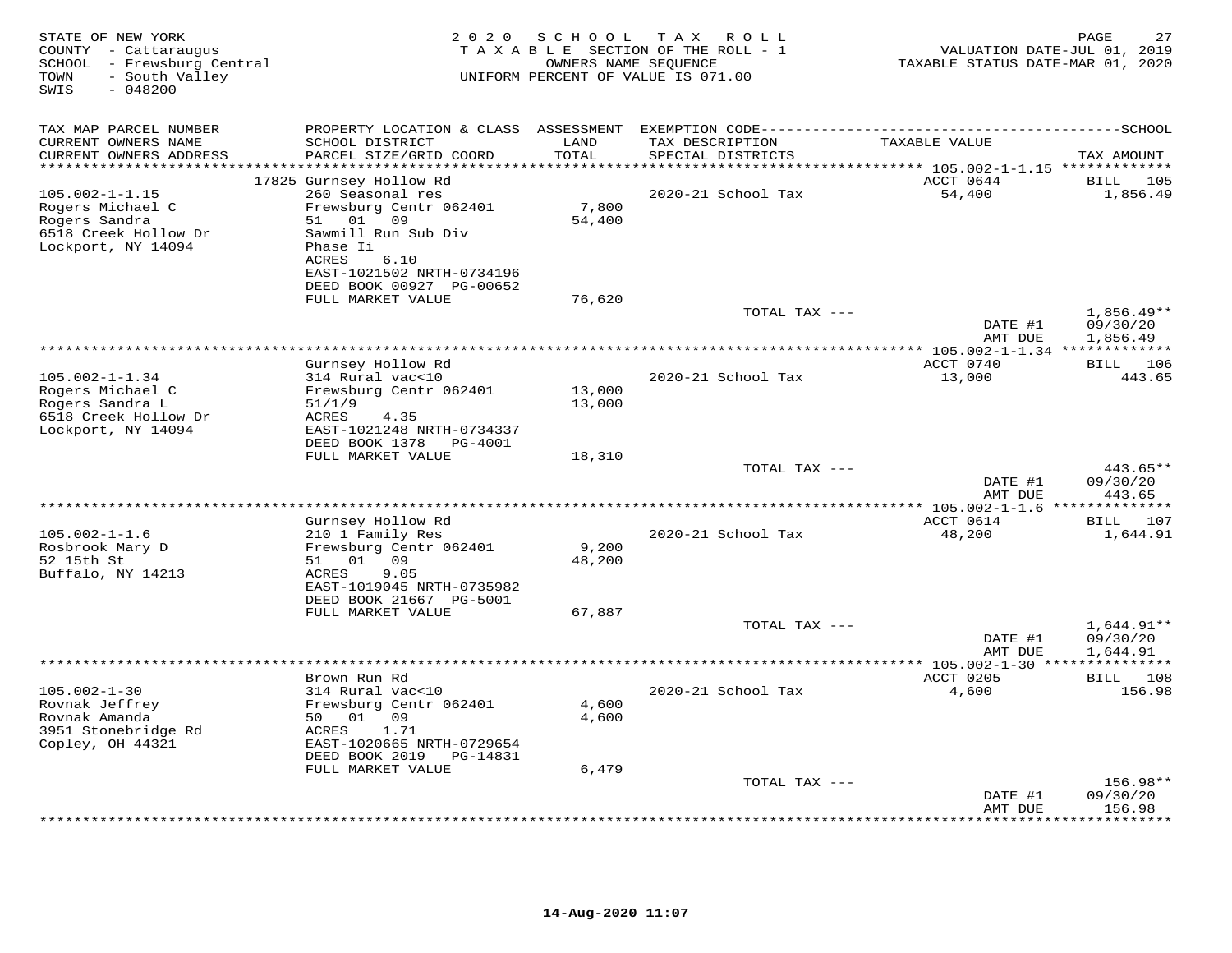| STATE OF NEW YORK<br>COUNTY - Cattaraugus<br>SCHOOL - Frewsburg Central<br>- South Valley<br>TOWN<br>$-048200$<br>SWIS | 2 0 2 0                                                                                                                                               | S C H O O L      | TAX ROLL<br>TAXABLE SECTION OF THE ROLL - 1<br>OWNERS NAME SEQUENCE<br>UNIFORM PERCENT OF VALUE IS 071.00 | TAXABLE STATUS DATE-MAR 01, 2020 | PAGE<br>28<br>VALUATION DATE-JUL 01, 2019 |
|------------------------------------------------------------------------------------------------------------------------|-------------------------------------------------------------------------------------------------------------------------------------------------------|------------------|-----------------------------------------------------------------------------------------------------------|----------------------------------|-------------------------------------------|
| TAX MAP PARCEL NUMBER<br>CURRENT OWNERS NAME<br>CURRENT OWNERS ADDRESS                                                 | SCHOOL DISTRICT<br>PARCEL SIZE/GRID COORD                                                                                                             | LAND<br>TOTAL    | TAX DESCRIPTION<br>SPECIAL DISTRICTS                                                                      | TAXABLE VALUE                    | TAX AMOUNT                                |
| ********************                                                                                                   |                                                                                                                                                       |                  |                                                                                                           |                                  |                                           |
| $105.002 - 1 - 31$<br>Rovnak Jeffrey<br>Rovnak Amanda<br>3951 Stonebridge Rd<br>Copley, OH 44321                       | Brown Run Rd<br>322 Rural vac>10<br>Frewsburg Centr 062401<br>50 01 09<br>ACRES 16.42<br>EAST-1021035 NRTH-0729122<br>DEED BOOK 2019    PG-14832      | 12,900<br>12,900 | 2020-21 School Tax                                                                                        | ACCT 0267<br>12,900              | 109<br>BILL<br>440.23                     |
|                                                                                                                        | FULL MARKET VALUE                                                                                                                                     | 18,169           |                                                                                                           |                                  |                                           |
|                                                                                                                        |                                                                                                                                                       |                  | TOTAL TAX ---                                                                                             | DATE #1<br>AMT DUE               | $440.23**$<br>09/30/20<br>440.23          |
|                                                                                                                        | ***********************************                                                                                                                   |                  |                                                                                                           | ********** 96.002-2-1.2 ***      | ***********                               |
| $96.002 - 2 - 1.2$                                                                                                     | Oak Hill Rd<br>314 Rural vac<10                                                                                                                       |                  | 2020-21 School Tax                                                                                        | ACCT 0731<br>6,600               | <b>BILL</b><br>110<br>225.24              |
| Rumbaugh Daniel C<br>Rumbaugh Linda S<br>71 Dennison Rd<br>Frewsburg, NY 14738                                         | Frewsburg Centr 062401<br>ACRES<br>4.25<br>EAST-1018921 NRTH-0746011<br>DEED BOOK 1028<br>PG-74                                                       | 6,600<br>6,600   |                                                                                                           |                                  |                                           |
|                                                                                                                        | FULL MARKET VALUE                                                                                                                                     | 9,296            | TOTAL TAX ---                                                                                             | DATE #1                          | 225.24**<br>09/30/20                      |
|                                                                                                                        |                                                                                                                                                       |                  |                                                                                                           | AMT DUE                          | 225.24                                    |
|                                                                                                                        | 71 Dennison Rd                                                                                                                                        |                  |                                                                                                           | ACCT 0082                        | BILL 111                                  |
| $96.002 - 2 - 20.1$<br>Rumbaugh Daniel C<br>Rumbaugh Linda                                                             | 210 1 Family Res<br>Frewsburg Centr 062401<br>54 01 09                                                                                                | 6,300<br>87,300  | <b>BAS STAR</b><br>41854<br>2020-21 School Tax                                                            | 87,300                           | 21,600<br>2,979.26                        |
| 71 Dennison Rd<br>Frewsburg, NY 14738-9779                                                                             | ACRES<br>3.90<br>EAST-1018929 NRTH-0746592<br>DEED BOOK 1007 PG-1162                                                                                  |                  |                                                                                                           |                                  |                                           |
|                                                                                                                        | FULL MARKET VALUE                                                                                                                                     | 122,958          | TOTAL TAX ---                                                                                             | DATE #1                          | $2,246.26**$<br>09/30/20                  |
|                                                                                                                        |                                                                                                                                                       |                  |                                                                                                           | AMT DUE                          | 2,246.26                                  |
|                                                                                                                        |                                                                                                                                                       |                  |                                                                                                           |                                  |                                           |
| $96.002 - 2 - 17$<br>Samuelson Steven R<br>123 Lake Front Dr<br>Suffolk, VA 23434                                      | Oak Hill Rd (Off)<br>314 Rural vac<10<br>Frewsburg Centr 062401<br>54 01 09<br>ACRES<br>3.65<br>EAST-1019729 NRTH-0744949<br>DEED BOOK 00981 PG-00655 | 2,900<br>2,900   | 2020-21 School Tax                                                                                        | ACCT 0076<br>2,900               | <b>BILL</b> 112<br>98.97                  |
|                                                                                                                        | FULL MARKET VALUE                                                                                                                                     | 4,085            | TOTAL TAX ---                                                                                             | DATE #1                          | 98.97**<br>09/30/20                       |
|                                                                                                                        |                                                                                                                                                       |                  |                                                                                                           | AMT DUE                          | 98.97                                     |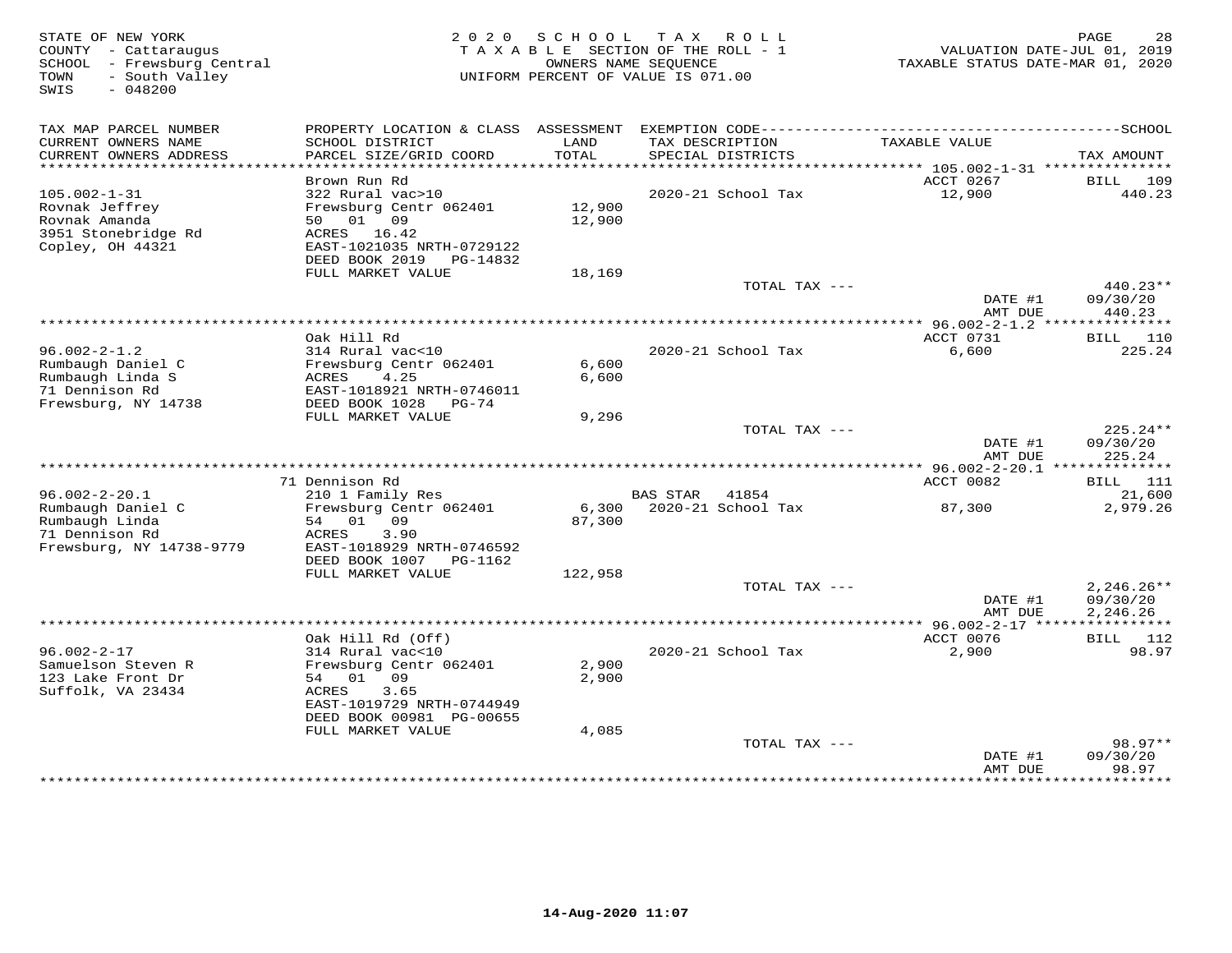| STATE OF NEW YORK<br>COUNTY - Cattaraugus<br>SCHOOL - Frewsburg Central<br>TOWN<br>- South Valley<br>SWIS<br>$-048200$ | 2 0 2 0                                                                          | SCHOOL<br>OWNERS NAME SEQUENCE | T A X<br>ROLL<br>TAXABLE SECTION OF THE ROLL - 1<br>UNIFORM PERCENT OF VALUE IS 071.00 | VALUATION DATE-JUL 01, 2019<br>TAXABLE STATUS DATE-MAR 01, 2020 | PAGE                   |
|------------------------------------------------------------------------------------------------------------------------|----------------------------------------------------------------------------------|--------------------------------|----------------------------------------------------------------------------------------|-----------------------------------------------------------------|------------------------|
| TAX MAP PARCEL NUMBER                                                                                                  |                                                                                  |                                |                                                                                        |                                                                 |                        |
| CURRENT OWNERS NAME<br>CURRENT OWNERS ADDRESS<br>***********************                                               | SCHOOL DISTRICT<br>PARCEL SIZE/GRID COORD                                        | LAND<br>TOTAL                  | TAX DESCRIPTION<br>SPECIAL DISTRICTS                                                   | TAXABLE VALUE                                                   | TAX AMOUNT             |
|                                                                                                                        | Oak Hill Rd                                                                      |                                |                                                                                        | ACCT 0732                                                       | BILL<br>113            |
| $96.002 - 2 - 1.3$                                                                                                     | 240 Rural res                                                                    |                                | BAS STAR<br>41854                                                                      |                                                                 | 21,600                 |
| Sandberg Douglas P<br>1080 Dennison Rd<br>Frewsburg, NY 14738                                                          | Frewsburg Centr 062401<br>54 01 09<br>ACRES<br>8.80<br>EAST-1019448 NRTH-0745837 | 9,100<br>85,100                | 2020-21 School Tax                                                                     | 85,100                                                          | 2,904.19               |
|                                                                                                                        | DEED BOOK 1028<br>PG-490                                                         |                                |                                                                                        |                                                                 |                        |
|                                                                                                                        | FULL MARKET VALUE                                                                | 119,859                        | TOTAL TAX ---                                                                          |                                                                 | $2,171.19**$           |
|                                                                                                                        |                                                                                  |                                |                                                                                        | DATE #1                                                         | 09/30/20               |
|                                                                                                                        |                                                                                  |                                |                                                                                        | AMT DUE<br>** 105.002-1-1.32 *****                              | 2,171.19               |
|                                                                                                                        | Gurnsey Hollow Rd                                                                |                                |                                                                                        | ACCT 0662                                                       | 114<br>BILL            |
| $105.002 - 1 - 1.32$                                                                                                   | 314 Rural vac<10                                                                 |                                | 2020-21 School Tax                                                                     | 5,900                                                           | 201.35                 |
| Sawmill Run Prop Owners Assoc Frewsburg Centr 062401                                                                   |                                                                                  | 5,900                          |                                                                                        |                                                                 |                        |
| Schwanekamp<br>5498 Stilwell Rd                                                                                        | 51 01 09<br><b>ACRES</b><br>3.35                                                 | 5,900                          |                                                                                        |                                                                 |                        |
| Hamburg, NY 14075                                                                                                      | EAST-1019841 NRTH-0733840                                                        |                                |                                                                                        |                                                                 |                        |
|                                                                                                                        | DEED BOOK 00927 PG-01151                                                         |                                |                                                                                        |                                                                 |                        |
|                                                                                                                        | FULL MARKET VALUE                                                                | 8,310                          |                                                                                        |                                                                 |                        |
|                                                                                                                        |                                                                                  |                                | TOTAL TAX ---                                                                          | DATE #1                                                         | $201.35**$<br>09/30/20 |
|                                                                                                                        |                                                                                  |                                |                                                                                        | AMT DUE                                                         | 201.35                 |
|                                                                                                                        |                                                                                  |                                |                                                                                        | ********* 105.002-1-1.23 *************                          |                        |
|                                                                                                                        | 5 Gurnsey Hollow Rd                                                              |                                |                                                                                        | ACCT 0652                                                       | BILL 115               |
| $105.002 - 1 - 1.23$<br>Schwanekamp Dale                                                                               | 312 Vac w/imprv<br>Frewsburg Centr 062401                                        | 7,300                          | 2020-21 School Tax                                                                     | 7,800                                                           | 266.19                 |
| Schwanekamp Kathleen                                                                                                   | 51 01<br>09                                                                      | 7,800                          |                                                                                        |                                                                 |                        |
| 7012 Taylor Rd                                                                                                         | Guirnsey Sub Div                                                                 |                                |                                                                                        |                                                                 |                        |
| Hamburg, NY 14075                                                                                                      | Phase Ii                                                                         |                                |                                                                                        |                                                                 |                        |
|                                                                                                                        | 5.21<br>ACRES<br>EAST-1019629 NRTH-0733685                                       |                                |                                                                                        |                                                                 |                        |
|                                                                                                                        | DEED BOOK 00994 PG-00975                                                         |                                |                                                                                        |                                                                 |                        |
|                                                                                                                        | FULL MARKET VALUE                                                                | 10,986                         |                                                                                        |                                                                 |                        |
|                                                                                                                        |                                                                                  |                                | TOTAL TAX ---                                                                          |                                                                 | $266.19**$             |
|                                                                                                                        |                                                                                  |                                |                                                                                        | DATE #1<br>AMT DUE                                              | 09/30/20<br>266.19     |
|                                                                                                                        |                                                                                  |                                |                                                                                        | ******** 105.002-1-1.24 *************                           |                        |
|                                                                                                                        | 6 Gurnsey Hollow Rd                                                              |                                |                                                                                        | ACCT 0653                                                       | BILL 116               |
| $105.002 - 1 - 1.24$                                                                                                   | 260 Seasonal res                                                                 |                                | 2020-21 School Tax                                                                     | 37,600                                                          | 1,283.17               |
| Schwanekamp Dale<br>Schwanekamp Kathleen                                                                               | Frewsburg Centr 062401<br>51 01 09                                               | 7,600<br>37,600                |                                                                                        |                                                                 |                        |
| 7012 Taylor Rd                                                                                                         | Sawmill Run Sub Div                                                              |                                |                                                                                        |                                                                 |                        |
| Hamburg, NY 14075                                                                                                      | Phase Ii                                                                         |                                |                                                                                        |                                                                 |                        |
|                                                                                                                        | ACRES<br>5.72                                                                    |                                |                                                                                        |                                                                 |                        |
|                                                                                                                        | EAST-1019952 NRTH-0733618<br>DEED BOOK 00968 PG-00269                            |                                |                                                                                        |                                                                 |                        |
|                                                                                                                        | FULL MARKET VALUE                                                                | 52,958                         |                                                                                        |                                                                 |                        |
|                                                                                                                        |                                                                                  |                                | TOTAL TAX ---                                                                          |                                                                 | $1,283.17**$           |
|                                                                                                                        |                                                                                  |                                |                                                                                        | DATE #1                                                         | 09/30/20               |
|                                                                                                                        |                                                                                  |                                |                                                                                        | AMT DUE                                                         | 1,283.17               |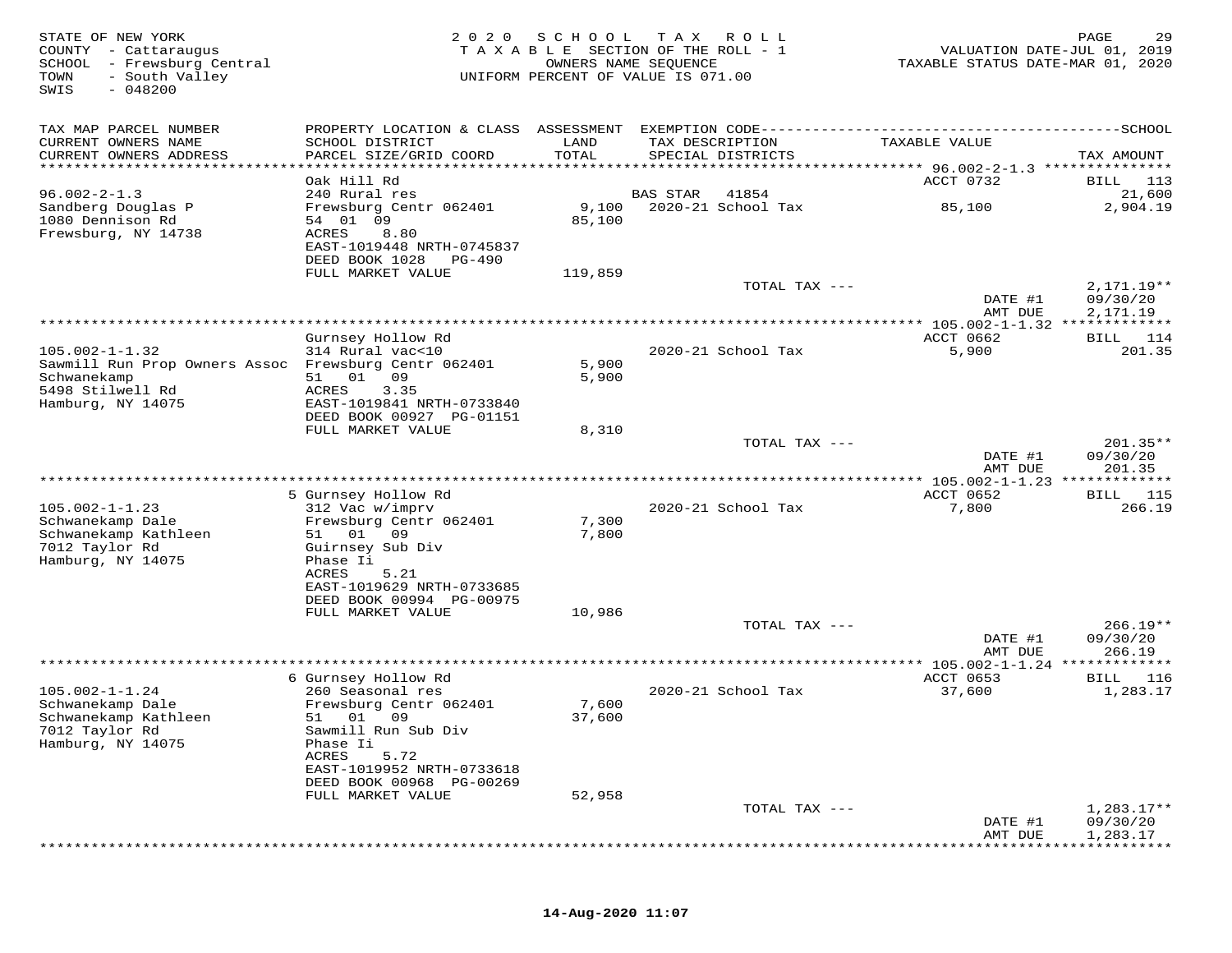| STATE OF NEW YORK<br>COUNTY - Cattaraugus<br>SCHOOL - Frewsburg Central<br>- South Valley<br>TOWN<br>SWIS<br>$-048200$ |                                                       | 2020 SCHOOL    | T A X<br>R O L L<br>TAXABLE SECTION OF THE ROLL - 1<br>OWNERS NAME SEQUENCE<br>UNIFORM PERCENT OF VALUE IS 071.00 | TAXABLE STATUS DATE-MAR 01, 2020 | PAGE<br>30<br>VALUATION DATE-JUL 01, 2019 |
|------------------------------------------------------------------------------------------------------------------------|-------------------------------------------------------|----------------|-------------------------------------------------------------------------------------------------------------------|----------------------------------|-------------------------------------------|
| TAX MAP PARCEL NUMBER<br>CURRENT OWNERS NAME                                                                           | SCHOOL DISTRICT                                       | LAND           | TAX DESCRIPTION                                                                                                   | TAXABLE VALUE                    |                                           |
| CURRENT OWNERS ADDRESS                                                                                                 | PARCEL SIZE/GRID COORD                                | TOTAL          | SPECIAL DISTRICTS                                                                                                 |                                  | TAX AMOUNT                                |
| ***********************                                                                                                | 3 Gurnsey Hollow Rd                                   |                |                                                                                                                   | ACCT 0650                        | BILL 117                                  |
| $105.002 - 1 - 1.21$                                                                                                   | 322 Rural vac>10                                      |                | 2020-21 School Tax                                                                                                | 8,100                            | 276.43                                    |
| Schwanekamp David B<br>Schwanekamp Julie                                                                               | Frewsburg Centr 062401<br>51 01 09                    | 8,100<br>8,100 |                                                                                                                   |                                  |                                           |
| 5498 Stilwell Rd<br>Hamburg, NY 14075                                                                                  | Gurnsey Hollow Sub Div<br>Phase Ii<br>6.74<br>ACRES   |                |                                                                                                                   |                                  |                                           |
|                                                                                                                        | EAST-1019285 NRTH-0733637<br>DEED BOOK 00994 PG-00972 |                |                                                                                                                   |                                  |                                           |
|                                                                                                                        | FULL MARKET VALUE                                     | 11,408         |                                                                                                                   |                                  |                                           |
|                                                                                                                        |                                                       |                | TOTAL TAX ---                                                                                                     | DATE #1                          | $276.43**$<br>09/30/20                    |
|                                                                                                                        |                                                       |                |                                                                                                                   | AMT DUE                          | 276.43                                    |
|                                                                                                                        | 770 Wheeler Hill Rd<br>270 Mfg housing                |                |                                                                                                                   | ACCT 0359                        | BILL 118<br>21,600                        |
| $96.004 - 1 - 53.1$<br>Shaw Jennifer L.                                                                                | Frewsburg Centr 062401                                | 5,900          | BAS STAR<br>41854<br>2020-21 School Tax                                                                           | 30,700                           | 1,047.69                                  |
| 770 Wheeler Hill Rd                                                                                                    | 52 01 09                                              | 30,700         |                                                                                                                   |                                  |                                           |
| Frewsburg, NY 14738                                                                                                    | 3.36<br>ACRES<br>EAST-1020017 NRTH-0740266            |                |                                                                                                                   |                                  |                                           |
|                                                                                                                        | DEED BOOK 19135 PG-6001                               |                |                                                                                                                   |                                  |                                           |
|                                                                                                                        | FULL MARKET VALUE                                     | 43,239         | TOTAL TAX ---                                                                                                     |                                  | $314.69**$                                |
|                                                                                                                        |                                                       |                |                                                                                                                   | DATE #1                          | 09/30/20                                  |
|                                                                                                                        |                                                       |                |                                                                                                                   | AMT DUE                          | 314.69                                    |
|                                                                                                                        | Sawmill Run Rd                                        |                |                                                                                                                   | ACCT 0210                        | BILL 119                                  |
| $96.004 - 1 - 6$<br>Siller John                                                                                        | 260 Seasonal res<br>Frewsburg Centr 062401            | 4,100          | 2020-21 School Tax                                                                                                | 6,000                            | 204.76                                    |
| 423 W Perimeter Rd                                                                                                     | 53 01 09                                              | 6,000          |                                                                                                                   |                                  |                                           |
| Frewsburg, NY 14738                                                                                                    | FRNT 230.00 DPTH<br>ACRES<br>1.10                     |                |                                                                                                                   |                                  |                                           |
|                                                                                                                        | EAST-1020220 NRTH-0744117                             |                |                                                                                                                   |                                  |                                           |
|                                                                                                                        | DEED BOOK 30000 PG-5003<br>FULL MARKET VALUE          | 8,451          |                                                                                                                   |                                  |                                           |
|                                                                                                                        |                                                       |                | TOTAL TAX ---                                                                                                     |                                  | $204.76**$                                |
|                                                                                                                        |                                                       |                |                                                                                                                   | DATE #1<br>AMT DUE               | 09/30/20<br>204.76                        |
|                                                                                                                        |                                                       |                | **************                                                                                                    | ** 105.002-1-29.5 *************  |                                           |
| $105.002 - 1 - 29.5$                                                                                                   | Brown Run Rd<br>260 Seasonal res                      |                | 2020-21 School Tax                                                                                                | ACCT 0665<br>21,500              | BILL 120<br>733.72                        |
| Stinner Stephan R                                                                                                      | Frewsburg Centr 062401                                | 12,700         |                                                                                                                   |                                  |                                           |
| 71 Sawmill Run<br>Grand Island, NY 14072                                                                               | 50 01 09<br>ACRES 15.90                               | 21,500         |                                                                                                                   |                                  |                                           |
|                                                                                                                        | EAST-1021454 NRTH-0731402                             |                |                                                                                                                   |                                  |                                           |
|                                                                                                                        | DEED BOOK 00936 PG-00494<br>FULL MARKET VALUE         | 30,282         |                                                                                                                   |                                  |                                           |
|                                                                                                                        |                                                       |                | TOTAL TAX ---                                                                                                     |                                  | $733.72**$                                |
|                                                                                                                        |                                                       |                |                                                                                                                   | DATE #1                          | 09/30/20<br>733.72                        |
|                                                                                                                        |                                                       |                |                                                                                                                   | AMT DUE                          | ********                                  |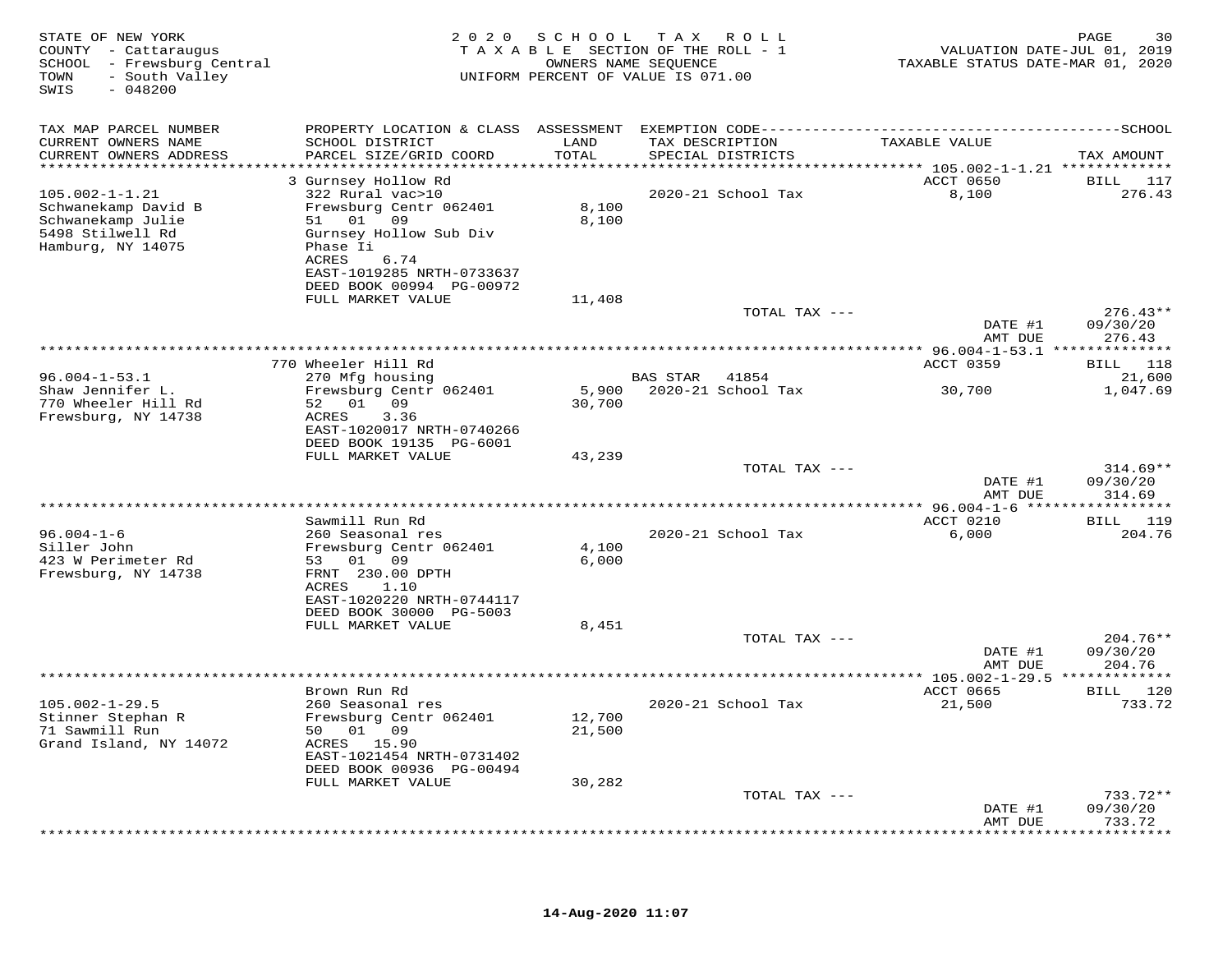| STATE OF NEW YORK<br>COUNTY - Cattaraugus<br>SCHOOL - Frewsburg Central<br>- South Valley<br>TOWN<br>SWIS<br>$-048200$ | 2 0 2 0                                                | SCHOOL<br>TAXABLE SECTION OF THE ROLL - 1<br>OWNERS NAME SEOUENCE<br>UNIFORM PERCENT OF VALUE IS 071.00 | T A X           | R O L L                              | TAXABLE STATUS DATE-MAR 01, 2020                  | 31<br>PAGE<br>VALUATION DATE-JUL 01, 2019 |
|------------------------------------------------------------------------------------------------------------------------|--------------------------------------------------------|---------------------------------------------------------------------------------------------------------|-----------------|--------------------------------------|---------------------------------------------------|-------------------------------------------|
| TAX MAP PARCEL NUMBER                                                                                                  |                                                        |                                                                                                         |                 |                                      |                                                   |                                           |
| CURRENT OWNERS NAME<br>CURRENT OWNERS ADDRESS                                                                          | SCHOOL DISTRICT<br>PARCEL SIZE/GRID COORD              | LAND<br>TOTAL                                                                                           |                 | TAX DESCRIPTION<br>SPECIAL DISTRICTS | TAXABLE VALUE                                     | TAX AMOUNT                                |
| ***********************                                                                                                |                                                        |                                                                                                         |                 |                                      |                                                   |                                           |
| $96.004 - 1 - 1$                                                                                                       | Sawmill Run Rd<br>314 Rural vac<10                     |                                                                                                         |                 | 2020-21 School Tax                   | ACCT 0358<br>10,700                               | BILL<br>121<br>365.16                     |
| Stravato Michael                                                                                                       | Frewsburg Centr 062401                                 | 10,700                                                                                                  |                 |                                      |                                                   |                                           |
| PO Box 189                                                                                                             | 01<br>09<br>53                                         | 10,700                                                                                                  |                 |                                      |                                                   |                                           |
| Sherman, NY 14781                                                                                                      | 11.93<br>ACRES                                         |                                                                                                         |                 |                                      |                                                   |                                           |
|                                                                                                                        | EAST-1018987 NRTH-0743656<br>DEED BOOK 426<br>PG-00338 |                                                                                                         |                 |                                      |                                                   |                                           |
|                                                                                                                        | FULL MARKET VALUE                                      | 15,070                                                                                                  |                 |                                      |                                                   |                                           |
|                                                                                                                        |                                                        |                                                                                                         |                 | TOTAL TAX ---                        |                                                   | 365.16**                                  |
|                                                                                                                        |                                                        |                                                                                                         |                 |                                      | DATE #1                                           | 09/30/20                                  |
|                                                                                                                        |                                                        | *********************************                                                                       |                 |                                      | AMT DUE                                           | 365.16                                    |
|                                                                                                                        | Gurnsey Hollow Rd                                      |                                                                                                         |                 |                                      | ******* 105.002-1-1.37 *************<br>ACCT 0747 | BILL 122                                  |
| $105.002 - 1 - 1.37$                                                                                                   | 322 Rural vac>10                                       |                                                                                                         |                 | 2020-21 School Tax                   | 27,500                                            | 938.49                                    |
| Swanson Mark A                                                                                                         | Frewsburg Centr 062401                                 | 27,500                                                                                                  |                 |                                      |                                                   |                                           |
| Swanson Betsy K                                                                                                        | 51 1 9                                                 | 27,500                                                                                                  |                 |                                      |                                                   |                                           |
| 7098 Felton Rd                                                                                                         | ACRES<br>45.45                                         |                                                                                                         |                 |                                      |                                                   |                                           |
| Mayville, NY 14757                                                                                                     | EAST-1021034 NRTH-0735717                              |                                                                                                         |                 |                                      |                                                   |                                           |
|                                                                                                                        | DEED BOOK 4611<br>PG-5002<br>FULL MARKET VALUE         |                                                                                                         |                 |                                      |                                                   |                                           |
|                                                                                                                        |                                                        | 38,732                                                                                                  |                 | TOTAL TAX ---                        |                                                   | 938.49**                                  |
|                                                                                                                        |                                                        |                                                                                                         |                 |                                      | DATE #1                                           | 09/30/20                                  |
|                                                                                                                        |                                                        |                                                                                                         |                 |                                      | AMT DUE                                           | 938.49                                    |
|                                                                                                                        |                                                        |                                                                                                         |                 |                                      |                                                   |                                           |
|                                                                                                                        | Bragg Rd                                               |                                                                                                         |                 |                                      | ACCT 0371                                         | 123<br>BILL                               |
| $96.004 - 1 - 44$<br>Tompkins Christopher                                                                              | 270 Mfg housing<br>Frewsburg Centr 062401              | 14,000                                                                                                  |                 | 2020-21 School Tax                   | 14,900                                            | 508.49                                    |
| Tompkins Mark                                                                                                          | 52 01 09                                               | 14,900                                                                                                  |                 |                                      |                                                   |                                           |
| PO Box 943                                                                                                             | ACRES<br>41.27                                         |                                                                                                         |                 |                                      |                                                   |                                           |
| Frewsburg, NY 14738                                                                                                    | EAST-1022305 NRTH-0738257                              |                                                                                                         |                 |                                      |                                                   |                                           |
|                                                                                                                        | DEED BOOK 30186 PG-7001                                |                                                                                                         |                 |                                      |                                                   |                                           |
|                                                                                                                        | FULL MARKET VALUE                                      | 20,986                                                                                                  |                 |                                      |                                                   |                                           |
|                                                                                                                        |                                                        |                                                                                                         |                 | TOTAL TAX ---                        | DATE #1                                           | $508.49**$<br>09/30/20                    |
|                                                                                                                        |                                                        |                                                                                                         |                 |                                      | AMT DUE                                           | 508.49                                    |
|                                                                                                                        |                                                        |                                                                                                         |                 |                                      | ********** 96.004-1-45 *****                      | ********                                  |
|                                                                                                                        | 12718 Bragg Rd                                         |                                                                                                         |                 |                                      | ACCT 0112                                         | BILL 124                                  |
| $96.004 - 1 - 45$                                                                                                      | 240 Rural res                                          |                                                                                                         | <b>BAS STAR</b> | 41854                                |                                                   | 21,600                                    |
| Tompkins Christopher                                                                                                   | Frewsburg Centr 062401                                 | 10,000                                                                                                  |                 | 2020-21 School Tax                   | 76,800                                            | 2,620.93                                  |
| PO Box 943<br>Frewsburg, NY 14738                                                                                      | 52<br>01<br>09<br>ACRES<br>10.63                       | 76,800                                                                                                  |                 |                                      |                                                   |                                           |
|                                                                                                                        | EAST-1022229 NRTH-0740292                              |                                                                                                         |                 |                                      |                                                   |                                           |
|                                                                                                                        | DEED BOOK 00980 PG-00214                               |                                                                                                         |                 |                                      |                                                   |                                           |
|                                                                                                                        | FULL MARKET VALUE                                      | 108,169                                                                                                 |                 |                                      |                                                   |                                           |
|                                                                                                                        |                                                        |                                                                                                         |                 | TOTAL TAX ---                        |                                                   | 1,887.93**                                |
|                                                                                                                        |                                                        |                                                                                                         |                 |                                      | DATE #1                                           | 09/30/20                                  |
|                                                                                                                        |                                                        |                                                                                                         |                 |                                      | AMT DUE<br>**********                             | 1,887.93<br>* * * * * * * * * * *         |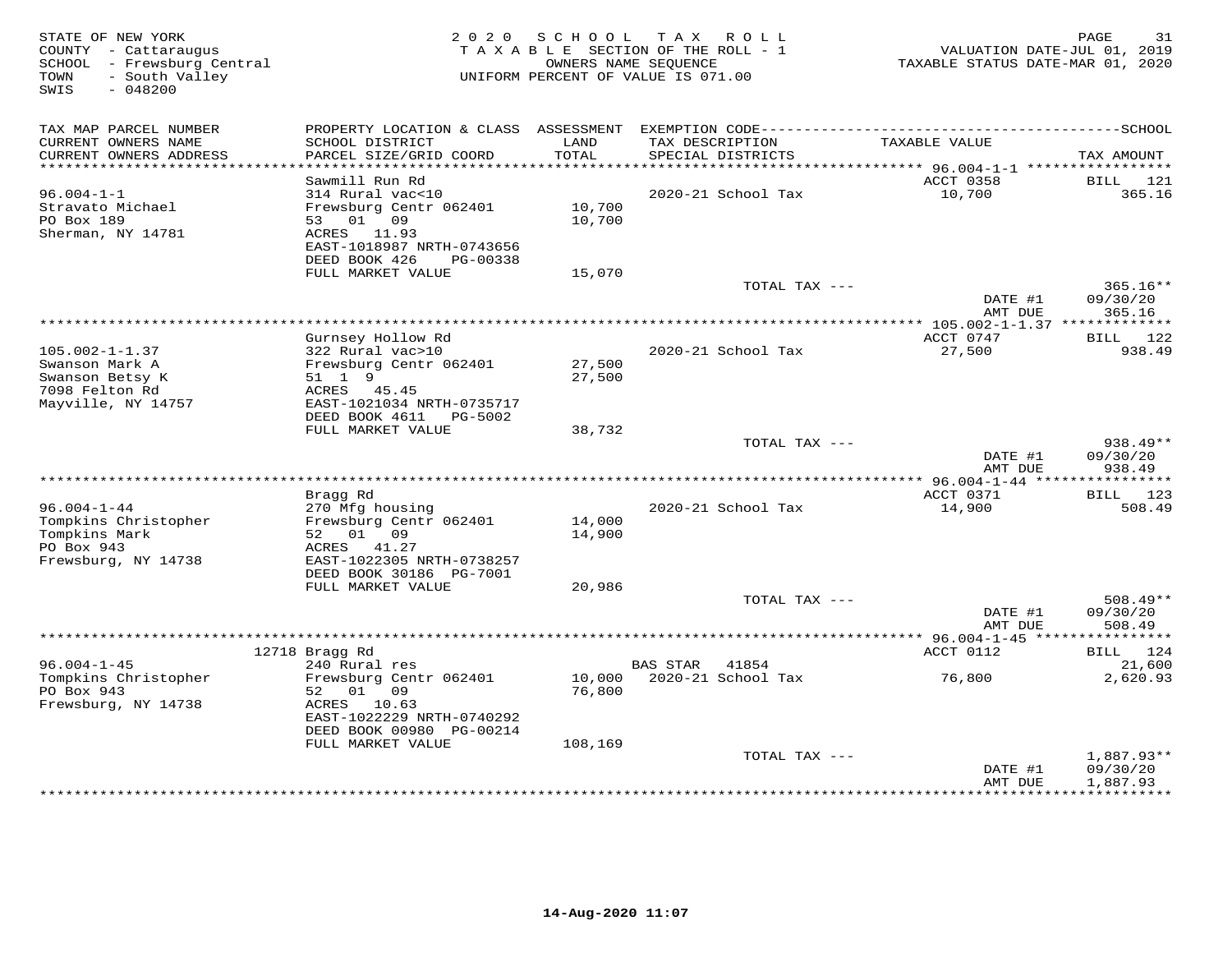| STATE OF NEW YORK<br>COUNTY - Cattaraugus<br>SCHOOL - Frewsburg Central<br>- South Valley<br>TOWN<br>$-048200$<br>SWIS | 2 0 2 0                                                                                                                                                                         | S C H O O L               | TAX ROLL<br>TAXABLE SECTION OF THE ROLL - 1<br>OWNERS NAME SEQUENCE<br>UNIFORM PERCENT OF VALUE IS 071.00 | VALUATION DATE-JUL 01, 2019<br>TAXABLE STATUS DATE-MAR 01, 2020 | PAGE<br>32                                |
|------------------------------------------------------------------------------------------------------------------------|---------------------------------------------------------------------------------------------------------------------------------------------------------------------------------|---------------------------|-----------------------------------------------------------------------------------------------------------|-----------------------------------------------------------------|-------------------------------------------|
| TAX MAP PARCEL NUMBER                                                                                                  |                                                                                                                                                                                 |                           |                                                                                                           |                                                                 |                                           |
| CURRENT OWNERS NAME<br>CURRENT OWNERS ADDRESS                                                                          | SCHOOL DISTRICT<br>PARCEL SIZE/GRID COORD                                                                                                                                       | LAND<br>TOTAL<br>*******  | TAX DESCRIPTION<br>SPECIAL DISTRICTS                                                                      | TAXABLE VALUE                                                   | TAX AMOUNT                                |
|                                                                                                                        | Bragg Rd                                                                                                                                                                        |                           |                                                                                                           | ****** 96.004-1-46 ****************<br>ACCT 0373                | BILL 125                                  |
| $96.004 - 1 - 46$<br>Tompkins Christopher<br>Tompkins Mark<br>PO Box 943<br>Frewsburg, NY 14738                        | 322 Rural vac>10<br>Frewsburg Centr 062401<br>52 01 09<br>ACRES 25.39<br>EAST-1021893 NRTH-0738309<br>DEED BOOK 30186 PG-7001                                                   | 9,100<br>9,100            | 2020-21 School Tax                                                                                        | 9,100                                                           | 310.55                                    |
|                                                                                                                        | FULL MARKET VALUE                                                                                                                                                               | 12,817                    |                                                                                                           |                                                                 |                                           |
|                                                                                                                        |                                                                                                                                                                                 |                           | TOTAL TAX ---                                                                                             |                                                                 | $310.55**$                                |
|                                                                                                                        |                                                                                                                                                                                 |                           |                                                                                                           | DATE #1<br>AMT DUE                                              | 09/30/20<br>310.55                        |
|                                                                                                                        |                                                                                                                                                                                 |                           |                                                                                                           | ** 96.002-1-37.3 ***************                                |                                           |
|                                                                                                                        | 12933 Bone Run Rd                                                                                                                                                               |                           |                                                                                                           | ACCT 0632                                                       | BILL 126                                  |
| $96.002 - 1 - 37.3$<br>Tredo Edward<br>Tredo Eugenia<br>3545 Four Rod Rd<br>East Aurora, NY 14052                      | 210 1 Family Res<br>Frewsburg Centr 062401<br>55 01 09<br>ACRES 16.30<br>EAST-1019502 NRTH-0749365<br>DEED BOOK 30614 PG-7001                                                   | 12,900<br>106,400         | 2020-21 School Tax                                                                                        | 106,400                                                         | 3,631.09                                  |
|                                                                                                                        | FULL MARKET VALUE                                                                                                                                                               | 149,859                   |                                                                                                           |                                                                 |                                           |
|                                                                                                                        |                                                                                                                                                                                 |                           | TOTAL TAX ---                                                                                             | DATE #1<br>AMT DUE                                              | $3,631.09**$<br>09/30/20<br>3,631.09      |
|                                                                                                                        |                                                                                                                                                                                 |                           | *********************                                                                                     | ** 96.002-1-37.5 **************                                 |                                           |
| $96.002 - 1 - 37.5$<br>Tredo Edward<br>Tredo Eugenia<br>3545 Four Rod Rd<br>East Aurora, NY 14052                      | Bone Run Rd (Co Rd 33)<br>314 Rural vac<10<br>Frewsburg Centr 062401<br>55 01 09<br>1.00<br>ACRES<br>EAST-1019411 NRTH-0749627<br>DEED BOOK 30614 PG-7001                       | 4,000<br>4,000            | 2020-21 School Tax                                                                                        | ACCT 0685<br>4,000                                              | BILL 127<br>136.51                        |
|                                                                                                                        | FULL MARKET VALUE                                                                                                                                                               | 5,634                     |                                                                                                           |                                                                 |                                           |
|                                                                                                                        |                                                                                                                                                                                 |                           | TOTAL TAX ---                                                                                             | DATE #1<br>AMT DUE                                              | $136.51**$<br>09/30/20<br>136.51          |
|                                                                                                                        | 2 Gurnsey Hollow Rd (Off)                                                                                                                                                       |                           |                                                                                                           | ACCT 0649                                                       | BILL 128                                  |
| $105.002 - 1 - 1.20$<br>VANHOUTEN Bennett<br>WOSHNER Victoria M.<br>7106 Card Lane<br>Pittsburgh, PA 15208             | 260 Seasonal res<br>Frewsburg Centr 062401<br>51 01 09<br>Sawmill Run Sd<br>Lot 2<br>ACRES<br>9.22<br>EAST-1018882 NRTH-0734258<br>DEED BOOK 23281 PG-4002<br>FULL MARKET VALUE | 9,300<br>42,300<br>59,577 | 2020-21 School Tax                                                                                        | 42,300                                                          | 1,443.56                                  |
|                                                                                                                        |                                                                                                                                                                                 |                           | TOTAL TAX ---                                                                                             |                                                                 | $1,443.56**$                              |
|                                                                                                                        |                                                                                                                                                                                 |                           |                                                                                                           | DATE #1<br>AMT DUE                                              | 09/30/20<br>1,443.56<br>* * * * * * * * * |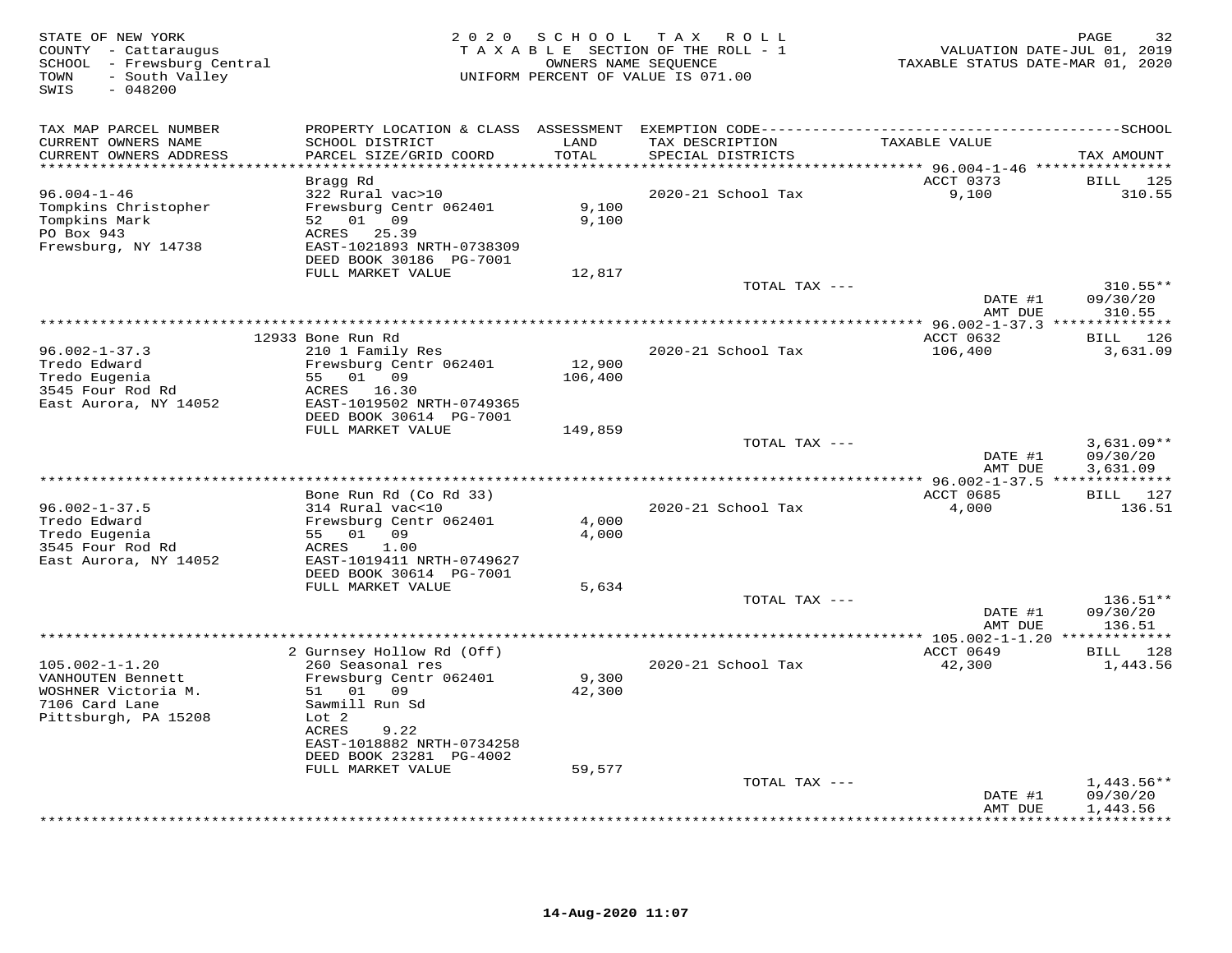| STATE OF NEW YORK<br>COUNTY - Cattaraugus<br>SCHOOL - Frewsburg Central<br>- South Valley<br>TOWN<br>$-048200$<br>SWIS | 2020                                                                  | S C H O O L      | TAX ROLL<br>TAXABLE SECTION OF THE ROLL - 1<br>OWNERS NAME SEQUENCE<br>UNIFORM PERCENT OF VALUE IS 071.00 | VALUATION DATE-JUL 01, 2019<br>TAXABLE STATUS DATE-MAR 01, 2020 | 33<br>PAGE                  |
|------------------------------------------------------------------------------------------------------------------------|-----------------------------------------------------------------------|------------------|-----------------------------------------------------------------------------------------------------------|-----------------------------------------------------------------|-----------------------------|
| TAX MAP PARCEL NUMBER                                                                                                  | PROPERTY LOCATION & CLASS ASSESSMENT EXEMPTION CODE---------------    |                  |                                                                                                           |                                                                 | ------------SCHOOL          |
| CURRENT OWNERS NAME<br>CURRENT OWNERS ADDRESS                                                                          | SCHOOL DISTRICT<br>PARCEL SIZE/GRID COORD                             | LAND<br>TOTAL    | TAX DESCRIPTION<br>SPECIAL DISTRICTS                                                                      | TAXABLE VALUE                                                   | TAX AMOUNT                  |
| ***********************                                                                                                | ************************                                              | **************   |                                                                                                           |                                                                 |                             |
| $105.002 - 1 - 1.33$<br>VANHOUTEN Bennett                                                                              | Gurnsey Hollow Rd (Off)<br>314 Rural vac<10<br>Frewsburg Centr 062401 | 5,800            | 2020-21 School Tax                                                                                        | ACCT 0689<br>5,800                                              | BILL<br>129<br>197.94       |
| WOSHNER Victoria M.<br>7106 Card Lane<br>Pittsburgh, PA 15208                                                          | 51 01 09<br>6.28<br>ACRES<br>EAST-1019026 NRTH-0733856                | 5,800            |                                                                                                           |                                                                 |                             |
|                                                                                                                        | DEED BOOK 23281 PG-4002                                               |                  |                                                                                                           |                                                                 |                             |
|                                                                                                                        | FULL MARKET VALUE                                                     | 8,169            | TOTAL TAX ---                                                                                             |                                                                 | 197.94**                    |
|                                                                                                                        |                                                                       |                  |                                                                                                           | DATE #1<br>AMT DUE                                              | 09/30/20<br>197.94          |
|                                                                                                                        |                                                                       |                  |                                                                                                           |                                                                 | * * * * * * * * *           |
|                                                                                                                        | 12990 Gurnsey Hollow Rd                                               |                  |                                                                                                           | ACCT 0604                                                       | 130<br>BILL                 |
| $105.002 - 1 - 1.3$                                                                                                    | 240 Rural res                                                         |                  | 2020-21 School Tax                                                                                        | 246,000                                                         | 8,395.18                    |
| Weaver Don S Jr<br>6 Nottingham Cir                                                                                    | Frewsburg Centr 062401<br>01<br>09<br>51                              | 9,600<br>246,000 |                                                                                                           |                                                                 |                             |
| Jamestown, NY 14701                                                                                                    | 9.80<br>ACRES                                                         |                  |                                                                                                           |                                                                 |                             |
|                                                                                                                        | EAST-1018728 NRTH-0736006                                             |                  |                                                                                                           |                                                                 |                             |
|                                                                                                                        | DEED BOOK 4694<br>PG-4001<br>FULL MARKET VALUE                        | 346,479          |                                                                                                           |                                                                 |                             |
|                                                                                                                        |                                                                       |                  | TOTAL TAX ---                                                                                             |                                                                 | 8,395.18**                  |
|                                                                                                                        |                                                                       |                  |                                                                                                           | DATE #1<br>AMT DUE                                              | 09/30/20<br>8,395.18        |
|                                                                                                                        |                                                                       |                  |                                                                                                           |                                                                 |                             |
| $105.002 - 1 - 1.14$                                                                                                   | 12809 Gurnsey Hollow Rd<br>210 1 Family Res                           |                  | 2020-21 School Tax                                                                                        | ACCT 0643<br>61,200                                             | <b>BILL</b> 131<br>2,088.56 |
| Whalen Jocelyn I.                                                                                                      | Frewsburg Centr 062401                                                | 7,600            |                                                                                                           |                                                                 |                             |
| Whalen James G.                                                                                                        | 51 01<br>09                                                           | 61,200           |                                                                                                           |                                                                 |                             |
| 31861 East Nine Dr                                                                                                     | Sawmill Run Sub Div                                                   |                  |                                                                                                           |                                                                 |                             |
| Laguna Niguel, CA 92677                                                                                                | Phase Ii<br><b>ACRES</b><br>5.89                                      |                  |                                                                                                           |                                                                 |                             |
|                                                                                                                        | EAST-1021823 NRTH-0734049                                             |                  |                                                                                                           |                                                                 |                             |
|                                                                                                                        | DEED BOOK 28666 PG-7002                                               |                  |                                                                                                           |                                                                 |                             |
|                                                                                                                        | FULL MARKET VALUE                                                     | 86,197           |                                                                                                           |                                                                 |                             |
|                                                                                                                        |                                                                       |                  | TOTAL TAX ---                                                                                             | DATE #1                                                         | $2,088.56**$<br>09/30/20    |
|                                                                                                                        |                                                                       |                  |                                                                                                           | AMT DUE                                                         | 2,088.56                    |
|                                                                                                                        |                                                                       |                  |                                                                                                           |                                                                 |                             |
| $96.004 - 1 - 5$                                                                                                       | Sawmill Run Rd<br>322 Rural vac>10                                    |                  | 2020-21 School Tax                                                                                        | ACCT 0379<br>31,300                                             | BILL 132<br>1,068.17        |
| White David A                                                                                                          | Frewsburg Centr 062401                                                | 31,300           |                                                                                                           |                                                                 |                             |
| White Gail E                                                                                                           | 53 01 09                                                              | 31,300           |                                                                                                           |                                                                 |                             |
| 28 Welch Ave                                                                                                           | ACRES<br>81.72                                                        |                  |                                                                                                           |                                                                 |                             |
| Bradford, PA 16701                                                                                                     | EAST-1020799 NRTH-0742596<br>DEED BOOK 20200 PG-7649                  |                  |                                                                                                           |                                                                 |                             |
| PRIOR OWNER ON 3/01/2020                                                                                               | FULL MARKET VALUE                                                     | 44,085           |                                                                                                           |                                                                 |                             |
| White Bernard                                                                                                          |                                                                       |                  |                                                                                                           |                                                                 |                             |
|                                                                                                                        |                                                                       |                  | TOTAL TAX ---                                                                                             | DATE #1                                                         | $1,068.17**$<br>09/30/20    |
|                                                                                                                        |                                                                       |                  |                                                                                                           | AMT DUE                                                         | 1,068.17                    |
|                                                                                                                        |                                                                       |                  |                                                                                                           | * * * * * * * *                                                 | * * * * * * * * *           |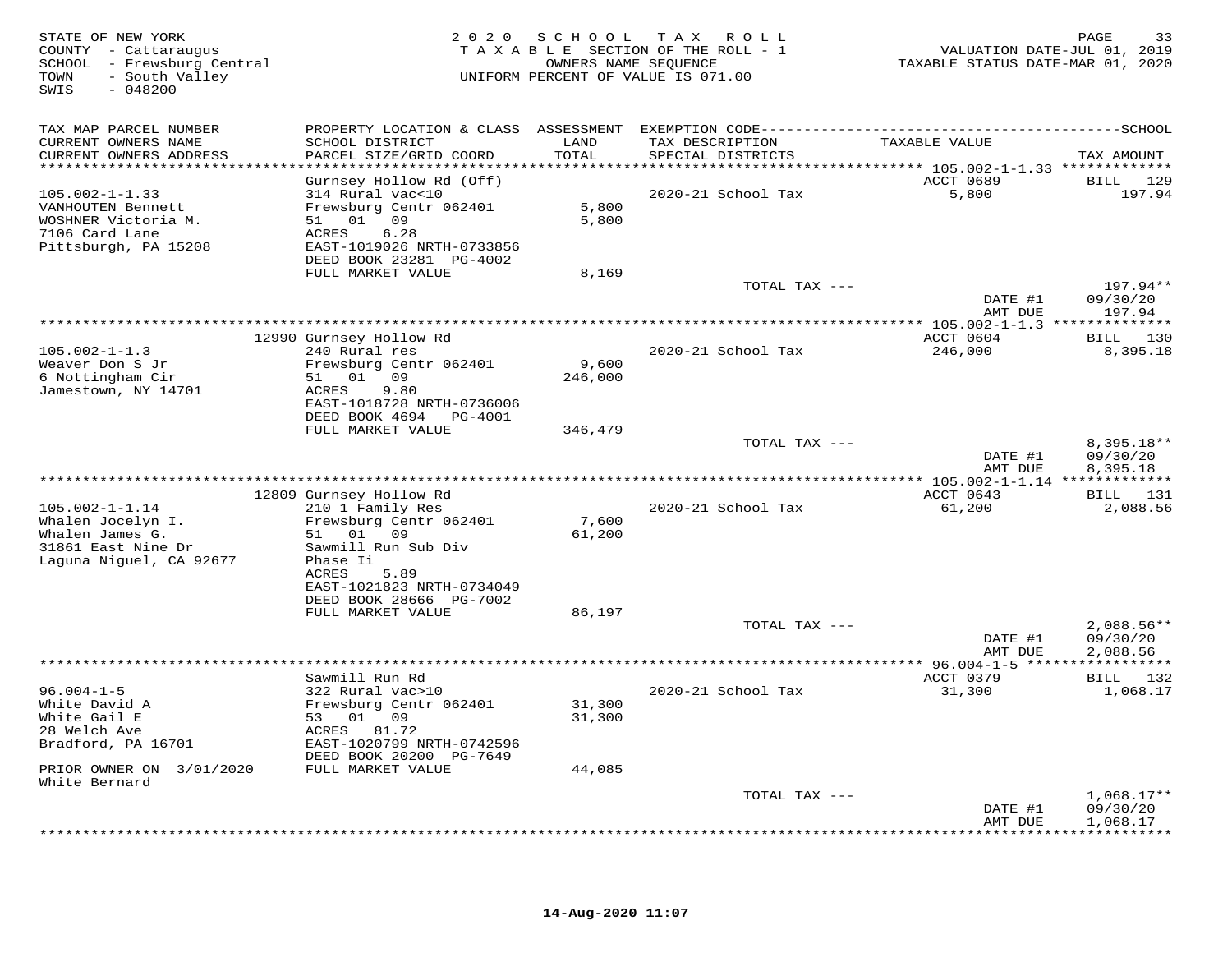| STATE OF NEW YORK<br>COUNTY - Cattaraugus<br>SCHOOL<br>- Frewsburg Central<br>- South Valley<br>TOWN<br>SWIS<br>$-048200$ | 2 0 2 0                                                                                                                                | S C H O O L                     | T A X<br>R O L L<br>TAXABLE SECTION OF THE ROLL - 1<br>OWNERS NAME SEQUENCE<br>UNIFORM PERCENT OF VALUE IS 071.00 | VALUATION DATE-JUL 01, 2019<br>TAXABLE STATUS DATE-MAR 01, 2020 | PAGE<br>34                           |
|---------------------------------------------------------------------------------------------------------------------------|----------------------------------------------------------------------------------------------------------------------------------------|---------------------------------|-------------------------------------------------------------------------------------------------------------------|-----------------------------------------------------------------|--------------------------------------|
| TAX MAP PARCEL NUMBER                                                                                                     | PROPERTY LOCATION & CLASS ASSESSMENT                                                                                                   |                                 | EXEMPTION CODE-------------------                                                                                 |                                                                 | --------------SCHOOL                 |
| CURRENT OWNERS NAME<br>CURRENT OWNERS ADDRESS                                                                             | SCHOOL DISTRICT<br>PARCEL SIZE/GRID COORD                                                                                              | LAND<br>TOTAL                   | TAX DESCRIPTION<br>SPECIAL DISTRICTS                                                                              | TAXABLE VALUE                                                   | TAX AMOUNT                           |
| *******************                                                                                                       | ********************<br>Bone Run Rd                                                                                                    | ******************************* |                                                                                                                   | ***************** 96.002-1-37.1 ***************<br>ACCT 0004    | BILL<br>133                          |
| $96.002 - 1 - 37.1$                                                                                                       | 910 Priv forest                                                                                                                        |                                 | 2020-21 School Tax                                                                                                | 39,800                                                          | 1,358.24                             |
| White Jeffrey A<br>Loverme Karen M<br>207 Niagara Ave                                                                     | Frewsburg Centr 062401<br>55 01<br>09<br>ACRES<br>65.80                                                                                | 39,800<br>39,800                |                                                                                                                   |                                                                 |                                      |
| Jamestown, NY 14701                                                                                                       | EAST-1020590 NRTH-0749751<br>DEED BOOK 11208 PG-2001                                                                                   |                                 |                                                                                                                   |                                                                 |                                      |
|                                                                                                                           | FULL MARKET VALUE                                                                                                                      | 56,056                          |                                                                                                                   |                                                                 |                                      |
|                                                                                                                           |                                                                                                                                        |                                 | TOTAL TAX ---                                                                                                     | DATE #1<br>AMT DUE                                              | $1,358.24**$<br>09/30/20<br>1,358.24 |
|                                                                                                                           |                                                                                                                                        |                                 |                                                                                                                   |                                                                 |                                      |
|                                                                                                                           | 12795 Gurnsey Hollow Rd (Off)                                                                                                          |                                 |                                                                                                                   | ACCT 0204                                                       | BILL 134                             |
| $105.002 - 1 - 1.2$<br>Wiatrowski Lynn M<br>188 North St<br>Buffalo, NY 14201                                             | 260 Seasonal res<br>Frewsburg Centr 062401<br>01<br>09<br>51<br>5.00<br>ACRES<br>EAST-1021977 NRTH-0733580<br>DEED BOOK 00951 PG-01100 | 7,200<br>50,200                 | 2020-21 School Tax                                                                                                | 50,200                                                          | 1,713.16                             |
|                                                                                                                           | FULL MARKET VALUE                                                                                                                      | 70,704                          | TOTAL TAX ---                                                                                                     |                                                                 | $1,713.16**$                         |
|                                                                                                                           |                                                                                                                                        |                                 |                                                                                                                   | DATE #1<br>AMT DUE                                              | 09/30/20<br>1,713.16                 |
|                                                                                                                           |                                                                                                                                        |                                 |                                                                                                                   |                                                                 |                                      |
| $105.002 - 1 - 1.13$<br>Wiatrowski Lynn M                                                                                 | Gurnsey Hollow Rd<br>314 Rural vac<10<br>Frewsburg Centr 062401                                                                        | 7,300                           | $2020 - 21$ School Tax                                                                                            | ACCT 0638<br>7,300                                              | BILL 135<br>249.13                   |
| 188 North St<br>Buffalo, NY 14201                                                                                         | 51 01<br>09<br>Lot $16$<br>ACRES<br>5.20<br>EAST-1022244 NRTH-0733784<br>DEED BOOK 00951 PG-01100<br>FULL MARKET VALUE                 | 7,300<br>10,282                 |                                                                                                                   |                                                                 |                                      |
|                                                                                                                           |                                                                                                                                        |                                 | TOTAL TAX ---                                                                                                     | DATE #1                                                         | $249.13**$<br>09/30/20               |
|                                                                                                                           |                                                                                                                                        |                                 |                                                                                                                   | AMT DUE                                                         | 249.13                               |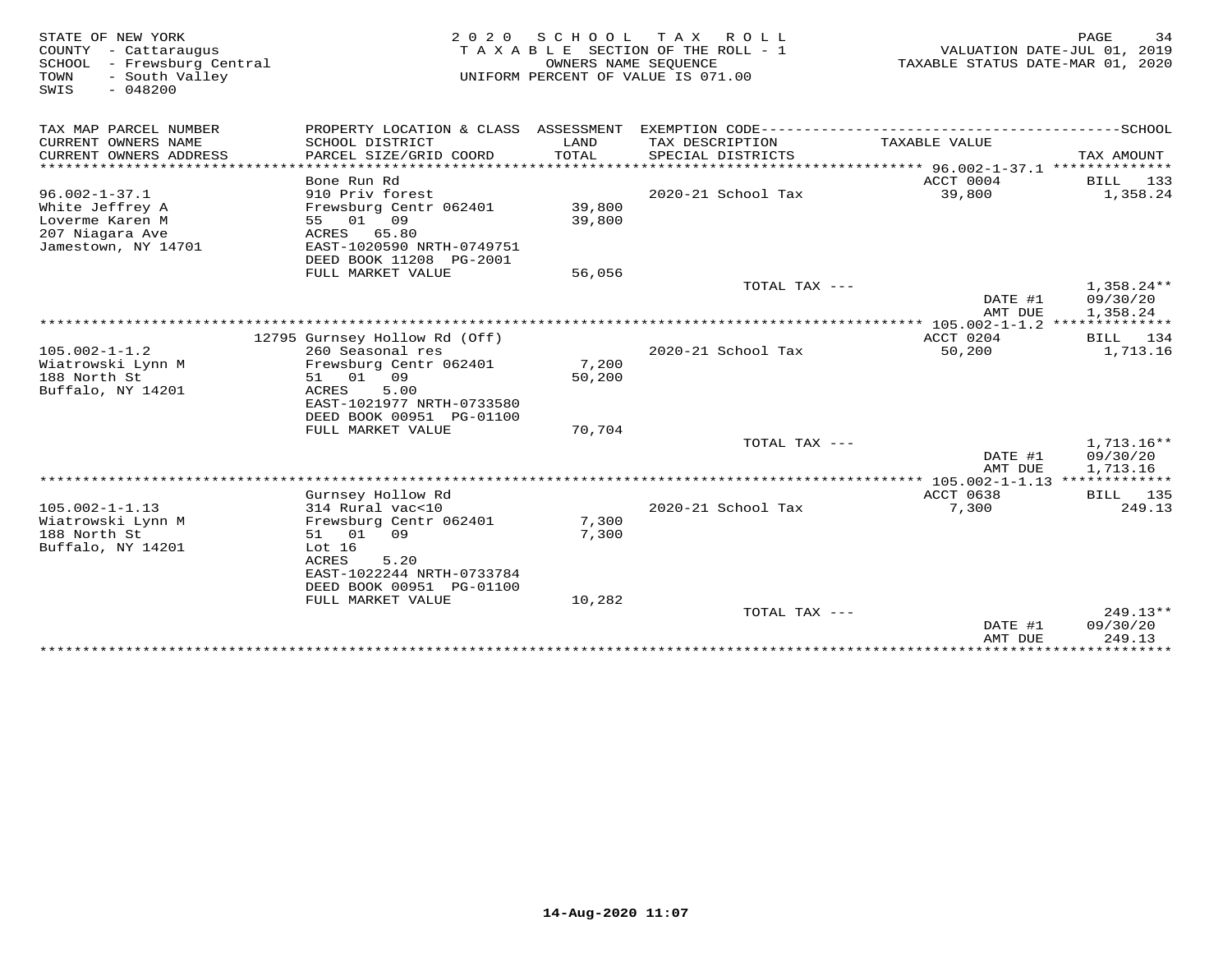|      | STATE OF NEW YORK<br>COUNTY - Cattaraugus    | 2020 SCHOOL TAX ROLL<br>T A X A B L E SECTION OF THE ROLL - 1 | PAGE<br>VALUATION DATE-JUL 01, 2019                 | 35 |
|------|----------------------------------------------|---------------------------------------------------------------|-----------------------------------------------------|----|
| TOWN | SCHOOL - Frewsburg Central<br>- South Valley | UNIFORM PERCENT OF VALUE IS 071.00                            | TAXABLE STATUS DATE-MAR 01, 2020<br>RPS155/V04/L015 |    |
| SWIS | - 048200                                     |                                                               | CURRENT DATE 8/14/2020                              |    |
|      |                                              | ROLL SUB SECTION- - TOTALS                                    |                                                     |    |

|      |                        | ጥ∩ጥአ<br>- UIAL | <b>DIZMONIC</b><br>ION | AD   | . ت س<br>⊐ויושב∠ |                                        |            |
|------|------------------------|----------------|------------------------|------|------------------|----------------------------------------|------------|
| CODE | <b>NTAMT</b><br>77 O L | PARO           | TVDF                   | ALUE | IMOUNT           | * * * * * * * *<br>$'$ ALUN $_{\rm L}$ | may<br>∸∽∸ |

### NO SPECIAL DISTRICTS AT THIS LEVEL

\*\*\* S C H O O L D I S T R I C T S U M M A R Y \*\*\*

| CODE   | DISTRICT NAME                    | TOTAL<br>PARCELS | ASSESSED<br>LAND | ASSESSED<br>TOTAL | EXEMPT<br>AMOUNT | TOTAL<br>TAXABLE |            |
|--------|----------------------------------|------------------|------------------|-------------------|------------------|------------------|------------|
|        |                                  |                  |                  |                   | STAR AMOUNT      | STAR TAXABLE     | TOTAL TAX  |
|        | Frewsburg Central                | 135              | 2133,795         | 5223,395          | 55,168           | 5,168,227        |            |
| 062401 |                                  |                  |                  |                   | 552,900          | 4,615,327        | 157,506.07 |
|        | SUB-TOTAL                        | 135              | 2133,795         | 5223,395          | 55,168           | 5,168,227        |            |
|        | $S \cup B - T \cup T A L (CONT)$ |                  |                  |                   | 552,900          | 4,615,327        | 157,506.07 |
|        | TOTAL                            | 135              | 2133,795         | 5223,395          | 55,168           | 5,168,227        |            |
|        | T O T A L (CONT)                 |                  |                  |                   | 552,900          | 4,615,327        | 157,506.07 |

### \*\*\* S Y S T E M C O D E S S U M M A R Y \*\*\*

### NO SYSTEM EXEMPTIONS AT THIS LEVEL

| DESCRIPTION | PARCELS | SCHOOL  |
|-------------|---------|---------|
| VET WAR S   |         | 8,640   |
| VET COM S   |         | 21,600  |
| VET DIS S   | 2       | 21,660  |
| AG DIST     |         | 3,268   |
| ENH STAR    | 5       | 251,300 |
|             |         | TOTAL   |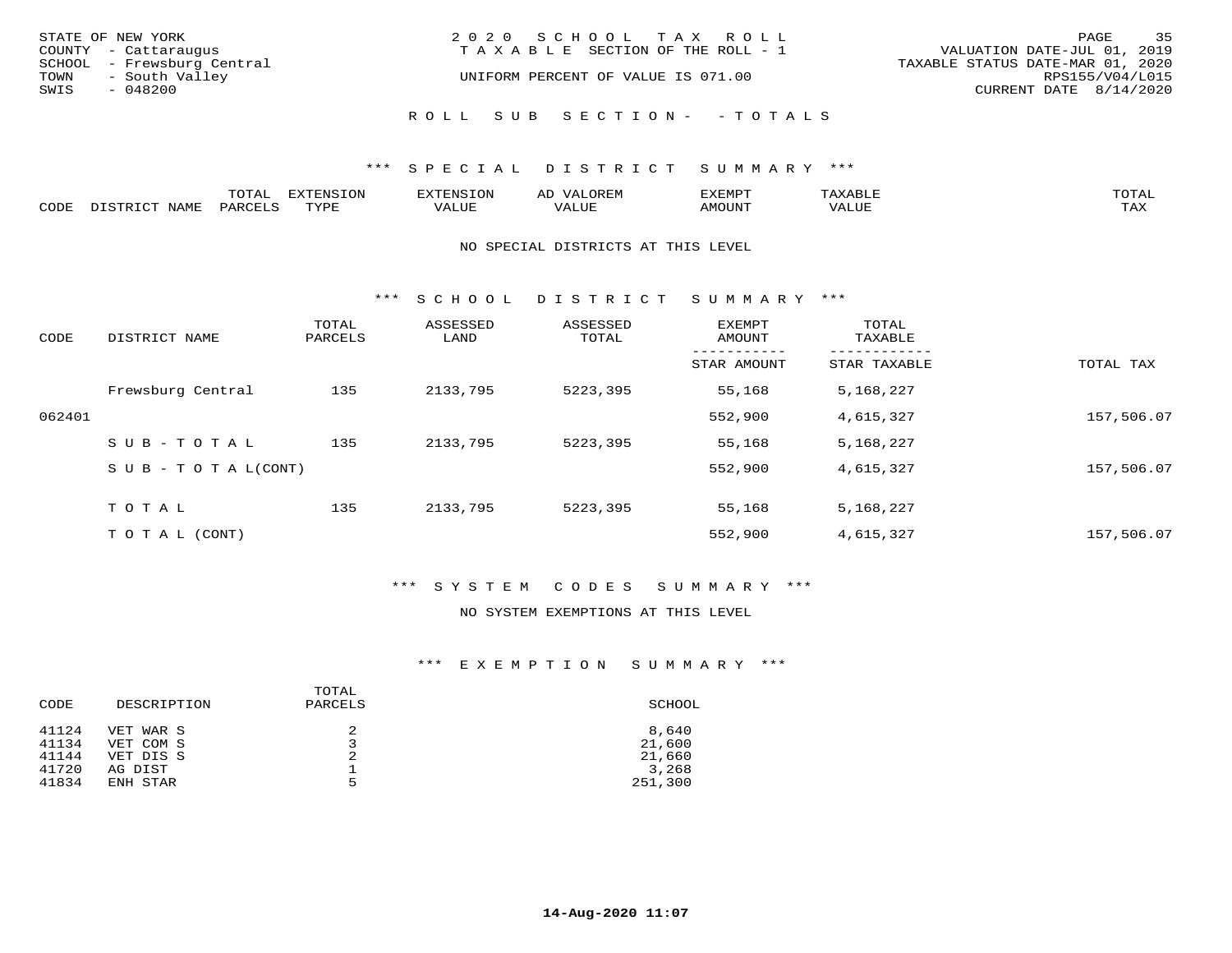| STATE OF NEW YORK<br>COUNTY - Cattaraugus                             | 2020 SCHOOL TAX ROLL<br>T A X A B L E SECTION OF THE ROLL - 1 | 36<br>PAGE<br>VALUATION DATE-JUL 01, 2019                                     |
|-----------------------------------------------------------------------|---------------------------------------------------------------|-------------------------------------------------------------------------------|
| SCHOOL - Frewsburg Central<br>TOWN - South Valley<br>SWIS<br>- 048200 | UNIFORM PERCENT OF VALUE IS 071.00                            | TAXABLE STATUS DATE-MAR 01, 2020<br>RPS155/V04/L015<br>CURRENT DATE 8/14/2020 |
|                                                                       | ROLL SUB SECTION - - TOTALS                                   |                                                                               |

### \*\*\* E X E M P T I O N S U M M A R Y \*\*\*

| CODE  | DESCRIPTION | TOTAL<br>PARCELS | SCHOOL  |
|-------|-------------|------------------|---------|
| 41854 | BAS STAR    | 14               | 301,600 |
|       | TOTAL       | 27               | 608,068 |

| ROLL<br>SEC | DESCRIPTION                | TOTAL<br>PARCELS | ASSESSED<br>LAND | ASSESSED<br>TOTAL | <b>EXEMPT</b><br>AMOUNT | TOTAL<br>TAXABLE       | TOTAL<br>TAX |
|-------------|----------------------------|------------------|------------------|-------------------|-------------------------|------------------------|--------------|
|             |                            |                  |                  |                   | STAR AMOUNT             | STAR TAXABLE           |              |
|             | 2020-21 School Tax         |                  | 2133,795         | 5223,395          | 55,168<br>552,900       | 5,168,227<br>4,615,327 | 157,506.07   |
|             | SPEC DIST TAXES<br>TAXABLE | 135              |                  |                   |                         |                        | 157,506.07   |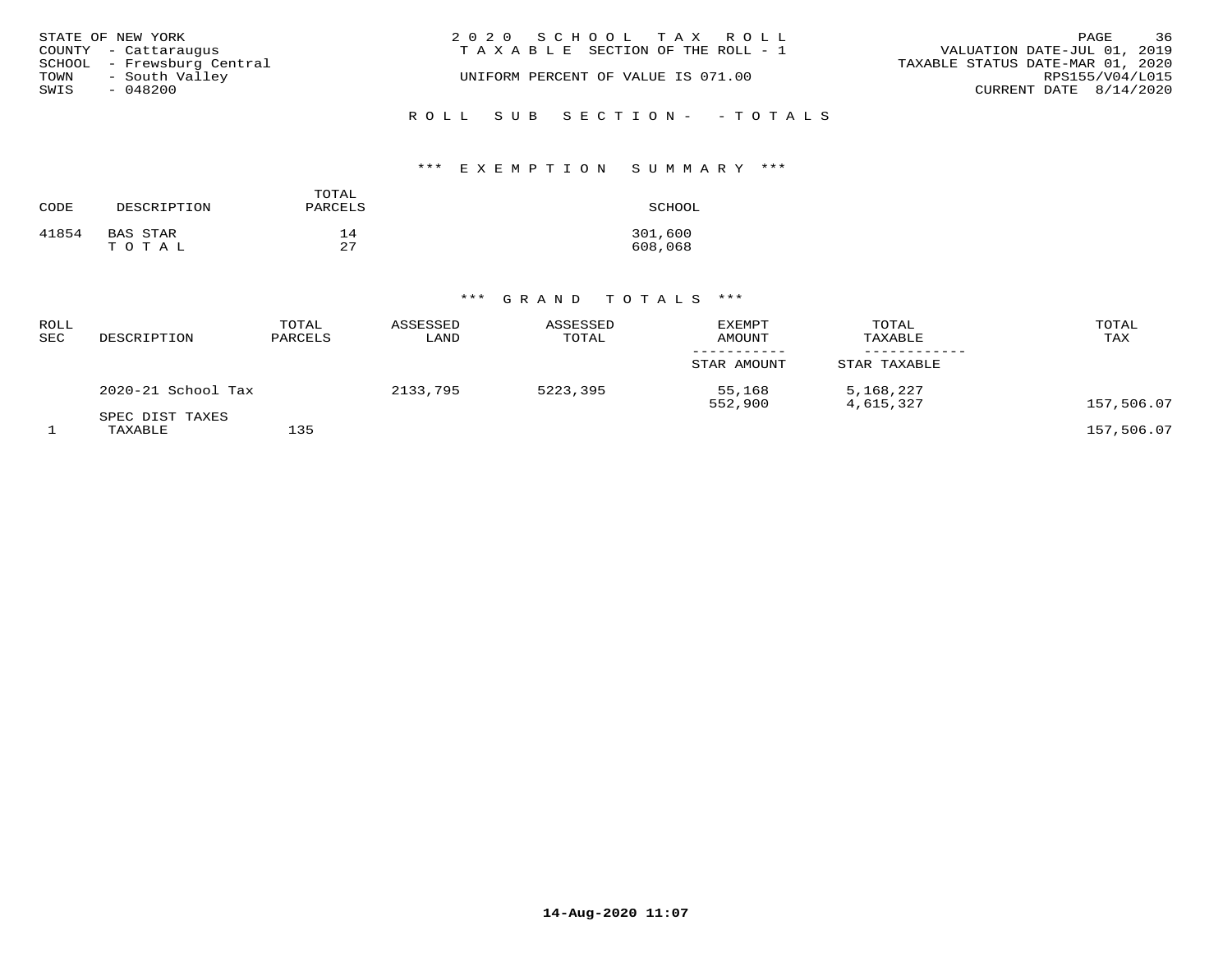| STATE OF NEW YORK<br>COUNTY<br>- Cattaraugus<br>- Frewsburg Central<br>SCHOOL<br>- South Valley<br>TOWN<br>$-048200$<br>SWIS | 2 0 2 0                              | S C H O O L<br>OWNERS NAME SEQUENCE | T A X<br>R O L L<br>T A X A B L E SECTION OF THE ROLL - 1<br>UNIFORM PERCENT OF VALUE IS 071.00 | SUB-SECT - 1 VALUATION DATE-JUL 01, 2019<br>TAXABLE STATUS DATE-MAR 01, 2020 | 37<br>PAGE           |
|------------------------------------------------------------------------------------------------------------------------------|--------------------------------------|-------------------------------------|-------------------------------------------------------------------------------------------------|------------------------------------------------------------------------------|----------------------|
| TAX MAP PARCEL NUMBER                                                                                                        | PROPERTY LOCATION & CLASS ASSESSMENT |                                     | EXEMPTION CODE---                                                                               |                                                                              | -SCHOOL              |
| CURRENT OWNERS NAME                                                                                                          | SCHOOL DISTRICT                      | LAND                                | TAX DESCRIPTION                                                                                 | TAXABLE VALUE                                                                |                      |
| CURRENT OWNERS ADDRESS                                                                                                       | PARCEL SIZE/GRID COORD               | TOTAL                               | SPECIAL DISTRICTS                                                                               |                                                                              | TAX AMOUNT           |
| *******************                                                                                                          |                                      |                                     |                                                                                                 | **** 96.002-1-37.4/1 ************                                            |                      |
| $96.002 - 1 - 37.4/1$                                                                                                        | off Bone Run Rd<br>733 Gas well      |                                     | 2020-21 School Tax                                                                              | ACCT 0768<br>417                                                             | 136<br>BILL<br>14.23 |
| EnerVest Operating LLC                                                                                                       | Frewsburg Centr 062401               | $\mathbf 0$                         |                                                                                                 |                                                                              |                      |
| 300 Capitol St Ste 200                                                                                                       | Annis R1                             | 417                                 |                                                                                                 |                                                                              |                      |
| Charleston, WV 25301                                                                                                         | Well# 31009177230000                 |                                     |                                                                                                 |                                                                              |                      |
|                                                                                                                              | 0.01<br>ACRES                        |                                     |                                                                                                 |                                                                              |                      |
|                                                                                                                              | EAST-1019422 NRTH-0748760            |                                     |                                                                                                 |                                                                              |                      |
|                                                                                                                              | FULL MARKET VALUE                    | 587                                 |                                                                                                 |                                                                              |                      |
|                                                                                                                              |                                      |                                     | TOTAL TAX ---                                                                                   |                                                                              | $14.23**$            |
|                                                                                                                              |                                      |                                     |                                                                                                 | DATE #1<br>AMT DUE                                                           | 09/30/20<br>14.23    |
|                                                                                                                              |                                      |                                     |                                                                                                 | *************** 96.002-1-37./1 **************                                |                      |
|                                                                                                                              | $17723$ Annis, $r$ #1                |                                     |                                                                                                 | ACCT 0543                                                                    | BILL 137             |
| $96.002 - 1 - 37.71$                                                                                                         | 733 Gas well                         |                                     | $2020 - 21$ School Tax                                                                          | 0.00                                                                         | 0.00                 |
| EnerVest Operating, LLC                                                                                                      | Frewsburg Centr 062401               | 0                                   |                                                                                                 |                                                                              |                      |
| 300 Capitol St Ste 200                                                                                                       | 650<br>Mcf                           | $\mathbf 0$                         |                                                                                                 |                                                                              |                      |
| Charleston, WV 25301                                                                                                         | 17723<br>API                         |                                     |                                                                                                 |                                                                              |                      |
|                                                                                                                              | Gas Well Off Bone Run Rd<br>0.01     |                                     |                                                                                                 |                                                                              |                      |
|                                                                                                                              | ACRES<br>NRTH-0749560                |                                     |                                                                                                 |                                                                              |                      |
|                                                                                                                              | FULL MARKET VALUE                    | $\mathbf 0$                         |                                                                                                 |                                                                              |                      |
|                                                                                                                              |                                      |                                     | TOTAL TAX $---$                                                                                 |                                                                              | $0.00**$             |
|                                                                                                                              |                                      |                                     |                                                                                                 |                                                                              |                      |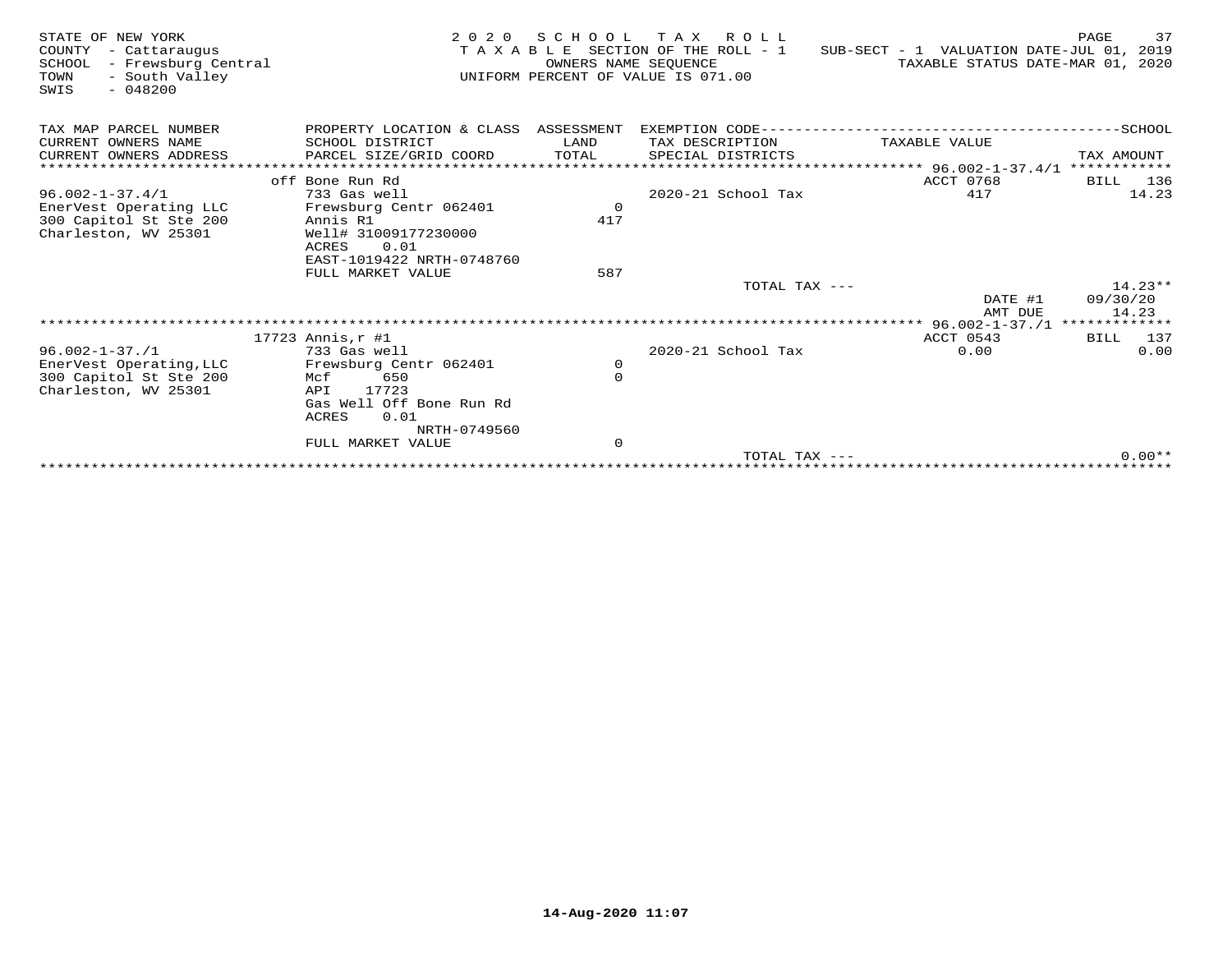| STATE OF NEW YORK<br>COUNTY - Cattaraugus<br>SCHOOL - Frewsburg Central<br>- South Valley<br>TOWN<br>SWIS<br>- 048200 | 2020 SCHOOL TAX ROLL<br>TAXABLE SECTION OF THE ROLL - 1<br>UNIFORM PERCENT OF VALUE IS 071.00 | 38<br>PAGE<br>SUB-SECT - 1 VALUATION DATE-JUL 01, 2019<br>TAXABLE STATUS DATE-MAR 01, 2020<br>RPS155/V04/L015<br>CURRENT DATE 8/14/2020 |
|-----------------------------------------------------------------------------------------------------------------------|-----------------------------------------------------------------------------------------------|-----------------------------------------------------------------------------------------------------------------------------------------|
|                                                                                                                       | ROLL SUB SECTION-1-TOTALS                                                                     |                                                                                                                                         |

|      |              | ™∩ͲϪ<br>بمحمد ب | -OP,             | <b>FNC</b> | ΑL    | ֿישוע         |       |                    |
|------|--------------|-----------------|------------------|------------|-------|---------------|-------|--------------------|
| CODE | NAME<br>– a- | PART            | mynne<br>- - - - | ALUF       | 'ALUE | <b>IMOUNT</b> | VALUE | <b>TRAV</b><br>∸∽∸ |

### NO SPECIAL DISTRICTS AT THIS LEVEL

\*\*\* S C H O O L D I S T R I C T S U M M A R Y \*\*\*

| CODE   | DISTRICT NAME                    | TOTAL<br>PARCELS | ASSESSED<br>LAND | ASSESSED<br>TOTAL | EXEMPT<br>AMOUNT | TOTAL<br>TAXABLE |           |
|--------|----------------------------------|------------------|------------------|-------------------|------------------|------------------|-----------|
|        |                                  |                  |                  |                   | STAR AMOUNT      | STAR TAXABLE     | TOTAL TAX |
|        | Frewsburg Central                | $\overline{a}$   |                  | 417               |                  | 417              |           |
| 062401 |                                  |                  |                  |                   |                  | 417              | 14.23     |
|        | SUB-TOTAL                        | $\overline{a}$   |                  | 417               |                  | 417              |           |
|        | $S \cup B - T \cup T A L (CONT)$ |                  |                  |                   |                  | 417              | 14.23     |
|        | TOTAL                            | 2                |                  | 417               |                  | 417              |           |
|        | T O T A L (CONT)                 |                  |                  |                   |                  | 417              | 14.23     |

\*\*\* S Y S T E M C O D E S S U M M A R Y \*\*\*

NO SYSTEM EXEMPTIONS AT THIS LEVEL

\*\*\* E X E M P T I O N S U M M A R Y \*\*\*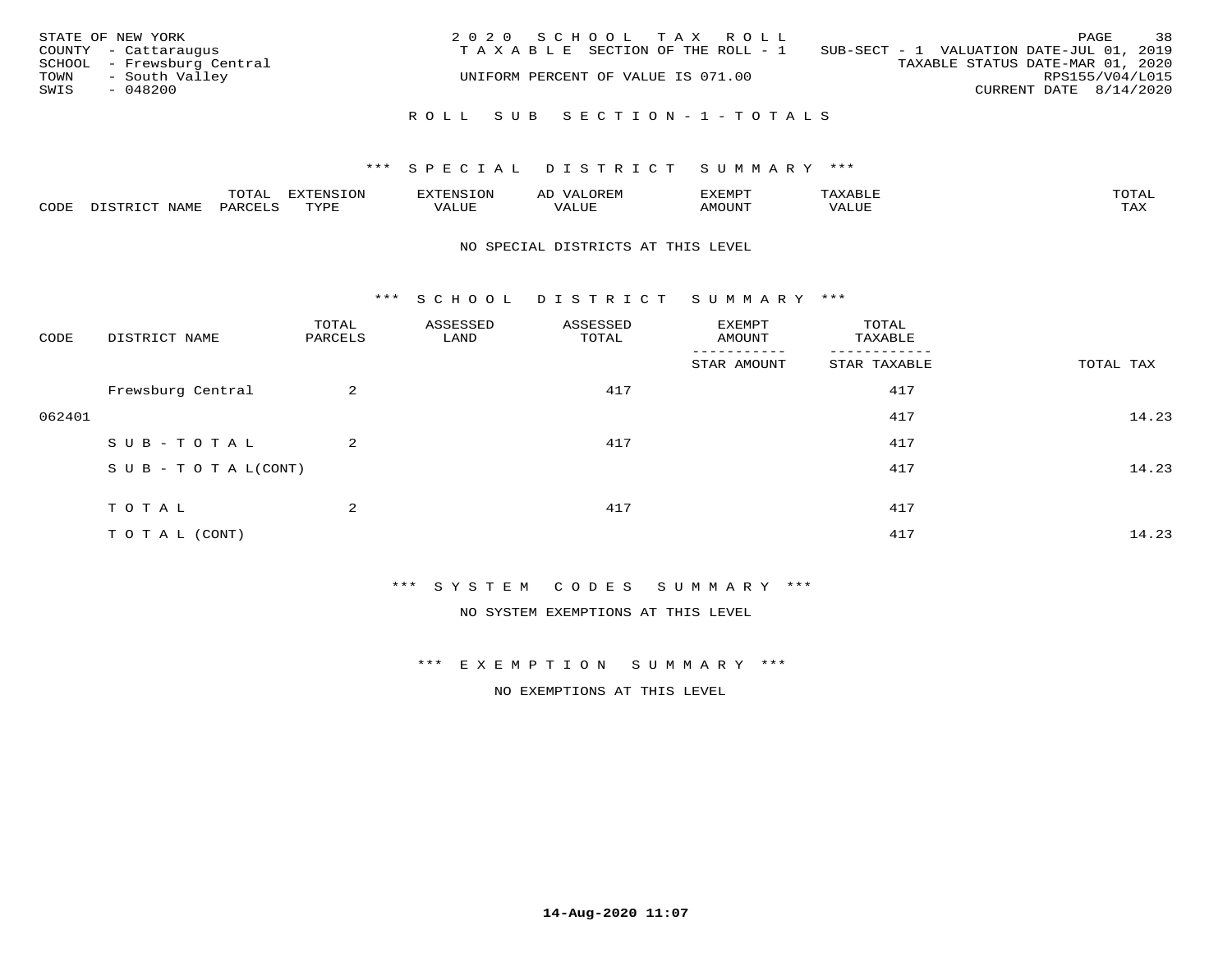|              | STATE OF NEW YORK<br>COUNTY - Cattaraugus | 2020 SCHOOL TAX ROLL<br>T A X A B L E SECTION OF THE ROLL - 1 | SUB-SECT - 1 VALUATION DATE-JUL 01, 2019 | PAGE                     | 39              |
|--------------|-------------------------------------------|---------------------------------------------------------------|------------------------------------------|--------------------------|-----------------|
|              | SCHOOL - Frewsburg Central                | UNIFORM PERCENT OF VALUE IS 071.00                            | TAXABLE STATUS DATE-MAR 01, 2020         |                          |                 |
| TOWN<br>SWIS | - South Valley<br>- 048200                |                                                               |                                          | CURRENT DATE $8/14/2020$ | RPS155/V04/L015 |
|              |                                           | ROLL SUB SECTION-1-TOTALS                                     |                                          |                          |                 |

| ROLL<br>SEC | DESCRIPTION        | TOTAL<br>PARCELS | ASSESSED<br>LAND | ASSESSED<br>TOTAL | <b>EXEMPT</b><br><b>AMOUNT</b> | TOTAL<br>TAXABLE | TOTAL<br>TAX |
|-------------|--------------------|------------------|------------------|-------------------|--------------------------------|------------------|--------------|
|             |                    |                  |                  |                   | STAR AMOUNT                    | STAR TAXABLE     |              |
|             | 2020-21 School Tax |                  |                  | 417               |                                | 417<br>417       | 14.23        |
|             | SPEC DIST TAXES    |                  |                  |                   |                                |                  |              |
|             | TAXABLE            |                  |                  |                   |                                |                  | 14.23        |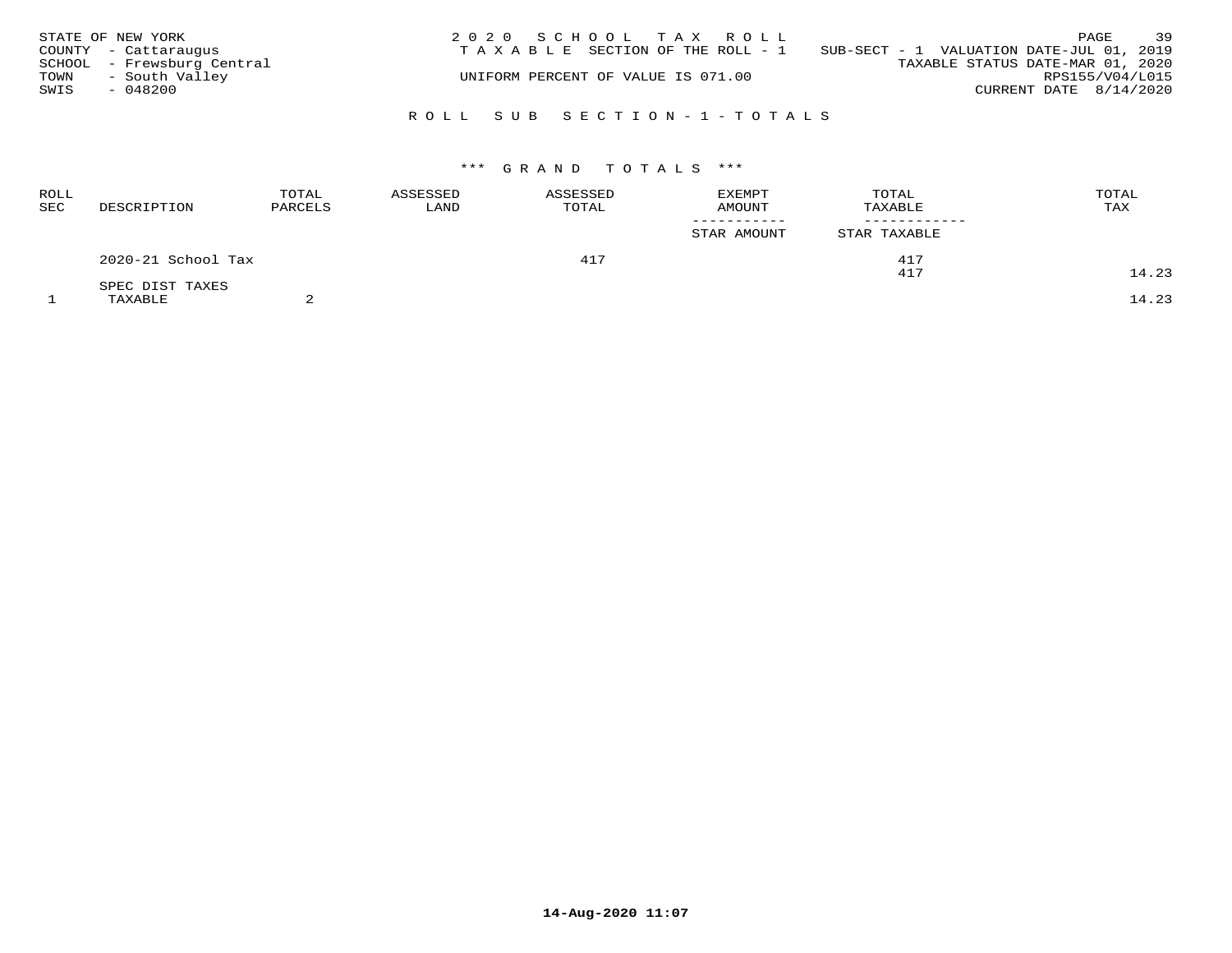| STATE OF NEW YORK<br>COUNTY - Cattaraugus<br>SCHOOL - Frewsburg Central<br>- South Valley<br>TOWN | 2020 SCHOOL TAX ROLL<br>TAXABLE SECTION OF THE ROLL - 1<br>UNIFORM PERCENT OF VALUE IS 071.00 | 40<br>PAGE<br>VALUATION DATE-JUL 01, 2019<br>TAXABLE STATUS DATE-MAR 01, 2020<br>RPS155/V04/L015 |  |  |
|---------------------------------------------------------------------------------------------------|-----------------------------------------------------------------------------------------------|--------------------------------------------------------------------------------------------------|--|--|
| SWIS<br>$-048200$                                                                                 | ROLL SECTION TOTALS                                                                           | CURRENT DATE 8/14/2020                                                                           |  |  |

|       |                  | m^m*<br>∸ ∪ ⊥ <del>⊓</del> | $T \cap N$<br>--- |                 | ىت | YFMDT   |        | $m \wedge m \wedge n$ |
|-------|------------------|----------------------------|-------------------|-----------------|----|---------|--------|-----------------------|
| JODE: | $M^{\mathsf{A}}$ |                            | $m \tau \tau n$   | $-$ - $-$ - $-$ |    | 1077777 | 1 U P. | $m \times r$<br>- ⊷∡  |

### NO SPECIAL DISTRICTS AT THIS LEVEL

\*\*\* S C H O O L D I S T R I C T S U M M A R Y \*\*\*

| CODE   | DISTRICT NAME                    | TOTAL<br>PARCELS | ASSESSED<br>LAND | ASSESSED<br>TOTAL | <b>EXEMPT</b><br>AMOUNT | TOTAL<br>TAXABLE |            |
|--------|----------------------------------|------------------|------------------|-------------------|-------------------------|------------------|------------|
|        |                                  |                  |                  |                   | STAR AMOUNT             | STAR TAXABLE     | TOTAL TAX  |
|        | Frewsburg Central                | 137              | 2133,795         | 5223,812          | 55,168                  | 5,168,644        |            |
| 062401 |                                  |                  |                  |                   | 552,900                 | 4,615,744        | 157,520.30 |
|        | SUB-TOTAL                        | 137              | 2133,795         | 5223,812          | 55,168                  | 5,168,644        |            |
|        | $S \cup B - T \cup T A L (CONT)$ |                  |                  |                   | 552,900                 | 4,615,744        | 157,520.30 |
|        | TOTAL                            | 137              | 2133,795         | 5223,812          | 55,168                  | 5,168,644        |            |
|        | T O T A L (CONT)                 |                  |                  |                   | 552,900                 | 4,615,744        | 157,520.30 |

### \*\*\* S Y S T E M C O D E S S U M M A R Y \*\*\*

### NO SYSTEM EXEMPTIONS AT THIS LEVEL

| CODE  | DESCRIPTION | TOTAL<br>PARCELS | SCHOOL  |
|-------|-------------|------------------|---------|
| 41124 | VET WAR S   |                  | 8,640   |
| 41134 | VET COM S   |                  | 21,600  |
| 41144 | VET DIS S   | 2                | 21,660  |
| 41720 | AG DIST     |                  | 3,268   |
| 41834 | ENH STAR    | 5                | 251,300 |
|       |             |                  |         |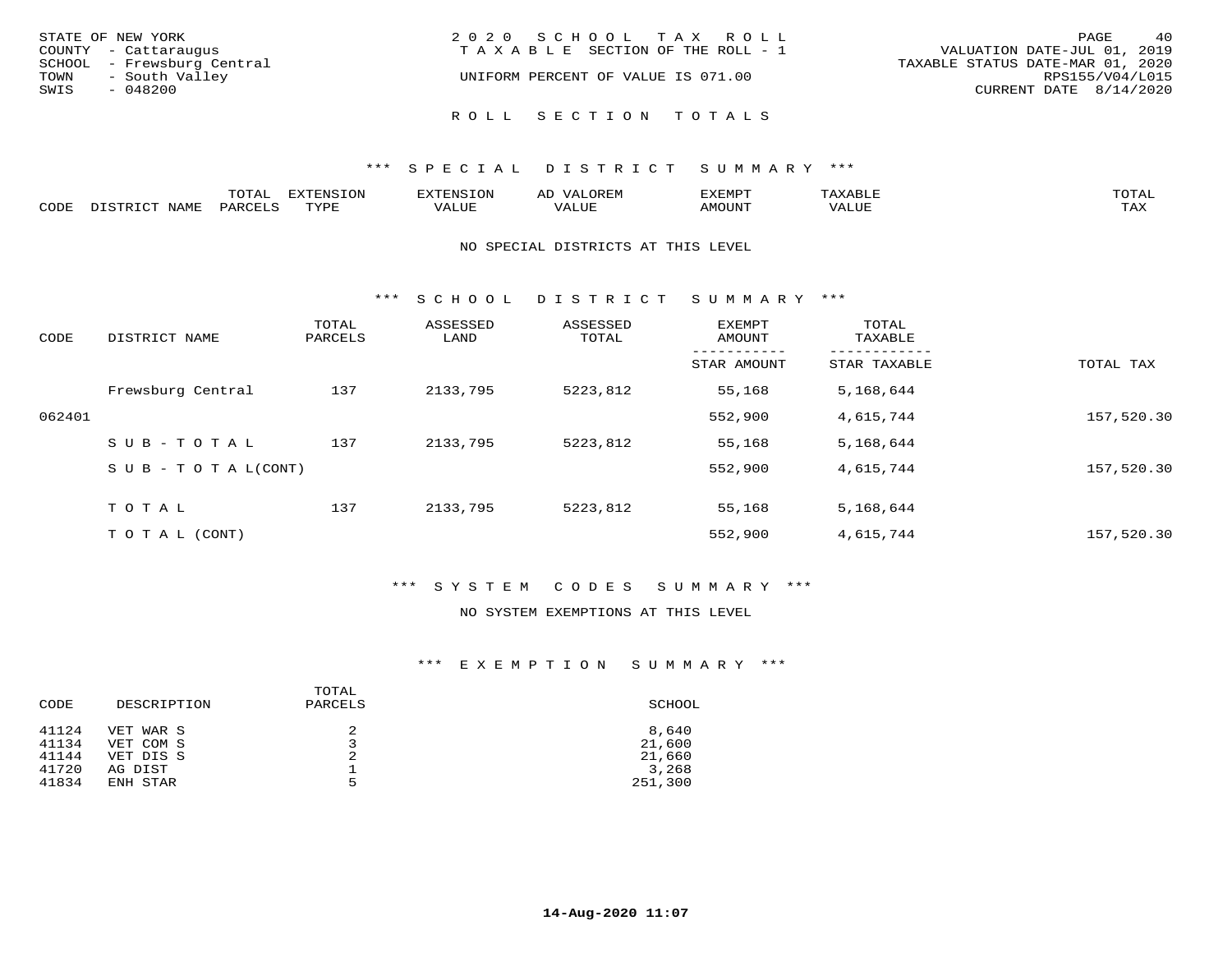| STATE OF NEW YORK<br>COUNTY - Cattaraugus   | 2020 SCHOOL TAX ROLL<br>TAXABLE SECTION OF THE ROLL - 1 | 41<br>PAGE<br>VALUATION DATE-JUL 01, 2019           |
|---------------------------------------------|---------------------------------------------------------|-----------------------------------------------------|
| SCHOOL - Frewsburg Central                  | UNIFORM PERCENT OF VALUE IS 071.00                      | TAXABLE STATUS DATE-MAR 01, 2020<br>RPS155/V04/L015 |
| - South Valley<br>TOWN<br>SWIS<br>$-048200$ |                                                         | CURRENT DATE 8/14/2020                              |
|                                             | ROLL SECTION TOTALS                                     |                                                     |

# \*\*\* E X E M P T I O N S U M M A R Y \*\*\*

| CODE  | DESCRIPTION | TOTAL<br>PARCELS | SCHOOL  |
|-------|-------------|------------------|---------|
| 41854 | BAS STAR    | 14               | 301,600 |
|       | TOTAL       | 27               | 608,068 |

| ROLL<br>SEC | DESCRIPTION                | TOTAL<br>PARCELS | ASSESSED<br>LAND | ASSESSED<br>TOTAL | <b>EXEMPT</b><br><b>AMOUNT</b> | TOTAL<br>TAXABLE       | TOTAL<br>TAX |
|-------------|----------------------------|------------------|------------------|-------------------|--------------------------------|------------------------|--------------|
|             |                            |                  |                  |                   | STAR AMOUNT                    | STAR TAXABLE           |              |
|             | 2020-21 School Tax         |                  | 2133,795         | 5223,812          | 55,168<br>552,900              | 5,168,644<br>4,615,744 | 157,520.30   |
|             | SPEC DIST TAXES<br>TAXABLE | 137              |                  |                   |                                |                        | 157,520.30   |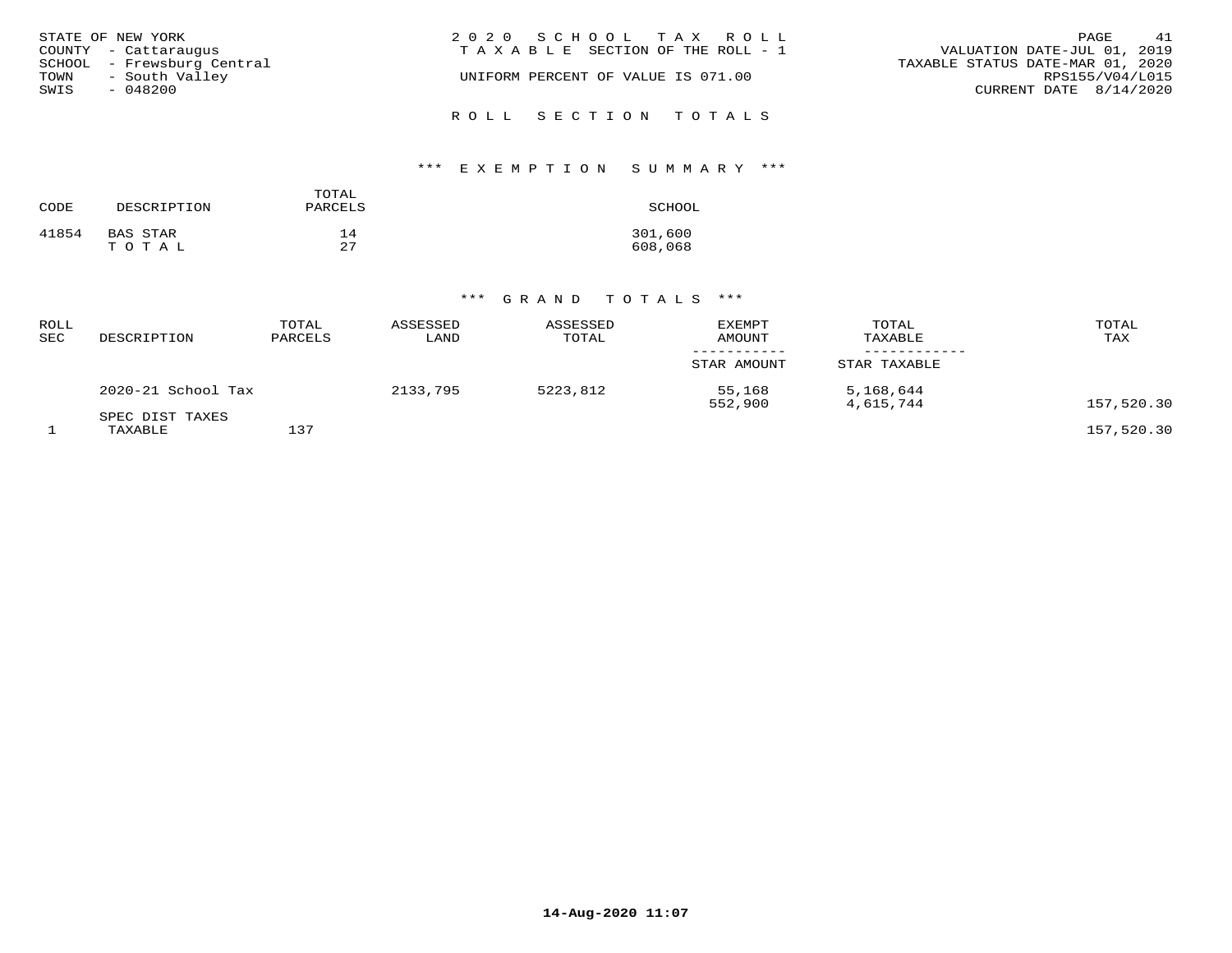| STATE OF NEW YORK<br>COUNTY - Cattaraugus<br>- Frewsburg Central<br>SCHOOL<br>TOWN<br>- South Valley<br>$-048200$<br>SWIS | 2 0 2 0                                                                             | SCHOOL<br>OWNERS NAME SEQUENCE | T A X<br>ROLL ROLL<br>SPECIAL FRANCHISE SECTION OF THE ROLL - 5<br>UNIFORM PERCENT OF VALUE IS 071.00 | VALUATION DATE-JUL 01, 2019<br>TAXABLE STATUS DATE-MAR 01, 2020 | PAGE<br>42                           |
|---------------------------------------------------------------------------------------------------------------------------|-------------------------------------------------------------------------------------|--------------------------------|-------------------------------------------------------------------------------------------------------|-----------------------------------------------------------------|--------------------------------------|
| TAX MAP PARCEL NUMBER                                                                                                     | PROPERTY LOCATION & CLASS ASSESSMENT                                                |                                |                                                                                                       |                                                                 |                                      |
| CURRENT OWNERS NAME<br>CURRENT OWNERS ADDRESS                                                                             | SCHOOL DISTRICT<br>PARCEL SIZE/GRID COORD                                           | LAND<br><b>TOTAL</b>           | TAX DESCRIPTION<br>SPECIAL DISTRICTS                                                                  | TAXABLE VALUE                                                   | TAX AMOUNT                           |
| ******************************                                                                                            | Special Franchise                                                                   |                                |                                                                                                       | ACCT 0527                                                       | BILL<br>138                          |
| 582.000-9915-825.150/288<br>Kiantone Pipeline Corp                                                                        | 868 Pipeline<br>Frewsburg Centr 062401                                              | $\Omega$                       | 2020-21 School Tax                                                                                    | 14,784                                                          | 504.53                               |
| Attn: United Refining Co Of Pa Town Of South Valley<br>Attn Real Estate Dept<br>PO Box 599                                | 0.2000 Frewsburg<br>0.01<br>ACRES                                                   | 14,784                         |                                                                                                       |                                                                 |                                      |
| Warren, PA 16365                                                                                                          | FULL MARKET VALUE                                                                   | 20,823                         |                                                                                                       |                                                                 |                                      |
|                                                                                                                           |                                                                                     |                                | TOTAL TAX $---$                                                                                       | DATE #1<br>AMT DUE                                              | $504.53**$<br>09/30/20<br>504.53     |
|                                                                                                                           |                                                                                     |                                |                                                                                                       | ********** 582.000-9915-132.350/188 ***                         |                                      |
| 582.000-9915-132.350/188                                                                                                  | Special Franchise<br>861 Elec & gas                                                 |                                | 2020-21 School Tax                                                                                    | ACCT 0529<br>48,578                                             | 139<br>BILL<br>1,657.81              |
| National Grid                                                                                                             | Frewsburg Centr 062401                                                              | $\Omega$                       |                                                                                                       |                                                                 |                                      |
| 300 Erie Blyd West<br>Syracuse, NY 13202                                                                                  | Town Of South Valley<br>0.1400 Frewsburg<br>ACRES<br>0.01                           | 48,578                         |                                                                                                       |                                                                 |                                      |
|                                                                                                                           | FULL MARKET VALUE                                                                   | 68,420                         |                                                                                                       |                                                                 |                                      |
|                                                                                                                           |                                                                                     |                                | TOTAL TAX ---                                                                                         | DATE #1<br>AMT DUE                                              | $1,657.81**$<br>09/30/20<br>1,657.81 |
|                                                                                                                           |                                                                                     |                                |                                                                                                       |                                                                 |                                      |
| 582.000-9915-629./188                                                                                                     | Special Franchise<br>866 Telephone                                                  |                                | 2020-21 School Tax                                                                                    | ACCT 0528<br>38,653                                             | BILL 140<br>1,319.10                 |
| Windstream New York Inc.<br>c/o Duff & Phelps<br>PO Box 2629<br>Addison, TX 75001                                         | Frewsburg Centr 062401<br>Town Of South Valley<br>0.1400 Frewsburg<br>0.01<br>ACRES | $\mathsf{O}$<br>38,653         |                                                                                                       |                                                                 |                                      |
|                                                                                                                           | FULL MARKET VALUE                                                                   | 54,441                         |                                                                                                       |                                                                 |                                      |
|                                                                                                                           |                                                                                     |                                | TOTAL TAX ---                                                                                         | DATE #1<br>AMT DUE                                              | $1,319.10**$<br>09/30/20<br>1,319.10 |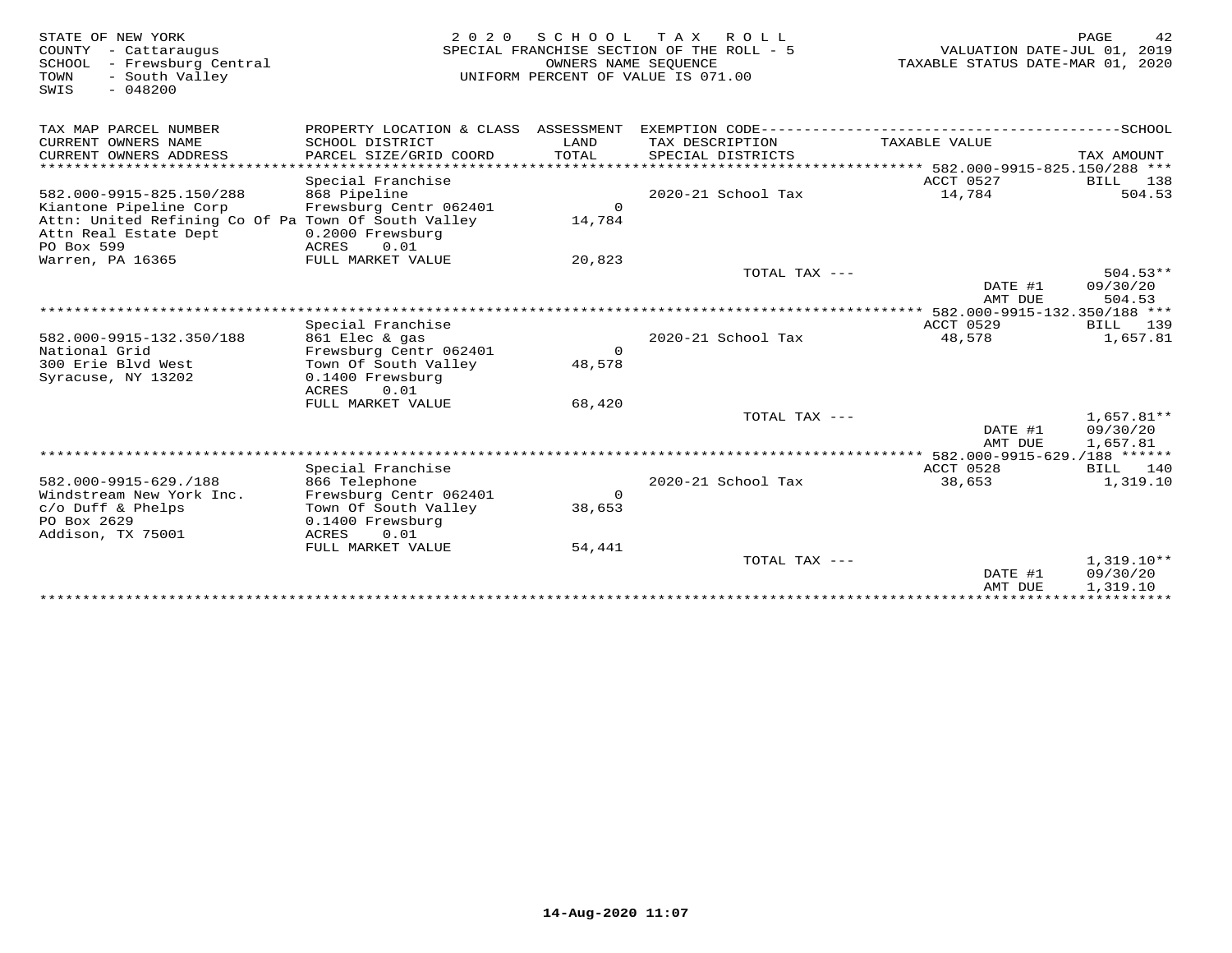| STATE OF NEW YORK<br>COUNTY - Cattaraugus<br>SCHOOL - Frewsburg Central<br>TOWN - South Valley<br>SWIS<br>- 048200 | 2020 SCHOOL TAX ROLL<br>SPECIAL FRANCHISE SECTION OF THE ROLL - 5 | 43<br>PAGE<br>VALUATION DATE-JUL 01, 2019<br>TAXABLE STATUS DATE-MAR 01, 2020<br>RPS155/V04/L015<br>CURRENT DATE 8/14/2020 |
|--------------------------------------------------------------------------------------------------------------------|-------------------------------------------------------------------|----------------------------------------------------------------------------------------------------------------------------|
|                                                                                                                    | ROLL SUB SECTION- - TOTALS                                        |                                                                                                                            |

|      |      | momn.<br>.UIAL | <b>DIZODALO TOM</b><br><b>1115</b><br>LUP | ר את דר            | ΑL<br>$\cdots$      | EXEMPT        | 'ΔΧΔ<br>AAABLE | momn. |
|------|------|----------------|-------------------------------------------|--------------------|---------------------|---------------|----------------|-------|
| CODE | NAME | 'ARC           | TVDF<br>د د د                             | <b>TTT</b><br>ALUM | <b>TTT</b><br>7ALUE | <b>TNUOMA</b> | . ALUE         | TAX   |

### NO SPECIAL DISTRICTS AT THIS LEVEL

\*\*\* S C H O O L D I S T R I C T S U M M A R Y \*\*\*

| CODE   | DISTRICT NAME                    | TOTAL<br>PARCELS | ASSESSED<br>LAND | ASSESSED<br>TOTAL | EXEMPT<br>AMOUNT | TOTAL<br>TAXABLE |           |
|--------|----------------------------------|------------------|------------------|-------------------|------------------|------------------|-----------|
|        |                                  |                  |                  |                   | STAR AMOUNT      | STAR TAXABLE     | TOTAL TAX |
|        | Frewsburg Central                | 3                |                  | 102,015           |                  | 102,015          |           |
| 062401 |                                  |                  |                  |                   |                  | 102,015          | 3,481.44  |
|        | SUB-TOTAL                        | 3                |                  | 102,015           |                  | 102,015          |           |
|        | $S \cup B - T \cup T A L (CONT)$ |                  |                  |                   |                  | 102,015          | 3,481.44  |
|        | TOTAL                            | 3                |                  | 102,015           |                  | 102,015          |           |
|        |                                  |                  |                  |                   |                  |                  |           |
|        | T O T A L (CONT)                 |                  |                  |                   |                  | 102,015          | 3,481.44  |

### \*\*\* S Y S T E M C O D E S S U M M A R Y \*\*\*

NO SYSTEM EXEMPTIONS AT THIS LEVEL

\*\*\* E X E M P T I O N S U M M A R Y \*\*\*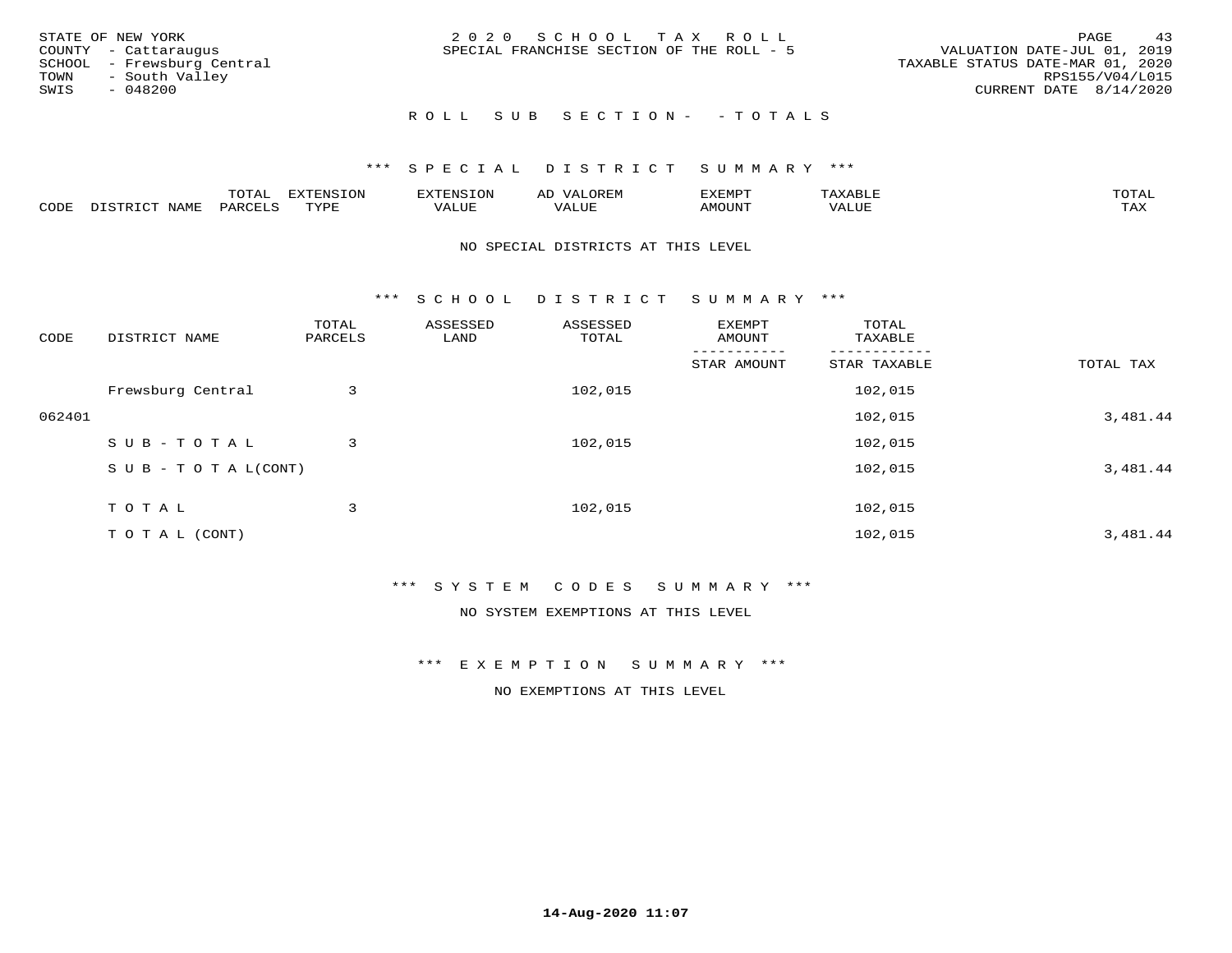| STATE OF NEW YORK                                  | 2020 SCHOOL TAX ROLL<br>SPECIAL FRANCHISE SECTION OF THE ROLL - 5 | 44<br>PAGE<br>VALUATION DATE-JUL 01, 2019 |
|----------------------------------------------------|-------------------------------------------------------------------|-------------------------------------------|
| COUNTY - Cattaraugus<br>SCHOOL - Frewsburg Central |                                                                   | TAXABLE STATUS DATE-MAR 01, 2020          |
| - South Valley<br>TOWN                             |                                                                   | RPS155/V04/L015                           |
| SWIS<br>$-048200$                                  |                                                                   | CURRENT DATE $8/14/2020$                  |
|                                                    |                                                                   |                                           |

# ROLL SUB SECTION- - TOTALS

# \*\*\* G R A N D T O T A L S \*\*\*

| ROLL<br>SEC | DESCRIPTION        | TOTAL<br>PARCELS | ASSESSED<br>LAND | ASSESSED<br>TOTAL | <b>EXEMPT</b><br>AMOUNT | TOTAL<br>TAXABLE | TOTAL<br>TAX |
|-------------|--------------------|------------------|------------------|-------------------|-------------------------|------------------|--------------|
|             |                    |                  |                  |                   | STAR AMOUNT             | STAR TAXABLE     |              |
|             | 2020-21 School Tax |                  |                  | 102,015           |                         | 102,015          |              |
|             | SPEC DIST TAXES    |                  |                  |                   |                         | 102,015          | 3,481.44     |

5 SPECIAL FRANCHISE 3 3,481.44

**14-Aug-2020 11:07**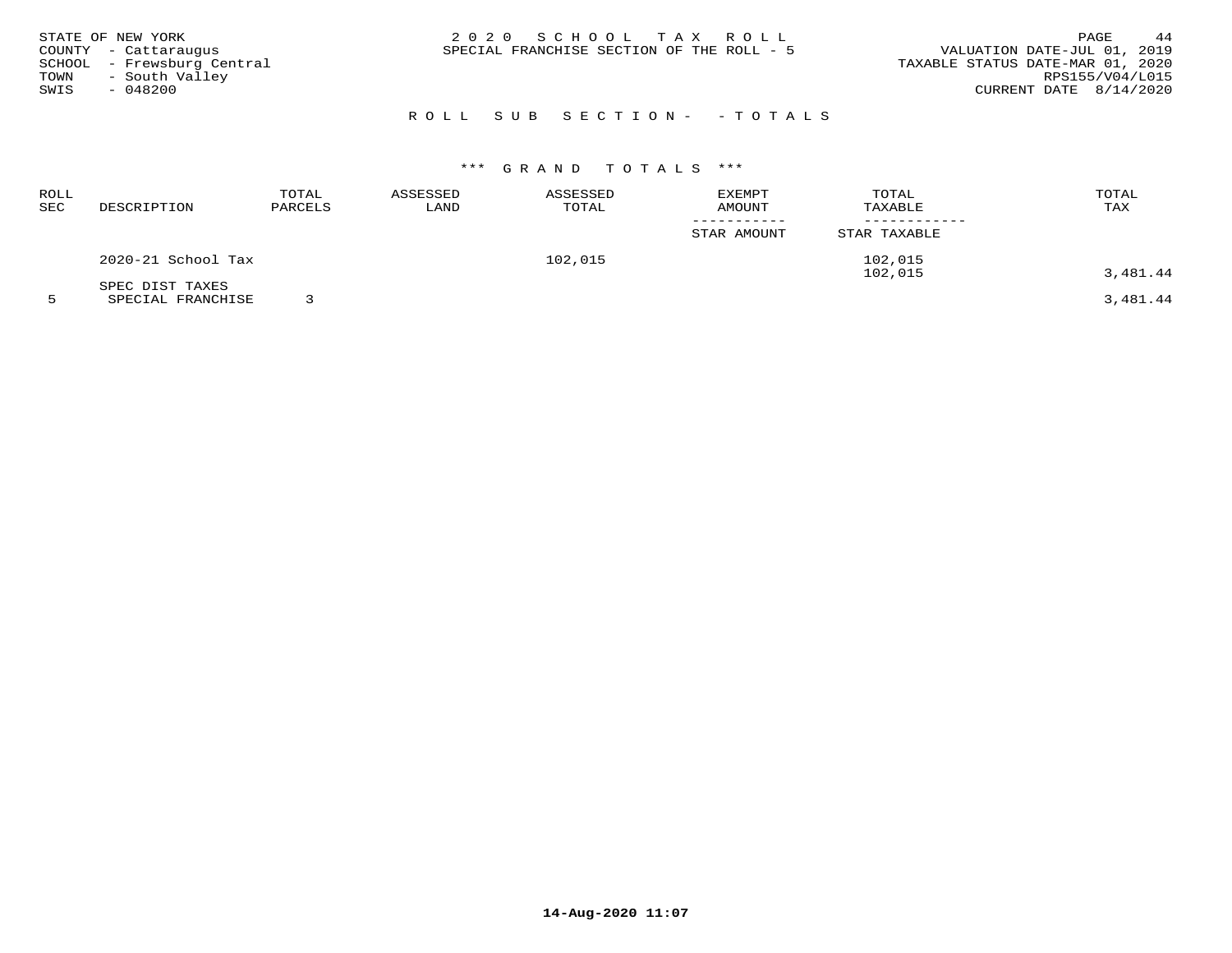|      | STATE OF NEW YORK          | 2020 SCHOOL TAX ROLL                                                     | PAGE            | 4.5 |
|------|----------------------------|--------------------------------------------------------------------------|-----------------|-----|
|      | COUNTY - Cattaraugus       | VALUATION DATE-JUL 01, 2019<br>SPECIAL FRANCHISE SECTION OF THE ROLL - 5 |                 |     |
|      | SCHOOL - Frewsburg Central | TAXABLE STATUS DATE-MAR 01, 2020                                         |                 |     |
| TOWN | - South Valley             |                                                                          | RPS155/V04/L015 |     |
| SWIS | - 048200                   | CURRENT DATE 8/14/2020                                                   |                 |     |
|      |                            |                                                                          |                 |     |

## ROLL SECTION TOTALS

### \*\*\* S P E C I A L D I S T R I C T S U M M A R Y \*\*\*

|      |                                              | mom n<br>L∪IAL   | <b>DIZPOIATO TOMT</b><br>LUN | -----------<br>י ו יו   | AD<br>URLIV  | $\ldots$<br>″ –<br>. ۱٬۱۳۰٬۰۰۰ | max                  | $m \wedge m \wedge n$ |
|------|----------------------------------------------|------------------|------------------------------|-------------------------|--------------|--------------------------------|----------------------|-----------------------|
| CODE | $ -$<br><b>NAM<sup>T</sup></b><br>- 12 - 14⊔ | PAR <sub>U</sub> | TVDF                         | $- - - -$<br>$A \cup P$ | ----<br>ALUF | IMOUNT                         | $   -$<br>$\sqrt{A}$ | $m \times r$<br>- −-  |

### NO SPECIAL DISTRICTS AT THIS LEVEL

\*\*\* S C H O O L D I S T R I C T S U M M A R Y \*\*\*

| CODE   | DISTRICT NAME                    | TOTAL<br>PARCELS | ASSESSED<br>LAND | ASSESSED<br>TOTAL | EXEMPT<br>AMOUNT | TOTAL<br>TAXABLE |           |
|--------|----------------------------------|------------------|------------------|-------------------|------------------|------------------|-----------|
|        |                                  |                  |                  |                   | STAR AMOUNT      | STAR TAXABLE     | TOTAL TAX |
|        | Frewsburg Central                | 3                |                  | 102,015           |                  | 102,015          |           |
| 062401 |                                  |                  |                  |                   |                  | 102,015          | 3,481.44  |
|        | SUB-TOTAL                        | 3                |                  | 102,015           |                  | 102,015          |           |
|        | $S \cup B - T \cup T A L (CONT)$ |                  |                  |                   |                  | 102,015          | 3,481.44  |
|        | TOTAL                            | 3                |                  | 102,015           |                  | 102,015          |           |
|        | T O T A L (CONT)                 |                  |                  |                   |                  | 102,015          | 3,481.44  |

### \*\*\* S Y S T E M C O D E S S U M M A R Y \*\*\*

NO SYSTEM EXEMPTIONS AT THIS LEVEL

\*\*\* E X E M P T I O N S U M M A R Y \*\*\*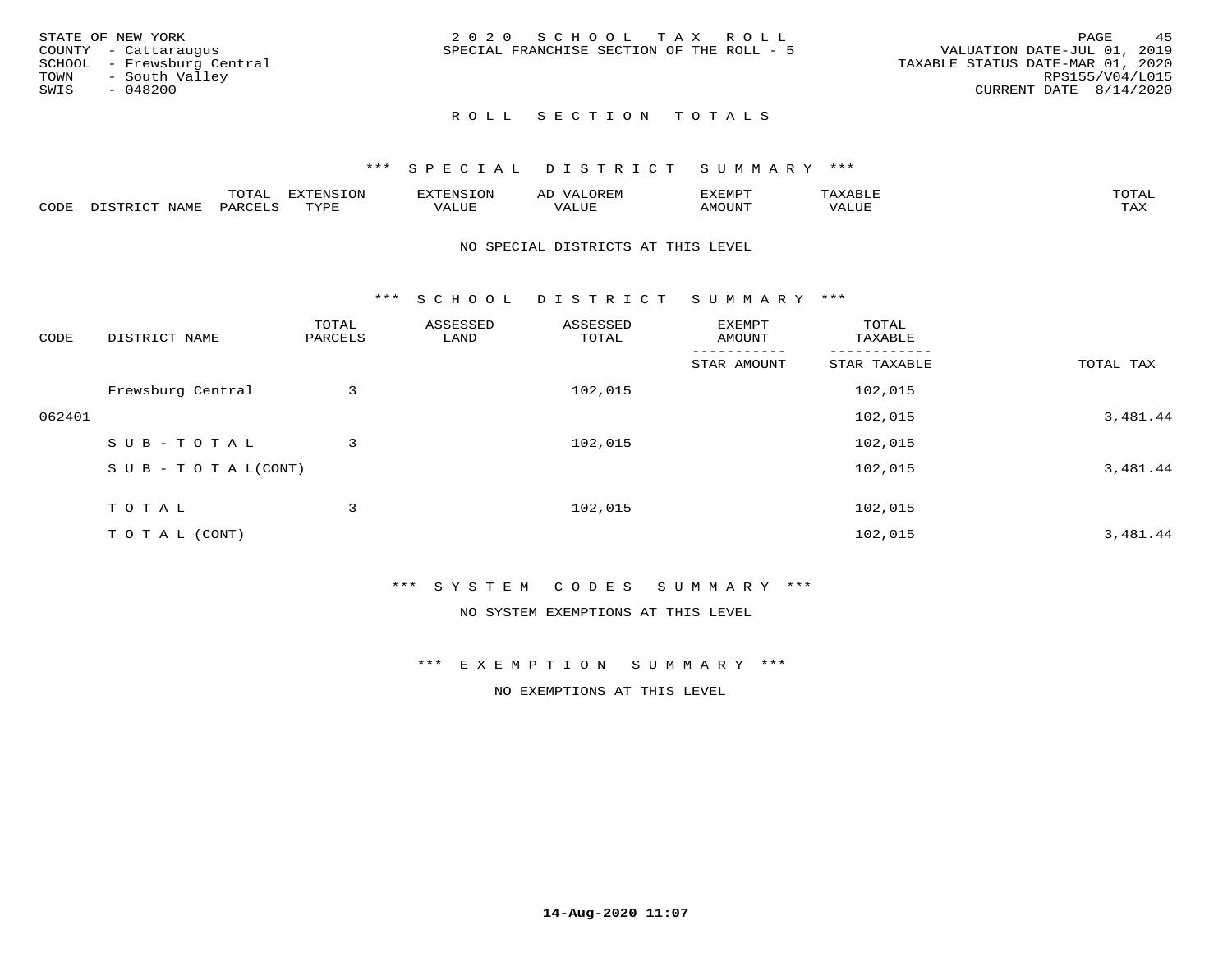| STATE OF NEW YORK<br>COUNTY - Cattaraugus<br>SCHOOL - Frewsburg Central<br>- South Valley<br>TOWN<br>$-048200$<br>SWIS | 2020 SCHOOL TAX ROLL<br>SPECIAL FRANCHISE SECTION OF THE ROLL - 5 | 46<br>PAGE<br>VALUATION DATE-JUL 01, 2019<br>TAXABLE STATUS DATE-MAR 01, 2020<br>RPS155/V04/L015<br>CURRENT DATE 8/14/2020 |
|------------------------------------------------------------------------------------------------------------------------|-------------------------------------------------------------------|----------------------------------------------------------------------------------------------------------------------------|
|                                                                                                                        |                                                                   |                                                                                                                            |

# ROLL SECTION TOTALS

# \*\*\* G R A N D T O T A L S \*\*\*

| ROLL<br>SEC | DESCRIPTION        | TOTAL<br>PARCELS | ASSESSED<br>LAND | ASSESSED<br>TOTAL | <b>EXEMPT</b><br>AMOUNT | TOTAL<br>TAXABLE | TOTAL<br>TAX |
|-------------|--------------------|------------------|------------------|-------------------|-------------------------|------------------|--------------|
|             |                    |                  |                  |                   | STAR AMOUNT             | STAR TAXABLE     |              |
|             | 2020-21 School Tax |                  |                  | 102,015           |                         | 102,015          |              |
|             | SPEC DIST TAXES    |                  |                  |                   |                         | 102,015          | 3,481.44     |

5 SPECIAL FRANCHISE 3 3,481.44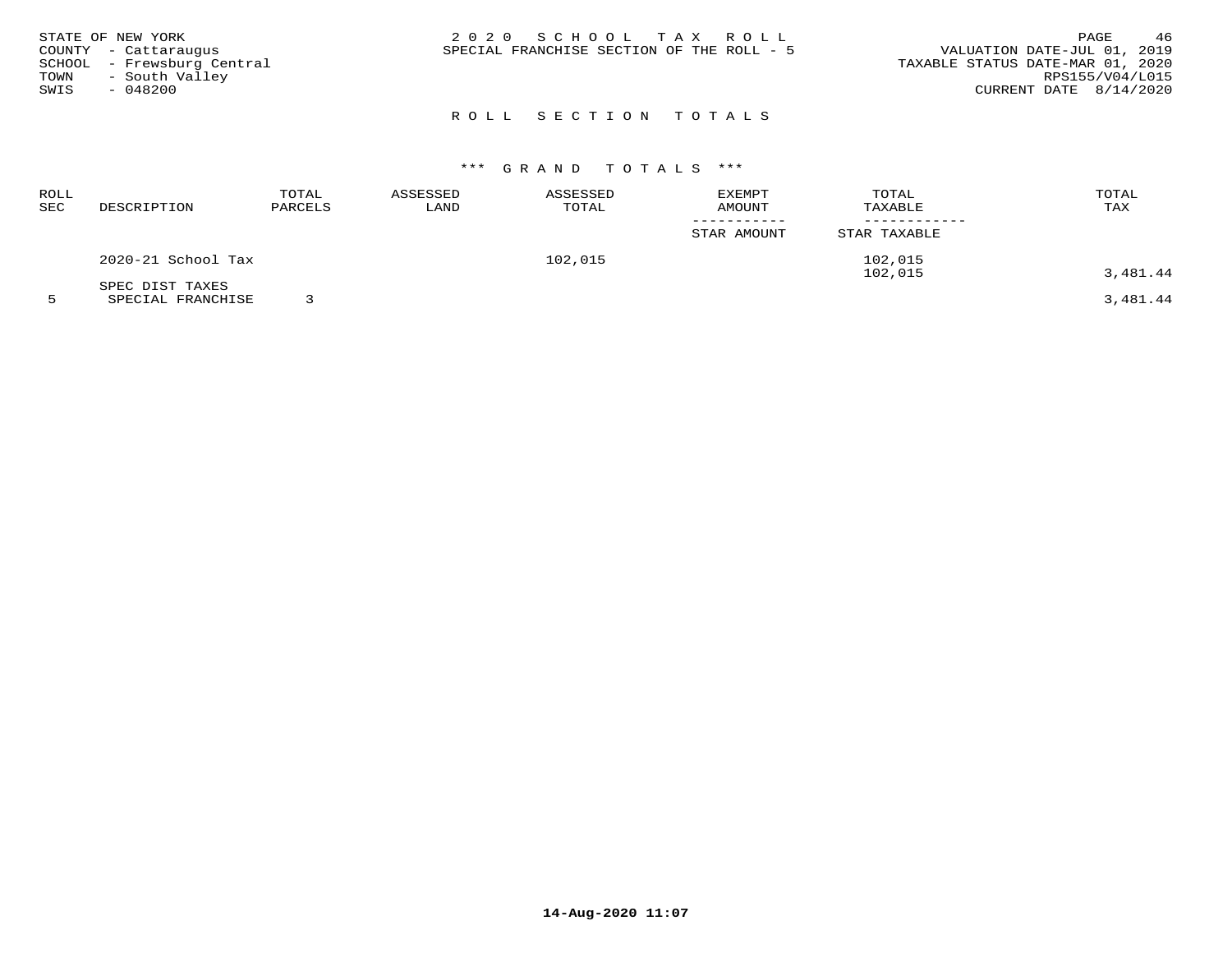| STATE OF NEW YORK<br>COUNTY - Cattaraugus<br>SCHOOL - Frewsburg Central<br>- South Valley<br>TOWN<br>$-048200$<br>SWIS                                      | 2 0 2 0                                                                                        | S C H O O L              | TAX ROLL<br>UTILITY & R.R. SECTION OF THE ROLL - 6<br>OWNERS NAME SEQUENCE<br>UNIFORM PERCENT OF VALUE IS 071.00 | VALUATION DATE-JUL 01, 2019<br>TAXABLE STATUS DATE-MAR 01, 2020 | PAGE<br>47                           |
|-------------------------------------------------------------------------------------------------------------------------------------------------------------|------------------------------------------------------------------------------------------------|--------------------------|------------------------------------------------------------------------------------------------------------------|-----------------------------------------------------------------|--------------------------------------|
| TAX MAP PARCEL NUMBER<br>CURRENT OWNERS NAME                                                                                                                | PROPERTY LOCATION & CLASS<br>SCHOOL DISTRICT                                                   | ASSESSMENT<br>LAND       | TAX DESCRIPTION                                                                                                  | TAXABLE VALUE                                                   |                                      |
| CURRENT OWNERS ADDRESS<br>**********************                                                                                                            | PARCEL SIZE/GRID COORD<br>*************************                                            | TOTAL<br>*********       | SPECIAL DISTRICTS                                                                                                |                                                                 | TAX AMOUNT                           |
|                                                                                                                                                             | Outside Plant                                                                                  |                          | ********************************** 682.000-9915-825.150/288 ***                                                  | ACCT 0530                                                       | BILL<br>141                          |
| 682.000-9915-825.150/288<br>Kiantone Pipeline Corp<br>Attn: United Refining Co Of Pa Loc #888888<br>Attn Real Estate Dept<br>PO Box 599<br>Warren, PA 16365 | 883 Gas Trans Impr<br>Frewsburg Centr 062401<br>0.2000 Frewsburg<br>Gas Trans<br>0.01<br>ACRES | $\circ$<br>62,667        | 2020-21 School Tax                                                                                               | 62,667                                                          | 2,138.62                             |
|                                                                                                                                                             | FULL MARKET VALUE                                                                              | 88,263                   |                                                                                                                  |                                                                 |                                      |
|                                                                                                                                                             |                                                                                                |                          | TOTAL TAX ---                                                                                                    | DATE #1<br>AMT DUE                                              | $2,138.62**$<br>09/30/20<br>2,138.62 |
|                                                                                                                                                             | Outside Plant                                                                                  |                          | ***********                                                                                                      | *** 682.000-9915-132.350/188 ***<br>ACCT 0534                   | BILL 142                             |
| 682.000-9915-132.350/188<br>National Grid Power Corp.<br>300 Erie Blvd West                                                                                 | 884 Elec Dist Out<br>Frewsburg Centr 062401<br>Loc #888888                                     | $\overline{0}$<br>65,617 | 2020-21 School Tax                                                                                               | 65,617                                                          | 2,239.29                             |
| Syracuse, NY 13202                                                                                                                                          | 0.0674 Frewsburg<br>Elec Dist<br>ACRES<br>0.01                                                 |                          |                                                                                                                  |                                                                 |                                      |
|                                                                                                                                                             | FULL MARKET VALUE                                                                              | 92,418                   |                                                                                                                  |                                                                 |                                      |
|                                                                                                                                                             |                                                                                                |                          | TOTAL TAX ---                                                                                                    | DATE #1<br>AMT DUE                                              | $2,239.29**$<br>09/30/20<br>2,239.29 |
|                                                                                                                                                             |                                                                                                |                          |                                                                                                                  |                                                                 |                                      |
| 682.000-9913-131.600/188<br>Nys Electric & Gas Corp                                                                                                         | Outside Plant<br>884 Elec Dist Out<br>Frewsburg Centr 062401                                   | $\Omega$                 | 2020-21 School Tax                                                                                               | ACCT 0449<br>1,200                                              | BILL 143<br>40.95                    |
| Avangrid Mgmt. Co. - Local Tax Loc #888888<br>One City Center, 5th Floor<br>Portland, ME 04101                                                              | 1.0000 Randolph<br>Elec Dist                                                                   | 1,200                    |                                                                                                                  |                                                                 |                                      |
|                                                                                                                                                             | ACRES<br>0.01                                                                                  |                          |                                                                                                                  |                                                                 |                                      |
|                                                                                                                                                             | FULL MARKET VALUE                                                                              | 1,690                    | TOTAL TAX ---                                                                                                    |                                                                 | $40.95**$                            |
|                                                                                                                                                             |                                                                                                |                          |                                                                                                                  | DATE #1<br>AMT DUE                                              | 09/30/20<br>40.95                    |
|                                                                                                                                                             |                                                                                                |                          |                                                                                                                  | *********** 682.000-9915-629./188 ******                        |                                      |
| 682.000-9915-629./188                                                                                                                                       | Outside Plant<br>836 Telecom. eq.                                                              |                          | 2020-21 School Tax                                                                                               | ACCT 0532<br>3,470                                              | BILL 144<br>118.42                   |
| Windstream New York Inc.                                                                                                                                    | Frewsburg Centr 062401                                                                         | $\Omega$                 |                                                                                                                  |                                                                 |                                      |
| $c/O$ Duff & Phelps                                                                                                                                         | Loc #888888                                                                                    | 3,470                    |                                                                                                                  |                                                                 |                                      |
| PO Box 2629<br>Addison, TX 75001                                                                                                                            | 0.1292 Frewsburg<br>Poles, Wire, Cable, Etc<br><b>ACRES</b><br>0.01                            |                          |                                                                                                                  |                                                                 |                                      |
|                                                                                                                                                             | FULL MARKET VALUE                                                                              | 4,887                    |                                                                                                                  |                                                                 |                                      |
|                                                                                                                                                             |                                                                                                |                          | TOTAL TAX ---                                                                                                    | DATE #1<br>AMT DUE                                              | $118.42**$<br>09/30/20<br>118.42     |
|                                                                                                                                                             |                                                                                                |                          |                                                                                                                  |                                                                 | * * * * * * * *                      |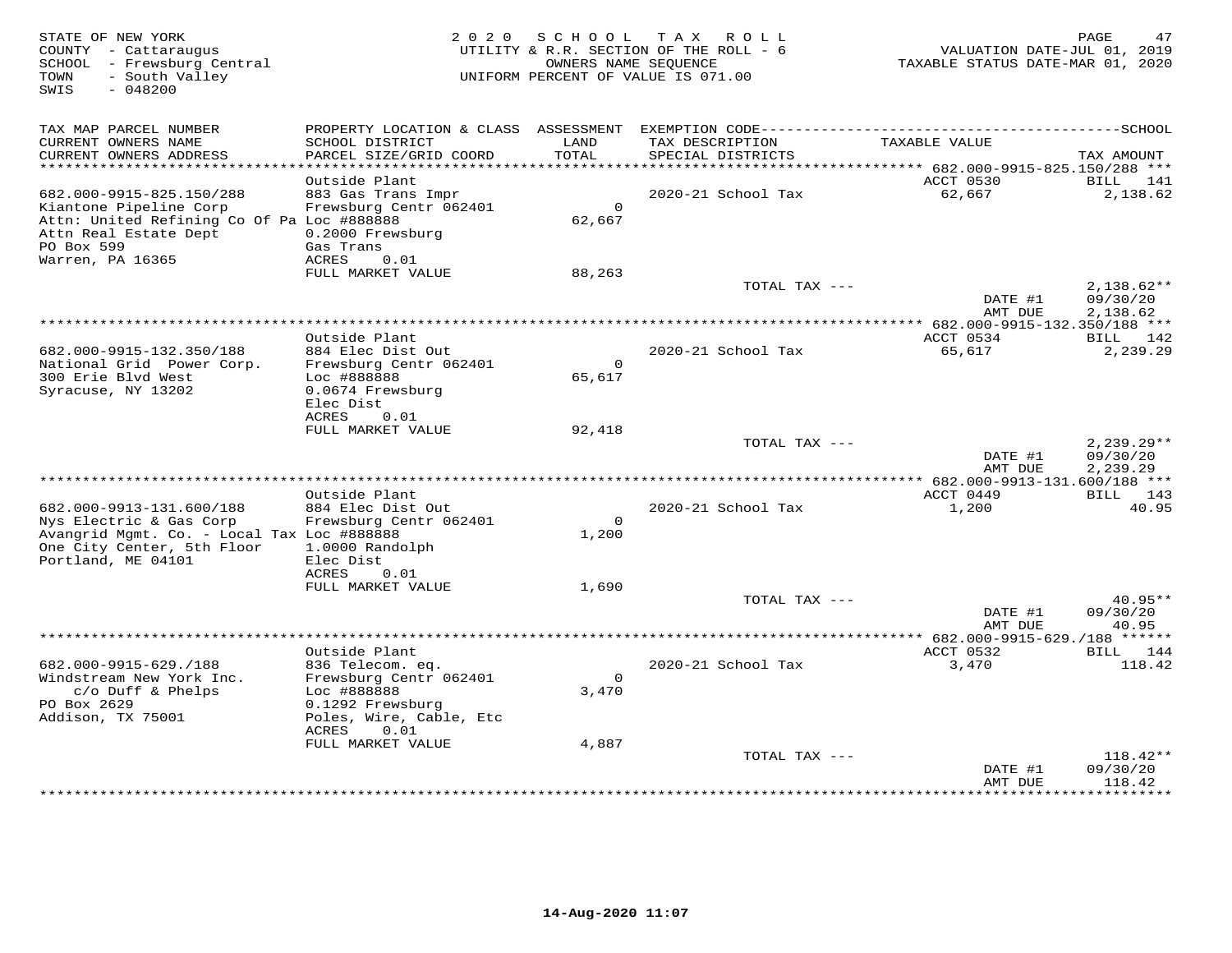| STATE OF NEW YORK<br>COUNTY - Cattaraugus<br>TOWN - South Valley<br>SWIS | SCHOOL - Frewsburg Central<br>- 048200 | 2020 SCHOOL TAX ROLL<br>UTILITY & R.R. SECTION OF THE ROLL - 6 |                            | VALUATION DATE-JUL 01, 2019<br>TAXABLE STATUS DATE-MAR 01, 2020<br>CURRENT DATE 8/14/2020 | PAGE<br>RPS155/V04/L015 | 48 |
|--------------------------------------------------------------------------|----------------------------------------|----------------------------------------------------------------|----------------------------|-------------------------------------------------------------------------------------------|-------------------------|----|
|                                                                          |                                        |                                                                | ROLL SUB SECTION- - TOTALS |                                                                                           |                         |    |

|                  |              | $m \wedge m$ |      | FNT C                                   | AL                         | <u>'</u> XEMPT |       | $m \wedge m \wedge n$ |
|------------------|--------------|--------------|------|-----------------------------------------|----------------------------|----------------|-------|-----------------------|
| C <sub>CDI</sub> | $ -$<br>NAME | PARO         | TVDF | ,, , ,, <del>,</del><br>▵<br>۳۰ تابلد ک | , <del>,</del> , , , , , , | $\cdots$       | VALUE | $m \times r$<br>- −-  |

### NO SPECIAL DISTRICTS AT THIS LEVEL

\*\*\* S C H O O L D I S T R I C T S U M M A R Y \*\*\*

| CODE   | DISTRICT NAME                    | TOTAL<br>PARCELS | ASSESSED<br>LAND | ASSESSED<br>TOTAL | EXEMPT<br>AMOUNT | TOTAL<br>TAXABLE |           |
|--------|----------------------------------|------------------|------------------|-------------------|------------------|------------------|-----------|
|        |                                  |                  |                  |                   | STAR AMOUNT      | STAR TAXABLE     | TOTAL TAX |
|        | Frewsburg Central                | 4                |                  | 132,954           |                  | 132,954          |           |
| 062401 |                                  |                  |                  |                   |                  | 132,954          | 4,537.28  |
|        | SUB-TOTAL                        | 4                |                  | 132,954           |                  | 132,954          |           |
|        | $S \cup B - T \cup T A L (CONT)$ |                  |                  |                   |                  | 132,954          | 4,537.28  |
|        | TOTAL                            | 4                |                  | 132,954           |                  | 132,954          |           |
|        | T O T A L (CONT)                 |                  |                  |                   |                  | 132,954          | 4,537.28  |

### \*\*\* S Y S T E M C O D E S S U M M A R Y \*\*\*

NO SYSTEM EXEMPTIONS AT THIS LEVEL

\*\*\* E X E M P T I O N S U M M A R Y \*\*\*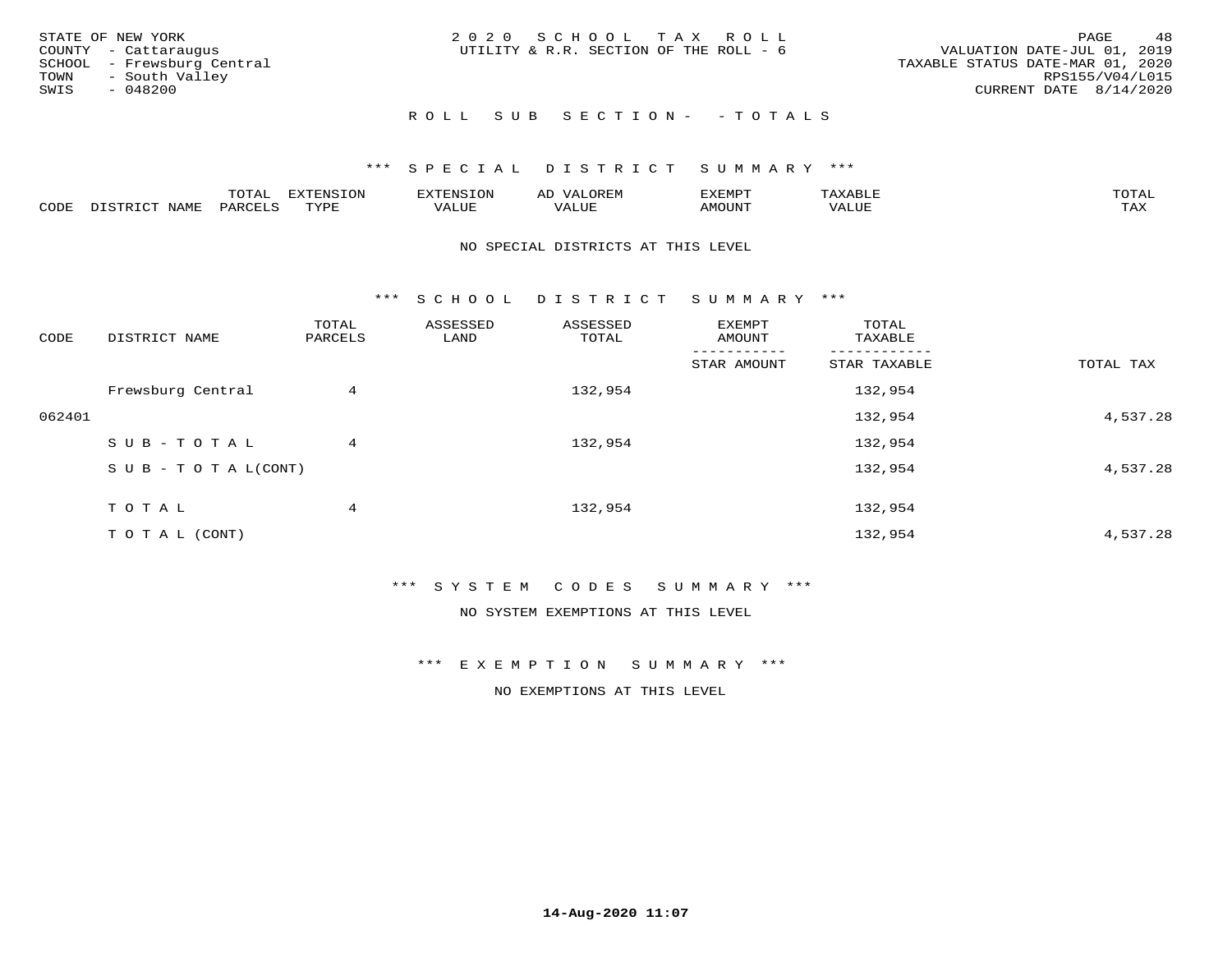| STATE OF NEW YORK<br>COUNTY - Cattaraugus<br>SCHOOL - Frewsburg Central<br>- South Valley<br>TOWN<br>SWIS<br>$-048200$ | 2020 SCHOOL TAX ROLL<br>UTILITY & R.R. SECTION OF THE ROLL - 6 | 49<br>PAGE<br>VALUATION DATE-JUL 01, 2019<br>TAXABLE STATUS DATE-MAR 01, 2020<br>RPS155/V04/L015<br>CURRENT DATE $8/14/2020$ |
|------------------------------------------------------------------------------------------------------------------------|----------------------------------------------------------------|------------------------------------------------------------------------------------------------------------------------------|
|                                                                                                                        | ROLL SUB SECTION- - TOTALS                                     |                                                                                                                              |

| ROLL<br>SEC | DESCRIPTION        | TOTAL<br>PARCELS | ASSESSED<br>LAND | ASSESSED<br>TOTAL | <b>EXEMPT</b><br><b>AMOUNT</b> | TOTAL<br>TAXABLE   | TOTAL<br>TAX |
|-------------|--------------------|------------------|------------------|-------------------|--------------------------------|--------------------|--------------|
|             |                    |                  |                  |                   | STAR AMOUNT                    | STAR TAXABLE       |              |
|             | 2020-21 School Tax |                  |                  | 132,954           |                                | 132,954<br>132,954 | 4,537.28     |
|             | SPEC DIST TAXES    |                  |                  |                   |                                |                    |              |
|             | UTILITIES & N.C.   |                  |                  |                   |                                |                    | 4,537.28     |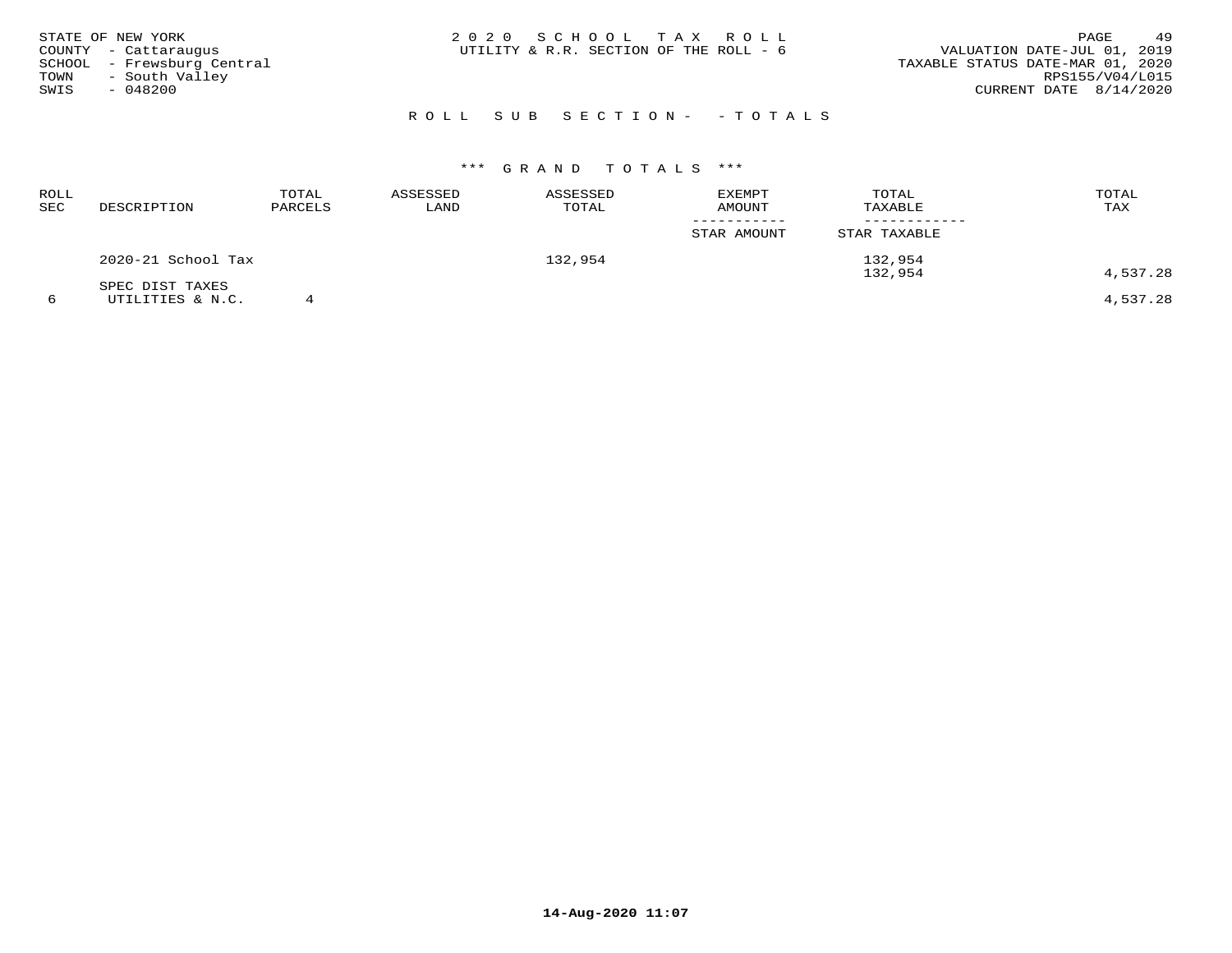| STATE OF NEW YORK<br>COUNTY - Cattaraugus<br>SCHOOL - Frewsburg Central<br>TOWN - South Valley<br>SWIS<br>- 048200 | 2020 SCHOOL TAX ROLL<br>UTILITY & R.R. SECTION OF THE ROLL - 6 | 50<br>PAGE<br>VALUATION DATE-JUL 01, 2019<br>TAXABLE STATUS DATE-MAR 01, 2020<br>RPS155/V04/L015<br>CURRENT DATE 8/14/2020 |
|--------------------------------------------------------------------------------------------------------------------|----------------------------------------------------------------|----------------------------------------------------------------------------------------------------------------------------|
|                                                                                                                    | ROLL SECTION TOTALS                                            |                                                                                                                            |

|      |             | ----           | : IN S | F.N.S         | ₩     | רסMד¥י |                       | momn |
|------|-------------|----------------|--------|---------------|-------|--------|-----------------------|------|
| CODE | <b>NAMP</b> | דהה מ<br>$H$ K | TVDF   | - ---<br>ALUE | 7ALUE | \MOUNT | TITT.<br>7 A.L<br>⊐∪r | TAX  |

### NO SPECIAL DISTRICTS AT THIS LEVEL

\*\*\* S C H O O L D I S T R I C T S U M M A R Y \*\*\*

| CODE   | DISTRICT NAME                    | TOTAL<br>PARCELS | ASSESSED<br>LAND | ASSESSED<br>TOTAL | EXEMPT<br>AMOUNT | TOTAL<br>TAXABLE |           |
|--------|----------------------------------|------------------|------------------|-------------------|------------------|------------------|-----------|
|        |                                  |                  |                  |                   | STAR AMOUNT      | STAR TAXABLE     | TOTAL TAX |
|        | Frewsburg Central                | 4                |                  | 132,954           |                  | 132,954          |           |
| 062401 |                                  |                  |                  |                   |                  | 132,954          | 4,537.28  |
|        | SUB-TOTAL                        | 4                |                  | 132,954           |                  | 132,954          |           |
|        | $S \cup B - T \cup T A L (CONT)$ |                  |                  |                   |                  | 132,954          | 4,537.28  |
|        | TOTAL                            | 4                |                  | 132,954           |                  | 132,954          |           |
|        | T O T A L (CONT)                 |                  |                  |                   |                  | 132,954          | 4,537.28  |

\*\*\* S Y S T E M C O D E S S U M M A R Y \*\*\*

NO SYSTEM EXEMPTIONS AT THIS LEVEL

\*\*\* E X E M P T I O N S U M M A R Y \*\*\*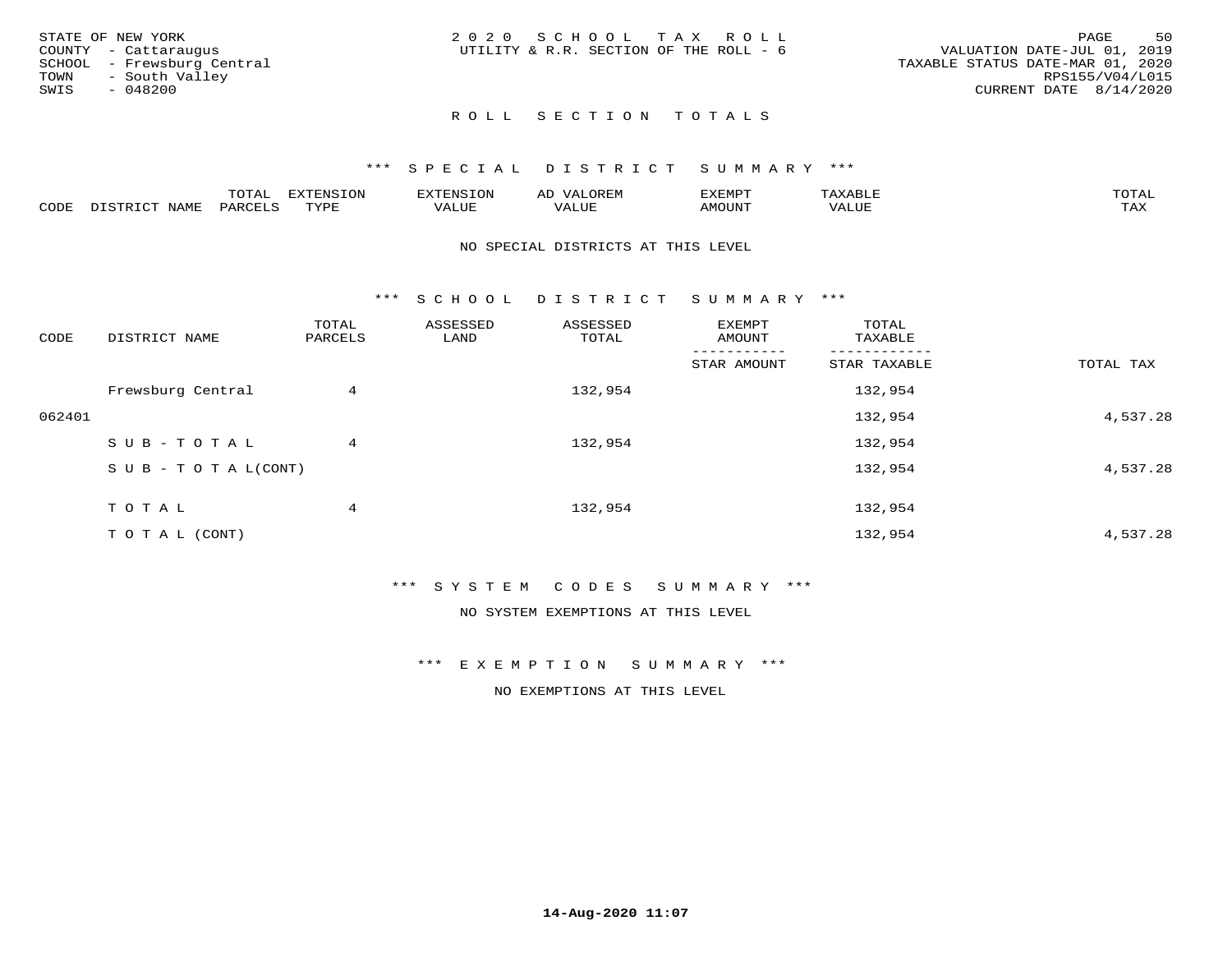| STATE OF NEW YORK<br>COUNTY - Cattaraugus<br>SCHOOL - Frewsburg Central<br>TOWN<br>- South Valley<br>SWIS<br>- 048200 | 2020 SCHOOL TAX ROLL<br>UTILITY & R.R. SECTION OF THE ROLL - 6 | 51<br>PAGE<br>VALUATION DATE-JUL 01, 2019<br>TAXABLE STATUS DATE-MAR 01, 2020<br>RPS155/V04/L015<br>CURRENT DATE 8/14/2020 |
|-----------------------------------------------------------------------------------------------------------------------|----------------------------------------------------------------|----------------------------------------------------------------------------------------------------------------------------|
|                                                                                                                       | ROLL SECTION TOTALS                                            |                                                                                                                            |

### ROLL TOTAL ASSESSED ASSESSED EXEMPT TOTAL TOTALTAX SEC DESCRIPTION PARCELS LAND TOTAL AMOUNT TAXABLE TAX ----------- ------------STAR AMOUNT STAR TAXABLE 2020-21 School Tax 132,954 132,954132,954  $132,954$   $4$  ,  $537$  .  $28$ SPEC DIST TAXES

6 UTILITIES & N.C. 4 4,537.28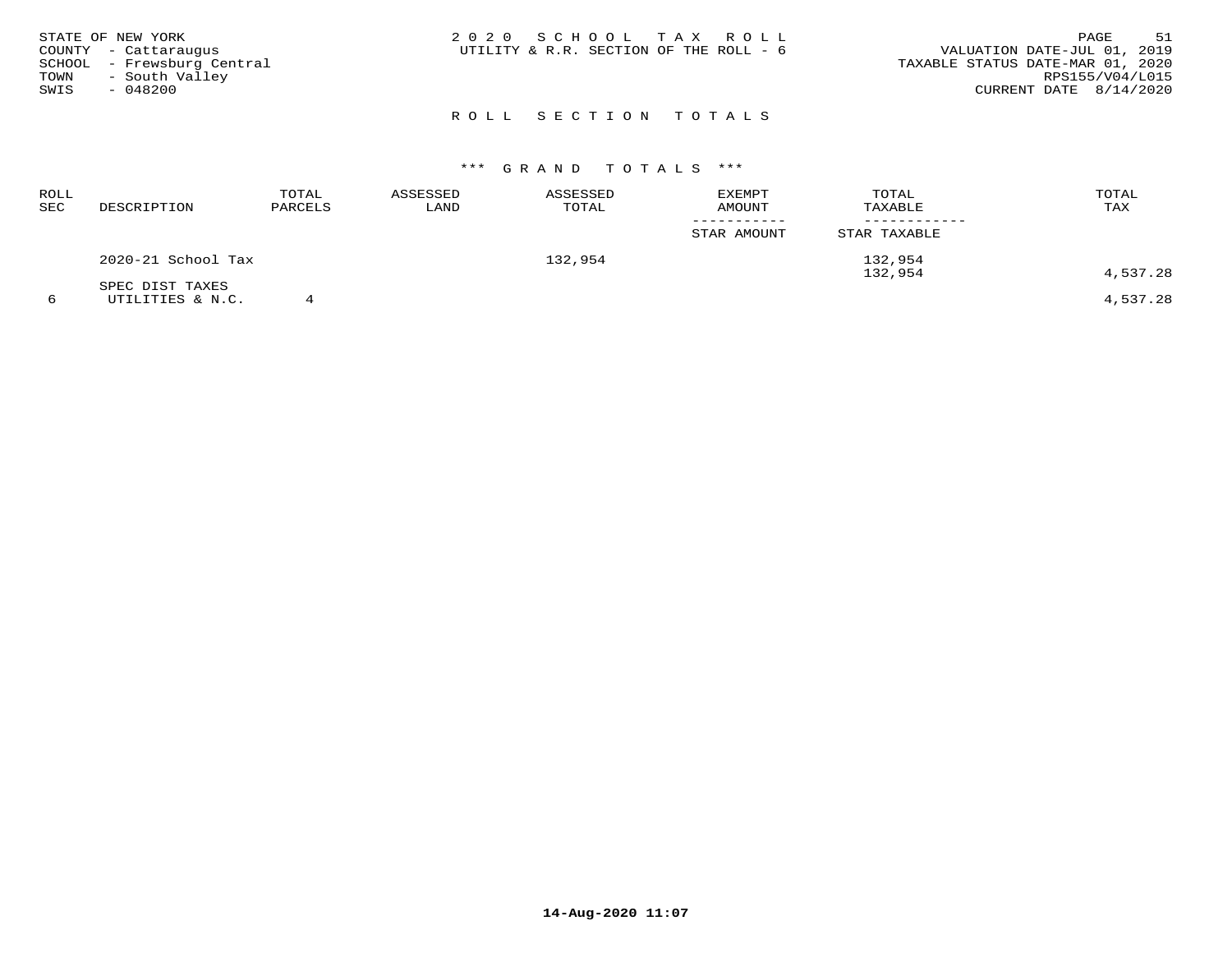| STATE OF NEW YORK<br>COUNTY<br>- Cattaraugus<br>- Frewsburg Central<br>SCHOOL<br>- South Valley<br>TOWN<br>SWIS<br>$-048200$ | 2020                      | SCHOOL<br>OWNERS NAME SEOUENCE | T A X<br>R O L L<br>WHOLLY EXEMPT SECTION OF THE ROLL - 8<br>UNIFORM PERCENT OF VALUE IS 071.00 |                 |           | PAGE<br>VALUATION DATE-JUL 01,<br>TAXABLE STATUS DATE-MAR 01, | 52<br>2019<br>2020 |
|------------------------------------------------------------------------------------------------------------------------------|---------------------------|--------------------------------|-------------------------------------------------------------------------------------------------|-----------------|-----------|---------------------------------------------------------------|--------------------|
| TAX MAP PARCEL NUMBER                                                                                                        | PROPERTY LOCATION & CLASS | ASSESSMENT                     |                                                                                                 |                 |           |                                                               |                    |
| CURRENT OWNERS NAME                                                                                                          | SCHOOL DISTRICT           | LAND                           | TAX DESCRIPTION                                                                                 | TAXABLE VALUE   |           |                                                               |                    |
| CURRENT OWNERS ADDRESS                                                                                                       | PARCEL SIZE/GRID COORD    | TOTAL                          | SPECIAL DISTRICTS                                                                               |                 |           |                                                               | TAX AMOUNT         |
|                                                                                                                              |                           |                                |                                                                                                 |                 |           |                                                               | ***********        |
|                                                                                                                              | Robin Hill Rd             |                                |                                                                                                 |                 | ACCT 0736 |                                                               |                    |
| 105.002-1-36.1/1                                                                                                             | 833 Radio                 |                                | NON-PROFIT 25300                                                                                |                 |           |                                                               | 123,400            |
| Family Life Ministries                                                                                                       | Frewsburg Centr 062401    |                                | 2020-21 School Tax                                                                              |                 | 0.00      |                                                               | 0.00               |
| Attn: Family Life Network                                                                                                    | Leased Land               | 123,400                        |                                                                                                 |                 |           |                                                               |                    |
| PO Box 506                                                                                                                   | 0.01<br>ACRES             |                                |                                                                                                 |                 |           |                                                               |                    |
| Bath, NY 14810                                                                                                               | FULL MARKET VALUE         | 173,803                        |                                                                                                 |                 |           |                                                               |                    |
|                                                                                                                              |                           |                                |                                                                                                 | TOTAL TAX $---$ |           |                                                               | $0.00**$           |
|                                                                                                                              |                           |                                |                                                                                                 |                 |           |                                                               |                    |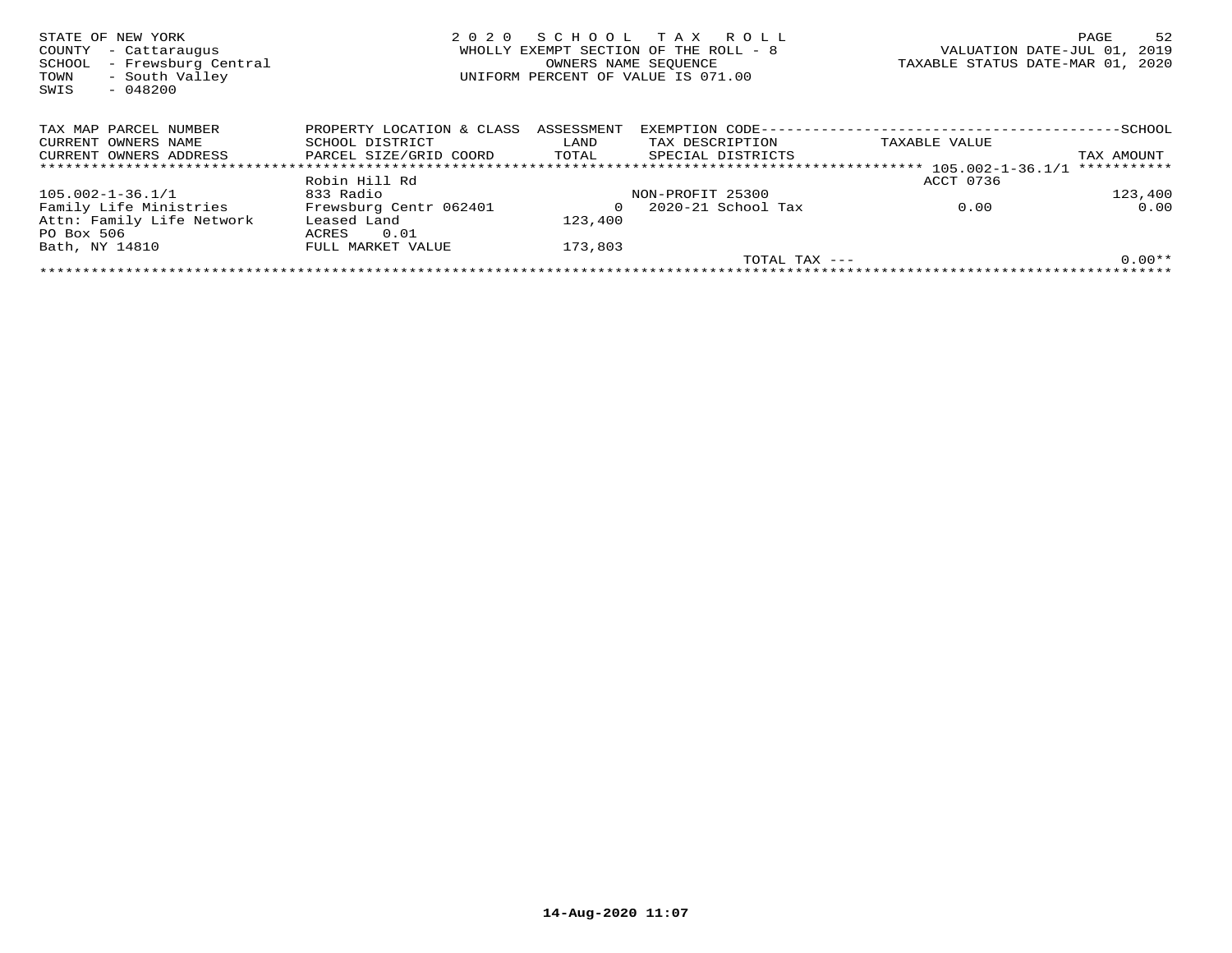|      | STATE OF NEW YORK                                  | 2020 SCHOOL TAX ROLL                  | PAGE                                                            | 53              |
|------|----------------------------------------------------|---------------------------------------|-----------------------------------------------------------------|-----------------|
|      | COUNTY - Cattaraugus<br>SCHOOL - Frewsburg Central | WHOLLY EXEMPT SECTION OF THE ROLL - 8 | VALUATION DATE-JUL 01, 2019<br>TAXABLE STATUS DATE-MAR 01, 2020 |                 |
| TOWN | - South Valley                                     | UNIFORM PERCENT OF VALUE IS 071.00    |                                                                 | RPS155/V04/L015 |
| SWIS | - 048200                                           |                                       | CURRENT DATE 8/14/2020                                          |                 |
|      |                                                    | ROLL SUB SECTION - - TOTALS           |                                                                 |                 |

|      |                  | TOTAL   | <b>EXTENSION</b> | EXTENSION                | OREM                | <b>XEMPT</b>  | 'AXABLE | TOTAI |
|------|------------------|---------|------------------|--------------------------|---------------------|---------------|---------|-------|
| CODE | DISTRICT<br>NAME | PARCELS | TYPE             | <b>TTAT TTD</b><br>/ALUE | <b><i>JALUE</i></b> | <b>AMOUNT</b> | VALUE   | TAX   |

### NO SPECIAL DISTRICTS AT THIS LEVEL

\*\*\* S C H O O L D I S T R I C T S U M M A R Y \*\*\*

| CODE   | DISTRICT NAME                                                                                                   | TOTAL<br>PARCELS | ASSESSED<br>LAND | ASSESSED<br>TOTAL | <b>EXEMPT</b><br>AMOUNT | TOTAL<br>TAXABLE<br>-------- |           |
|--------|-----------------------------------------------------------------------------------------------------------------|------------------|------------------|-------------------|-------------------------|------------------------------|-----------|
|        |                                                                                                                 |                  |                  |                   | STAR AMOUNT             | STAR TAXABLE                 | TOTAL TAX |
|        | Frewsburg Central                                                                                               |                  |                  | 123,400           | 123,400                 |                              |           |
| 062401 |                                                                                                                 |                  |                  |                   |                         |                              |           |
|        | SUB-TOTAL                                                                                                       |                  |                  | 123,400           | 123,400                 |                              |           |
|        | $S \cup B - T \cup T A L (CONT)$                                                                                |                  |                  |                   |                         |                              |           |
|        |                                                                                                                 |                  |                  |                   |                         |                              |           |
|        | TOTAL                                                                                                           |                  |                  | 123,400           | 123,400                 |                              |           |
|        | the contract of the contract of the contract of the contract of the contract of the contract of the contract of |                  |                  |                   |                         |                              |           |

T O T A L (CONT)

### \*\*\* S Y S T E M C O D E S S U M M A R Y \*\*\*

### NO SYSTEM EXEMPTIONS AT THIS LEVEL

| CODE  | DESCRIPTION         | TOTAL<br>PARCELS | SCHOOL             |
|-------|---------------------|------------------|--------------------|
| 25300 | NON-PROFIT<br>тотаг |                  | 123,400<br>123,400 |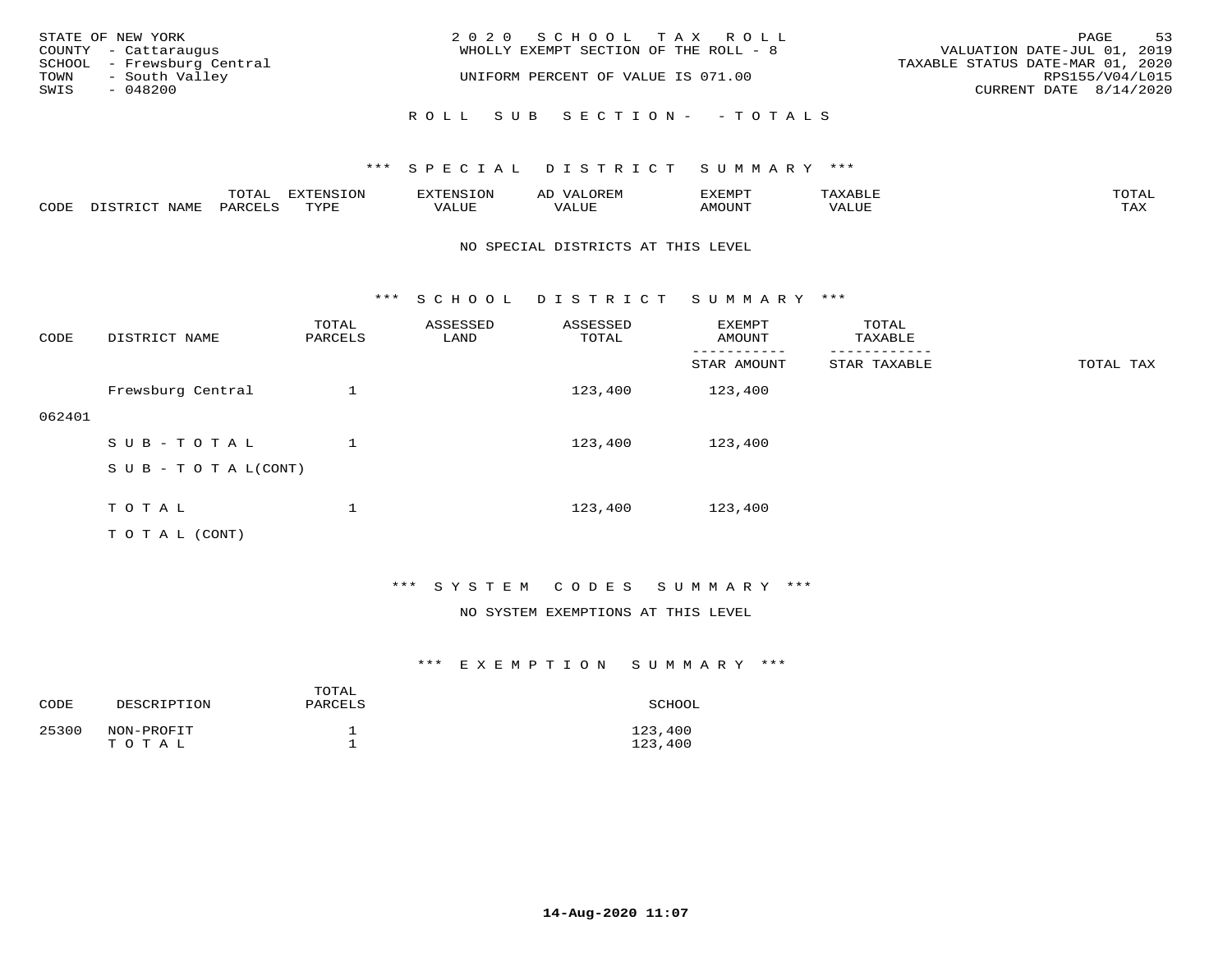|                  | STATE OF NEW YORK<br>COUNTY - Cattaraugus    | 2020 SCHOOL TAX ROLL<br>WHOLLY EXEMPT SECTION OF THE ROLL - 8 | PAGE<br>VALUATION DATE-JUL 01, 2019                 | 54 |
|------------------|----------------------------------------------|---------------------------------------------------------------|-----------------------------------------------------|----|
| TOWN             | SCHOOL - Frewsburg Central<br>- South Valley | UNIFORM PERCENT OF VALUE IS 071.00                            | TAXABLE STATUS DATE-MAR 01, 2020<br>RPS155/V04/L015 |    |
| SWIS<br>- 048200 |                                              |                                                               | CURRENT DATE 8/14/2020                              |    |
|                  |                                              | ROLL SUB SECTION- - TOTALS                                    |                                                     |    |

| ROLL<br>SEC | DESCRIPTION                                    | TOTAL<br>PARCELS | ASSESSED<br>LAND | ASSESSED<br>TOTAL | EXEMPT<br>AMOUNT | TOTAL<br>TAXABLE | TOTAL<br>TAX |
|-------------|------------------------------------------------|------------------|------------------|-------------------|------------------|------------------|--------------|
|             |                                                |                  |                  |                   | STAR AMOUNT      | STAR TAXABLE     |              |
| 8           | RS 8 TOTAL<br>SPEC DIST TAXES<br>WHOLLY EXEMPT |                  |                  | 123,400           | 123,400          |                  |              |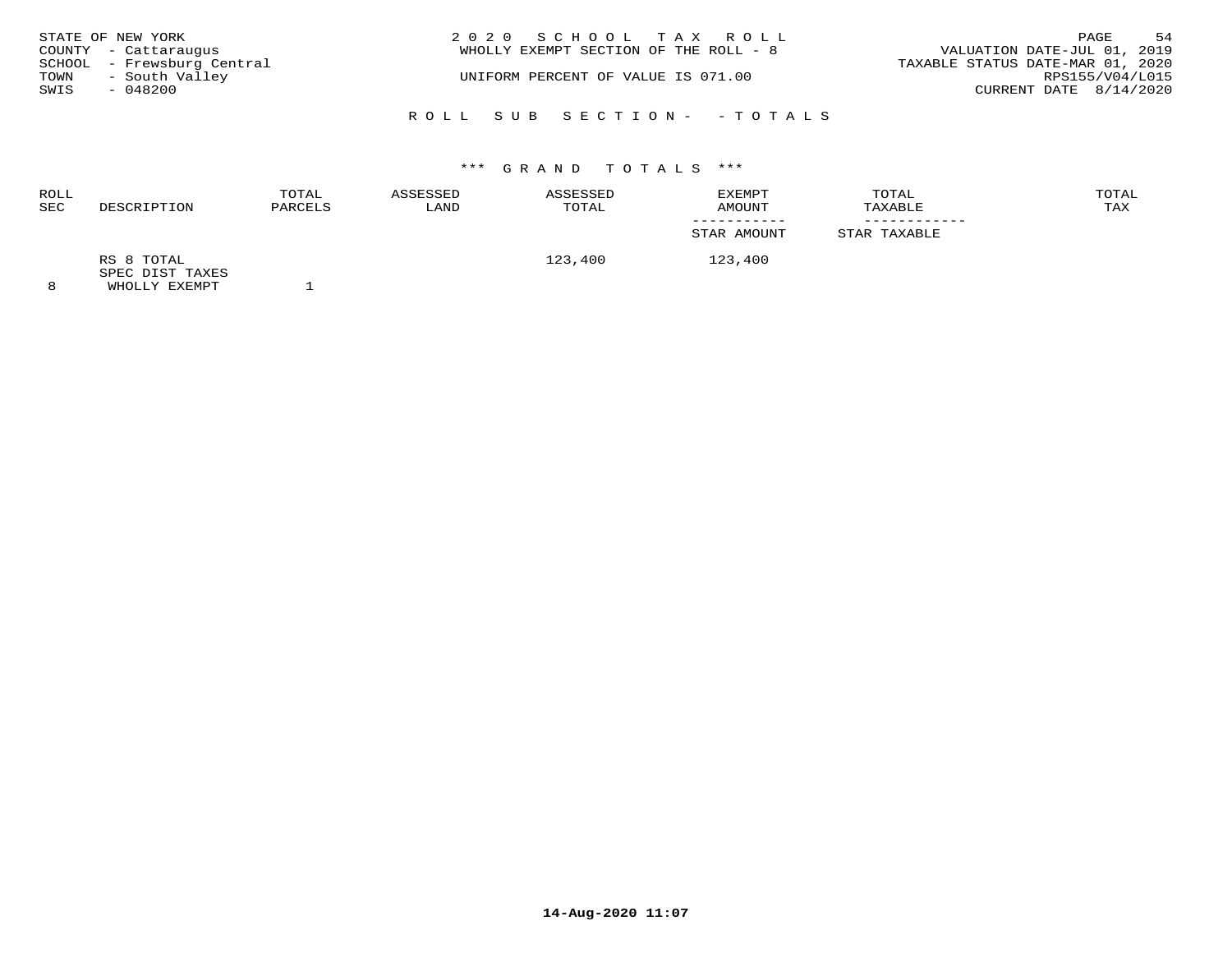| STATE OF NEW YORK<br>COUNTY - Cattaraugus<br>SCHOOL - Frewsburg Central<br>TOWN<br>- South Valley | 2020 SCHOOL TAX ROLL<br>WHOLLY EXEMPT SECTION OF THE ROLL - 8<br>UNIFORM PERCENT OF VALUE IS 071.00 |                     |  |  | 55<br>PAGE<br>VALUATION DATE-JUL 01, 2019<br>TAXABLE STATUS DATE-MAR 01, 2020<br>RPS155/V04/L015 |  |  |
|---------------------------------------------------------------------------------------------------|-----------------------------------------------------------------------------------------------------|---------------------|--|--|--------------------------------------------------------------------------------------------------|--|--|
| SWIS<br>$-048200$                                                                                 |                                                                                                     | ROLL SECTION TOTALS |  |  | CURRENT DATE 8/14/2020                                                                           |  |  |

|      |      | $m \wedge m \wedge n$<br>⊥∪⊥AL | <b>DIZPOILIC TONT</b><br>⊥ບ⊥ | EN.  | .<br>AL'<br>٠، تن ١٠ | 5773570      |          | $m \wedge m \wedge n$<br>$\mathsf{L}^{\mathsf{L}}$ |
|------|------|--------------------------------|------------------------------|------|----------------------|--------------|----------|----------------------------------------------------|
| CODE | NAMF | PARO                           | TVDF<br><u>ـ د د</u>         | ALUE |                      | <b>MOUNT</b> | 7 A LU B | may<br>- ∠∡∡                                       |

### NO SPECIAL DISTRICTS AT THIS LEVEL

\*\*\* S C H O O L D I S T R I C T S U M M A R Y \*\*\*

| CODE   | DISTRICT NAME                                                                                                   | TOTAL<br>PARCELS | ASSESSED<br>LAND | ASSESSED<br>TOTAL | EXEMPT<br>AMOUNT | TOTAL<br>TAXABLE |           |
|--------|-----------------------------------------------------------------------------------------------------------------|------------------|------------------|-------------------|------------------|------------------|-----------|
|        |                                                                                                                 |                  |                  |                   | STAR AMOUNT      | STAR TAXABLE     | TOTAL TAX |
|        | Frewsburg Central                                                                                               |                  |                  | 123,400           | 123,400          |                  |           |
| 062401 |                                                                                                                 |                  |                  |                   |                  |                  |           |
|        | SUB-TOTAL                                                                                                       |                  |                  | 123,400           | 123,400          |                  |           |
|        | $S \cup B - T \cup T A L (CONT)$                                                                                |                  |                  |                   |                  |                  |           |
|        |                                                                                                                 |                  |                  |                   |                  |                  |           |
|        | TOTAL                                                                                                           |                  |                  | 123,400           | 123,400          |                  |           |
|        | the contract of the contract of the contract of the contract of the contract of the contract of the contract of |                  |                  |                   |                  |                  |           |

T O T A L (CONT)

### \*\*\* S Y S T E M C O D E S S U M M A R Y \*\*\*

### NO SYSTEM EXEMPTIONS AT THIS LEVEL

| CODE  | DESCRIPTION         | TOTAL<br>PARCELS | SCHOOL             |
|-------|---------------------|------------------|--------------------|
| 25300 | NON-PROFIT<br>TOTAL |                  | 123,400<br>123,400 |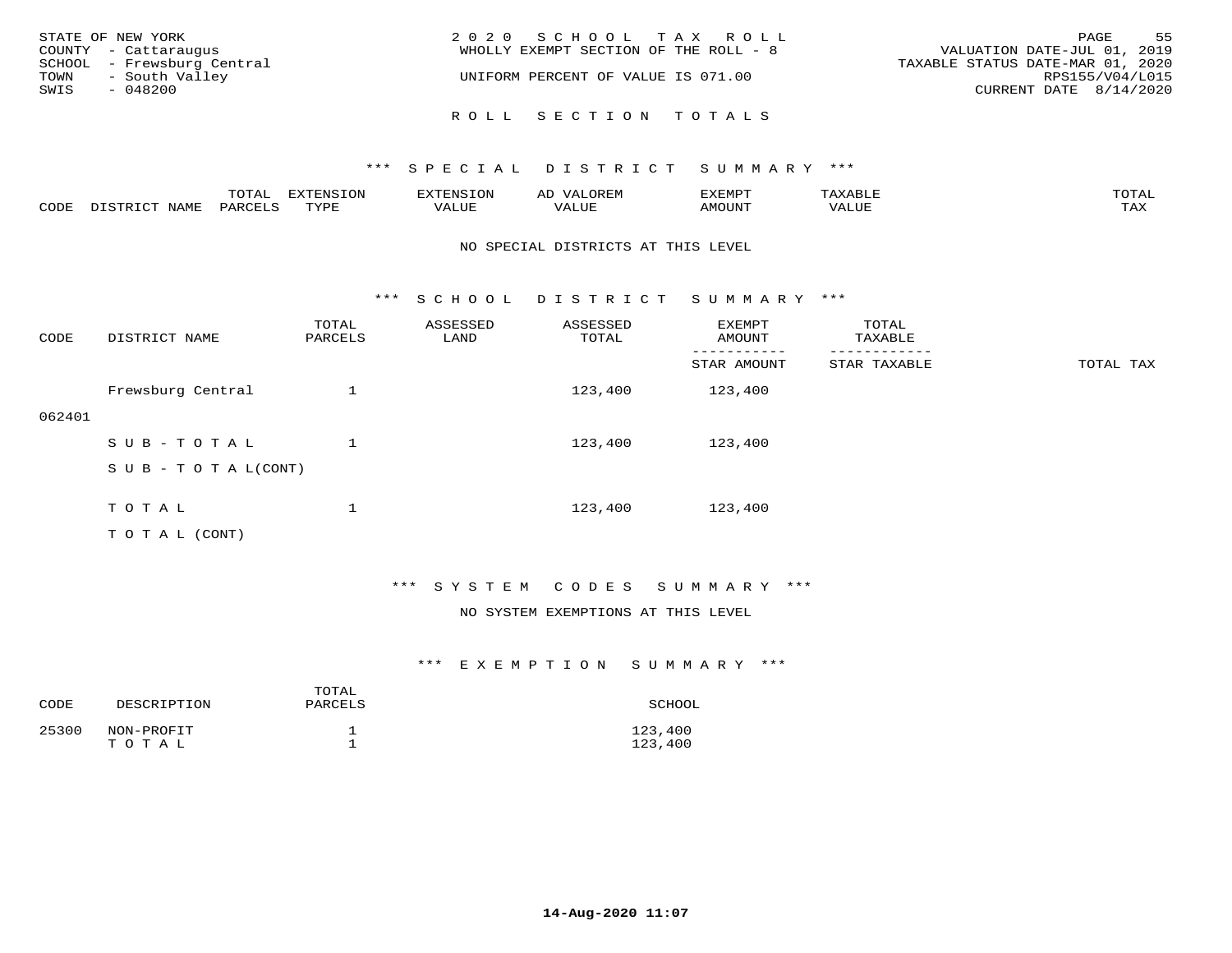| STATE OF NEW YORK<br>COUNTY - Cattaraugus<br>SCHOOL - Frewsburg Central<br>- South Valley<br>TOWN<br>SWIS<br>- 048200 | 2020 SCHOOL TAX ROLL<br>WHOLLY EXEMPT SECTION OF THE ROLL - 8<br>UNIFORM PERCENT OF VALUE IS 071.00 | VALUATION DATE-JUL 01, 2019<br>TAXABLE STATUS DATE-MAR 01, 2020<br>RPS155/V04/L015<br>CURRENT DATE $8/14/2020$ | PAGE | 56 |
|-----------------------------------------------------------------------------------------------------------------------|-----------------------------------------------------------------------------------------------------|----------------------------------------------------------------------------------------------------------------|------|----|
|                                                                                                                       | ROLL SECTION TOTALS                                                                                 |                                                                                                                |      |    |

| ROLL<br><b>SEC</b> | DESCRIPTION                   | TOTAL<br>PARCELS | ASSESSED<br>LAND | ASSESSED<br>TOTAL | EXEMPT<br>AMOUNT | TOTAL<br>TAXABLE | TOTAL<br>TAX |
|--------------------|-------------------------------|------------------|------------------|-------------------|------------------|------------------|--------------|
|                    |                               |                  |                  |                   | STAR AMOUNT      | STAR TAXABLE     |              |
|                    | RS 8 TOTAL<br>SPEC DIST TAXES |                  |                  | 123,400           | 123,400          |                  |              |
| $\circ$            | <b>WUOTIV EVEMBT</b>          |                  |                  |                   |                  |                  |              |

8 WHOLLY EXEMPT 1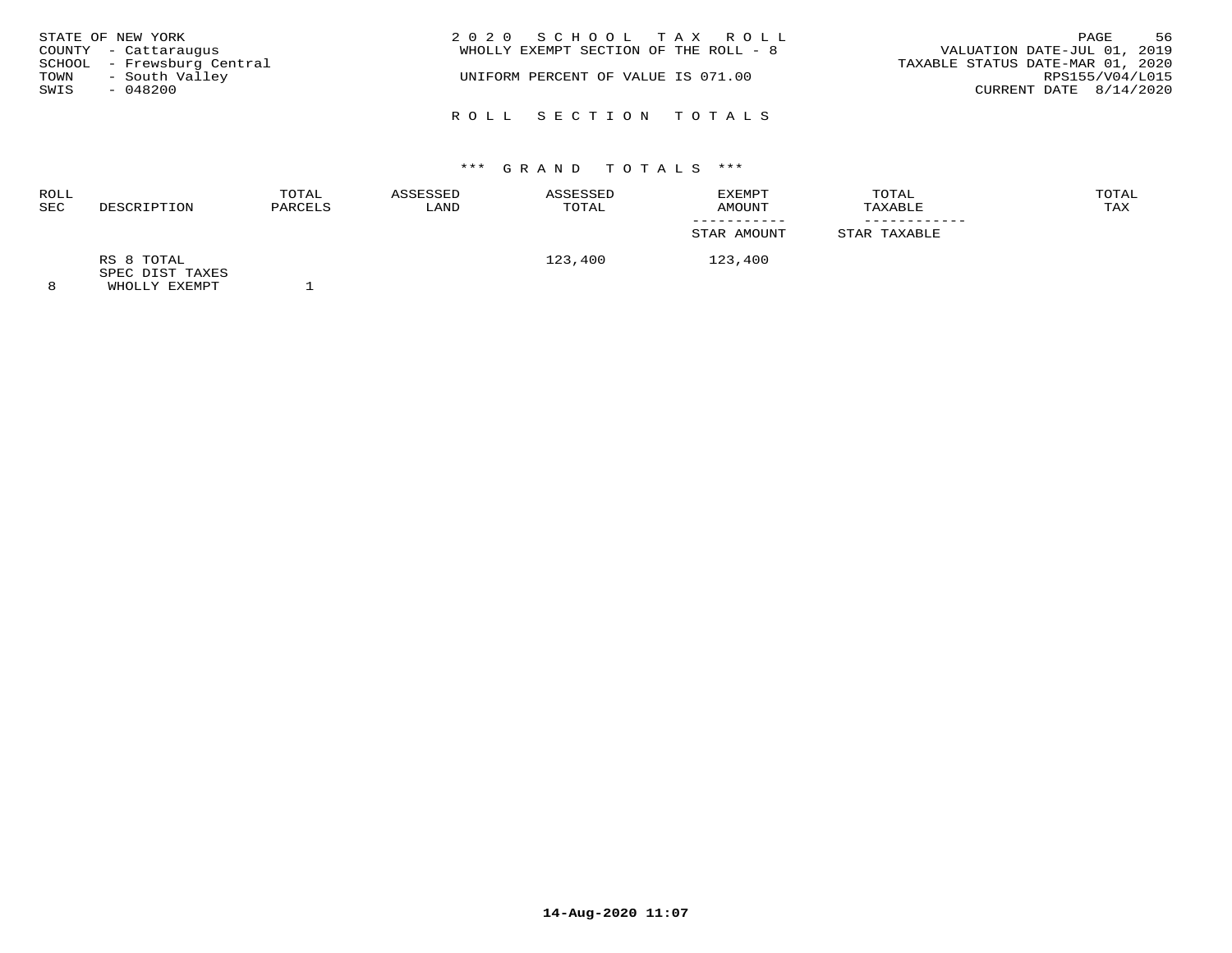| STATE OF NEW YORK          | 2020 SCHOOL TAX ROLL | 57<br>PAGE                       |
|----------------------------|----------------------|----------------------------------|
| COUNTY - Cattaraugus       |                      | VALUATION DATE-JUL 01, 2019      |
| SCHOOL - Frewsburg Central | SWIS TOTALS          | TAXABLE STATUS DATE-MAR 01, 2020 |
| TOWN<br>- South Valley     |                      | RPS155/V04/L015                  |
| $-048200$<br>SWIS          |                      | CURRENT DATE 8/14/2020           |

|      |                       | UIAL     | <b>EXTENSION</b> |               | A <sub>1</sub> | 'XEMP'        |                          | ⊥AA   | TOTAL |
|------|-----------------------|----------|------------------|---------------|----------------|---------------|--------------------------|-------|-------|
| CODE | <b>NLAME</b><br>comp: | DAPCFT.C | TVDF             | <i>J</i> ALUE |                | <b>AMOUNT</b> | , 7 7 T T T T T<br>VALUE | יחת ה | TAX   |

NO SPECIAL DISTRICTS AT THIS LEVEL

\*\*\* S C H O O L D I S T R I C T S U M M A R Y \*\*\*

| CODE   | DISTRICT NAME              | TOTAL<br>PARCELS | ASSESSED<br>LAND | ASSESSED<br>TOTAL | <b>EXEMPT</b><br>AMOUNT | TOTAL<br>TAXABLE         |           |            |
|--------|----------------------------|------------------|------------------|-------------------|-------------------------|--------------------------|-----------|------------|
|        |                            |                  |                  |                   | STAR AMOUNT             | --------<br>STAR TAXABLE | TAX RATE  | TOTAL TAX  |
|        | Frewsburg Central          | 145              | 2133,795         | 5582,181          | 178,568                 | 5,403,613                |           |            |
| 062401 |                            |                  |                  |                   | 552,900                 | 4,850,713                | 34.126739 | 165,539.02 |
|        | SUB-TOTAL                  | 145              | 2133,795         | 5582,181          | 178,568                 | 5,403,613                |           |            |
|        | S U B - T O T A $L$ (CONT) |                  |                  |                   | 552,900                 | 4,850,713                |           | 165,539.02 |
|        |                            |                  |                  |                   |                         |                          |           |            |
|        | TOTAL                      | 145              | 2133,795         | 5582,181          | 178,568                 | 5,403,613                |           |            |
|        | TO TAL (CONT)              |                  |                  |                   | 552,900                 | 4,850,713                |           | 165,539.02 |

\*\*\* S Y S T E M C O D E S S U M M A R Y \*\*\*

### NO SYSTEM EXEMPTIONS AT THIS LEVEL

| SCHOOL  |
|---------|
| 123,400 |
| 8,640   |
| 21,600  |
| 21,660  |
| 3,268   |
|         |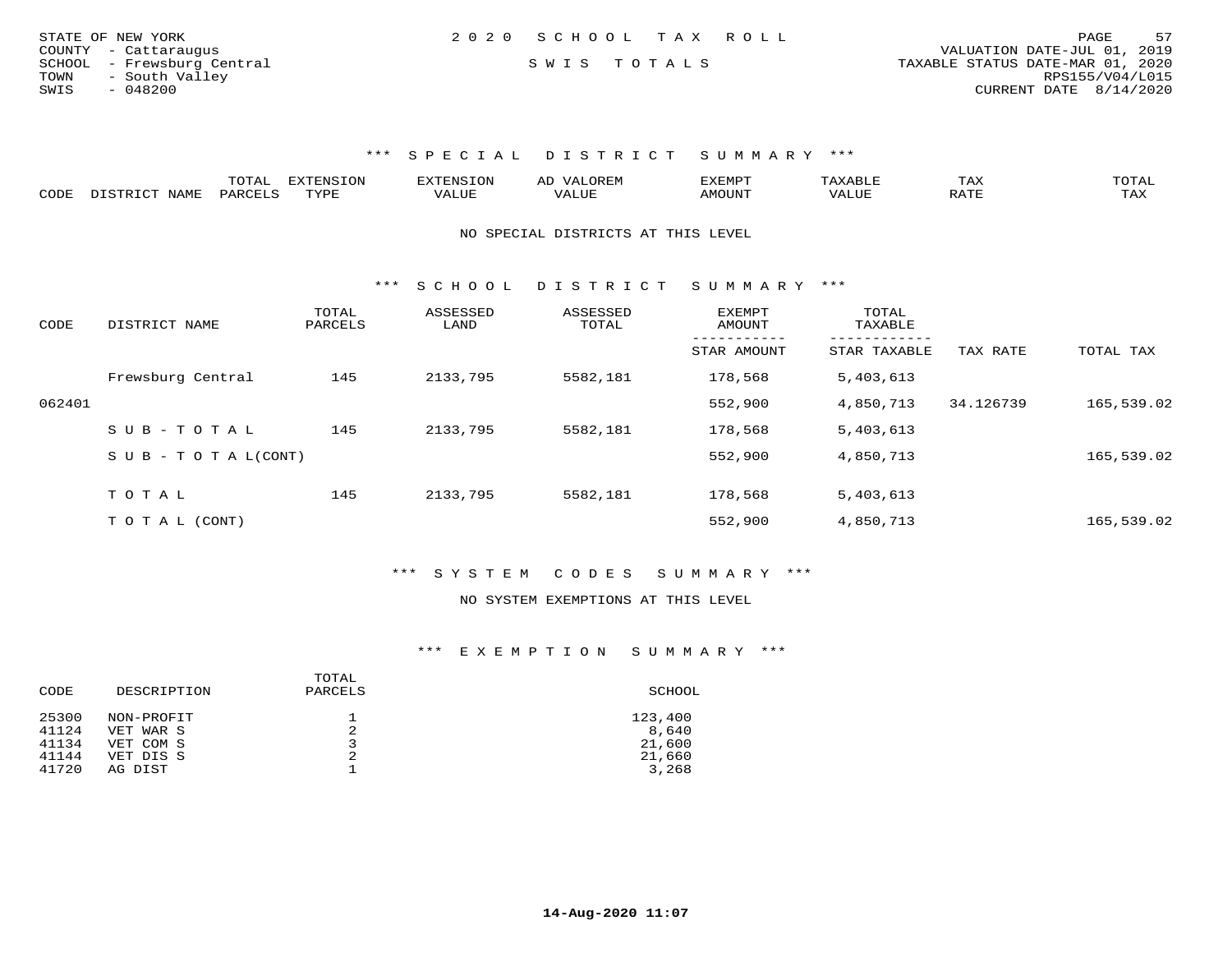| STATE OF NEW YORK          | 2020 SCHOOL TAX ROLL | 58<br>PAGE                       |
|----------------------------|----------------------|----------------------------------|
| COUNTY - Cattaraugus       |                      | VALUATION DATE-JUL 01, 2019      |
| SCHOOL - Frewsburg Central | SWIS TOTALS          | TAXABLE STATUS DATE-MAR 01, 2020 |
| - South Valley<br>TOWN     |                      | RPS155/V04/L015                  |
| $-048200$<br>SWIS          |                      | CURRENT DATE 8/14/2020           |
|                            |                      |                                  |

### \*\*\* E X E M P T I O N S U M M A R Y \*\*\*

| CODE  | DESCRIPTION | TOTAL<br>PARCELS | SCHOOL  |
|-------|-------------|------------------|---------|
| 41834 | ENH STAR    | ᄃ                | 251,300 |
| 41854 | BAS STAR    | 14               | 301,600 |
|       | TOTAL       | 28               | 731,468 |

| <b>ROLL</b><br><b>SEC</b> | DESCRIPTION                          | TOTAL<br>PARCELS | ASSESSED<br>LAND | ASSESSED<br>TOTAL | <b>EXEMPT</b><br>AMOUNT | TOTAL<br>TAXABLE       | TAX         |            |
|---------------------------|--------------------------------------|------------------|------------------|-------------------|-------------------------|------------------------|-------------|------------|
|                           |                                      |                  |                  |                   | STAR AMOUNT             | STAR TAXABLE           | <b>RATE</b> |            |
|                           | 2020-21 School Tax                   |                  | 2133,795         | 5223,812          | 55,168<br>552,900       | 5,168,644<br>4,615,744 | 34.126739   | 157,520.30 |
| $\mathbf{1}$              | SPEC DIST TAXES<br>TAXABLE           | 137              |                  |                   |                         |                        |             | 157,520.30 |
|                           | 2020-21 School Tax                   |                  |                  | 102,015           |                         | 102,015<br>102,015     | 34.126739   | 3,481.44   |
| 5                         | SPEC DIST TAXES<br>SPECIAL FRANCHISE | 3                |                  |                   |                         |                        |             | 3,481.44   |
|                           | 2020-21 School Tax                   |                  |                  | 132,954           |                         | 132,954<br>132,954     | 34.126739   | 4,537.28   |
| 6                         | SPEC DIST TAXES<br>UTILITIES & N.C.  | 4                |                  |                   |                         |                        |             | 4,537.28   |
|                           |                                      |                  |                  |                   | 123,400                 |                        |             |            |
| 8                         | SPEC DIST TAXES<br>WHOLLY EXEMPT     | $\mathbf{1}$     |                  |                   |                         |                        |             |            |
|                           | 2020-21 School Tax                   |                  | 2133,795         | 5582,181          | 178,568<br>552,900      | 5,403,613<br>4,850,713 | 34.126739   | 165,539.02 |
|                           | SPEC DIST TAXES                      |                  |                  |                   |                         |                        |             |            |
| $\star$                   | TOTAL<br>SUB                         | 145              |                  |                   |                         |                        |             | 165,539.02 |
|                           | 2020-21 School Tax                   |                  | 2133,795         | 5582,181          | 178,568<br>552,900      | 5,403,613<br>4,850,713 | 34.126739   | 165,539.02 |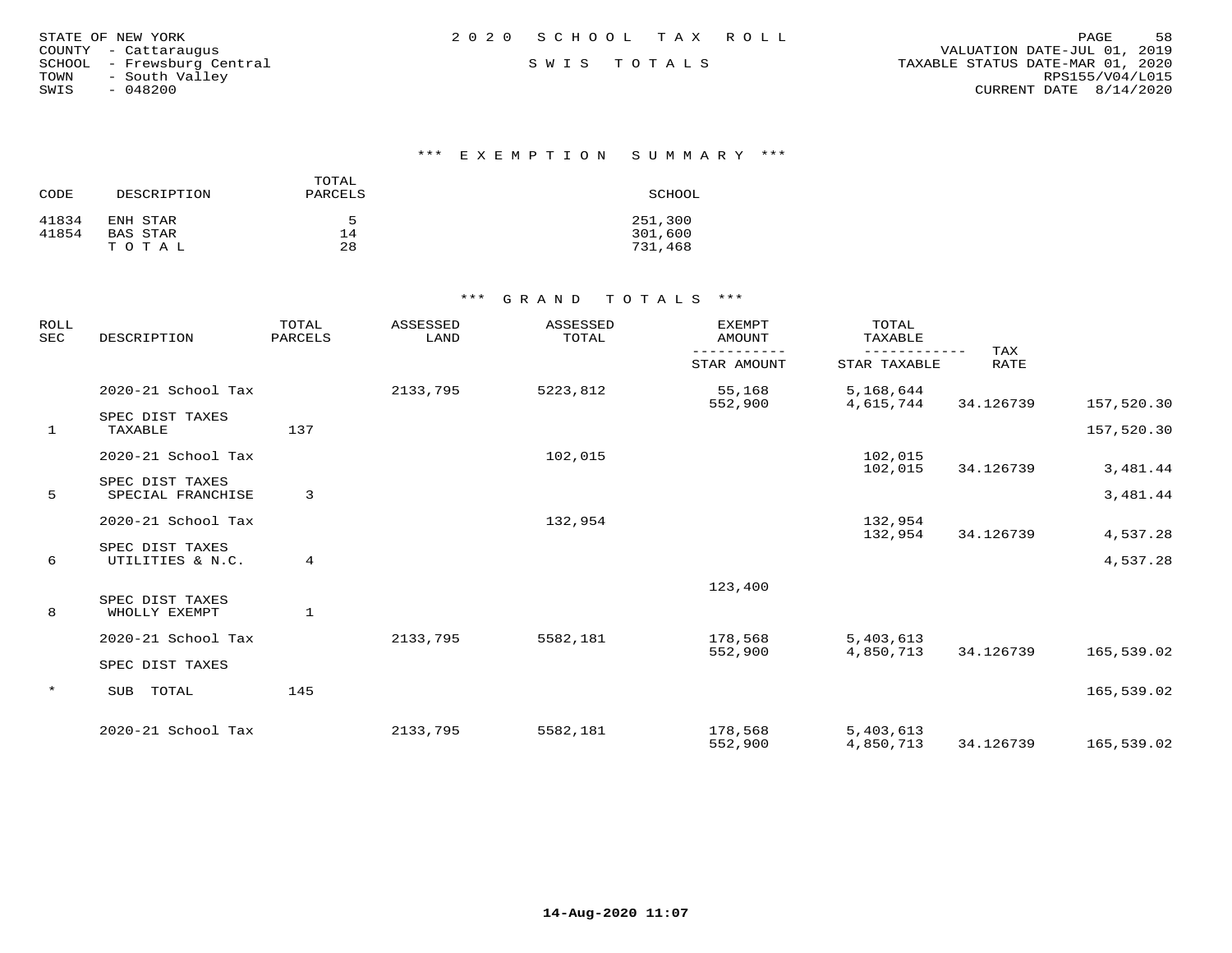| STATE OF NEW YORK          | 2020 SCHOOL TAX ROLL | 59<br>PAGE                       |
|----------------------------|----------------------|----------------------------------|
| COUNTY - Cattaraugus       |                      | VALUATION DATE-JUL 01, 2019      |
| SCHOOL - Frewsburg Central | SWIS TOTALS          | TAXABLE STATUS DATE-MAR 01, 2020 |
| - South Valley<br>TOWN     |                      | RPS155/V04/L015                  |
| $-048200$<br>SWIS          |                      | CURRENT DATE 8/14/2020           |

| ROLL<br>SEC | DESCRIPTION     | TOTAL<br>PARCELS | ASSESSED<br>LAND | ASSESSED<br>TOTAL | EXEMPT<br>AMOUNT | TOTAL<br>TAXABLE |             |
|-------------|-----------------|------------------|------------------|-------------------|------------------|------------------|-------------|
|             |                 |                  |                  |                   | STAR AMOUNT      | STAR TAXABLE     | TAX<br>RATE |
|             | SPEC DIST TAXES |                  |                  |                   |                  |                  |             |

\*\* GRAND TOTAL 145 145 165,539.02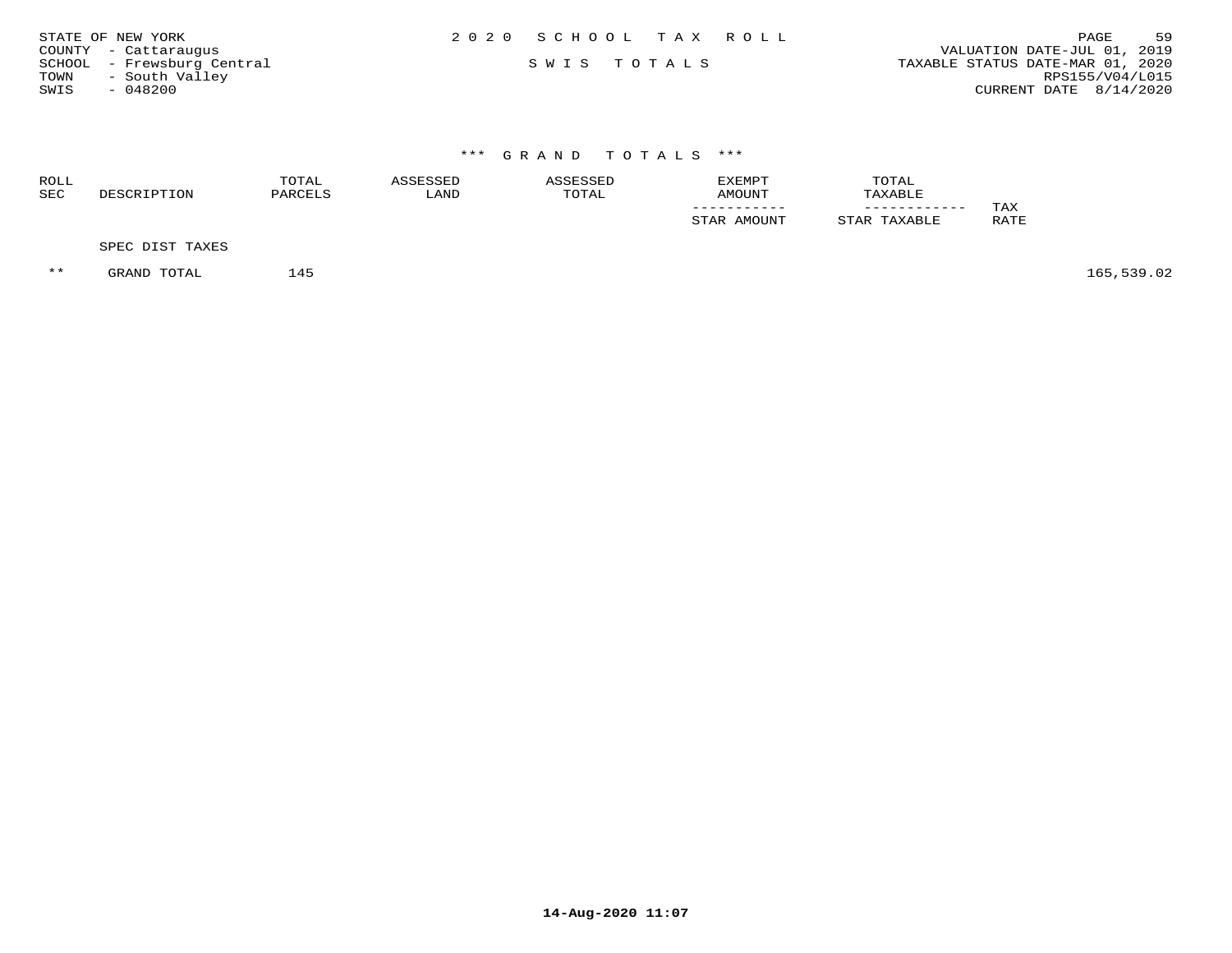|      |                         | TOTAL   | <b>EXTENSION</b> | <b>EXTENSION</b> | OREM<br><u>МД</u><br>AL | EXEMPT | TOTAL     |
|------|-------------------------|---------|------------------|------------------|-------------------------|--------|-----------|
| CODE | DISTRICT<br><b>NAME</b> | PARCELS | TYPE             | JALUE            | 'A⊥∪⊥                   | AMOUNT | .<br>I AA |

### NO SPECIAL DISTRICTS AT THIS LEVEL

\*\*\* S C H O O L D I S T R I C T S U M M A R Y \*\*\*

| CODE   | DISTRICT NAME      | TOTAL<br>PARCELS | ASSESSED<br>LAND | ASSESSED<br>TOTAL | <b>EXEMPT</b><br>AMOUNT | TOTAL<br>TAXABLE         |          |            |
|--------|--------------------|------------------|------------------|-------------------|-------------------------|--------------------------|----------|------------|
|        |                    |                  |                  |                   | --------<br>STAR AMOUNT | --------<br>STAR TAXABLE | TAX RATE | TOTAL TAX  |
|        | Frewsburg Central  | 145              | 2133,795         | 5582,181          | 178,568                 | 5,403,613                |          |            |
| 062401 |                    |                  |                  |                   | 552,900                 | 4,850,713                |          | 165,539.02 |
|        | $SUB - TO TAL$     | 145              | 2133,795         | 5582,181          | 178,568                 | 5,403,613                |          |            |
|        | SUB - TO TAL(CONT) |                  |                  |                   | 552,900                 | 4,850,713                |          | 165,539.02 |
|        |                    |                  |                  |                   |                         |                          |          |            |
|        | TOTAL              | 145              | 2133,795         | 5582,181          | 178,568                 | 5,403,613                |          |            |
|        | T O T A L (CONT)   |                  |                  |                   | 552,900                 | 4,850,713                |          | 165,539.02 |

### \*\*\* S Y S T E M C O D E S S U M M A R Y \*\*\*

### NO SYSTEM EXEMPTIONS AT THIS LEVEL

| DESCRIPTION | TOTAL<br>PARCELS | SCHOOL  |
|-------------|------------------|---------|
| NON-PROFIT  | ᅩ                | 123,400 |
| VET WAR S   | 2                | 8,640   |
| VET COM S   |                  | 21,600  |
| VET DIS S   | 2                | 21,660  |
| AG DIST     |                  | 3,268   |
|             |                  |         |